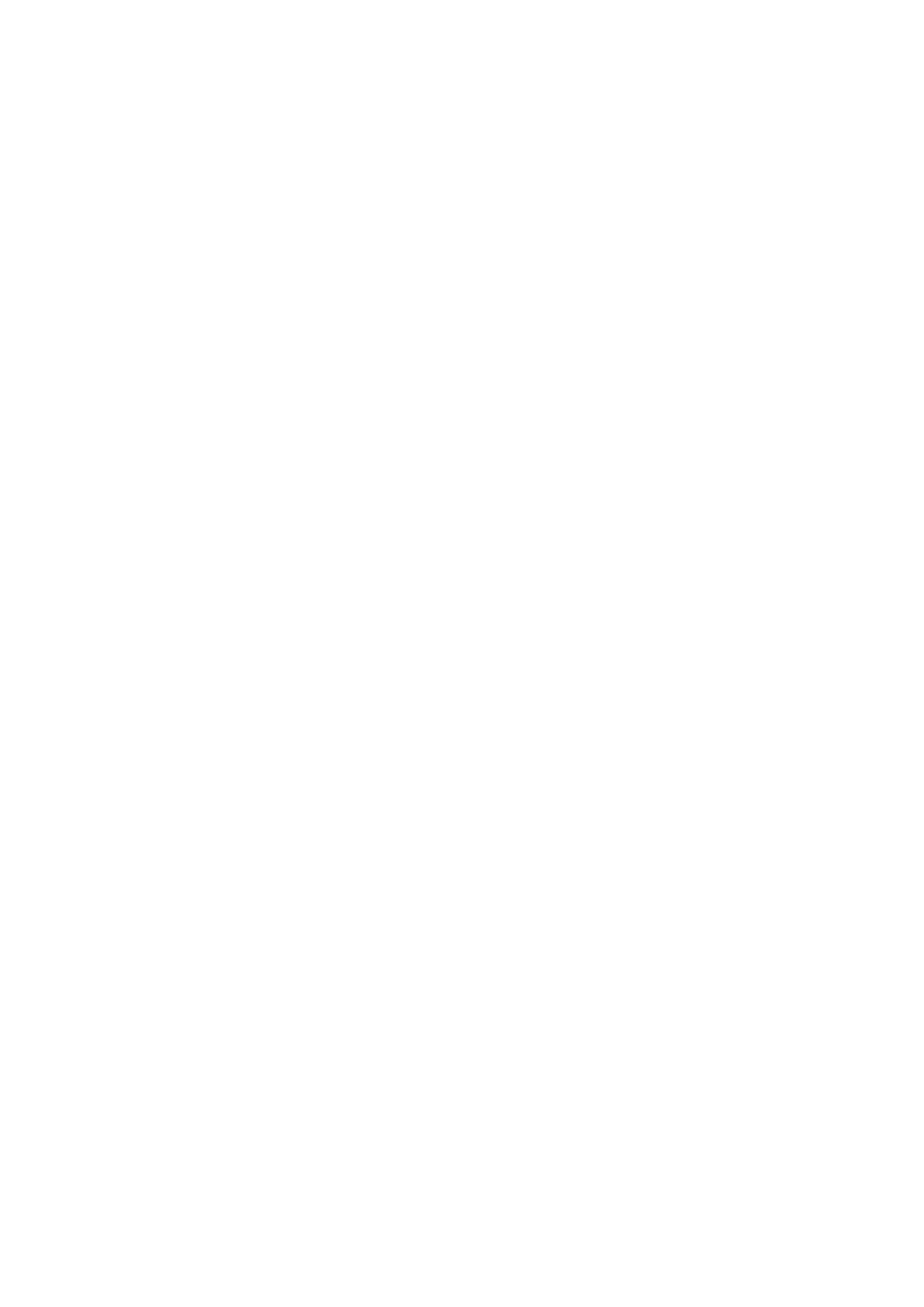Western Australia

# **Bail Act 1982**

## **Contents**

# **Part I — Preliminary**

| 1.               | Short title                                        | $\overline{c}$ |
|------------------|----------------------------------------------------|----------------|
| 2.               | Commencement                                       | $\overline{c}$ |
| 3.               | Terms used                                         | $\overline{2}$ |
| $\overline{4}$ . | Application of this Act                            | 10             |
| 4AB.             | <b>Courts and Tribunals (Electronic Processes</b>  |                |
|                  | <i>Facilitation</i> ) Act 2013 Part 2 applies      | 11             |
| 4A.              | Accused appearing on summons or court hearing      |                |
|                  | notice, detention and bail of                      | 11             |
|                  | Part $II$ — Rights of accused in                   |                |
|                  | relation to bail                                   |                |
| 5.               | Accused's rights to have bail considered           | 12             |
| 6.               | Arresting officer's duty to consider bail          | 12             |
| 6A.              | Officials considering bail may order release       |                |
|                  | without bail                                       | 14             |
| 7.               | Unconvicted accused, court to consider bail for    | 15             |
| 7A.              | Bail may be dispensed with by court                | 16             |
| 7B.              | Adult accused of murder                            | 16             |
| 7C.              | Child accused of murder                            | 18             |
| 7D.              | Bail after initial decision by court, court's duty |                |
|                  | as to                                              | 19             |
| 7E.              | Bail refused for trial, court's duty during trial  | 20             |
| 7F.              | Appeal from court of summary jurisdiction, bail in |                |
|                  | case of                                            | 20             |
| 8.               | Accused to be given information, approved forms    |                |
|                  | etc.                                               | 21             |
|                  |                                                    |                |

As at 26 Aug 2020 Version 09-k0-00 page i Published on www.legislation.wa.gov.au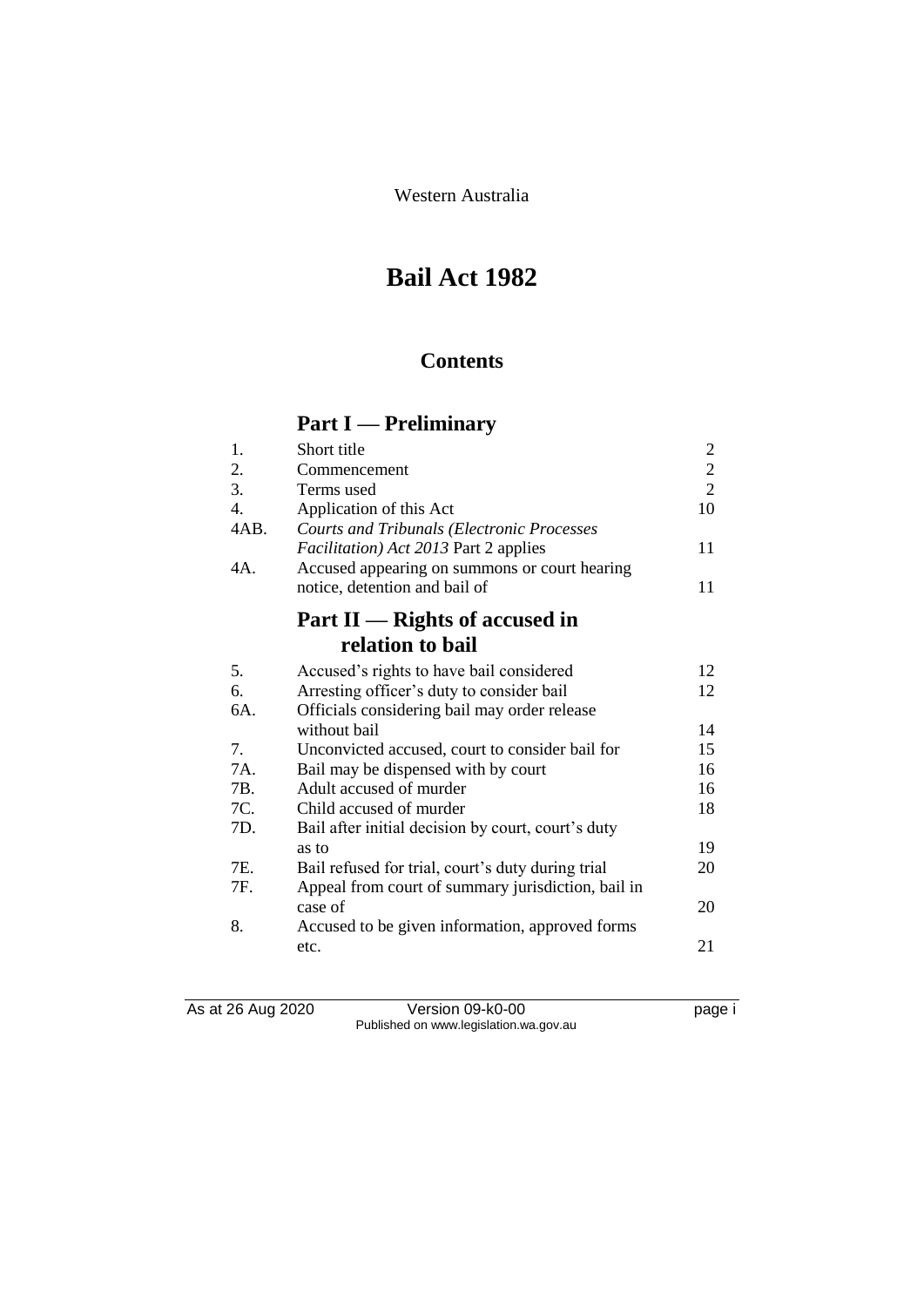| 9.   | Bail decision may be deferred until more                                  |    |
|------|---------------------------------------------------------------------------|----|
|      | information obtained                                                      | 23 |
| 10.  | Sections 5, 6 and 7 do not apply if accused<br>imprisoned for other cause | 23 |
| 11.  | Accused's rights following grant of bail                                  | 24 |
| 12.  | Rights in s. $7A(2)$ and 11, limitations on                               | 25 |
|      |                                                                           |    |
|      | Part III — Jurisdiction relating to                                       |    |
|      | <b>bail</b>                                                               |    |
| 13.  | Jurisdiction to grant bail, who has and exercise of                       |    |
|      | (Sch. 1)                                                                  | 26 |
| 13A. | Jurisdiction in s. 7A to dispense with bail, who has                      |    |
|      | and exercise of                                                           | 26 |
| 13B. | Notices under s. 13A(3), service and proof of                             | 27 |
| 14.  | Judges, jurisdiction of                                                   | 28 |
| 15.  | Accused charged with murder, jurisdiction as to                           |    |
|      | bail for                                                                  | 29 |
| 15A. | Appeal against judge's decision on bail,                                  |    |
|      | commencement and conduct                                                  | 30 |
| 15B. | Appeal under s. 15A, determination                                        | 31 |
| 16.  | Person arrested on warrant, bail of                                       | 32 |
| 16A. | Person arrested in urban area, restrictions on who                        |    |
|      | can grant bail for in some cases                                          | 32 |
| 16B. | Person linked to terrorism                                                | 33 |
| 17.  | Conditions on bail which may be imposed                                   | 34 |
| 17A. | Child on bail, changing responsible person for                            |    |
|      | (Sch. 1 Pt. C cl. 2)                                                      | 34 |
|      | Part IV — Hearing of case for bail,                                       |    |
|      | parties, and evidence                                                     |    |
| 20.  | Bail hearing for indictable offence, court may                            |    |
|      | restrict publication or hold in private                                   | 36 |
| 21.  | Parties to bail proceedings                                               | 37 |
| 22.  | Evidence at bail hearings                                                 | 37 |
| 23.  | Accused not bound to supply information                                   | 37 |
| 24.  | Court or authorised officer may ask police to verify                      |    |
|      | accused's information or make report                                      | 38 |
| 24A. | Court may ask community corrections officer to                            |    |
|      | verify accused's information or make report                               | 38 |
|      |                                                                           |    |

page ii Version 09-k0-00 As at 26 Aug 2020 Published on www.legislation.wa.gov.au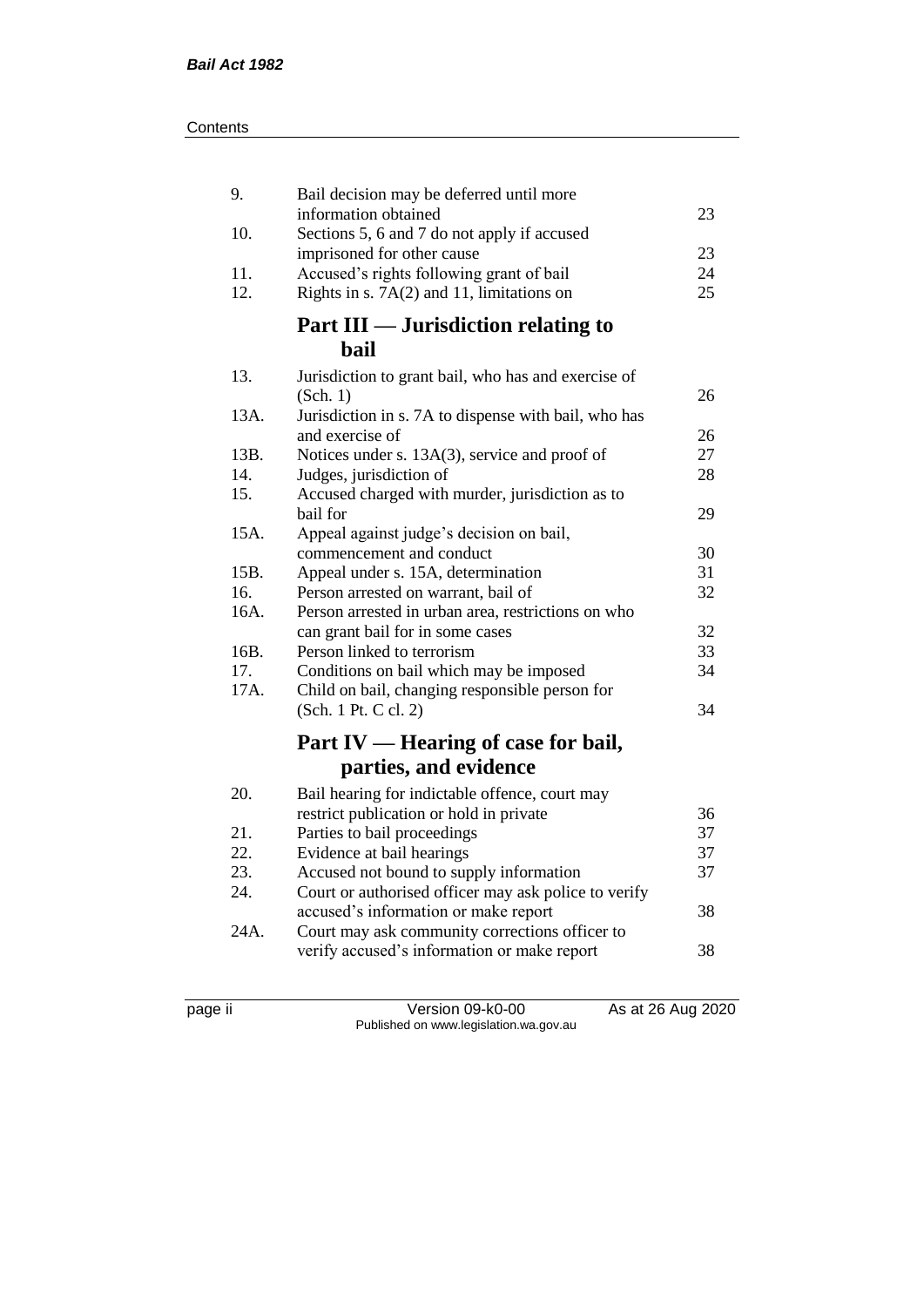| 25.        | Information given by accused for bail purposes not                                               |          |
|------------|--------------------------------------------------------------------------------------------------|----------|
|            | admissible at trial<br>Record of bail decision and reasons                                       | 39<br>40 |
| 26.<br>27. | Relevant papers to be made available to court                                                    |          |
|            | where accused to appear                                                                          | 41       |
| 27A.       | Bail with home detention, papers to be sent to CEO                                               |          |
|            | (corrections)                                                                                    | 41       |
|            | <b>Part V</b> — Bail undertakings                                                                |          |
|            |                                                                                                  |          |
| 28.        | Bail undertaking, when required and nature of                                                    | 42       |
| 29.        | Before whom bail undertaking may be entered into                                                 | 43       |
| 30.        | Duties of person before whom bail undertaking is                                                 |          |
|            | entered into                                                                                     | 43       |
| 31.        | Different time and place for appearance,                                                         |          |
| 31A.       | substituting                                                                                     | 44<br>46 |
| 32.        | Conditions on bail, amending during trial<br>Notices under s. 31, service and proof of           | 48       |
| 33.        | Judicial officer may order accused to enter into bail                                            |          |
|            | undertaking                                                                                      | 49       |
| 34.        | When bail undertaking ceases to have effect                                                      | 50       |
|            |                                                                                                  |          |
|            | <b>Part VI</b> — Sureties and surety                                                             |          |
|            | undertakings                                                                                     |          |
| 35.        | Surety and surety undertaking                                                                    | 51       |
| 36.        | Sureties, who may approve                                                                        | 51       |
| 37.        | Proposed surety to receive certain information and                                               |          |
|            | form                                                                                             | 52       |
| 38.        | Persons disqualified from being sureties                                                         | 52       |
| 39.        | Matters to be regarded when approving sureties                                                   | 53       |
| 40.        | Decision on application by proposed surety                                                       | 54       |
| 41.        | Finality of decision to refuse approval of surety                                                | 54       |
| 42.        | Before whom surety undertaking may be entered                                                    |          |
|            | into                                                                                             | 55       |
| 43.        | Duties of person before whom surety undertaking                                                  |          |
|            | is entered into                                                                                  | 55       |
| 43A.       | Entering into surety undertaking where proposed                                                  |          |
|            | surety interstate                                                                                | 56       |
| 44.        | When surety undertaking extends to different time                                                |          |
| 45.        | or different time and place substituted under s. 31<br>Notices under s. 44, service and proof of | 57<br>58 |
|            |                                                                                                  |          |
|            |                                                                                                  |          |

As at 26 Aug 2020 Version 09-k0-00 page iii Published on www.legislation.wa.gov.au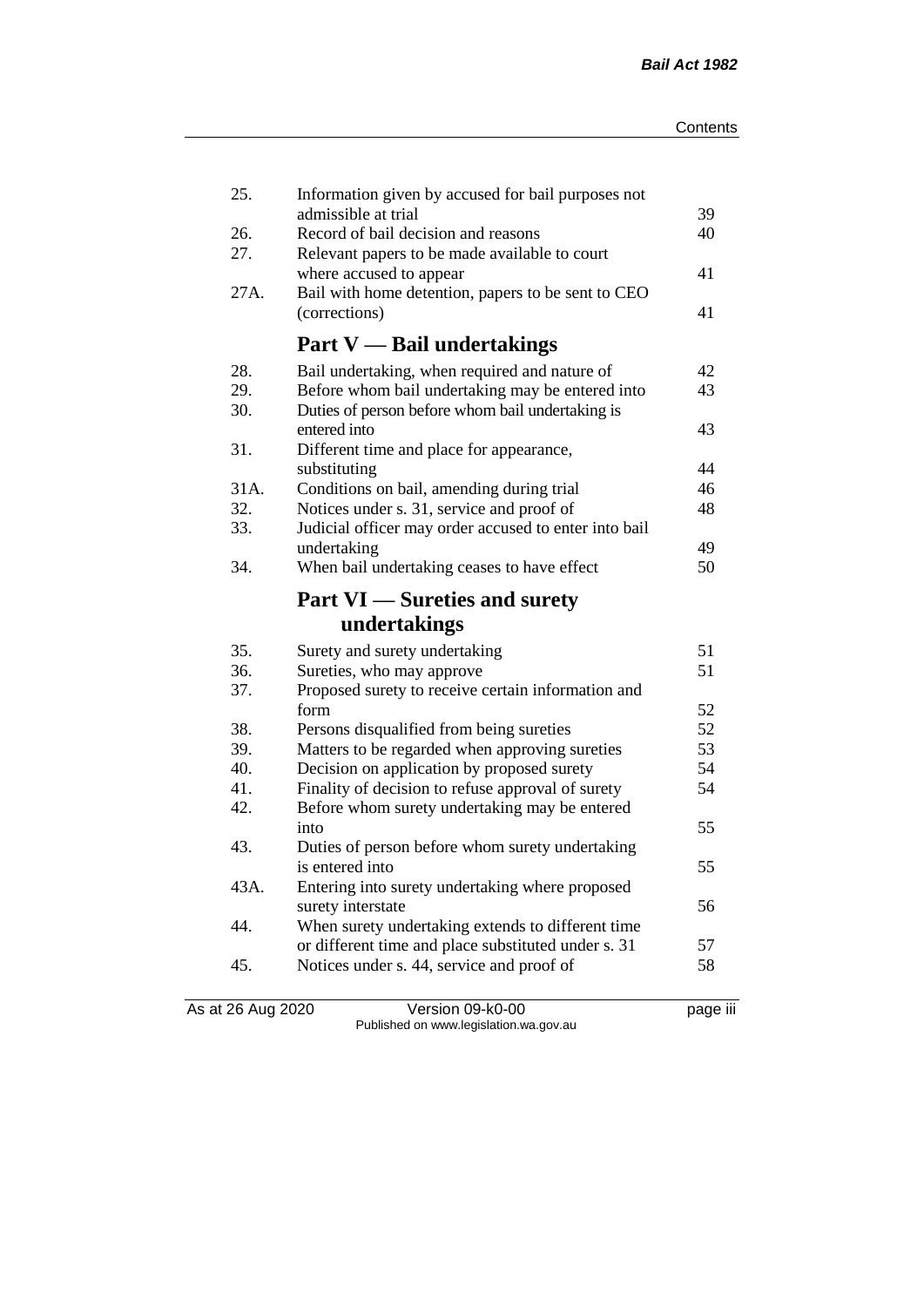| 46.<br>47.<br>48. | Surety's power to arrest accused<br>When surety undertaking ceases to have effect<br>Surety may apply for cancellation of his | 60<br>61 |
|-------------------|-------------------------------------------------------------------------------------------------------------------------------|----------|
|                   | undertaking                                                                                                                   | 61       |
| 49.               | Surety's undertaking to pay money, enforcing                                                                                  | 62       |
| 50.               | Indemnifying surety, offence                                                                                                  | 64       |
|                   | <b>Part VIA — Administration of home</b>                                                                                      |          |
|                   | detention conditions                                                                                                          |          |
| 50A.              | Powers of CEO (corrections)                                                                                                   | 66       |
| 50C.              | Powers and duties of community corrections                                                                                    |          |
|                   | officers                                                                                                                      | 66       |
| 50D.              | Powers of members of Police Force                                                                                             | 68       |
| 50E.              | CEO (corrections) may substitute different place of                                                                           |          |
| 50F.              | detention and apply conditions                                                                                                | 68<br>69 |
| 50G.              | CEO (corrections) may revoke bail<br>Procedure on arrest after revocation under s. 50F                                        | 69       |
| 50H.              | Rules of natural justice excluded                                                                                             | 70       |
| 50J.              | Delegation by CEO (corrections)                                                                                               | 70       |
| 50L.              | Rules for this Part                                                                                                           | 70       |
|                   | <b>Part VII — Enforcement of bail</b>                                                                                         |          |
|                   | undertakings                                                                                                                  |          |
| 51.               | Failing to comply with bail undertaking, offence                                                                              | 72       |
| 51A.              | Prosecuting s. 51 offence for non-appearance in                                                                               |          |
|                   | court of summary jurisdiction                                                                                                 | 73       |
| 52.               | Prosecuting s. 51 offence for non-appearance in                                                                               |          |
|                   | superior court                                                                                                                | 73       |
| 53.               | Appeal against decision made under s. 52                                                                                      | 75       |
| 54.               | Bailed accused may be taken before judicial officer                                                                           |          |
|                   | to show cause against variation or revocation of                                                                              |          |
| 54A.              | bail                                                                                                                          | 76       |
|                   | Accused on committal may be taken for purposes<br>of s. 54 before judicial officer by which committed                         | 78       |
| 55.               | Accused before court under s. 54, judicial officer                                                                            |          |
|                   | may revoke bail of etc.                                                                                                       | 79       |
| 57.               | Offence under s. 51, court to order forfeiture of                                                                             |          |
|                   | money under bail undertaking                                                                                                  | 80       |
|                   |                                                                                                                               |          |

page iv Version 09-k0-00 As at 26 Aug 2020 Published on www.legislation.wa.gov.au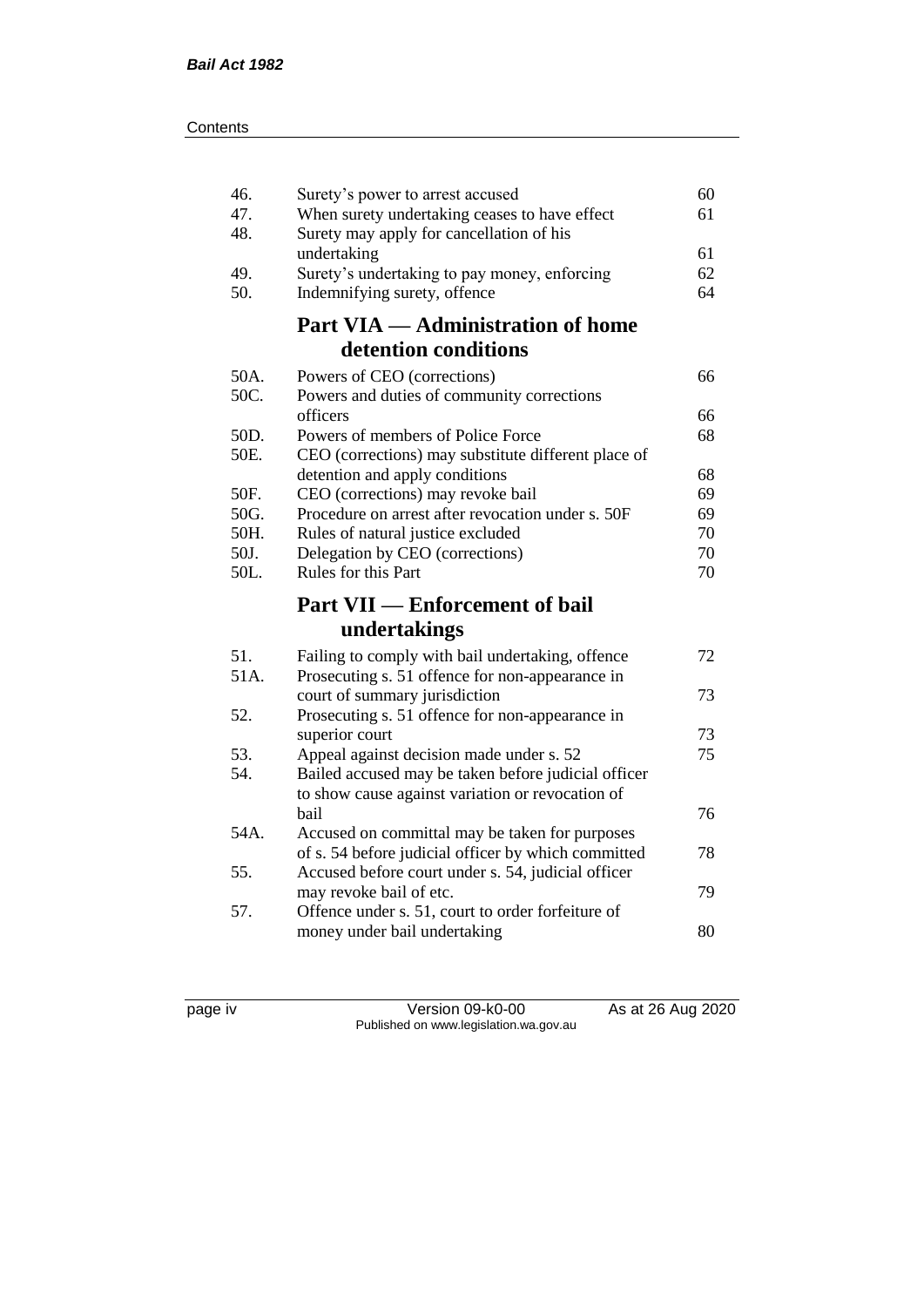| 58.  | Automatic forfeiture of money on expiration of        |    |
|------|-------------------------------------------------------|----|
|      | one year after absconding                             | 81 |
|      | <b>Part VIII — Miscellaneous</b>                      |    |
| 59.  | Order for forfeiture, court's additional powers as to | 82 |
| 59A. | If bail dispensed with, accused may be taken          |    |
|      | before judicial officer for reconsideration of matter | 82 |
| 59B. | Absconding accused, warrant for arrest of             | 83 |
| 60.  | Change of address, accused and surety to notify       | 84 |
| 61.  | Failing to bring arrested person before court or      |    |
|      | person able to grant bail, offence                    | 84 |
| 62.  | Giving false information for bail purposes, offence   | 85 |
| 63.  | Protection from personal liability                    | 85 |
| 64.  | Proving appearance or non-appearance by accused       | 85 |
| 65.  | Bail undertakings by child, effect of                 | 86 |
| 66.  | Other powers or duties to grant bail abolished        | 86 |
| 66A. | Delegation by registrar of court                      | 86 |
| 66B. | Video link or audio link, use of in bail proceedings  | 87 |
| 66C. | Protection of terrorist intelligence information in   |    |
|      | bail proceedings                                      | 88 |
| 66D. | Annual report to include information about            |    |
|      | application of s. 66C                                 | 89 |
| 66E. | Retrieving monitoring equipment                       | 91 |
| 67.  | Regulations                                           | 91 |
| 67A. | Review of amendments made by Bail Amendment           |    |
|      | (Persons Linked to Terrorism) Act 2019                | 93 |
|      | Schedule 1 — Jurisdiction as to bail                  |    |
|      | and related matters                                   |    |
|      | Part $A$ — Jurisdiction relating to bail              |    |
| 1.   | Initial appearance                                    | 94 |
| 2.   | Appearance after adjournment                          | 95 |
| 3.   | Appearance on committal to Supreme Court or           |    |
|      | <b>District Court</b>                                 | 95 |
| 4.   | Appearance in connection with appeal, rehearing       |    |
|      | etc.                                                  | 95 |
| 5.   | Appearance prescribed by regulation                   | 96 |
| 6.   | Appearances not otherwise provided for                | 96 |
| 7.   | Term used: proceedings for an offence                 | 96 |

As at 26 Aug 2020 Version 09-k0-00 page v Published on www.legislation.wa.gov.au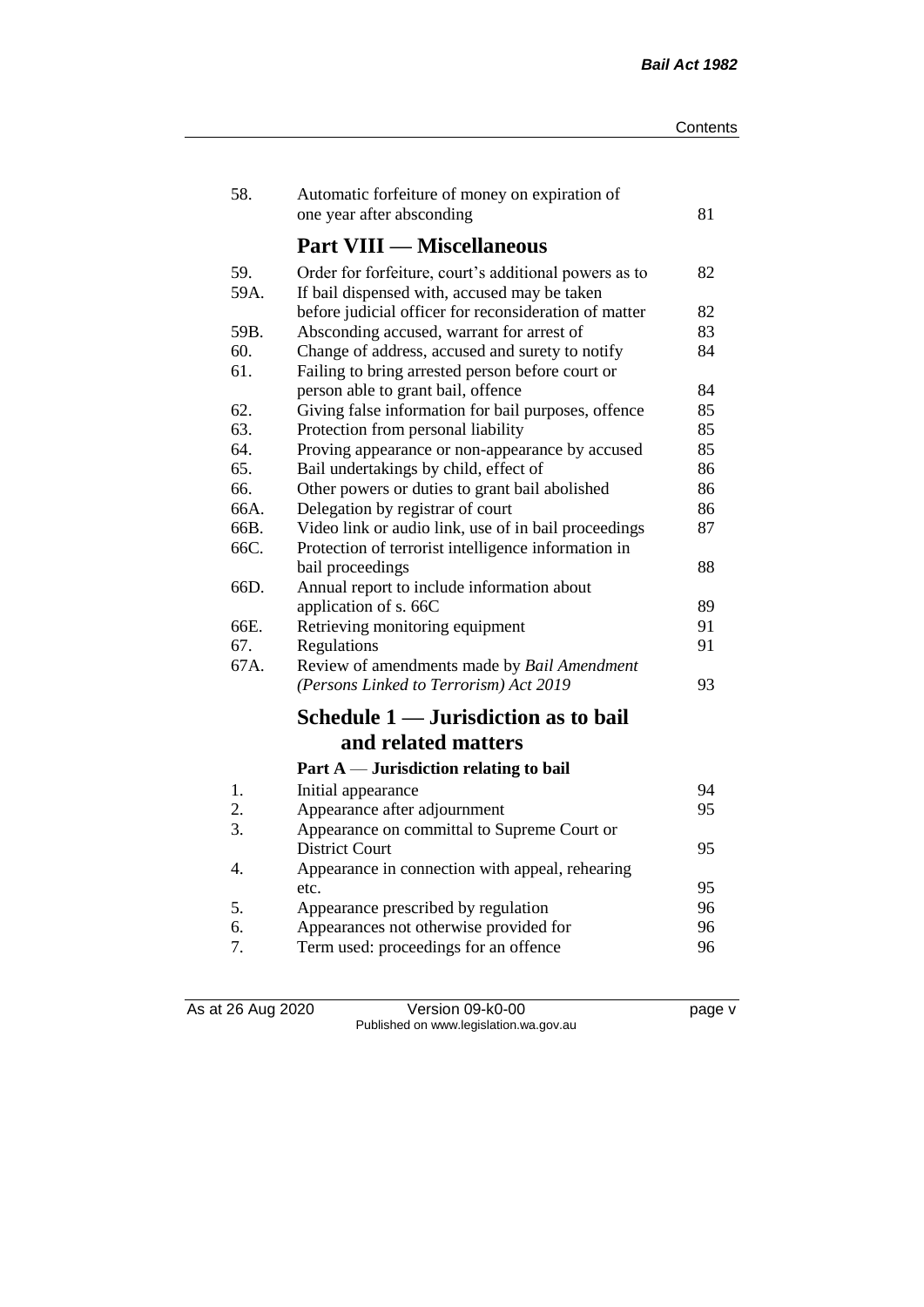#### **Contents**

|      | Part B — Cessation of powers relating to bail        |     |
|------|------------------------------------------------------|-----|
| $1.$ | Upon decision by judge, power of other officers      |     |
|      | ceases                                               | 97  |
| 1A.  | Upon decision by Court of Appeal, other powers       |     |
|      | cease                                                | 97  |
| 2.   | Upon decision by judicial officer, his power and     |     |
|      | that of his peers ceases                             | 97  |
| 3.   | Upon refusal of bail for initial appearance, certain |     |
|      | powers cease                                         | 98  |
| 4.   | Judicial officer's powers if accused proves new      |     |
|      | facts or changed circumstances                       | 98  |
|      | Part C — Manner in which jurisdiction to be          |     |
|      | exercised                                            |     |
| 1.   | Bail before conviction at discretion of court or     |     |
|      | judicial officer except for child                    | 99  |
| 2.   | Child to have qualified right to bail                | 100 |
| 3.   | Matters relevant to cl. $1(a)$                       | 102 |
| 3A.  | Bail for accused charged with serious offence        |     |
|      | committed while on bail or early release for         |     |
|      | another serious offence                              | 102 |
| 3B.  | Exceptional reasons under cl. 3A(1), determining     | 103 |
| 3C.  | Bail in murder cases                                 | 105 |
| 3D.  | Bail in cases under High Risk Serious Offenders      |     |
|      | Act 2020 section 80(1)                               | 106 |
| 3E.  | Bail in cases of person linked to terrorism          | 107 |
| 4.   | Bail after conviction for accused awaiting sentence  | 109 |
| 4A.  | Bail after conviction for accused awaiting disposal  |     |
|      | of appeal                                            | 109 |
| 5.   | Exception to cl. 4A for bail in appeal under         |     |
|      | Criminal Appeals Act 2004 Part 2                     | 110 |
| 6.   | Bail of people on community or similar orders        | 110 |
| 7.   | Bail for initial appearance to be for not more than  |     |
|      | 30 days                                              | 110 |
| 8.   | Bail on adjournment in court of summary              |     |
|      | jurisdiction to be for not more than 30 days except  |     |
|      | by consent                                           | 111 |
| 9.   | Calculating periods for cl. 7 and 8                  | 111 |

page vi Version 09-k0-00 As at 26 Aug 2020 Published on www.legislation.wa.gov.au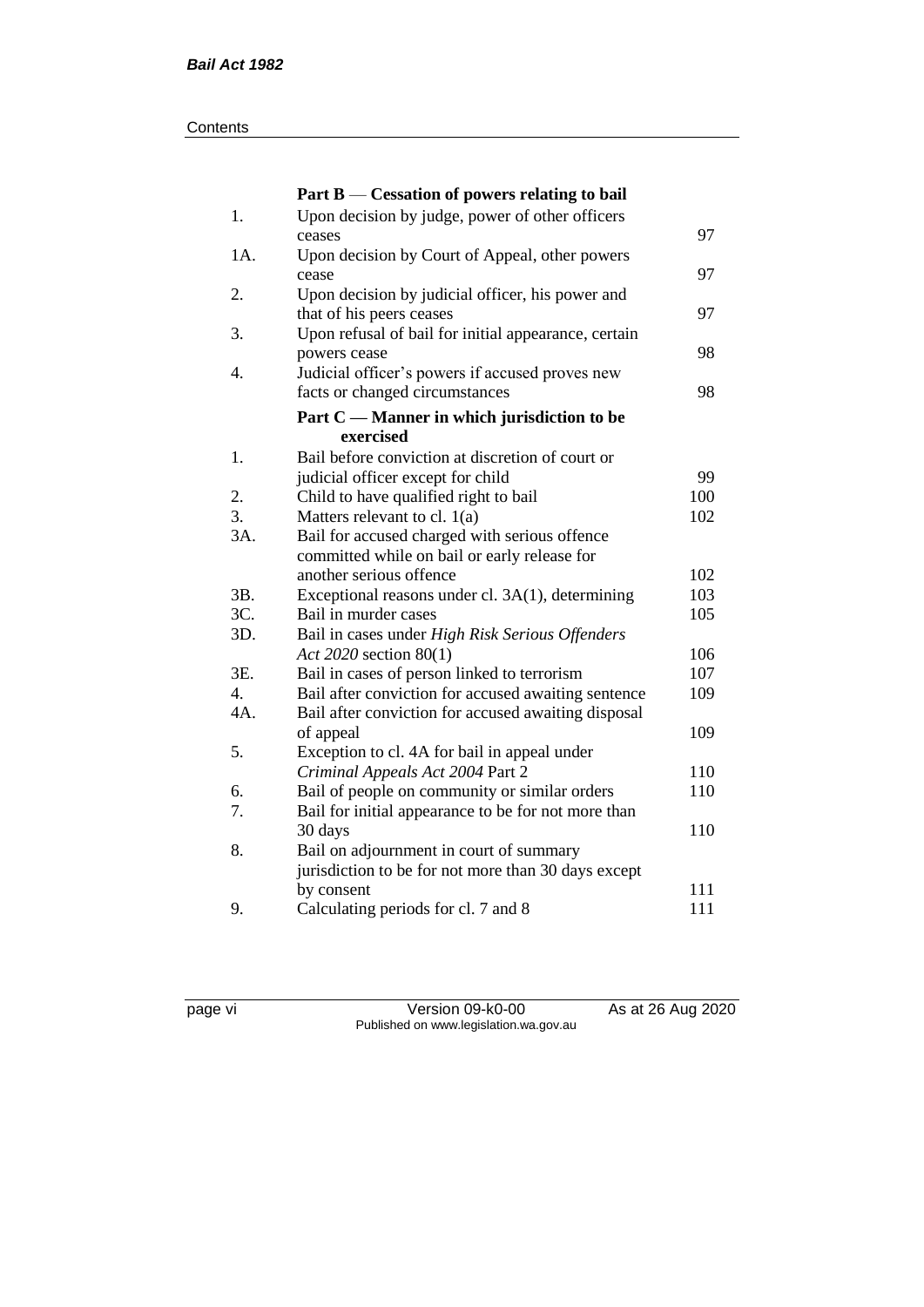#### **Part D — Conditions which may be imposed on a grant of bail**

| 111                                                  |
|------------------------------------------------------|
|                                                      |
| 113                                                  |
| 116                                                  |
| Conditions as to forfeiture, sureties, security etc. |

# **Schedule 2 — Serious offences**

# **Notes**

| Compilation table            | 123 |
|------------------------------|-----|
| Uncommenced provisions table | 128 |
| Other notes                  | 128 |

# **Defined terms**

As at 26 Aug 2020 Version 09-k0-00 page vii Published on www.legislation.wa.gov.au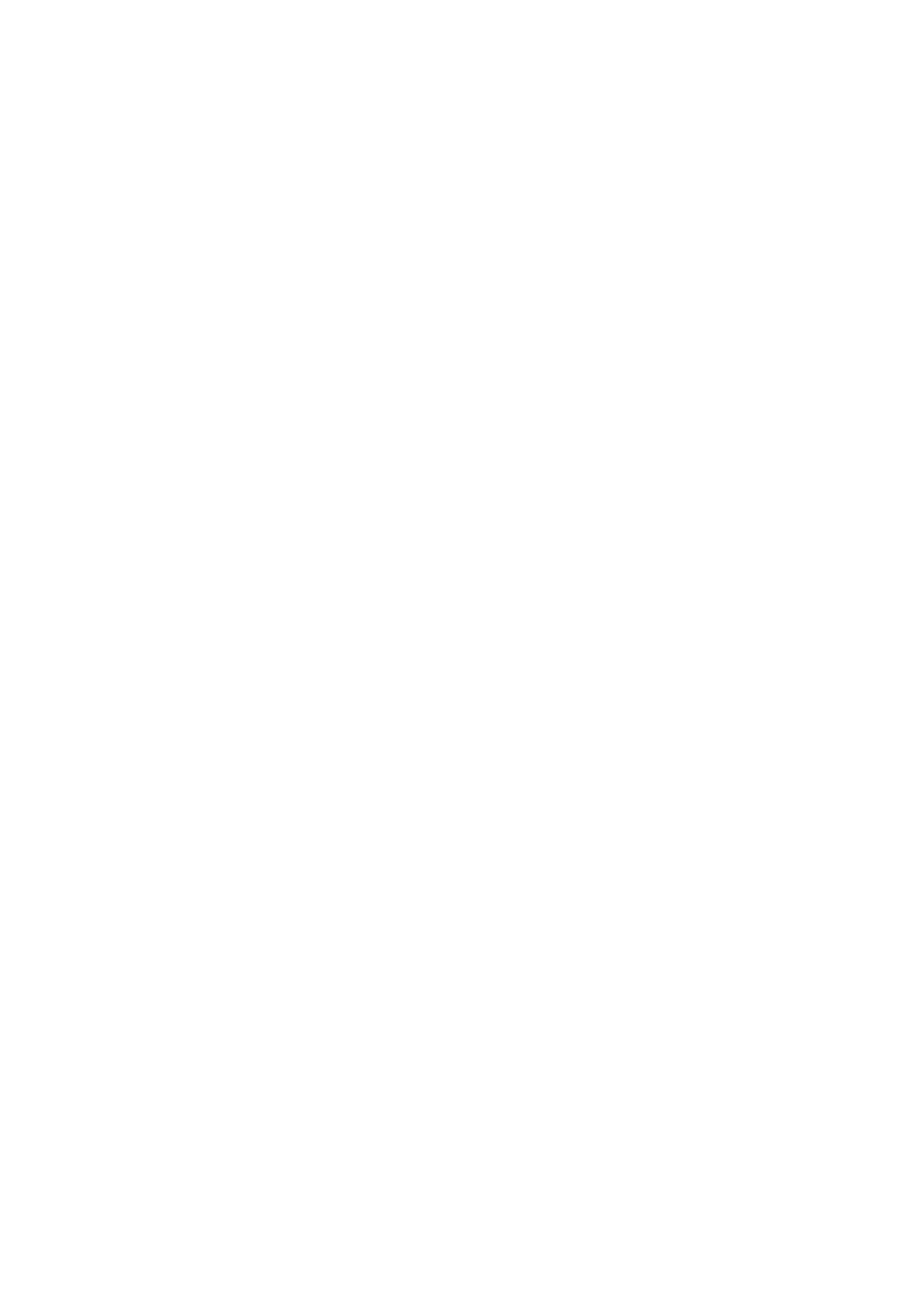Western Australia

# **Bail Act 1982**

**An Act to make better provision for bail in criminal proceedings.** 

As at 26 Aug 2020 Version 09-k0-00 page 1 Published on www.legislation.wa.gov.au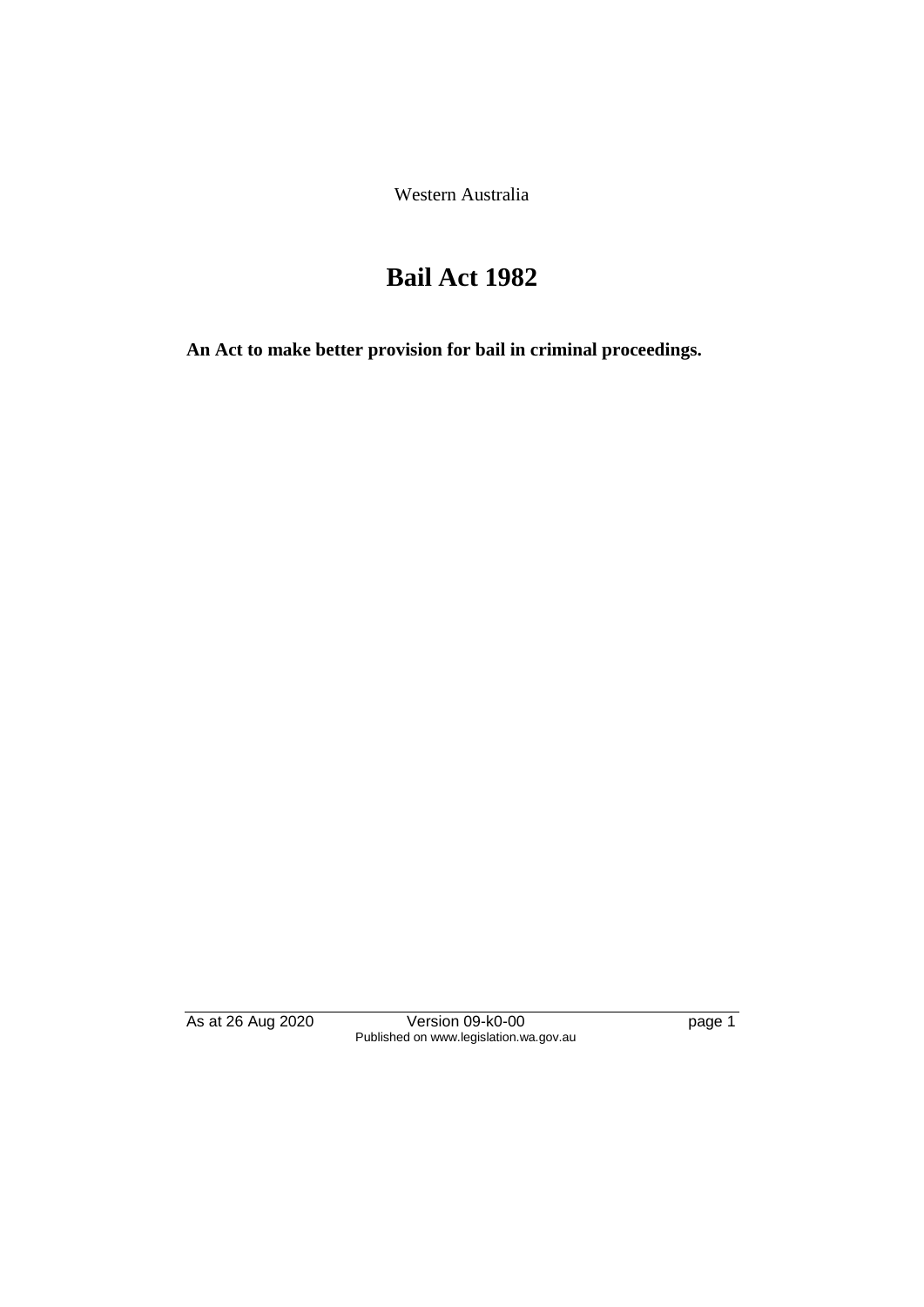**s. 1**

## **Part I — Preliminary**

## **1. Short title**

This Act may be cited as the *Bail Act 1982*.

## **2. Commencement**

This Act shall come into operation on a day to be fixed by proclamation.

## **3. Terms used**

(1) In this Act, unless a contrary intention appears —

*accused* includes —

- (a) a person charged with, convicted of, or found guilty of an offence;
- (b) a person whose conviction for an offence is stayed;
- (c) a person in respect of whom an appeal relating to an offence is pending;
- (d) a person in respect of whom a new trial for an offence has been ordered;

## *adjournment* —

- (a) means any order of a court by which proceedings for an offence are postponed or interrupted or are to be held at a different time or place before the same court; and
- (b) is deemed to include any order of a court, other than a committal to the Supreme Court or District Court, by which the venue of any proceedings for an offence is changed to another court or a court at another place whether by way of a remand, referral, or recommittal of the accused or otherwise;

*appeal* includes an application for leave to appeal;

## *appropriate judicial officer* means —

(a) subject to paragraphs (b), (c) and (d), a judicial officer who is empowered to exercise jurisdiction in the court

page 2 Version 09-k0-00 As at 26 Aug 2020 Published on www.legislation.wa.gov.au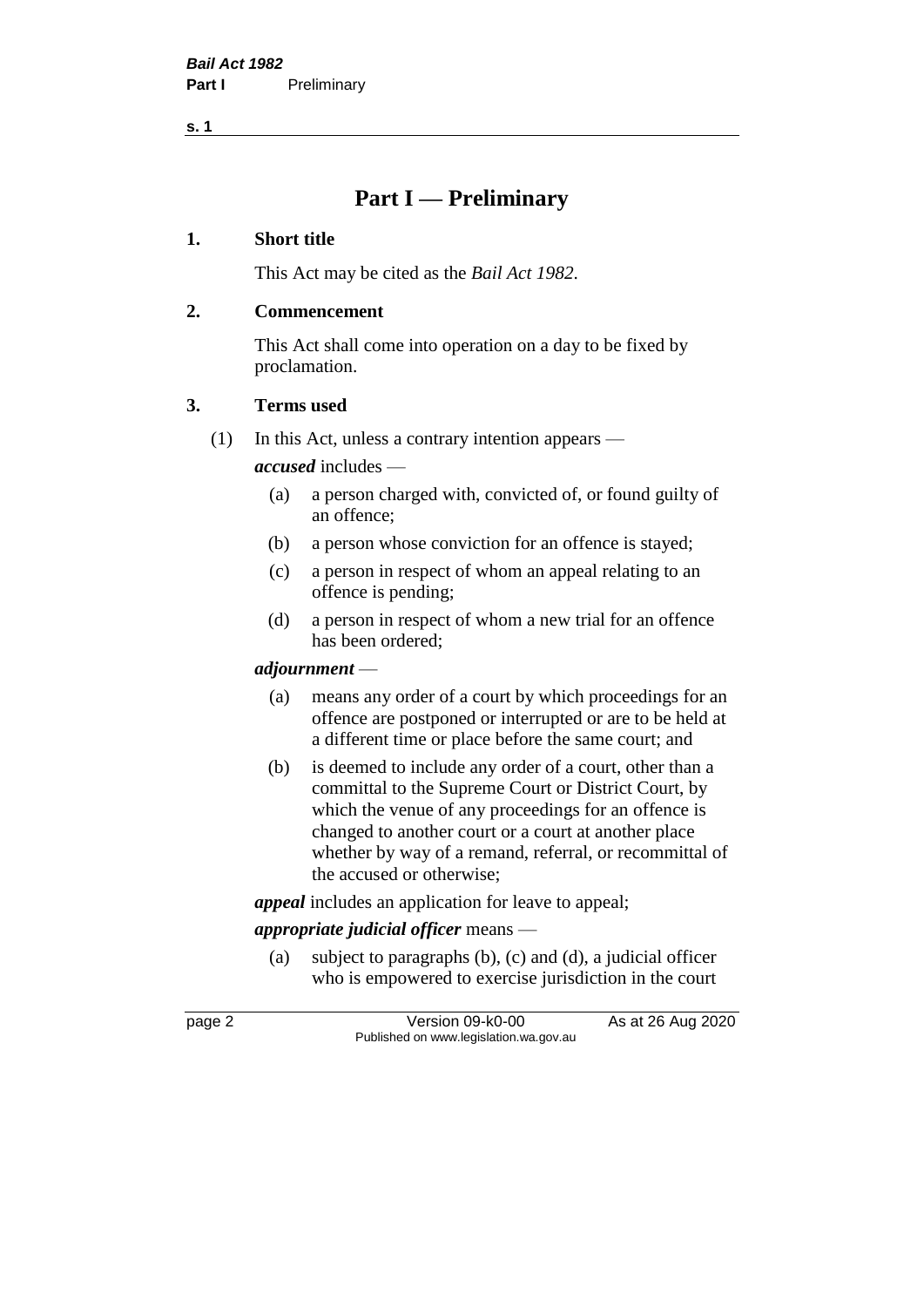before which the accused is required to appear pursuant to his bail undertaking; or

- (b) if the court is the Court of Appeal, a judge of appeal; or
- (c) except in section 49, a judge of the Supreme Court or of the Children's Court, as the case may require, in any case where —
	- (i) under section 15 only a judge of the Supreme Court or of the Children's Court has power to grant bail; or
	- (ii) a judicial officer has exercised the power contained in section 31(2)(d),

for the appearance in question; or

(d) except in section 49, a judge of the Supreme Court, of the District Court, or of the Children's Court, as the case may require, in any case where such a judge has granted bail under section 14 for the appearance in question;

*approved*, in relation to a form, means approved by the chief executive officer of the department of the Public Service principally assisting in the administration of this Act;

*approved electronic monitoring device* means —

- (a) an electronic monitoring device that has been approved by the CEO (corrections); and
- (b) any equipment, wires or other items associated with a device under paragraph (a);

*as soon as is practicable* means as soon as is reasonably practicable;

*authorised community services officer* means any of the following persons —

- (a) the CEO (corrections) or a delegate of the CEO (corrections) under subsection (5);
- (b) a registrar of the Children's Court;
- (c) a superintendent of a detention centre under the *Young Offenders Act 1994*;

As at 26 Aug 2020 Version 09-k0-00 page 3 Published on www.legislation.wa.gov.au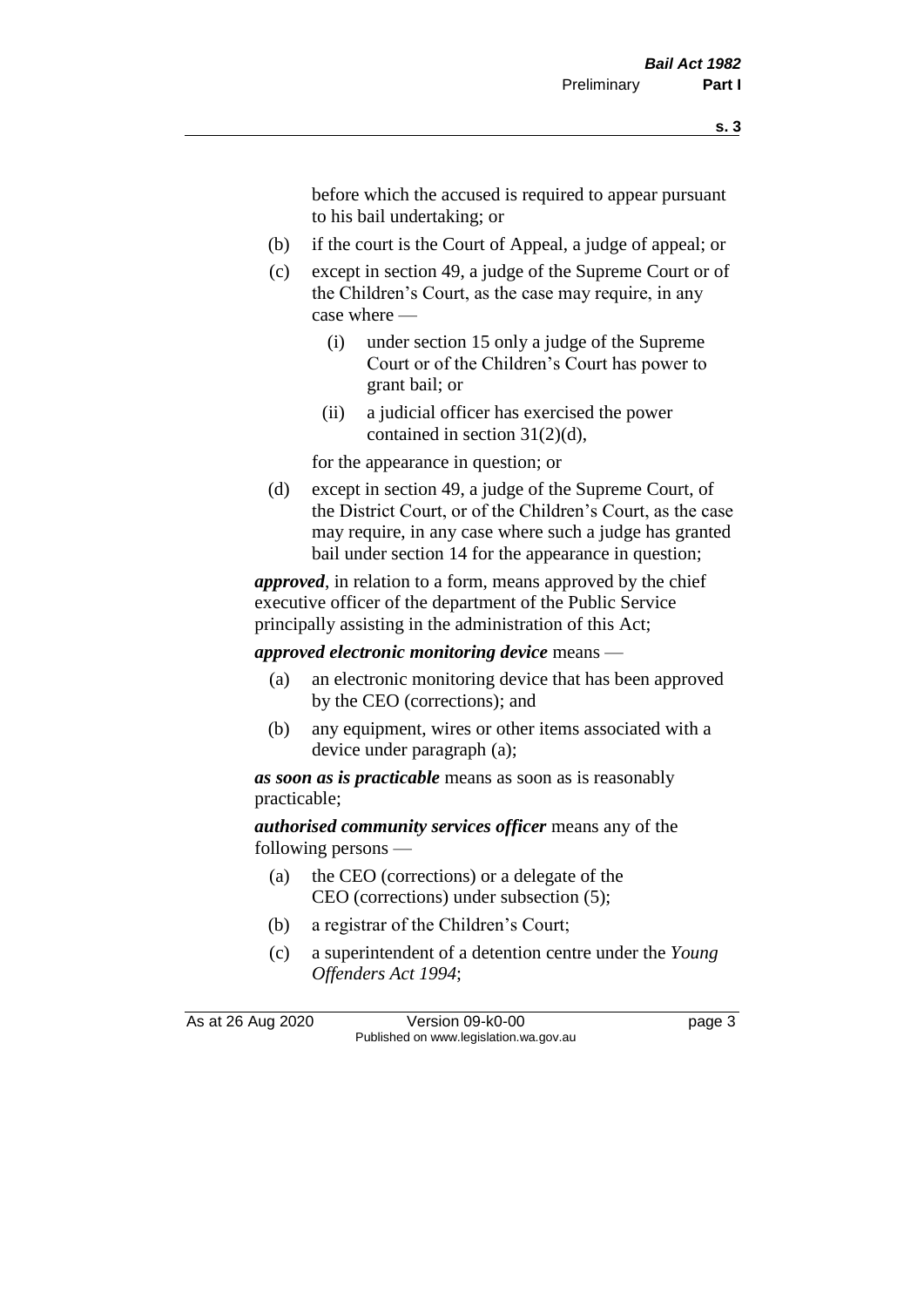(d) the officer for the time being in charge of any detention centre under the *Young Offenders Act 1994*;

*authorised officer* means an authorised police officer or an authorised community services officer;

#### *authorised police officer* means —

- (a) a police officer who holds the rank of sergeant, or a higher rank;
- (b) the police officer who is for the time being in charge of a police station;
- (c) whichever of these officers is for the time being in charge of a lock-up —
	- (i) a police officer;
	- (ii) a special constable appointed under the *Police Act 1892* Part III whose powers, duties and obligations are or include those of an authorised police officer under this Act;
	- (iii) a police auxiliary officer appointed under the *Police Act 1892* Part IIIB whose powers, duties and obligations are or include those of an authorised police officer under this Act;

*bail undertaking* means an undertaking described in section 28(2);

*CEO (corrections)* means the chief executive officer of the Public Sector agency principally assisting the Minister administering Part 8 of the *Sentence Administration Act 2003* in its administration;

*Chief Judge* means the Chief Judge of the District Court;

*Chief Justice* means the Chief Justice of Western Australia;

*child* has the same meaning as *young person* has in the *Young Offenders Act 1994*;

*Commonwealth Criminal Code* means the Criminal Code set out in the Schedule to the *Criminal Code Act 1995* (Commonwealth);

page 4 Version 09-k0-00 As at 26 Aug 2020 Published on www.legislation.wa.gov.au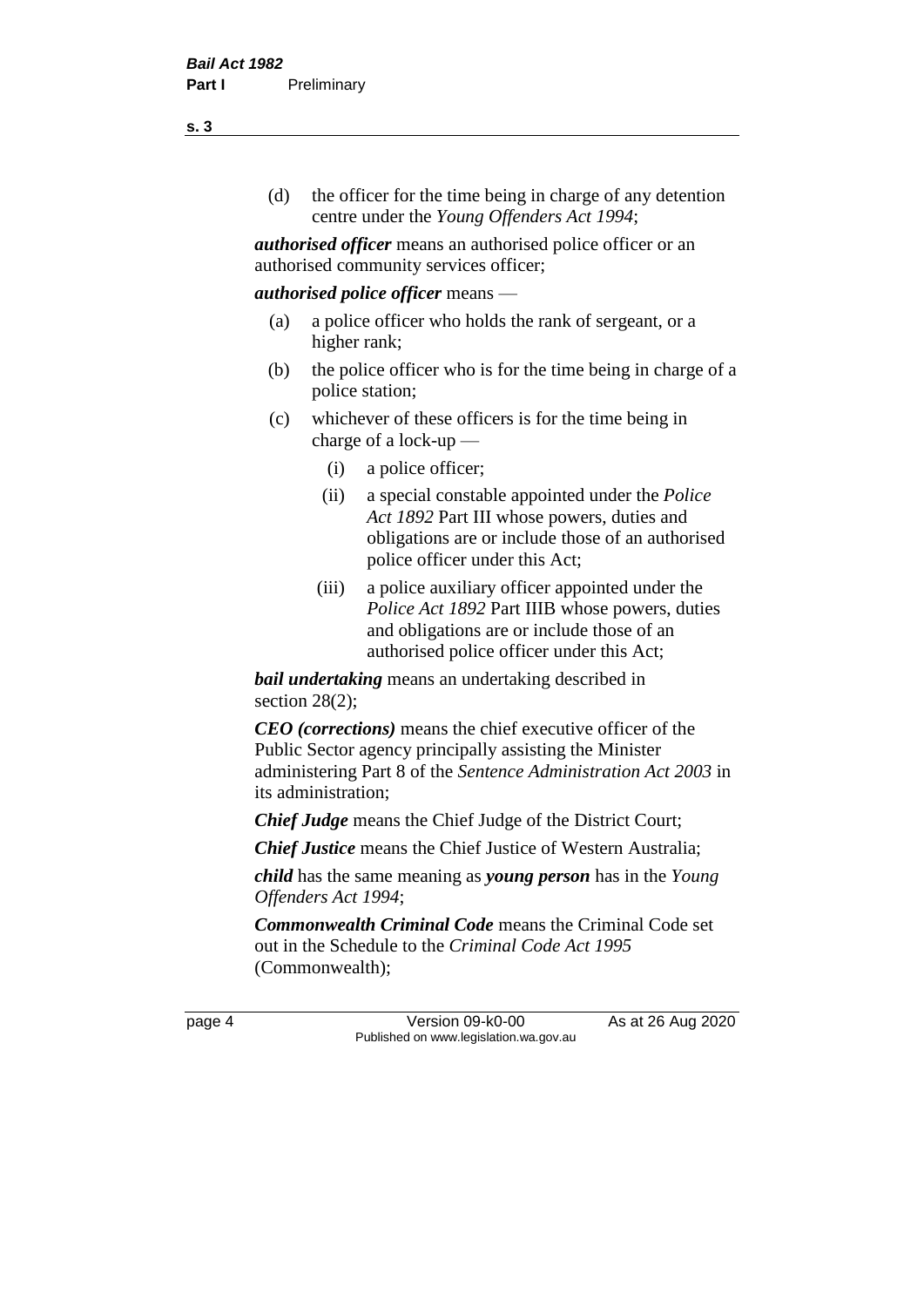*community corrections officer* has the same meaning as in the *Sentence Administration Act 2003*;

*confirmed control order* has the meaning given in the Commonwealth Criminal Code section 100.1(1);

*court* means each of the following —

- (a) the Magistrates Court;
- (b) the Children's Court;
- (c) the Coroner's Court of Western Australia;
- (d) the District Court;
- (e) the Supreme Court;
- (f) the Court of Appeal;

*court custody centre* has the meaning given in the *Court Security and Custodial Services Act 1999* section 3;

*Director of Public Prosecutions* means —

- (a) the Director of Public Prosecutions for the State; or
- (b) the officer in charge in the State of the Commonwealth Office of the Director of Public Prosecutions,

as the case requires;

*early release order* means an early release order made under the *Sentence Administration Act 1995* or *Sentence Administration Act 2003*;

*home detention condition* means a home detention condition imposed under clause 3 of Part D of Schedule 1;

*interim control order* has the meaning given in the Commonwealth Criminal Code section 100.1(1);

*judge of appeal* has the meaning given in the *Supreme Court Act 1935* section 4(1);

*judicial officer* means any person empowered to exercise jurisdiction in a court whether or not he is sitting as a court, and includes a single justice and, where the context so requires, the Court of Appeal exercising jurisdiction under this Act;

As at 26 Aug 2020 Version 09-k0-00 page 5 Published on www.legislation.wa.gov.au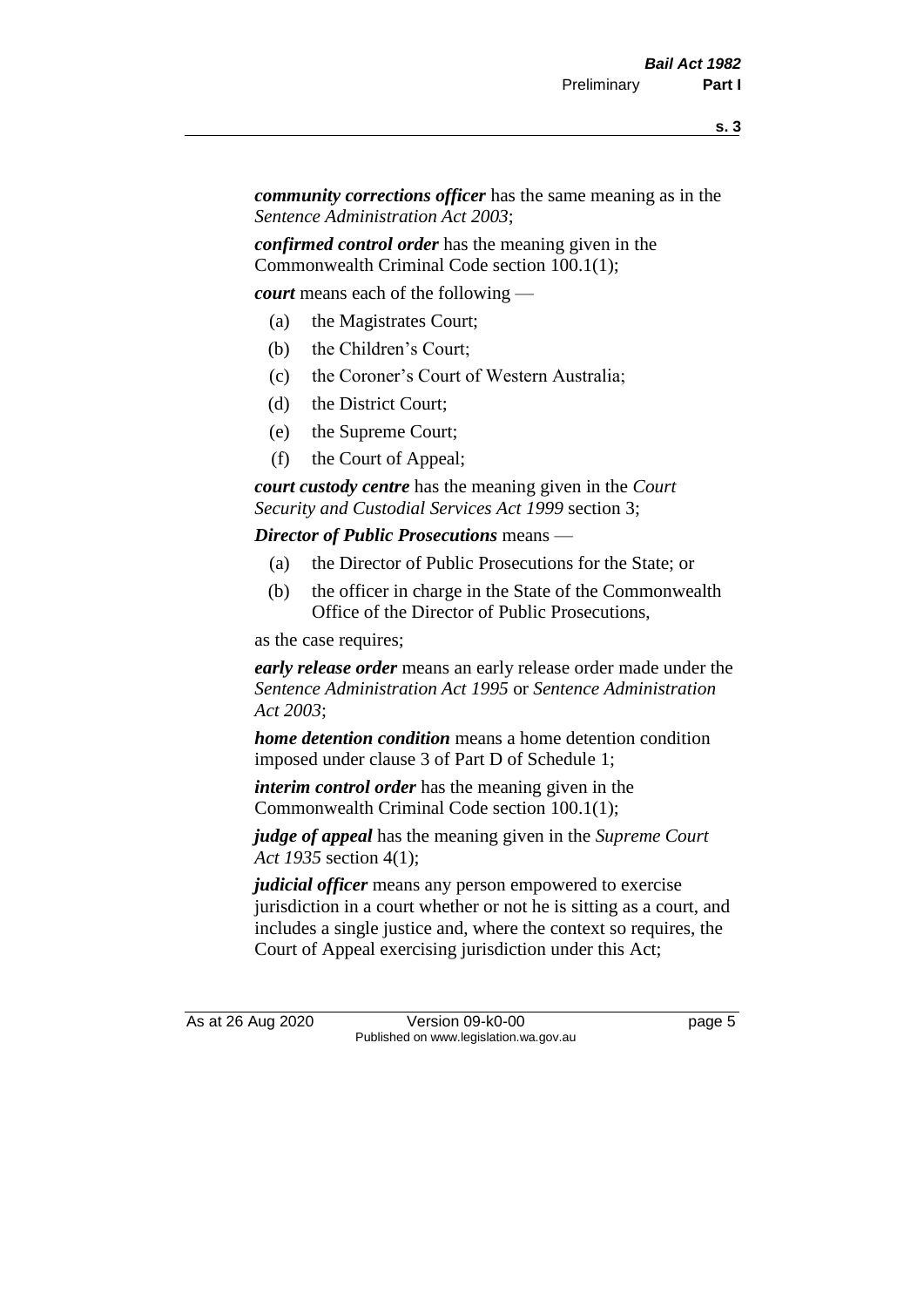*lock-up* includes a place prescribed as a lock-up for the purposes of the *Court Security and Custodial Services Act 1999*;

*offence* means any act, omission or conduct which renders the person doing the act, making the omission or engaging in the conduct liable to any punishment, and includes an alleged offence; but nothing in this definition shall limit the operation of subsection (4);

*person linked to terrorism* means a person who —

- (a) is charged with, or has been convicted of, a terrorism offence; or
- (b) is the subject of an interim control order or confirmed control order, or has been the subject of a confirmed control order within the last 10 years;

*prosecutor* includes —

- (a) in the case of an offence charged in a prosecution notice, the prosecutor;
- (b) in the case of an offence charged in an indictment, the State or the Commonwealth, as the case may be;

*registrar* of a court means —

- (a) for a court other than the Coroner's Court of Western Australia, the principal registrar, a registrar or a deputy registrar of the court; or
- (b) for the Coroner's Court of Western Australia, a coroner's registrar as defined in the *Coroners Act 1996* section 3;

*serious offence* means —

- (a) an offence against section 51(2a); and
- (b) an offence described in Schedule 2;

*surety* and *surety undertaking* have the meanings assigned to them by section 35;

*surety approval officer* means a person who is authorised by section 36 to decide whether an applicant should be approved as a surety;

page 6 Version 09-k0-00 As at 26 Aug 2020 Published on www.legislation.wa.gov.au

**s. 3**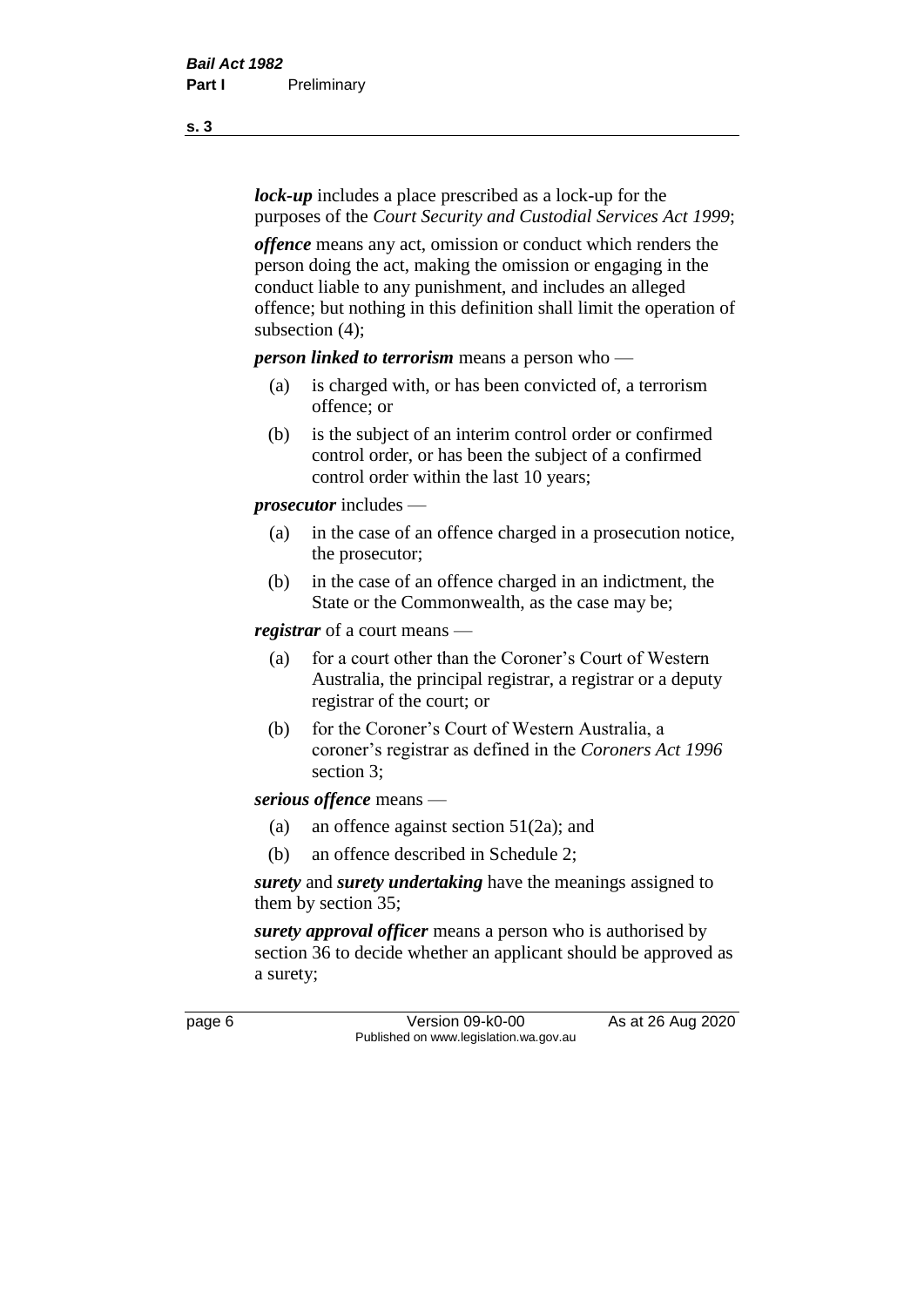*terrorism offence* means —

- (a) an offence against the Commonwealth Criminal Code Division 72 Subdivision A; or
- (b) an offence against the Commonwealth Criminal Code Division 80 Subdivision B; or
- (c) an offence against the Commonwealth Criminal Code Part 5.3, except an offence against section 104.22, 104.27, 104.27A, 105.41 or 105.45; or
- (d) an offence against the Commonwealth Criminal Code Part 5.5; or
- (e) an offence against either of the following provisions of the *Charter of the United Nations Act 1945*  (Commonwealth) —
	- (i) Part 4; or
	- (ii) Part 5, to the extent that it relates to the *Charter of the United Nations (Sanctions — Al-Qaida) Regulations 2008* (Commonwealth);
	- or
- (f) an offence against the *Crimes (Foreign Incursions and Recruitment) Act 1978* (Commonwealth) (repealed); or
- (g) an offence against the *Crimes (Internationally Protected Persons) Act 1976* (Commonwealth) section 8; or
- (h) an offence under a written law or a law of the Commonwealth, another State, a Territory or another country, that substantially corresponds to an offence in paragraphs (a) to (e) and (g); or
- (i) an offence of attempting, inciting or conspiring to commit an offence referred to in paragraphs (a) to (h);

*terrorist act* has the meaning given in the *Terrorism (Commonwealth Powers) Act 2002* section 3;

As at 26 Aug 2020 Version 09-k0-00 Page 7 Published on www.legislation.wa.gov.au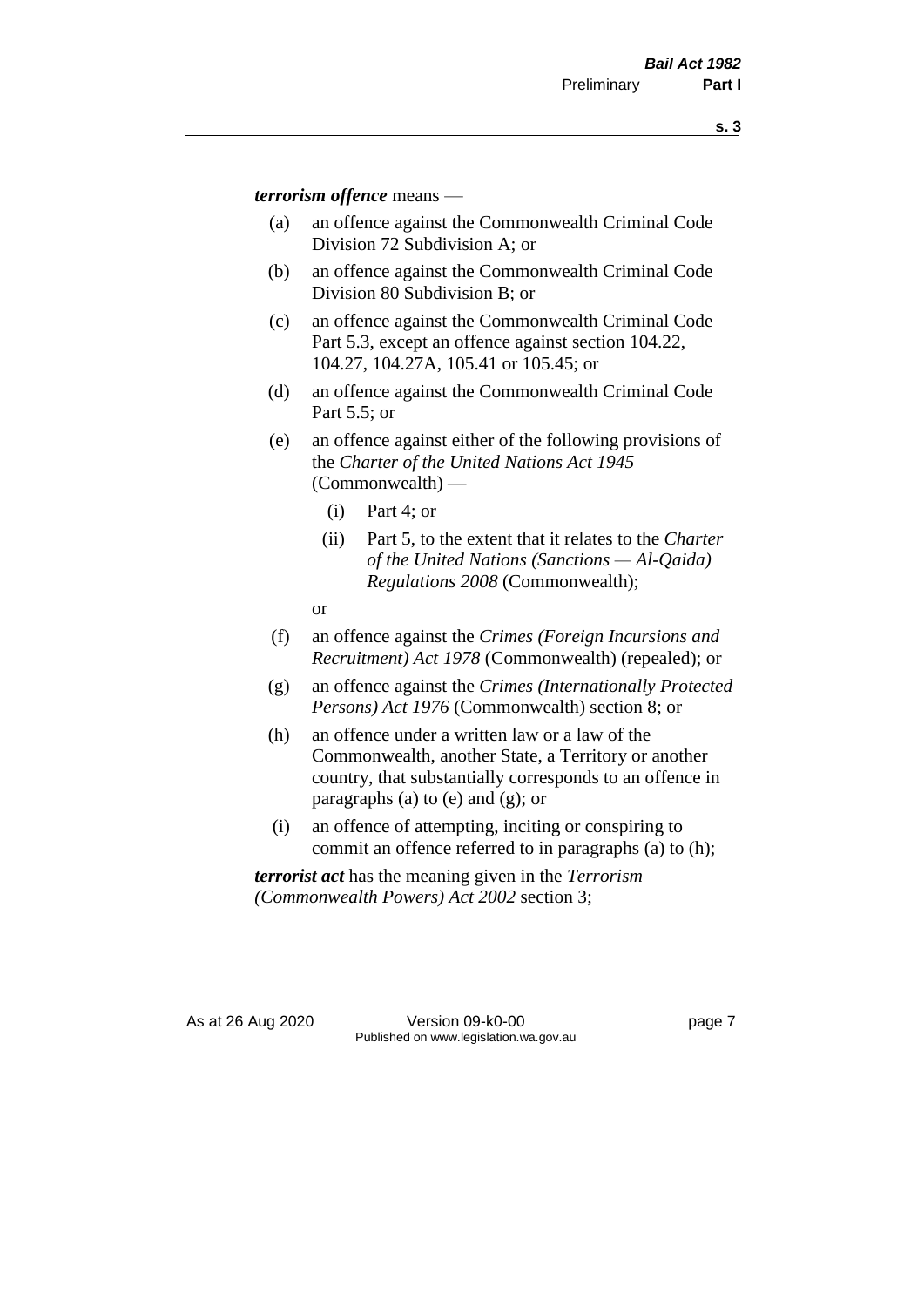*terrorist intelligence information* means information relating to an actual or suspected terrorist act (whether in this State or elsewhere) the disclosure of which could reasonably be expected —

- (a) to prejudice national security; or
- (b) to endanger a person's life or physical safety; or
- (c) to threaten significant damage to infrastructure or property; or
- (d) to prejudice a criminal investigation; or
- (e) to reveal intelligence-gathering methodologies, investigative techniques or technologies or covert practices; or
- (f) to enable the discovery of the existence or identity of a confidential source of information relevant to law enforcement;

*trial* means all proceedings for an offence between —

- (a) the time when the accused is called upon to plead to the prosecution notice or the indictment; and
- (b) the time when the accused is found not guilty or is sentenced.
- (2) A reference in this Act
	- (a) to a power to grant bail includes a reference to a power to refuse bail;
	- (b) to a grant of bail includes a reference to a grant of bail by the exercise of a power in section 31(2).
- (3) Where in this Act there is a reference to a requirement that an accused appear in court, the reference is to a requirement, unless a contrary intention appears, that the accused —
	- (a) surrender himself into the custody of the court or, in the case of a bail undertaking, of the court specified therein, or of such person as the court may direct, to be dealt with according to law; and

page 8 Version 09-k0-00 As at 26 Aug 2020 Published on www.legislation.wa.gov.au

**s. 3**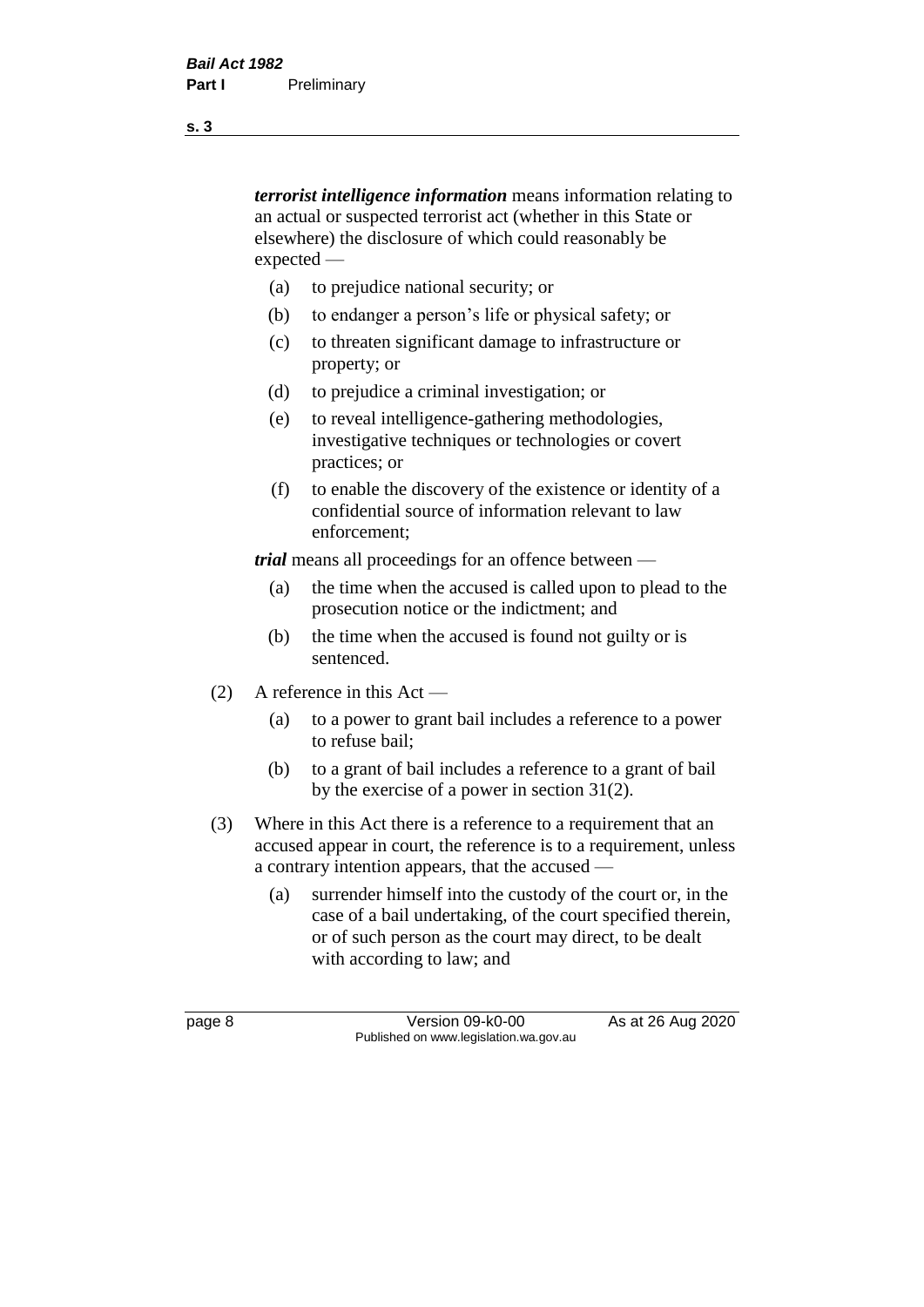- (b) submit himself to a search of his person and any property then in his possession (which is hereby authorised) and allow to be taken from him, to be dealt with according to the relevant law and procedures, anything so found; and
- (c) remain in custody until authorised to be released therefrom.
- (4) If a person is arrested under a warrant issued
	- (a) under section 50, 79, 84E or 129 of the *Sentencing Act 1995* in connection with a possible breach of a conditional release order, a sentence of suspended imprisonment or conditional suspended imprisonment, or a community order imposed under that Act; or
	- (b) under section 43 of the *Young Offenders Act 1994* in respect of an alleged breach of a youth community based order, an intensive youth supervision order or a conditional release order made under that Act,
	- then
		- (c) the person is to be taken as having been arrested and to be in custody awaiting an appearance in court for the offence for which the sentence was imposed; and
		- (d) the first appearance in court after the arrest is to be taken, for the purposes of sections  $5(1)$  and  $8(1)$  and clause 1 of Part A and clause 7 of Part C of Schedule 1, to be the initial appearance for that offence; and
		- (e) the proceedings following the arrest are to be taken to be proceedings for that offence and to be a trial for the purpose of the definition in subsection (1) of *trial*.

As at 26 Aug 2020 Version 09-k0-00 page 9 Published on www.legislation.wa.gov.au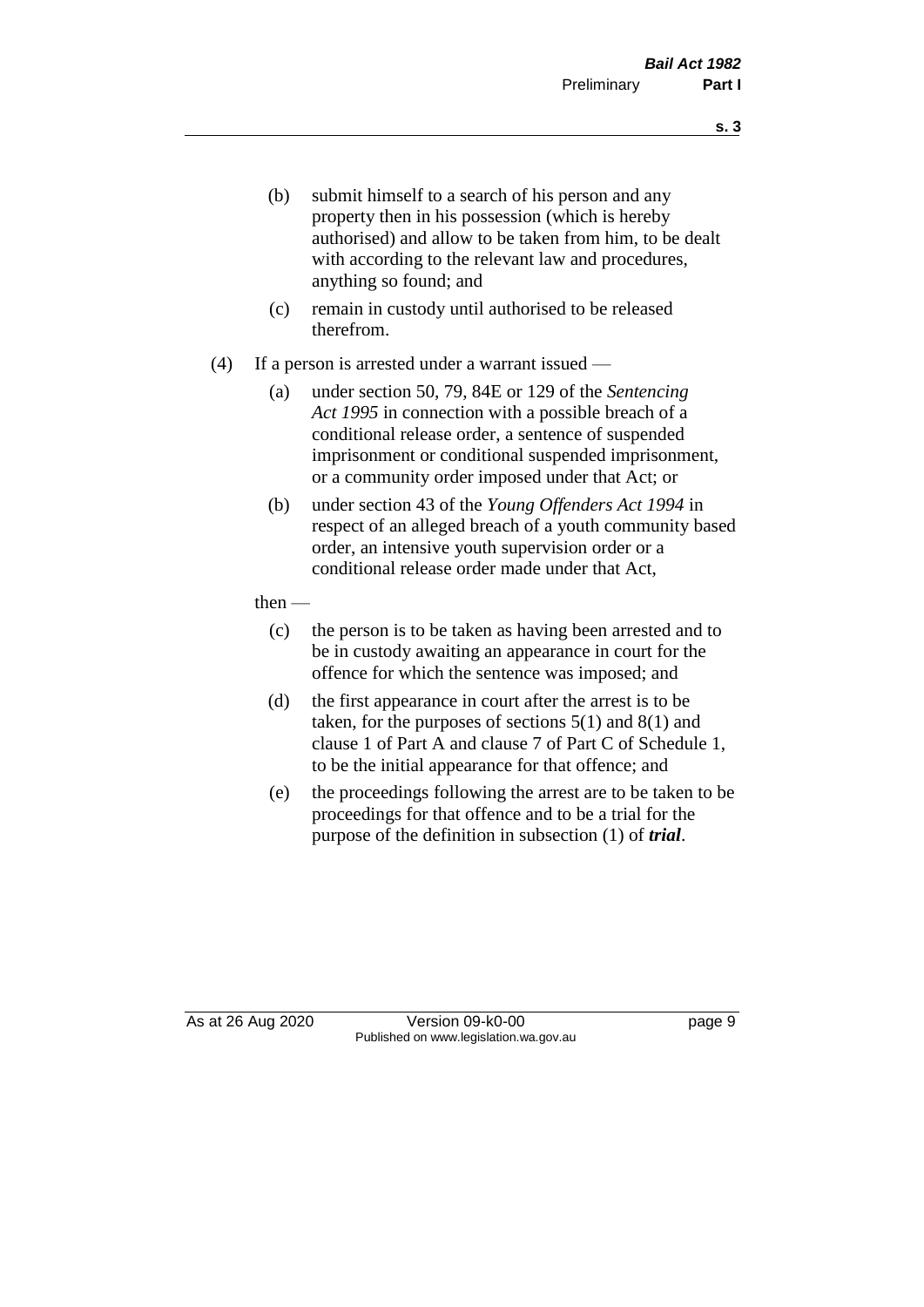(5) The CEO (corrections) may by writing signed by him delegate to any officer of the department of which he is the chief executive officer any function he has under this Act as an authorised community services officer.

*[Section 3 amended: No. 74 of 1984 s. 3; No. 15 of 1988 s. 4; No. 49 of 1988 s. 78; No. 61 of 1990 s. 4; No. 31 of 1993 s. 6; No. 45 of 1993 s. 4 and 12; No. 78 of 1995 s. 7; No. 57 of 1997 s. 21(1); No. 54 of 1998 s. 4 and 14; No. 47 of 1999 s. 7; No. 50 of 2003 s. 29(3); No. 65 of 2003 s. 121(2); No. 27 of 2004 s. 13(2); No. 34 of 2004 Sch. 2 cl. 3(2); No. 45 of 2004 s. 28(4); No. 59 of 2004 s. 141; No. 84 of 2004 s. 11, 82 and 83(2); No. 65 of 2006 s. 51 and 53; No. 6 of 2008 s. 4 and 24(2); No. 46 of 2011 s. 25; No. 20 of 2013 s. 22; No. 15 of 2019 s. 4; No. 13 of 2020 s. 22.]* 

*[Section 3. Modifications to be applied in order to give effect to Cross-border Justice Act 2008: section altered 1 Nov 2009. See endnote 1M; amended: No. 42 of 2009 s. 12.]*

## *[3A. Deleted: No. 20 of 2013 s. 23.]*

## **4. Application of this Act**

The operation of this Act extends to any appearance in a court for an offence —

- (a) except to the extent that in this Act, or in the law creating the offence or applicable thereto, express provision is made excluding or limiting the operation of this Act in respect of that appearance; and
- (b) whether or not that law contains a reference to the granting of bail; and
- (c) however any reference in that law to the granting of bail may be expressed; and

page 10 Version 09-k0-00 As at 26 Aug 2020 Published on www.legislation.wa.gov.au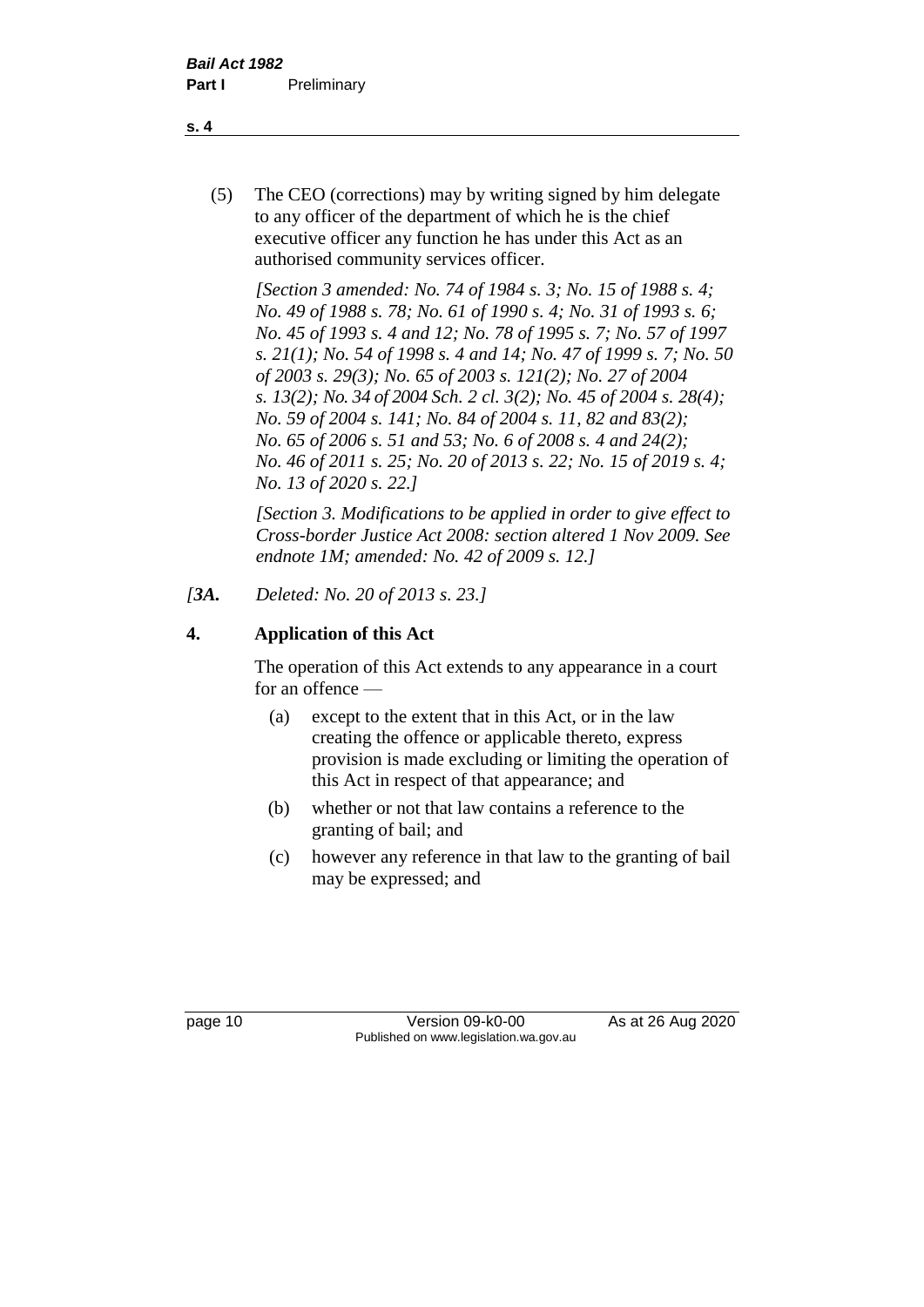(d) as if any reference therein to the taking of a recognizance were to a requirement that, except where bail is dispensed with under this Act, the accused enter into a bail undertaking.

*[Section 4 amended: No. 84 of 2004 s. 82.]*

*[4AA.* 1M *Modifications to be applied in order to give effect to Cross-border Justice Act 2008: section inserted 1 Nov 2009. See endnote 1M.]*

## **4AB.** *Courts and Tribunals (Electronic Processes Facilitation) Act 2013* **Part 2 applies**

The *Courts and Tribunals (Electronic Processes Facilitation) Act 2013* Part 2 applies to this Act.

*[Section 4AB inserted: No. 20 of 2013 s. 24.]*

#### **4A. Accused appearing on summons or court hearing notice, detention and bail of**

- $(1)$  Where
	- (a) an accused has appeared in court for an offence pursuant to a summons or court hearing notice issued under the *Criminal Procedure Act 2004*; and
	- (b) a judicial officer adjourns the proceedings,

the accused is not to be detained in custody to further appear before the court for that offence unless the judicial officer so orders.

- (2) If an order is made under subsection (1), the duty described in section 7(1) applies.
- (3) On any appearance in court by the accused a judicial officer to whom section 7(1) applies may revoke an order made under subsection  $(1)$ .

*[Section 4A inserted: No. 6 of 2008 s. 6(1).]*

As at 26 Aug 2020 Version 09-k0-00 page 11 Published on www.legislation.wa.gov.au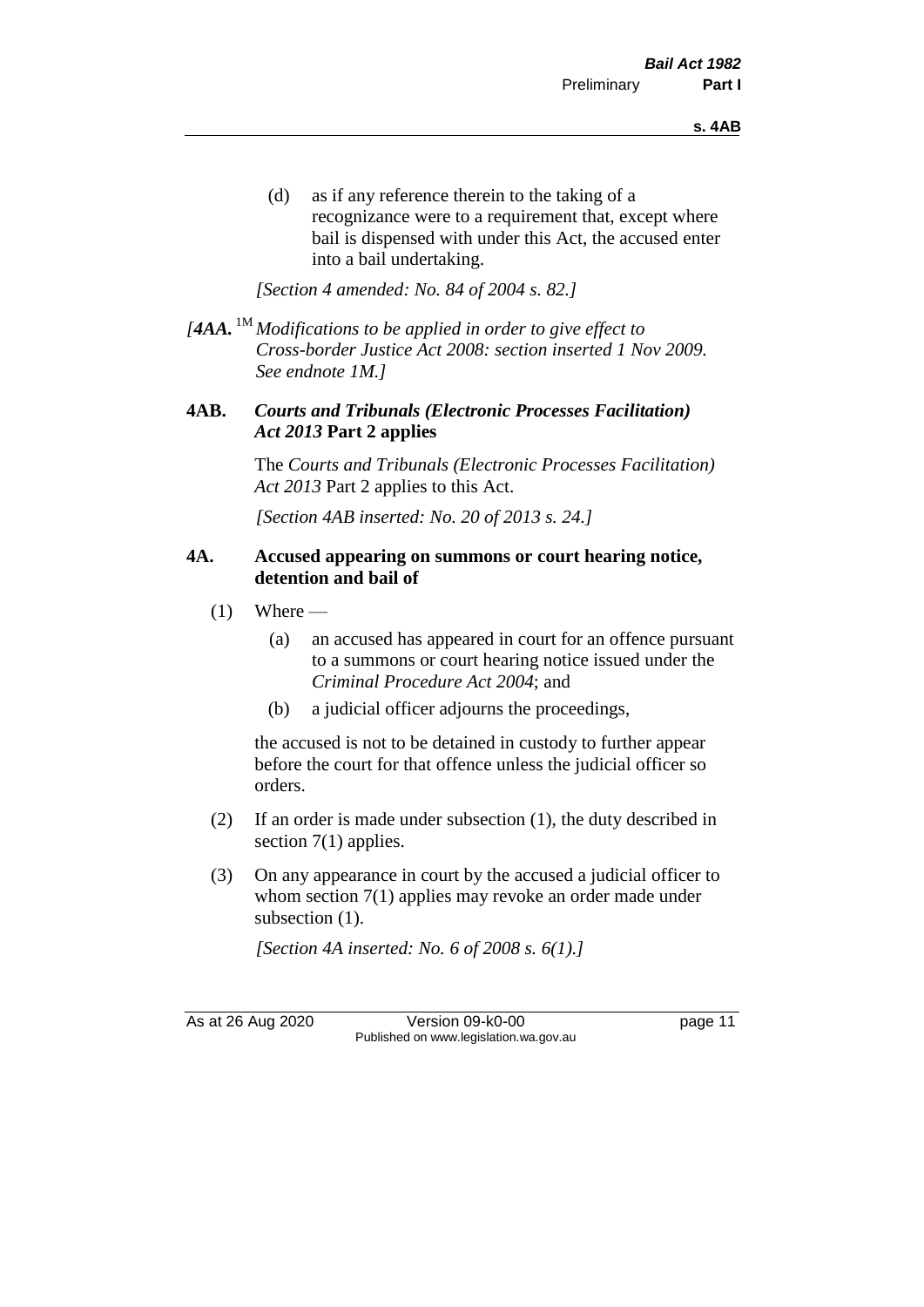**s. 5**

## **Part II — Rights of accused in relation to bail**

*[Heading amended: No. 84 of 2004 s. 82.]* 

## **5. Accused's rights to have bail considered**

- (1) An accused who is in custody for an offence awaiting his initial appearance in court therefor is entitled —
	- (a) subject to sections 9, 10, 12 and 16(2), to have his case for bail for that appearance considered under and in accordance with this Act as soon as is practicable;
	- (b) if his case is not so considered, or if he is refused bail or is not released on bail, to be brought before a court as soon as is practicable.
- (2) An accused who is in custody awaiting any appearance in court for an offence, other than an initial appearance, is entitled, subject to sections 7B, 7C, 7E, 9 and 10, to have his case for bail for that appearance considered under and in accordance with this Act.

*[Section 5 amended: No. 74 of 1984 s. 4; No. 84 of 2004 s. 82; No. 6 of 2008 s. 7.]* 

#### **6. Arresting officer's duty to consider bail**

- (1) This section applies to a police officer or other person (the *arrester*) who —
	- (a) charges a person who is under arrest (the *accused*) with an offence; and
	- (b) does not release the accused unconditionally under section 142 of the *Criminal Investigation Act 2006*,

or who arrests a person under a warrant.

- (2) This section is subject to  $-$ 
	- (a) the exercise of the power conferred by section 9; and
	- (b) sections 10, 12 and 16 and Schedule 1 Part C clauses 3A and 3D.

page 12 Version 09-k0-00 As at 26 Aug 2020 Published on www.legislation.wa.gov.au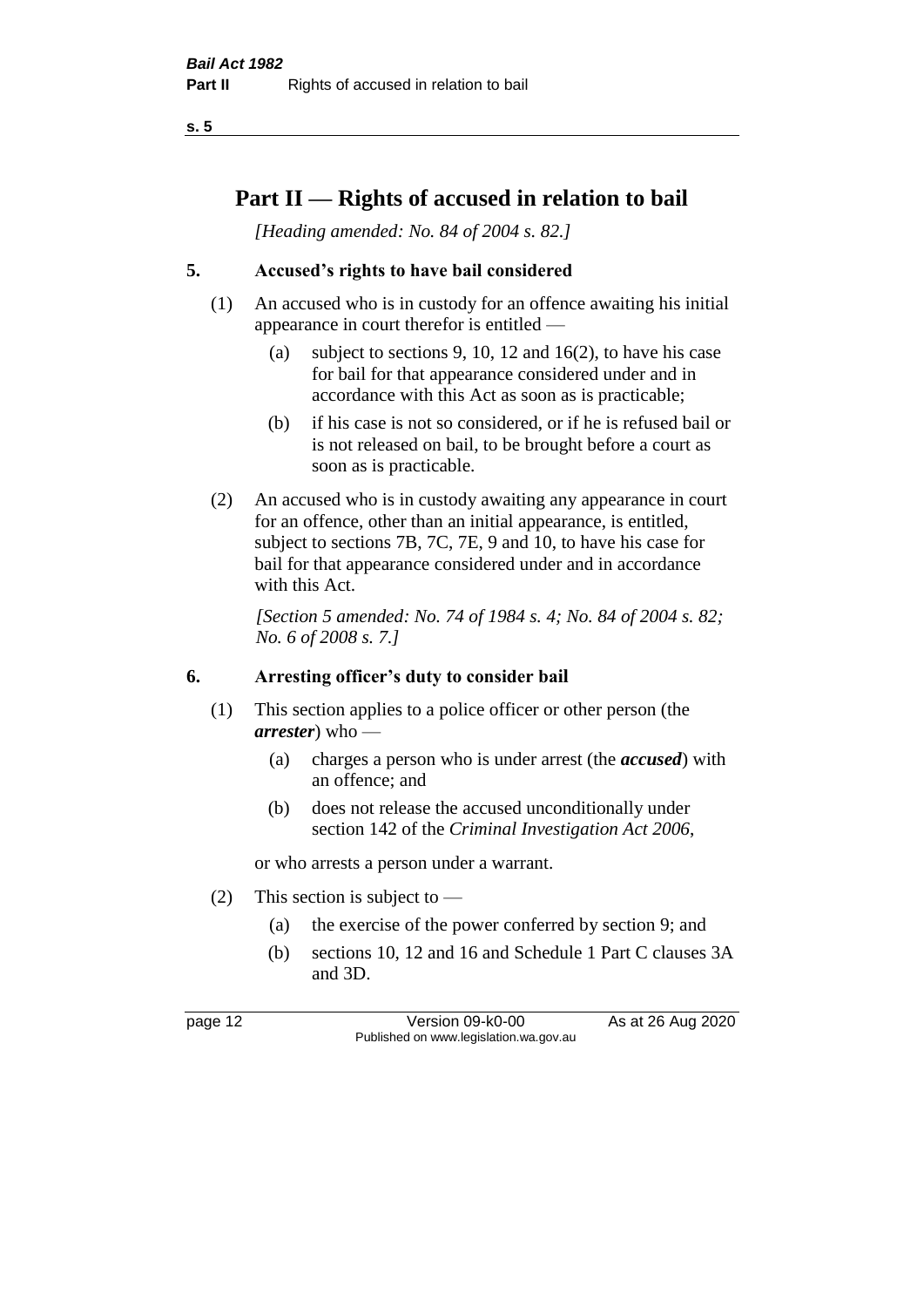- (3) The duties in this section shall be performed whether or not an application for bail is made by or on behalf of the accused.
- (4) As soon as is practicable after the accused is charged, or arrested under a warrant, as the case may be, the arrester shall either —
	- (a) bring the accused or cause the accused to be brought before a court; or
	- (b) perform the other duties of the arrester under this section.
- (5) If the arrester has power to grant the accused bail, the arrester shall consider the accused's case for bail.
- (6) If the arrester does not have power to grant the accused bail, the arrester shall, unless subsection (8), (9), (10) or (11) applies, bring or cause the accused to be brought before an authorised police officer or a justice or, in the case of a child, any authorised officer or a justice, who shall consider the accused's case for bail as soon as is practicable.
- (7) Even if the arrester has power to grant the accused bail, the arrester may, instead of complying with subsection (5), comply with subsection  $(6)$  as if the arrester did not.
- (8) If under section 15 only a judge of the Supreme Court or a judge of the Children's Court has power to grant the accused bail, the arrester shall bring the accused or cause the accused to be brought before a judge of the Supreme Court or a judge of the Children's Court, as the case requires, who shall consider the accused's case for bail as soon as is practicable.
- (9) If under section 16 only a justice has power to grant the accused bail, the arrester shall bring the accused or cause the accused to be brought before a justice, who shall consider the accused's case for bail as soon as is practicable.
- (10) If section 16A applies, the arrester shall bring the accused or cause the accused to be brought before a court or judge referred

As at 26 Aug 2020 Version 09-k0-00 page 13 Published on www.legislation.wa.gov.au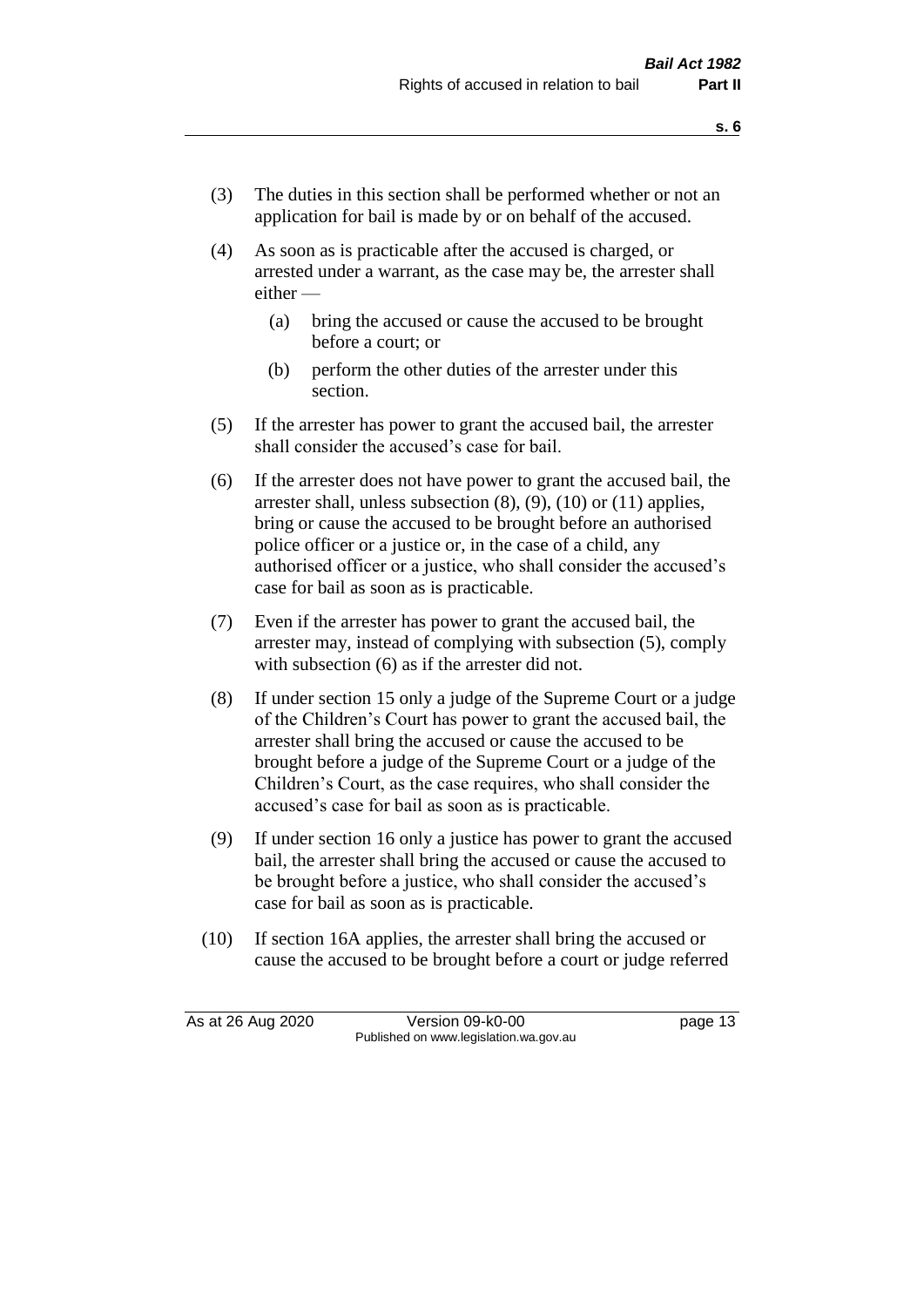**s. 6A**

to in section 16A(1), who shall consider the accused's case for bail as soon as is practicable.

(11) If section 16B applies, the arrester must bring the accused or cause the accused to be brought before a court constituted by a judicial officer other than a justice, who must consider the accused's case for bail as soon as is practicable.

> *[Section 6 inserted: No. 59 of 2006 s. 4(1); amended: No. 21 of 2017 s. 4; No. 15 of 2019 s. 5.]*

## **6A. Officials considering bail may order release without bail**

(1) In this section —

*accused* means an accused who is under arrest, other than pursuant to a warrant;

*released* means released from custody without being required to enter into, or without having entered into, a bail undertaking;

*serious offence* means an indictable offence the penalty specified by a written law for which is or includes imprisonment for 5 years or more or life;

*summary court* means the Magistrates Court or the Children's Court.

- (2) An authorised officer or justice who is considering an accused's case for bail for an initial appearance in a summary court on a charge of an indictable offence that is not a serious offence may order that the accused be served with a summons under the *Criminal Procedure Act 2004*, and released, in respect of the charge unless satisfied —
	- (a) that there are reasonable grounds to suspect the accused would not obey the summons if served with it; or
	- (b) that not releasing the accused is justified under subsection (4) or for any other reason.
- (3) An authorised officer or justice who is considering an accused's case for bail for an initial appearance in a summary court on a charge of a simple offence must order that the accused be served with a court hearing notice under the *Criminal Procedure*

page 14 Version 09-k0-00 As at 26 Aug 2020 Published on www.legislation.wa.gov.au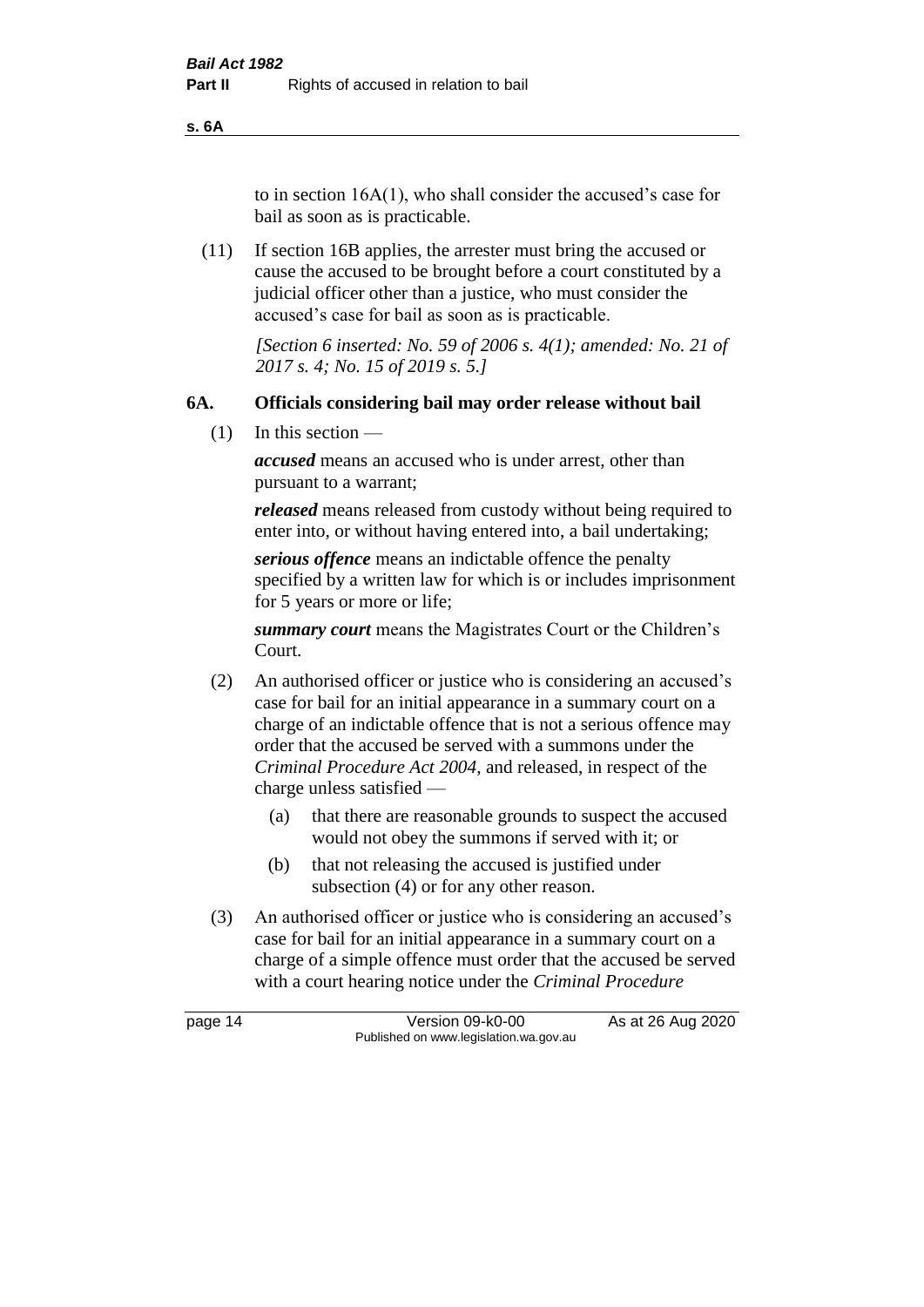*Act 2004*, and released, in respect of the charge unless satisfied —

- (a) that the presence of the accused when the charge is dealt with is likely to be necessary for any reason or for sentencing purposes; or
- (b) that not releasing the accused is justified under subsection (4) or for any other reason.
- (4) Not releasing an accused is justified if there are reasonable grounds to suspect that if the accused were released —
	- (a) the accused
		- (i) would commit an offence; or
		- (ii) would continue or repeat an offence with which he or she is charged; or
		- (iii) would endanger another person's safety or property; or
		- (iv) would interfere with witnesses or otherwise obstruct the course of justice, whether in relation to the accused or any other person;
		- or
	- (b) the accused's safety would be endangered.
- (5) This section does not affect the operation of section 28 or 30 of the *Criminal Procedure Act 2004*.

*[Section 6A inserted: No. 59 of 2006 s. 5.]* 

#### **7. Unconvicted accused, court to consider bail for**

(1) Upon and following an accused's initial appearance in court for an offence every judicial officer who may thereafter order his detention or continued detention in custody before conviction for the offence is under a duty, unless section 7B, 7C or 7E applies, to consider the accused's case for bail, whether or not an application for bail is made by the accused or on his behalf.

*[(2)-(4) deleted]*

As at 26 Aug 2020 Version 09-k0-00 page 15 Published on www.legislation.wa.gov.au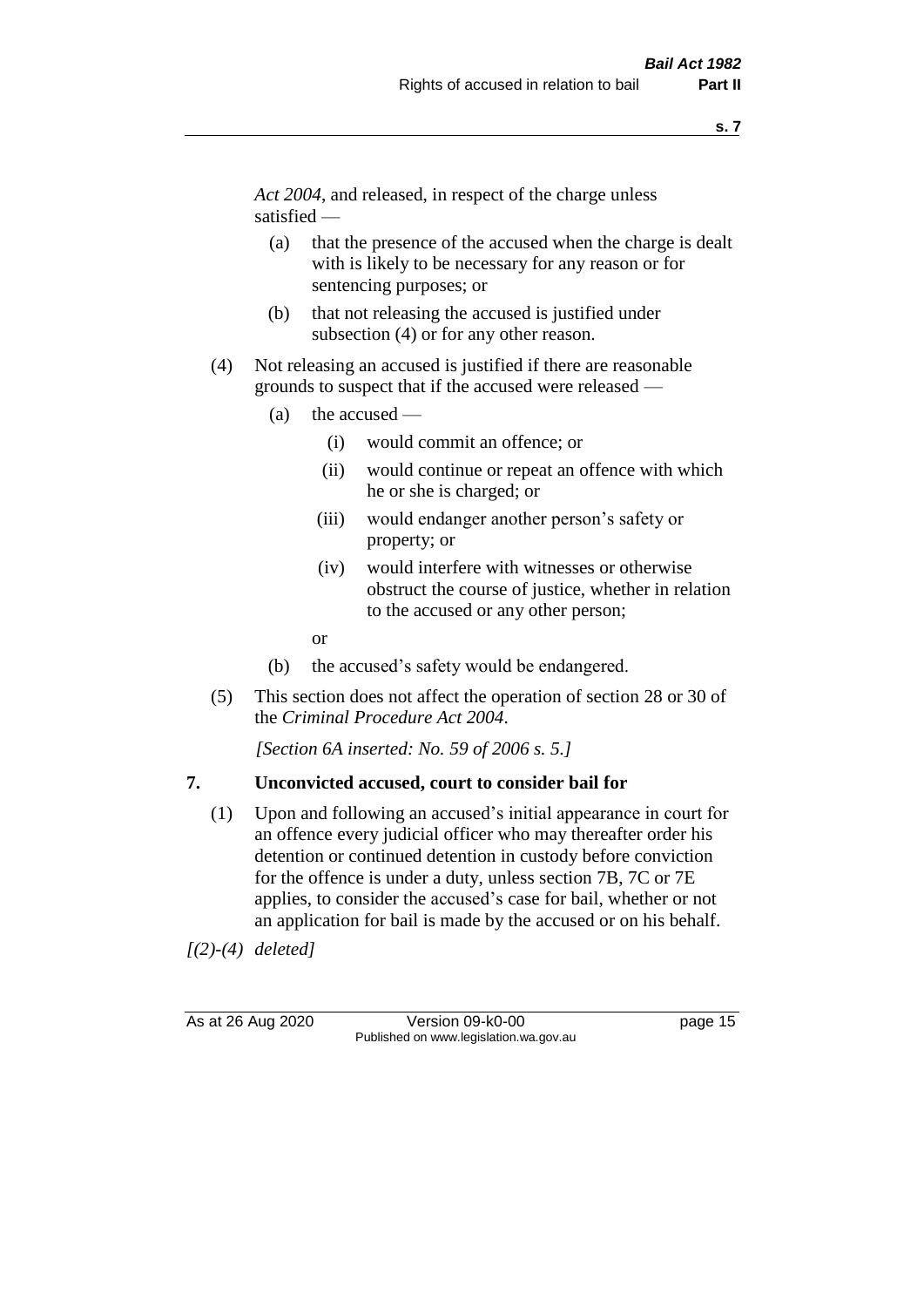**s. 7A**

(5) The operation of this section is subject to the exercise of the powers conferred by sections 7A and 9 and to the provisions of sections 10, 12 and 16(2) and Schedule 1 Part C clauses 3A, 3D and 3E.

*[Section 7 amended: No. 74 of 1984 s. 5; No. 49 of 1988 s. 80; No. 45 of 1993 s. 6; No. 84 of 2004 s. 82; No. 59 of 2006 s. 4(2); No. 6 of 2008 s. 8; No. 21 of 2017 s. 5; No. 15 of 2019 s. 6.]* 

## **7A. Bail may be dispensed with by court**

- (1) A judicial officer referred to in section 7(1) may, instead of discharging the duty imposed by that subsection, dispense with the requirement for bail for an appearance in court for an offence by an accused if the judicial officer —
	- (a) has jurisdiction to do so under section 13A(1); and
	- (b) may properly do so under section 13A(2).
- (2) Where the requirement for bail is dispensed with under this section, the accused has a right to be at liberty until the accused is required to appear before a court for the offence, but subject  $to -$ 
	- (a) section 59A; and
	- (b) any requirement that the accused be in custody for some other offence or reason.

*[Section 7A inserted: No. 6 of 2008 s. 9(1).]*

## **7B. Adult accused of murder**

 $(1)$  In this section —

*judge* means a judge of the Supreme Court.

- (2) This section applies where
	- (a) an accused is in custody for an offence of murder so that under section 15 only a judge has power to grant bail; and

page 16 Version 09-k0-00 As at 26 Aug 2020 Published on www.legislation.wa.gov.au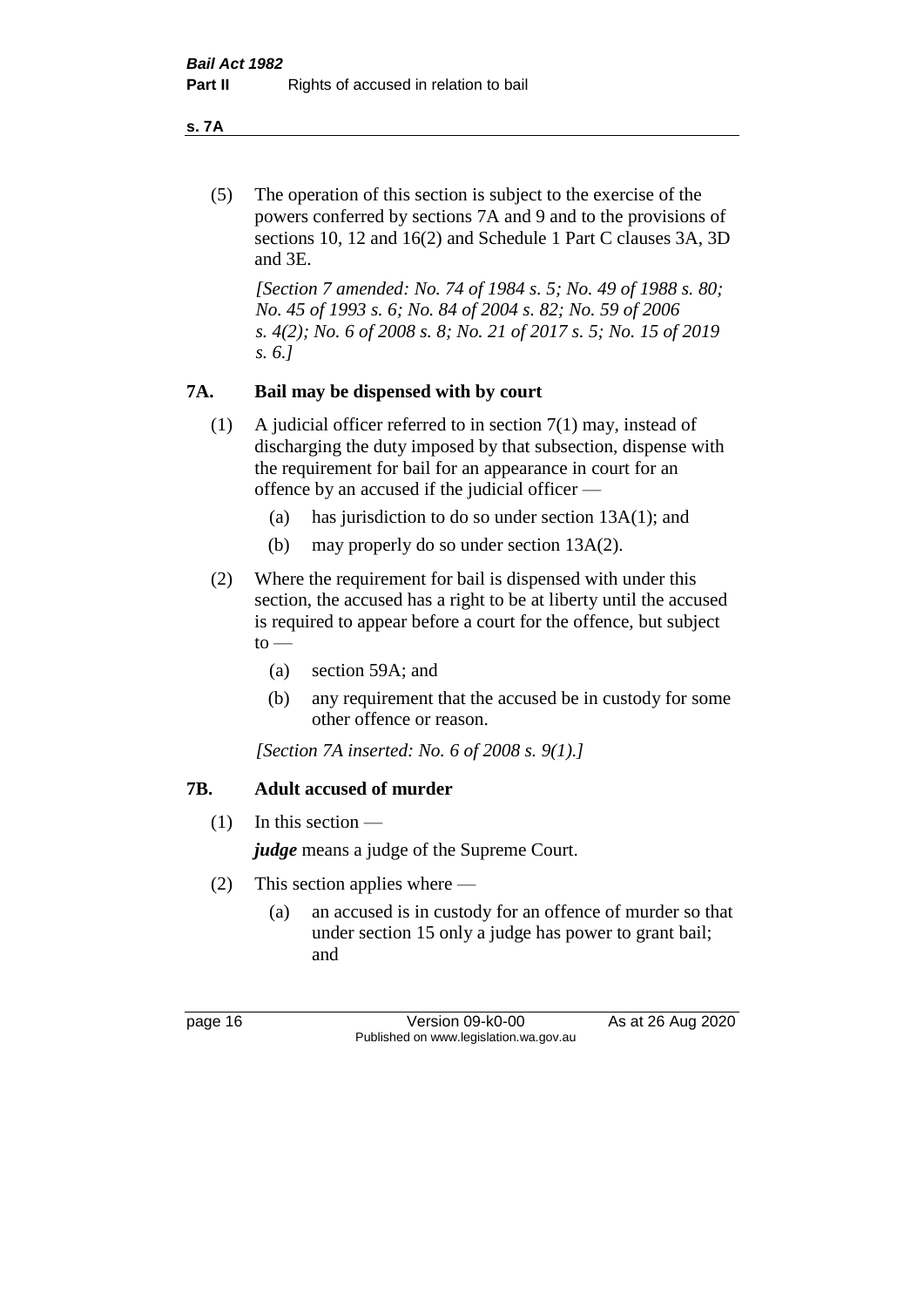- (b) the accused is not a child.
- (3) Where this section applies the accused, or a person on the accused's behalf, may make an application to a judge for bail at any time before conviction for the offence.
- (4) Upon an accused's initial appearance in court for an offence of murder, the judicial officer who may order the accused's detention in custody is under a duty to inform the accused of the right conferred by subsection (3).
- $(5)$  Where
	- (a) an accused's case for bail has been considered by a judge on an application under subsection (3); and
	- (b) bail has been refused,

the accused's case for bail shall not be considered on any subsequent occasion in the same case when the accused's continued detention may be ordered unless subsection (6) applies.

- (6) The accused's case for bail shall again be considered by a judge if the accused, or a person on the accused's behalf, applies to a judge and satisfies the judge that —
	- (a) new facts have been discovered, new circumstances have arisen or the circumstances have changed since bail was refused; or
	- (b) the accused failed to adequately present the accused's case for bail on the previous occasion.
- $(7)$  Where
	- (a) an accused's case for bail has been considered by a judge on an application under subsection (3); and
	- (b) bail has been granted,

on any subsequent appearance in the same case a judicial officer may order, notwithstanding section 15, that bail is to continue on the same terms and conditions.

As at 26 Aug 2020 Version 09-k0-00 page 17 Published on www.legislation.wa.gov.au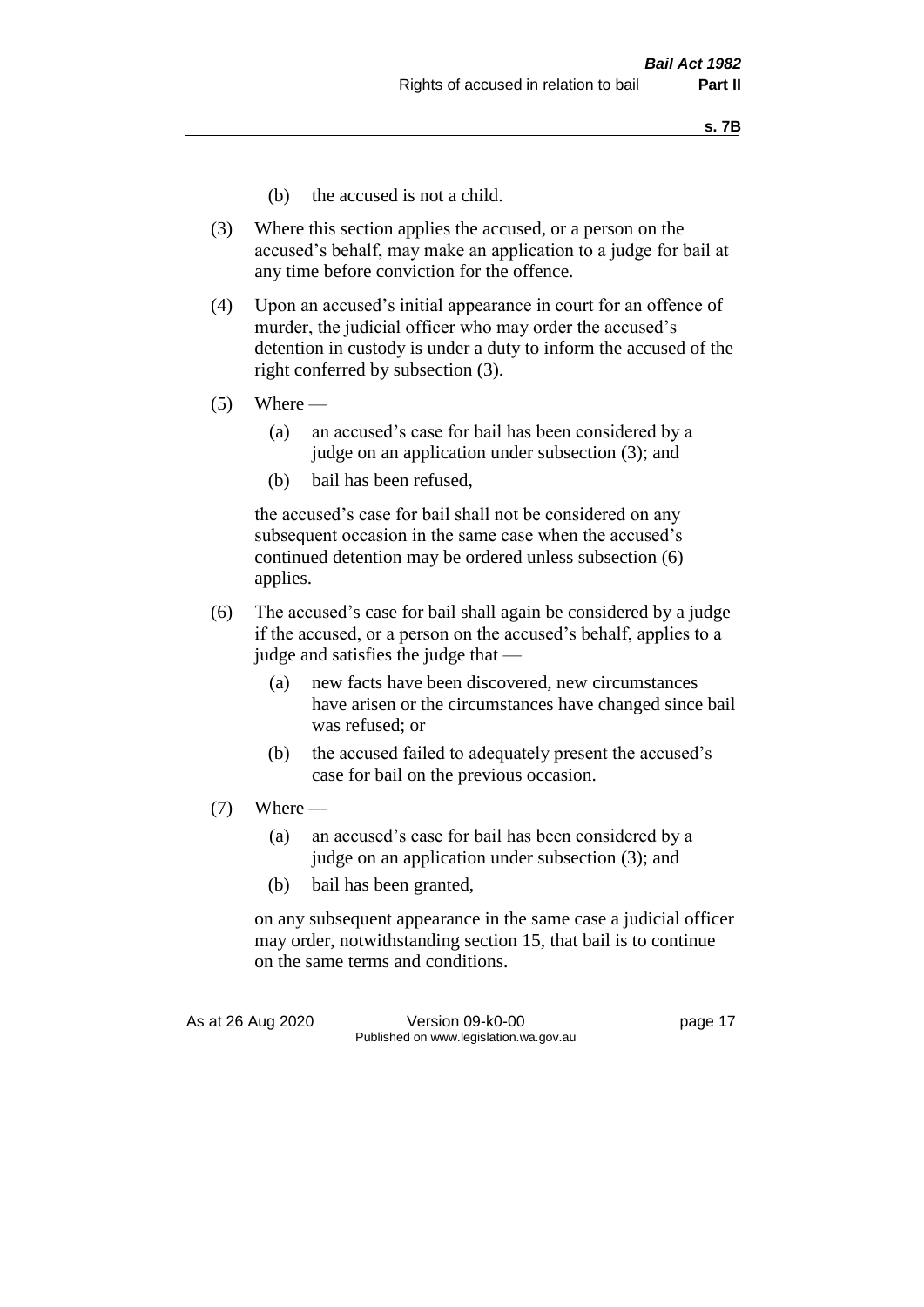#### **s. 7C**

(8) The accused is to be taken before a judge for the purposes of an application under this section only if the judge so orders.

*[Section 7B inserted: No. 6 of 2008 s. 9(1); amended: No. 29 of 2008 s. 24(2) and (3).]*

## **7C. Child accused of murder**

- (1) This section applies where a child accused is in custody for an offence of murder so that under section 15 only a judge of the Children's Court has power to grant bail.
- (2) Where this section applies, the judicial officer referred to in section 7(1) other than a judge of the Children's Court, shall, whether or not an application for bail is made by the accused or on the accused's behalf, cause the accused to be taken as soon as is practicable before a judge of the Children's Court for the purpose of having the accused's case for bail considered by the judge.
- (3) Notwithstanding subsection (2), where
	- (a) the duty described in that subsection has been discharged once in relation to a child accused's case for bail; and
	- (b) bail has on that occasion been refused by a judge of the Children's Court,

the accused's case for bail need not be considered on any subsequent occasion in the same case when the accused's continued detention may be ordered unless subsection (4) applies.

- (4) On a subsequent occasion the accused may apply to the judicial officer who may order the accused's continued detention for a reconsideration of the accused's case for bail on the ground that —
	- (a) new facts have been discovered, new circumstances have arisen or the circumstances have changed since bail was refused on the occasion mentioned in subsection (3); or

page 18 Version 09-k0-00 As at 26 Aug 2020 Published on www.legislation.wa.gov.au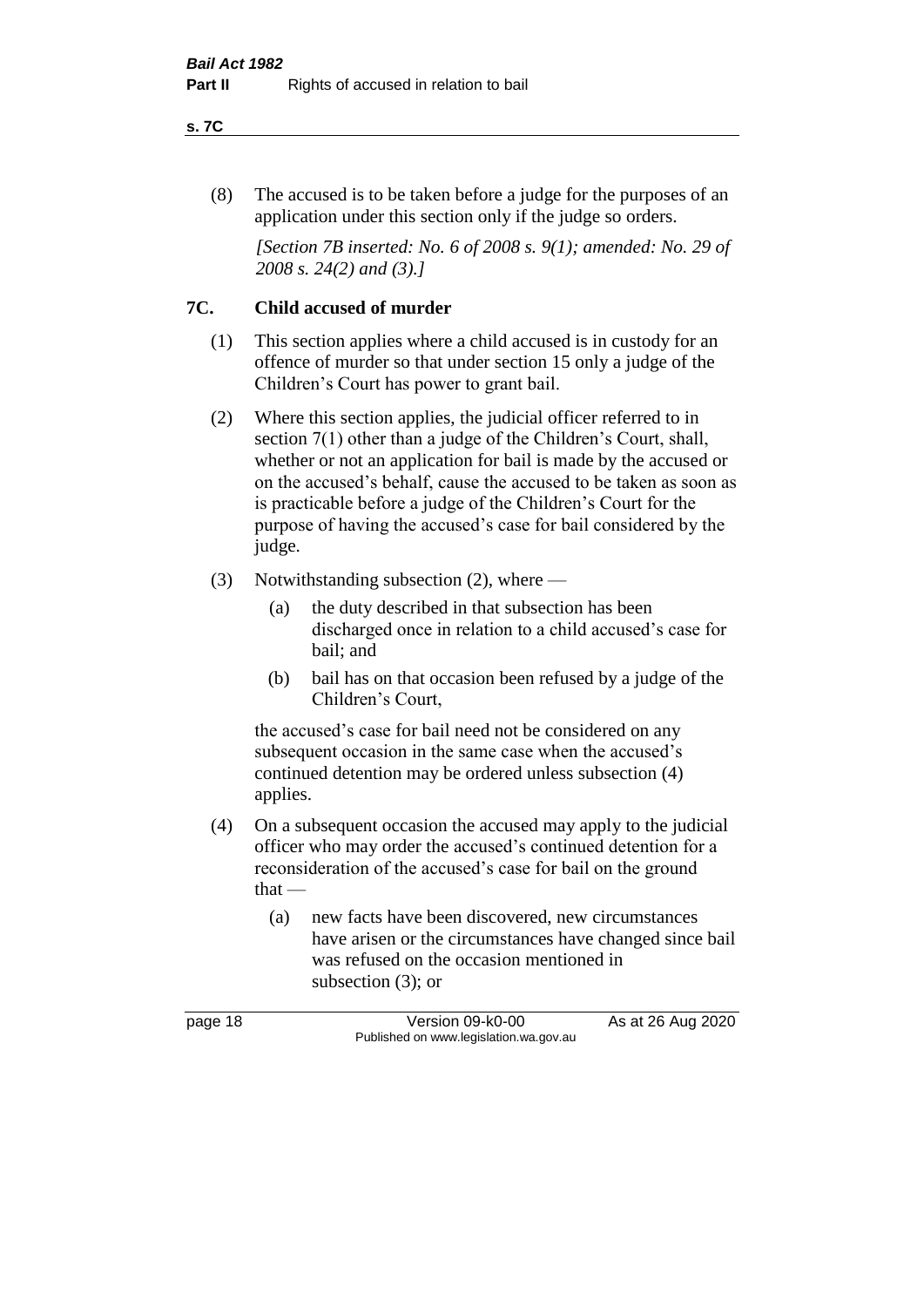- (b) the accused failed to adequately present the accused's case for bail on that occasion.
- (5) If the judicial officer is satisfied as to one or more of those grounds the judicial officer shall cause the accused to be taken as soon as is practicable before a judge of the Children's Court for the purpose of having the accused's case for bail considered by the judge.

*[Section 7C inserted: No. 6 of 2008 s. 9(1); amended: No. 29 of 2008 s. 24(4).]*

## **7D. Bail after initial decision by court, court's duty as to**

- (1) Notwithstanding section 7(1), after
	- (a) the duty described in that subsection has been discharged once in relation to an accused's case for bail; or
	- (b) a judge of the Children's Court has considered the case under section 15,

it is sufficient on any subsequent consideration of bail in the same case for a judicial officer, including a judge of the Children's Court acting under section 15, to make inquiry of the accused in terms of subsection (2).

- (2) The inquiry to be so made is  $-$ 
	- (a) whether any new fact has been discovered or new circumstance has arisen, or whether the circumstances have changed, since bail was previously granted or refused; and
	- (b) whether the accused considers that the accused failed to adequately present the accused's case for bail on a previous occasion.

As at 26 Aug 2020 Version 09-k0-00 page 19 Published on www.legislation.wa.gov.au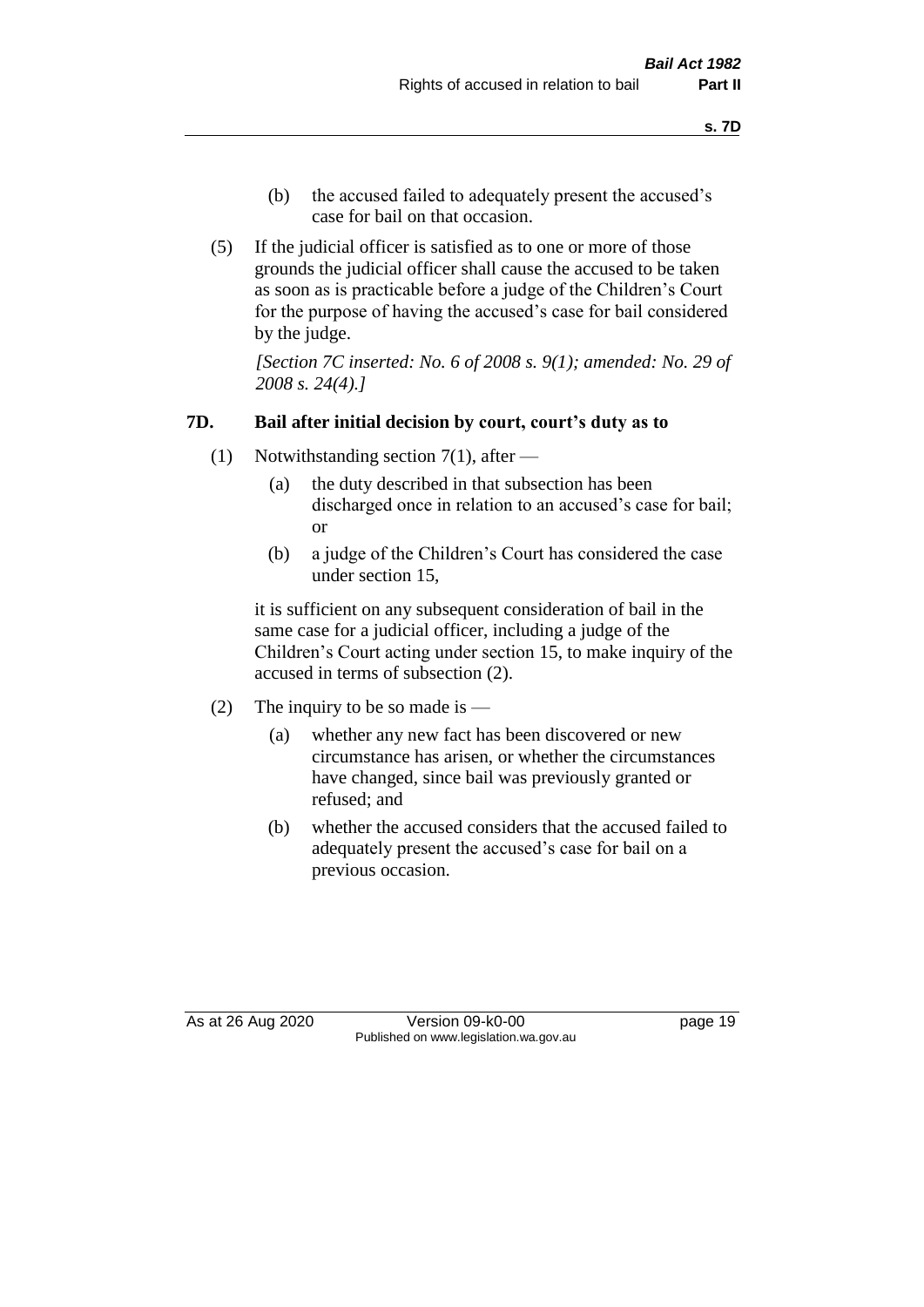**s. 7E**

(3) Unless the judicial officer is satisfied that there is any reason of the kind mentioned in subsection (2) for not doing so, the judicial officer may adopt the decision previously made in the case, but with power to make such variations of the terms and conditions of bail as the judicial officer thinks fit.

*[Section 7D inserted: No. 6 of 2008 s. 9(1).]*

## **7E. Bail refused for trial, court's duty during trial**

- $(1)$  Where
	- (a) an accused has been refused bail for the accused's appearance for trial for an offence; and
	- (b) the trial extends beyond one day,

a judicial officer referred to in section 7(1) need not comply with that subsection unless the accused, or a person on the accused's behalf, applies for bail.

(2) In subsection  $(1)$  —

*trial* means that part of proceedings for an offence when evidence is being received by the court in respect of the offence and also extends to any time when —

- (a) legal argument is being heard; or
- (b) a judicial officer or a jury is deliberating.

*[Section 7E inserted: No. 6 of 2008 s. 9(1).]*

## **7F. Appeal from court of summary jurisdiction, bail in case of**

- (1) If a person is in custody and an appeal has been commenced under the *Criminal Appeals Act 2004* Part 2 in connection with the decision by virtue of which the person is in custody, the person may apply for bail —
	- (a) if the appeal is to be heard and determined by the Court of Appeal or if an application has been made to the Court of Appeal for leave to appeal to the Court of Appeal — to a judge of appeal; or

page 20 Version 09-k0-00 As at 26 Aug 2020 Published on www.legislation.wa.gov.au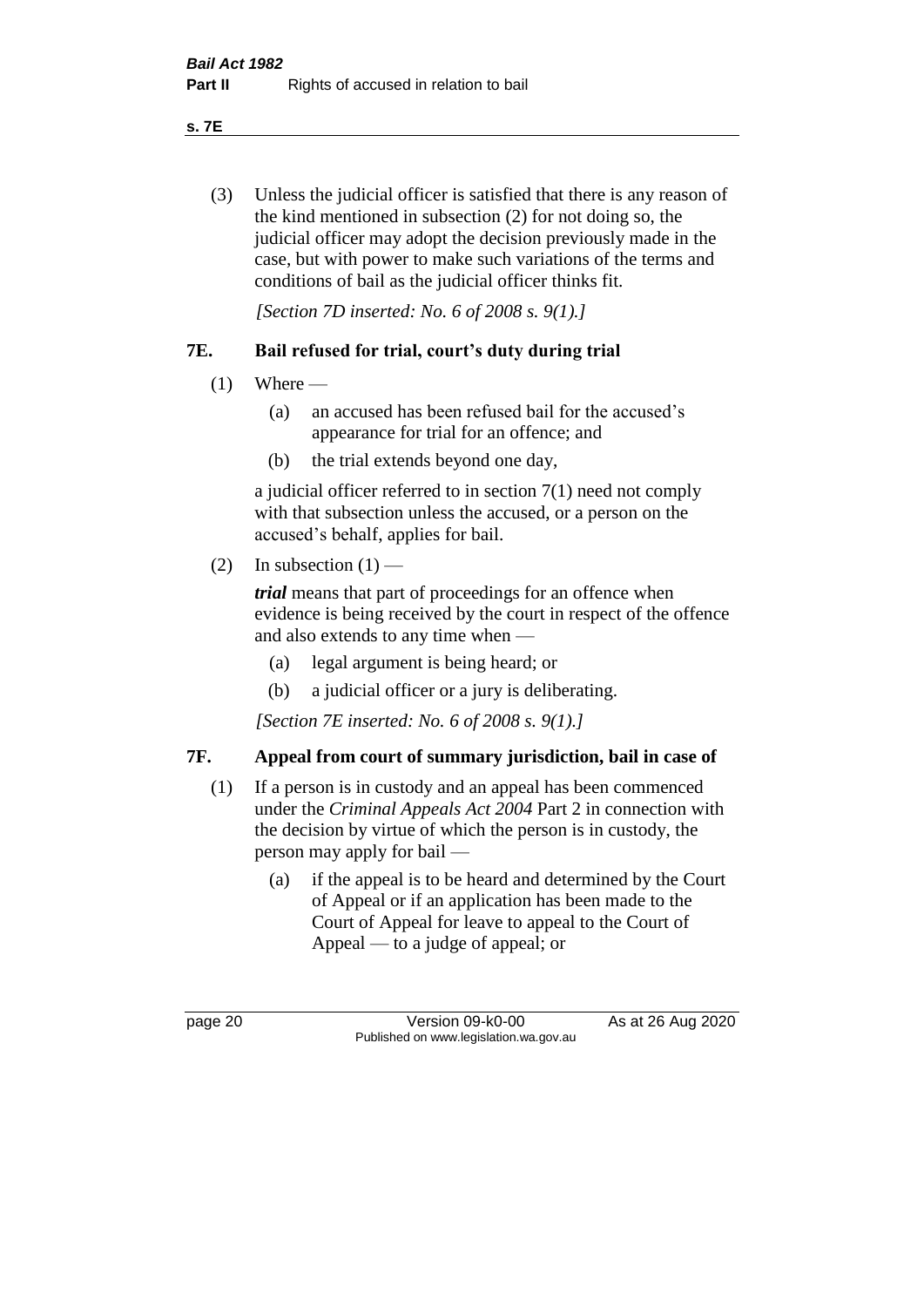- (b) in any other case to a judge of the Supreme Court.
- (2) Bail shall not be granted to an applicant for bail under subsection (1) unless —
	- (a) the applicant has given notice of the application for bail  $\mathrm{to}$  —
		- (i) the Director of Public Prosecutions; or
		- (ii) the State Solicitor,

as the case may require; and

(b) that official has been given an opportunity to be heard on the application.

*[Section 7F inserted: No. 6 of 2008 s. 9(1).]*

## **8. Accused to be given information, approved forms etc.**

- (1) Subject to subsection (4), a judicial officer or authorised officer who is called upon to consider an accused's case for bail, on the first occasion when it arises in relation to an offence or group of offences for which an accused is required to appear, shall ensure that the accused is, or has been, given —
	- (a) such information in writing as to the effect of this Act as is prescribed for the purposes of this paragraph; and
	- (b) an approved form for completion, designed to disclose to the judicial officer or authorised officer all information relevant to the decision; and
	- (c) where the accused is unable or insufficiently able, to read, speak or write English, such assistance as he may reasonably require in order to have communicated to him the information mentioned in paragraph (a) and complete the form referred to in paragraph (b).

As at 26 Aug 2020 Version 09-k0-00 page 21 Published on www.legislation.wa.gov.au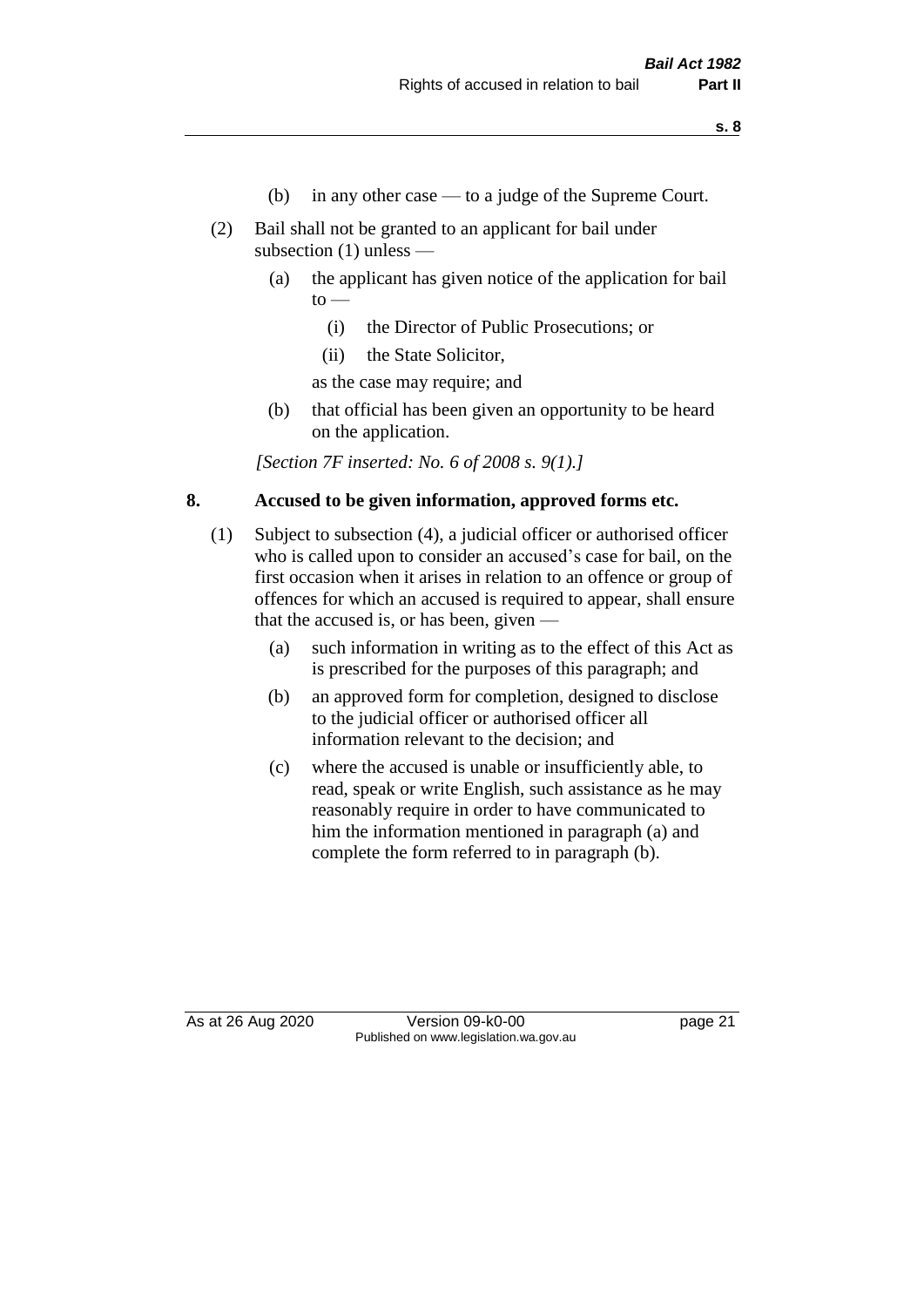- (2) After an accused case for bail has been considered once, a judicial officer or authorised officer on any subsequent consideration of bail in the same case shall —
	- (a) comply with subsection  $(1)(a)$ ; and
	- (b) either comply with subsection  $(1)(b)$  or obtain the form previously completed for the purposes of that paragraph, if any, and ensure that —
		- (i) the form is revised in order to show any changes which he is informed have occurred since it was completed; and
		- (ii) any assistance, of the kind referred to in subsection  $(1)(c)$  is given to the accused for the purpose of completing or revising the form, as the case may be.
- (3) Nothing in this section shall be read as limiting section 23.
- (3a) Notwithstanding subsection  $(1)(a)$  or  $(2)(a)$  a judicial officer or authorised officer need not comply with that paragraph if it appears to him that the accused's case for bail is such that bail is likely to be granted to him in accordance with this Act; but if it subsequently appears to him that bail will not be granted or that the accused is dissatisfied with any condition imposed on the grant of bail he shall then comply with that paragraph.
- (4) Notwithstanding subsection (1)(b) or (2)(b), a judicial officer or an authorised officer may dispense with completion or revision of the form referred to in those paragraphs if it appears to him  $that -$ 
	- (a) the accused's case for bail is such that bail is likely to be granted to him in accordance with this Act; and
	- (b) the information in the possession of the judicial officer or authorised officer is sufficient for his consideration of the case.
- (5) Where a person has applied for bail for an appeal as mentioned in section 7F(1), this section applies as if the consideration of

page 22 Version 09-k0-00 As at 26 Aug 2020 Published on www.legislation.wa.gov.au

**s. 8**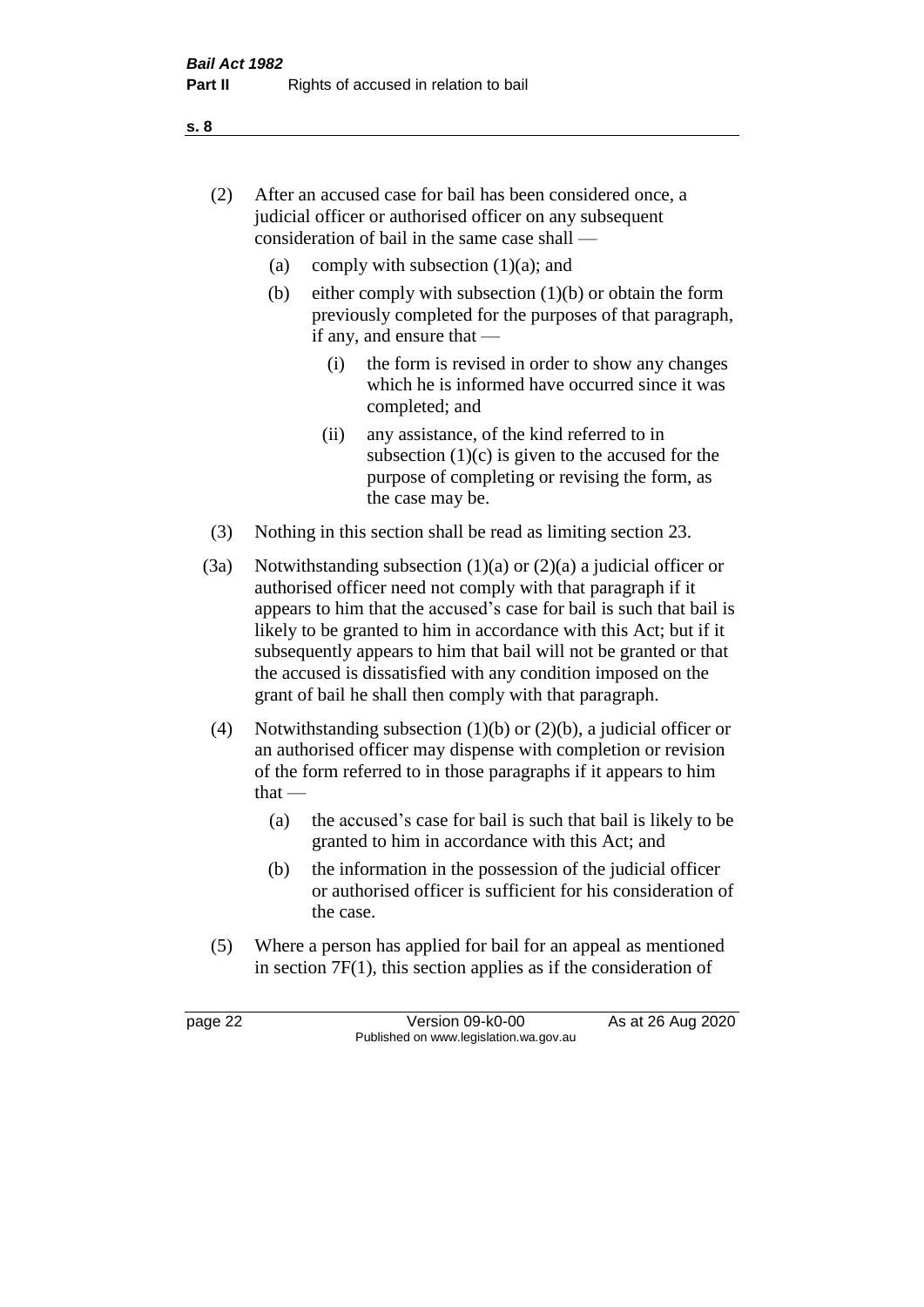**s. 9**

bail for the appeal were a first consideration of bail for an offence.

*[Section 8 amended: No. 74 of 1984 s. 6; No. 15 of 1988 s. 6; No. 33 of 1989 s. 18; No. 84 of 2004 s. 82; No. 6 of 2008 s. 9(2) and 43(1).]* 

## **9. Bail decision may be deferred until more information obtained**

- (1) Subject to section 26(2) of the *Young Offenders Act 1994*, a judicial officer or authorised officer who is called upon to consider a case for bail may defer consideration of the case for a period not exceeding 30 days if he thinks it is necessary —
	- (a) to obtain more information for the purpose of making a decision in accordance with this Act; or
	- (b) to take any step authorised by section  $24(1)$  or  $24A(1)$ or (2); or
	- (c) without limiting paragraph (a) or (b), in the case of an accused charged with an offence where the accused and an alleged victim of the offence are, or are reasonably believed by the judicial officer or authorised officer to be, in a family relationship — to consider what, if any, conditions should be imposed to enhance the protection of the alleged victim.
- (2) Nothing in this section shall be taken to limit the right of an accused to be brought before a court as soon as is practicable if he is not released on bail.

*[Section 9 amended: No. 57 of 1997 s. 21(2); No. 84 of 2004 s. 82; No. 6 of 2008 s. 10(1); No. 30 of 2020 s. 42.]*

## **10. Sections 5, 6 and 7 do not apply if accused imprisoned for other cause**

Notwithstanding sections 5, 6 and 7, the rights conferred on an accused and the duties imposed on police officers, authorised

As at 26 Aug 2020 Version 09-k0-00 page 23 Published on www.legislation.wa.gov.au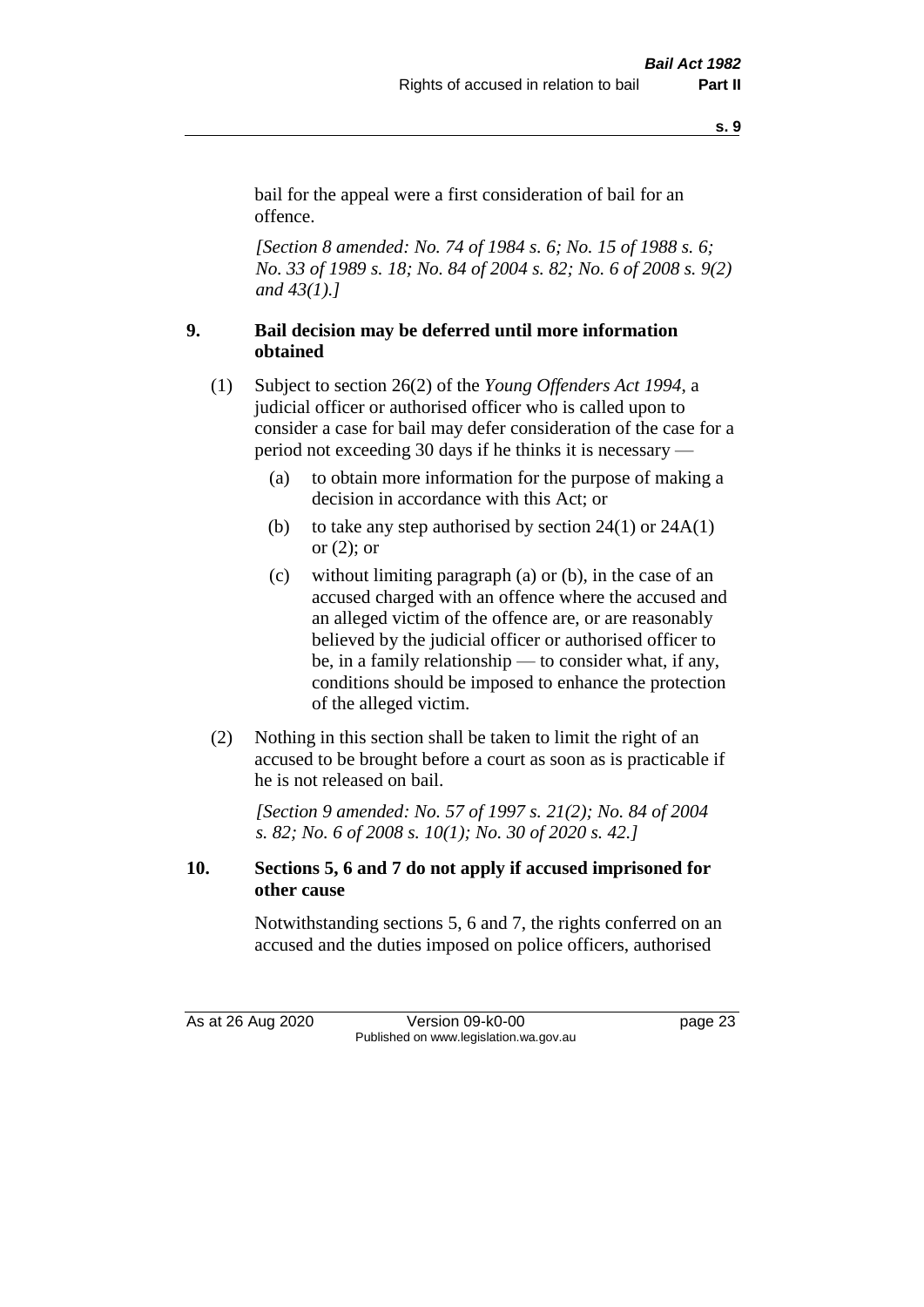#### **s. 11**

officers and judicial officers by those sections in respect of an appearance in court for an offence do not arise where —

- (a) the accused is in custody for some other offence or reason (including the non-payment of a sum of money); and
- (b) the police officer, authorised officer or judicial officer is satisfied that the accused is likely to remain in custody for that other offence or reason until or beyond the time for the appearance for the first-mentioned offence.

*[Section 10 amended: No. 84 of 2004 s. 82.]*

## **11. Accused's rights following grant of bail**

- $(1)$  When
	- (a) bail has been granted to an accused for an appearance in court; and
	- (b) all conditions which are to be complied with before the release of the accused have been complied with; and
	- (c) he has entered into a bail undertaking for that appearance or his bail undertaking is deemed to be amended under section 31(3),

the accused has a right to be at liberty until he is required to appear, or to next appear, before a court, but subject to —

- (d) any requirement that he be in custody for some other reason; and
- (e) the exercise of the powers in sections 14(3), 17A, 46, 50F, 54 and 55; and
- (f) the limitation mentioned in section 12.
- (2) Where the accused is in custody in a lock-up, court custody centre or prison, the right conferred by subsection (1) is also subject to the person in charge of the lock-up, court custody centre or prison either —
	- (a) signing a certificate under subsection (3); or

page 24 Version 09-k0-00 As at 26 Aug 2020 Published on www.legislation.wa.gov.au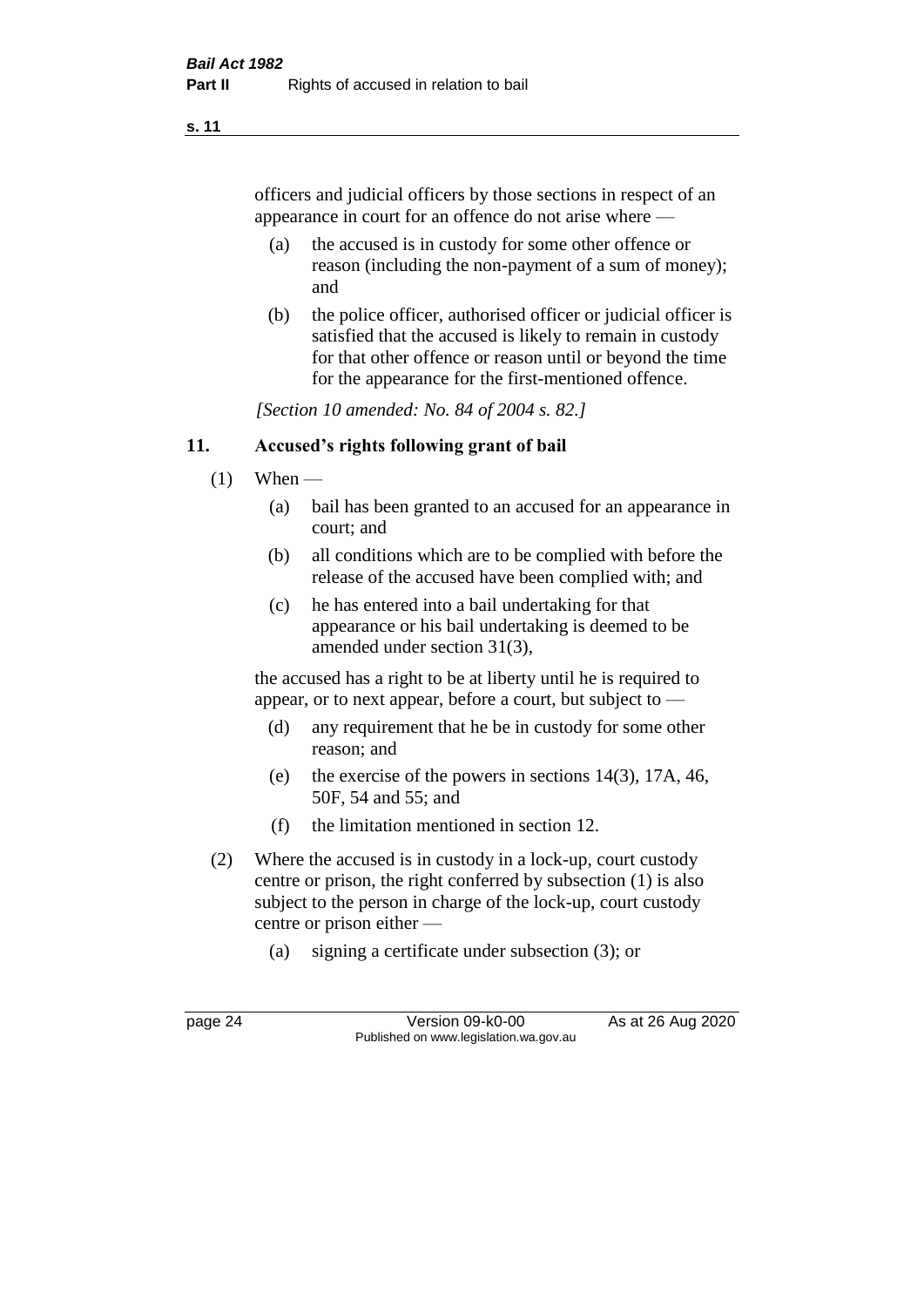- (b) receiving notice that a certificate has been signed by another person under that subsection.
- (3) After an accused becomes entitled to be at liberty as provided in subsection (1), a person referred to in section 29 may sign a certificate to that effect in the prescribed form.
- (4) The person in charge of a lock-up, court custody centre or prison in which the accused is in custody shall release the accused from custody as soon as is practicable after —
	- (a) the person in charge signs the certificate; or
	- (b) if the certificate is signed by a person other than the person in charge, the person in charge receives notice as described in subsection (2)(b).

*[Section 11 amended: No. 74 of 1984 s. 7; No. 15 of 1988 s. 7; No. 49 of 1988 s. 81; No. 45 of 1993 s. 7; No. 47 of 1999 s. 8; No. 59 of 2004 s. 141; No. 84 of 2004 s. 82; No. 6 of 2008 s. 11(1) and (2).]* 

#### **12. Rights in s. 7A(2) and 11, limitations on**

The right of an accused to have his case for bail considered as soon as is practicable, his right to be at liberty as mentioned in sections 7A(2) and 11(1), and the corresponding duties created by this Part, are limited so far as is reasonably necessary for the exercise or performance by a person of any statutory power or function vested in him which requires or permits the continued custody of the accused, including the exercise of the powers set out in Part 12 of the *Criminal Investigation Act 2006* and Parts 6 and 7 of the *Criminal Investigation (Identifying People) Act 2002*.

*[Section 12 amended: No. 6 of 2002 Sch. 2 cl. 1; No. 84 of 2004 s. 82; No. 59 of 2006 s. 6; No. 6 of 2008 s. 12.]*

As at 26 Aug 2020 Version 09-k0-00 page 25 Published on www.legislation.wa.gov.au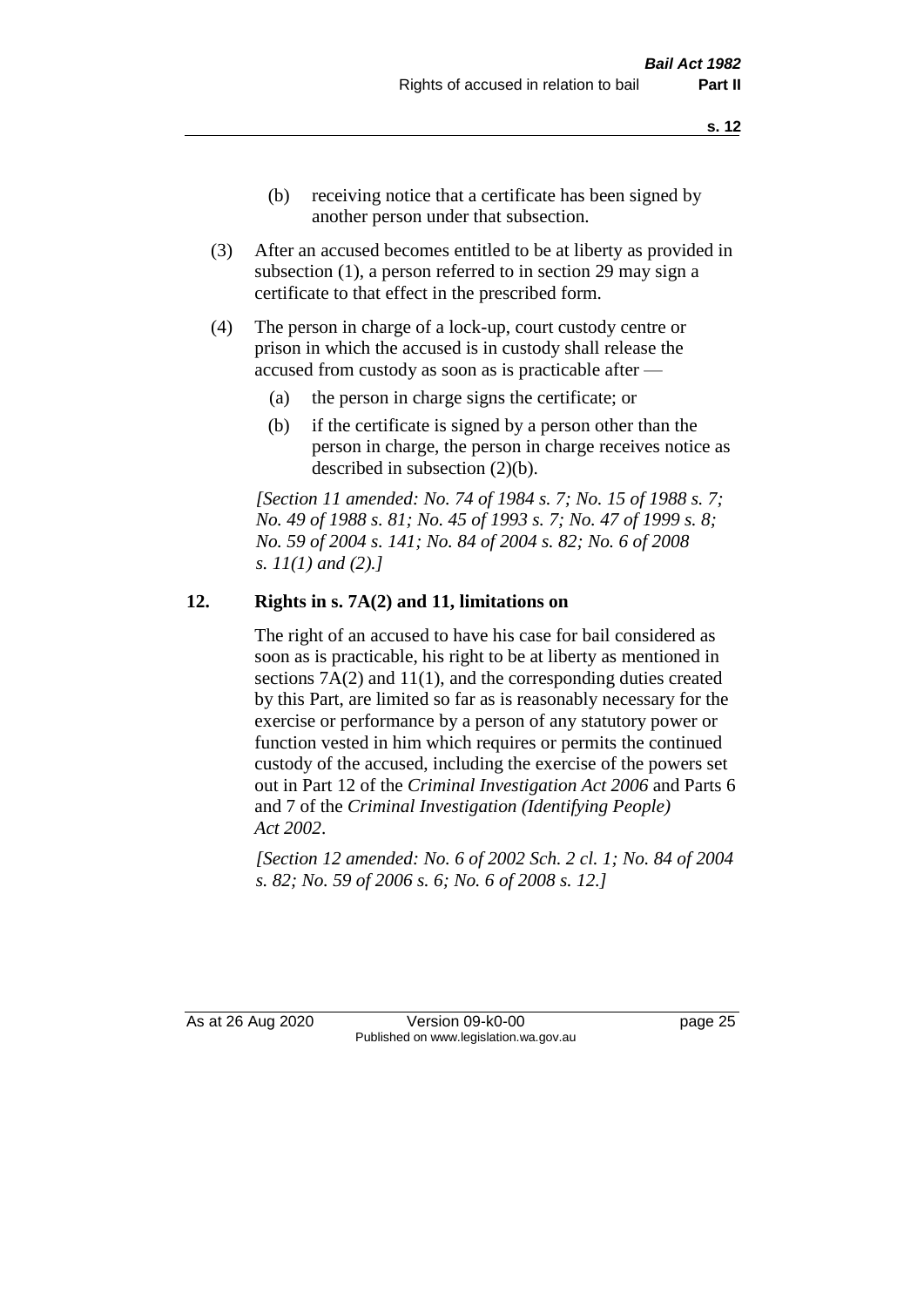**s. 13**

# **Part III — Jurisdiction relating to bail**

*[Heading inserted: No. 6 of 2008 s. 13.]*

## **13. Jurisdiction to grant bail, who has and exercise of (Sch. 1)**

- (1) Jurisdiction to grant bail for any appearance described in the first column of Part A of Schedule 1 is vested in the judicial officer or authorised officer specified in the second column of that Part opposite thereto and shall be exercised subject to and in accordance with this Part and the further provisions in Parts B, C and D of Schedule 1.
- (2) A home detention condition shall not be imposed as a condition of bail except by a judicial officer.

*[Section 13 amended: No. 61 of 1990 s. 5; No. 45 of 1993 s. 12.]* 

#### **13A. Jurisdiction in s. 7A to dispense with bail, who has and exercise of**

- (1) Jurisdiction to dispense with the requirement for bail under section 7A for any appearance described in the first column of Schedule 1 Part A clause 2 or 3 is vested, subject to Schedule 1 Part B, in the judicial officer specified in the second column of that clause opposite that description, but Schedule 1 Part A clause 7 does not apply for the purposes of this subsection.
- (2) The jurisdiction referred to in subsection (1) is exercisable  $only$ —
	- (a) in respect of an appearance in court before conviction for an offence; and
	- (b) if it appears to the judicial officer that bail would be granted in accordance with Schedule 1 Part C clause 1 or 2 but that in the circumstances the completion of bail papers is an unnecessary imposition.
- (3) Where a judicial officer dispenses with the requirement for bail for an appearance by an accused the registrar of the court shall,

page 26 Version 09-k0-00 As at 26 Aug 2020 Published on www.legislation.wa.gov.au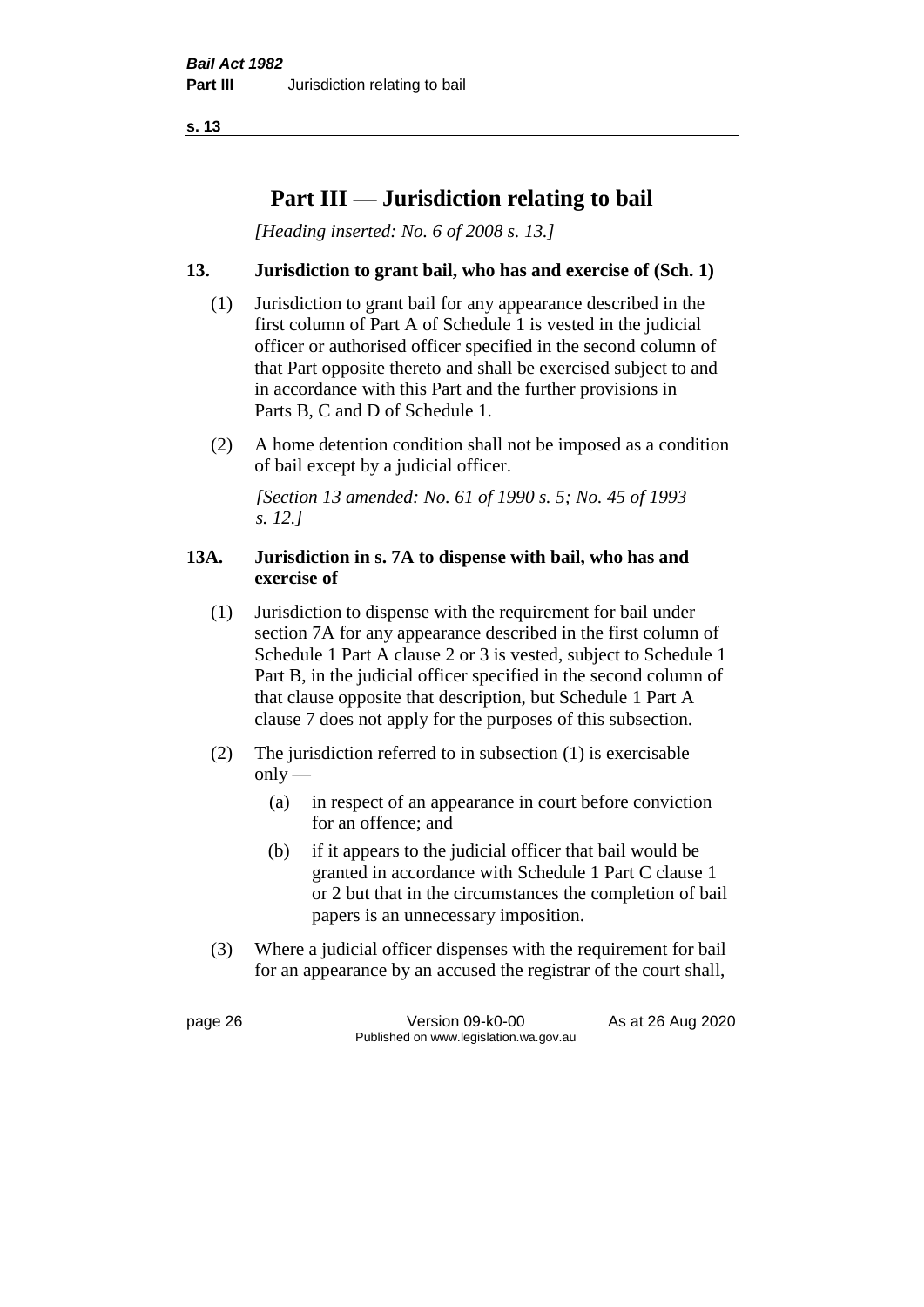in accordance with section 13B, give written notice to the accused of the time and place for the appearance.

*[Section 13A inserted: No. 6 of 2008 s. 14.]*

## **13B. Notices under s. 13A(3), service and proof of**

- (1) A written notice to an accused under section  $13A(3)$  shall be
	- (a) given to the accused personally; or
	- (b) sent to the accused by post to the accused's address appearing in the records of the court; or
	- (c) in urgent cases or with the accused's consent, provided to the accused by electronic means in accordance with the regulations.
- (2) A person who gives, sends or provides a notice in accordance with subsection (1) shall endorse on a file copy of the notice a certificate showing —
	- (a) that the person has done so; and
	- (b) the time of doing so.
- (3) If a notice is sent by post under subsection  $(1)(b)$ , the notice is to be presumed, unless the contrary is shown, to have been received at the time when, in the ordinary course of events, it would have been delivered.
- (4) In any proceedings
	- (a) a document purporting to be a copy of a notice referred to in subsection (1) is evidence of the terms of the notice; and
	- (b) an endorsement on a copy of a notice referred to in subsection (2) purporting to be a certificate referred to in that subsection is evidence of the matters appearing in the certificate without proof of the signature of the person who made the endorsement.

*[Section 13B inserted: No. 6 of 2008 s. 14; amended: No. 20 of 2013 s. 25.]*

As at 26 Aug 2020 Version 09-k0-00 page 27 Published on www.legislation.wa.gov.au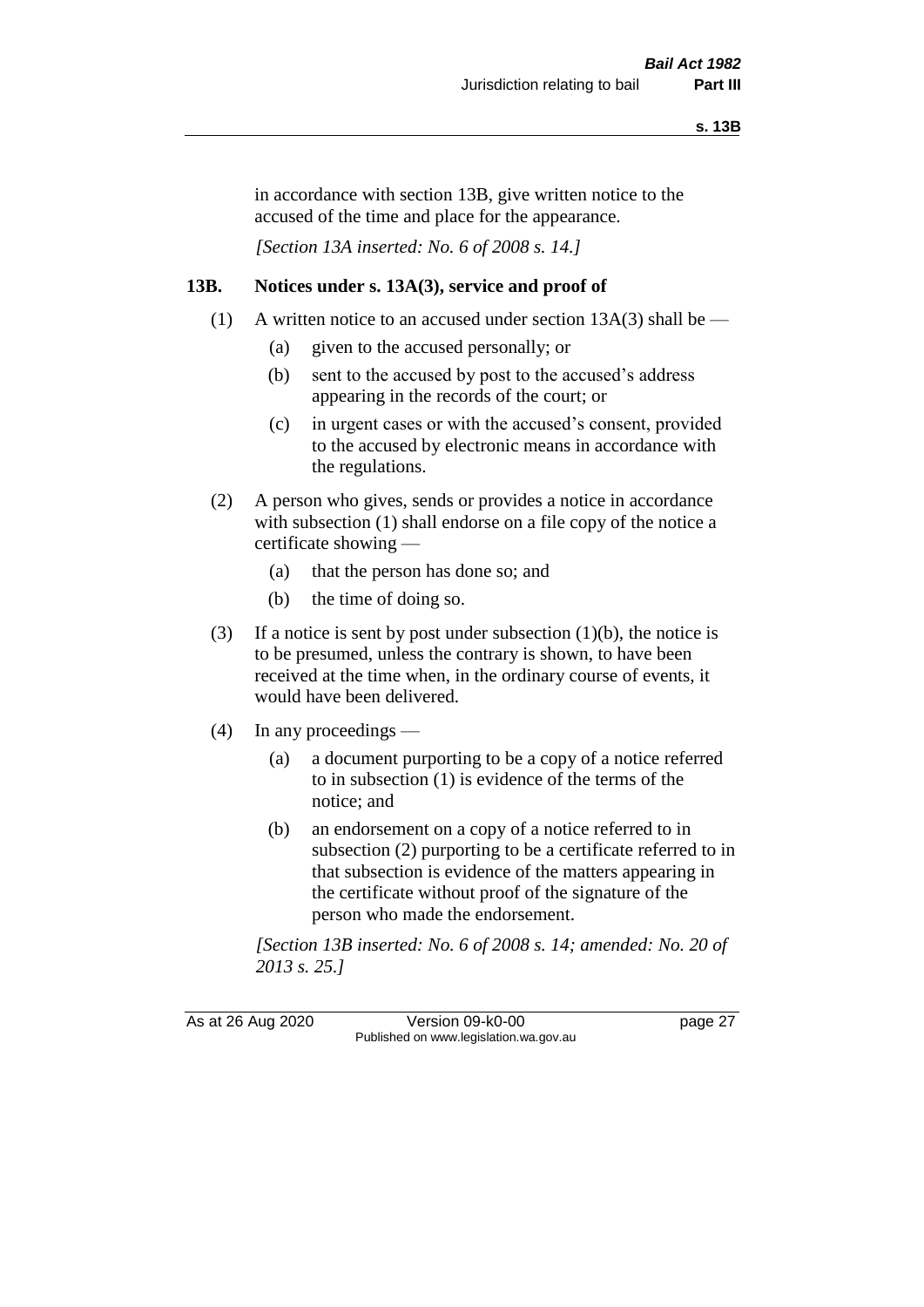## **14. Judges, jurisdiction of**

- (1) A judge may, in accordance with this Act
	- (a) exercise a power to grant bail which is conferred upon any other judicial officer or any authorised officer by this Act; and
	- (b) revoke or vary any bail previously granted by any other such officer; and
	- (c) under section 7A dispense with the requirement for bail or revoke an existing dispensation.
- (2) Subject to subsection (2a), the jurisdiction of a judge under subsection (1) in respect of an appearance by an accused may be invoked by application made by either the prosecutor or the accused, and whether or not any other judicial officer has —
	- (a) previously granted, refused or dispensed with bail; or
	- (b) exercised any power conferred on him by section 55,

in respect of that appearance.

- (2a) After the jurisdiction under subsection (1) has been invoked once by an accused in relation to an offence or group of offences for which he is required to appear, it may not be further invoked by that accused in relation to that offence or group of offences unless the accused satisfies a judge that —
	- (a) new facts have been discovered, new circumstances have arisen or the circumstances have changed since the occasion when the jurisdiction was invoked; or
	- (b) he failed to adequately present his case for bail on that occasion.
- (3) Where under subsection (1) a judge
	- (a) revokes the bail of an accused who is at liberty, he may order that the accused be returned to custody to await the appearance for which the bail was granted;

page 28 Version 09-k0-00 As at 26 Aug 2020 Published on www.legislation.wa.gov.au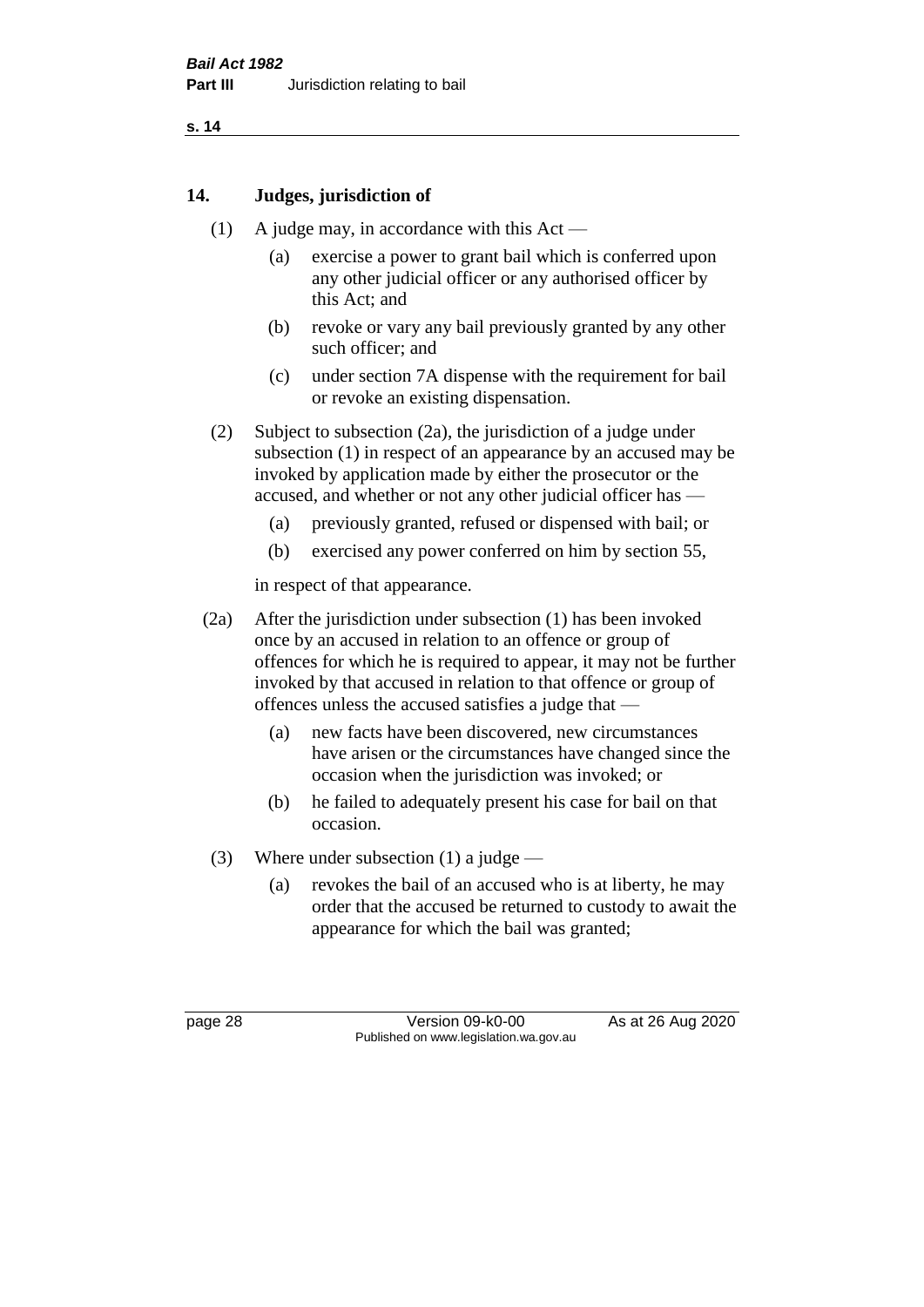and the judge may issue any warrant which may be necessary to carry such an order into effect.

- (4) In this section
	- (a) references to a judge are references
		- (i) in the case of a child charged with an offence before the Children's Court, to a judge of that Court; and
		- (ii) in the case of an accused committed for trial or sentence to the District Court, to a judge of that Court; and
		- (iii) in any other case, to a judge of the Supreme Court;
		- and
	- (b) references to any other judicial officer
		- (i) in relation to the exercise of powers under this section by a judge, are references to any judicial officer whose jurisdiction is inferior to that of the judge; but
		- (ii) in relation to the exercise of powers under this section by a judge of the Supreme Court, do not include a judge of the Children's Court or a judge of the District Court.

*[Section 14 amended: No. 74 of 1984 s. 8; No. 49 of 1988 s. 82; No. 84 of 2004 s. 82; No. 6 of 2008 s. 15(1)-(4).]* 

## **15. Accused charged with murder, jurisdiction as to bail for**

- (1) Where an accused is in custody for murder, the power to grant bail shall be exercised only by a judge of the Supreme Court, or in the case of an accused who is a child by a judge of the Children's Court, except —
	- (a) where section  $31(2)(d)$  applies; or

As at 26 Aug 2020 Version 09-k0-00 Version 09-k0-00 Page 29 Published on www.legislation.wa.gov.au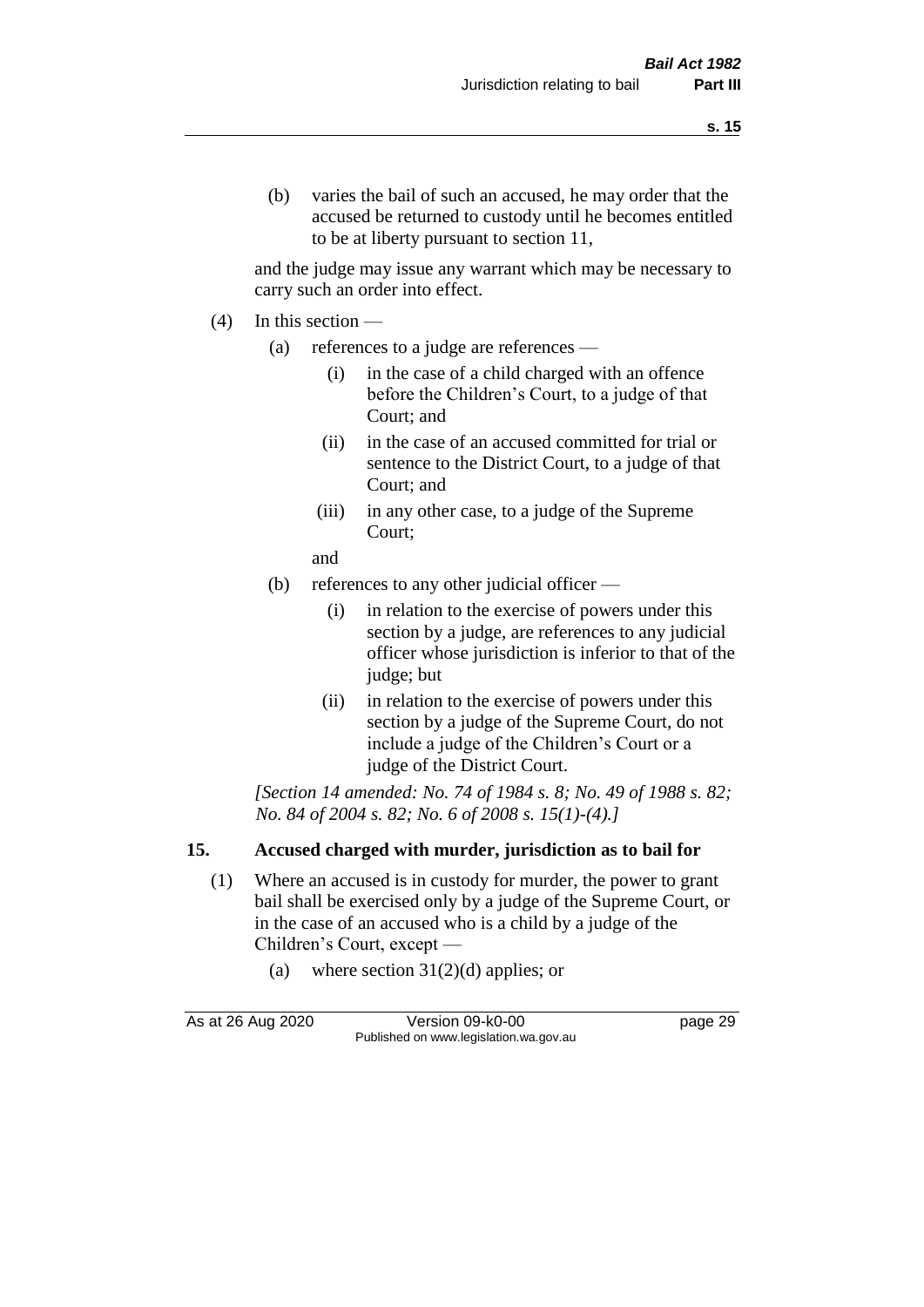**s. 15A**

- (b) to the extent that the Court of Appeal exercises its powers under Part A of Schedule 1.
- *[(2) deleted]*

*[Section 15 amended: No. 52 of 1984 s. 35; No. 74 of 1984 s. 9; No. 49 of 1988 s. 83; No. 70 of 1988 s. 45; No. 45 of 1993 s. 12; No. 45 of 2004 s. 28(4); No. 84 of 2004 s. 82; No. 29 of 2008 s. 24(5).]* 

## **15A. Appeal against judge's decision on bail, commencement and conduct**

 $(1)$  In this section —

*bail decision* means a decision —

- (a) to grant or refuse bail; or
- (b) to vary or revoke bail; or
- (c) to dispense with the requirement for bail; or
- (d) to impose any condition on a grant of bail,

and includes a decision under section 55 or 59A(4).

- (2) The prosecutor or the accused may appeal to the Court of Appeal against a bail decision of —
	- (a) a judge of the Children's Court; or
	- (b) a judge of the District Court; or
	- (c) a judge of the Supreme Court.
- (3) The leave of the Court of Appeal is required for each ground of appeal in an appeal under this section.
- (4) The *Criminal Appeals Act 2004* section 27(2), (3) and (4) apply, with necessary modifications, as if an appeal under this section were an appeal under Part 3 of that Act.
- (5) An appeal under this section shall be commenced and conducted in accordance with this section, section 15B and rules of court made by the Supreme Court.

page 30 Version 09-k0-00 As at 26 Aug 2020 Published on www.legislation.wa.gov.au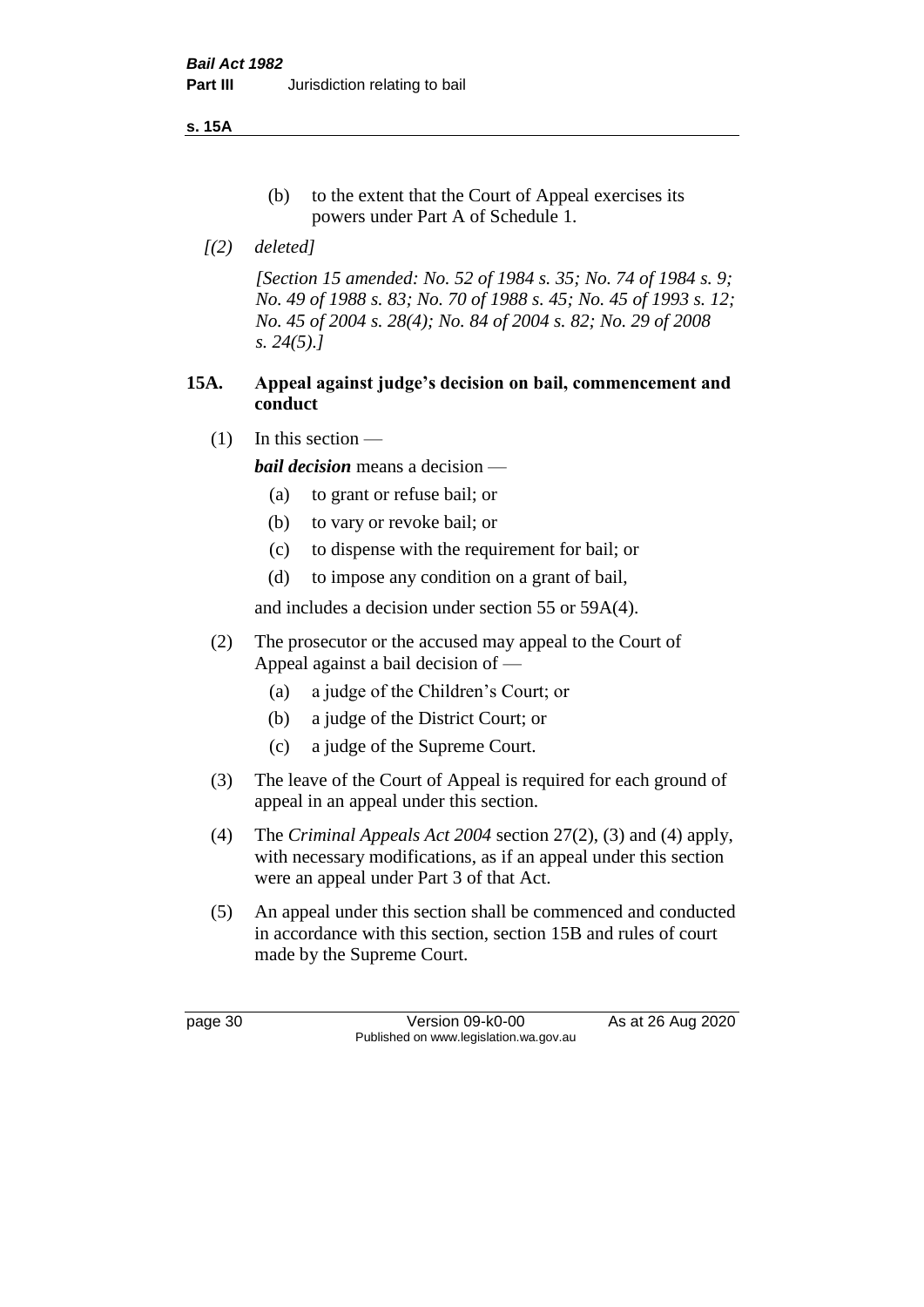- (6) An appeal under this section shall be commenced by lodging with the Court of Appeal an application for leave to appeal that sets out the grounds of the appeal.
- (7) An appeal under this section cannot be commenced later than 21 days after the date of the bail decision unless the Court of Appeal orders otherwise.
- (8) An accused who is a party to an appeal under this section and who is in custody is entitled to be present at the hearing of the appeal if the accused so requests, and any official responsible for that custody who is informed of such a request shall do what is necessary to give effect to it.
- (9) For the purposes of giving effect to a request referred to in subsection (8), arrangements may be made for the accused to appear before the Court of Appeal by means of a video link or an audio link in accordance with section 66B, unless the Court of Appeal has ordered that the accused appear before it in person.

*[Section 15A inserted: No. 6 of 2008 s. 16(1).]*

## **15B. Appeal under s. 15A, determination**

- (1) The Court of Appeal has jurisdiction to hear and determine an appeal under section 15A.
- (2) The Court of Appeal shall determine an appeal on the material and evidence that was before the judge whose decision is the subject of the appeal.
- (3) Any decision of the Court of Appeal in relation to bail shall be made in accordance with the relevant provisions of sections 13A and 17 and Schedule 1.
- (4) Where in determining an appeal the Court of Appeal revokes the bail of an accused who is at liberty, it may order that the accused be returned to custody to await the appearance for which the bail was granted.

As at 26 Aug 2020 Version 09-k0-00 page 31 Published on www.legislation.wa.gov.au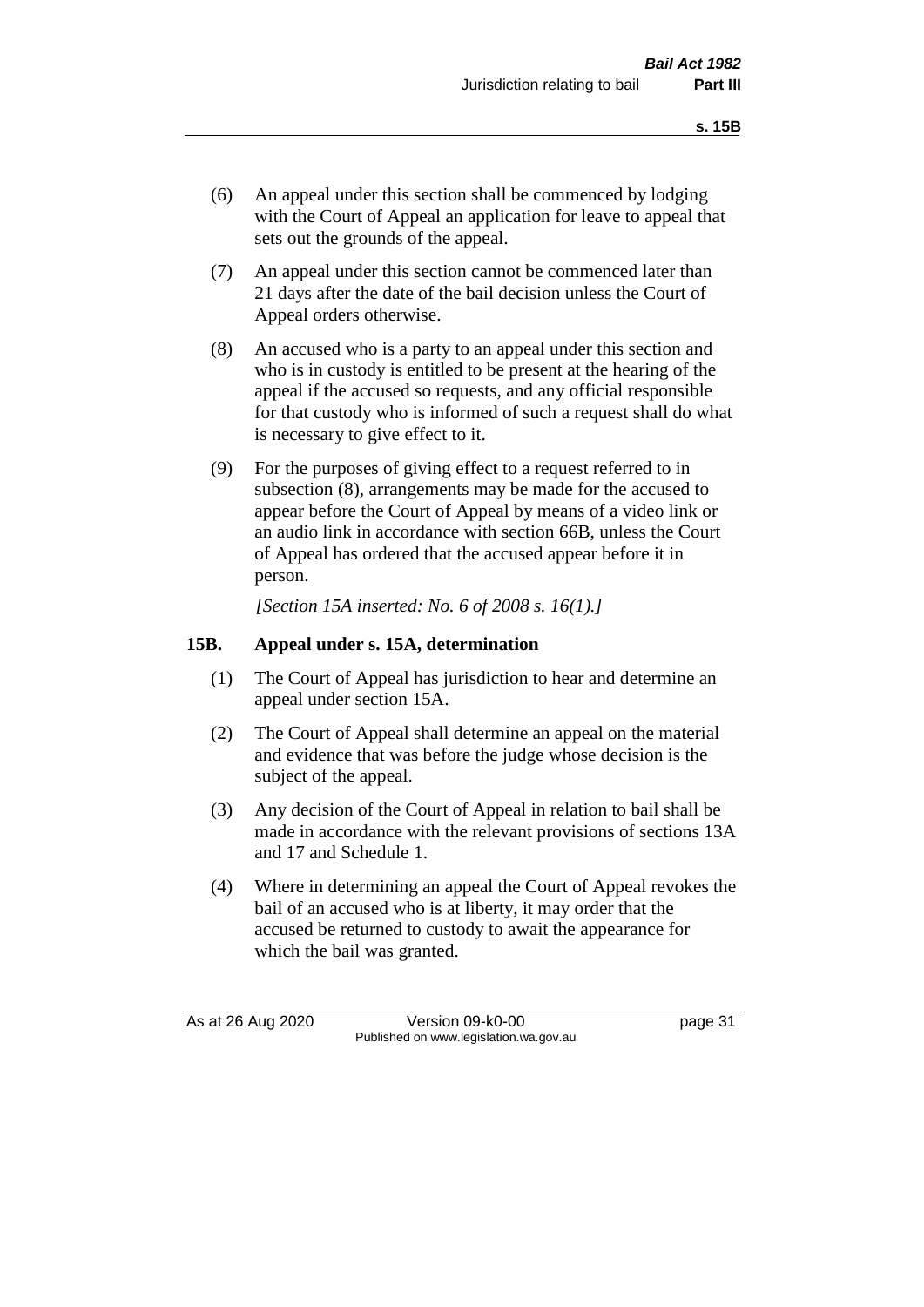- (5) Where in determining an appeal the Court of Appeal varies the bail of an accused who is at liberty, it may order that the accused be returned to custody until the accused becomes entitled to be again at liberty pursuant to section 11.
- (6) A judge of appeal may issue any warrant that may be necessary to carry into effect an order under subsection (4) or (5).

*[Section 15B inserted: No. 6 of 2008 s. 16(1).]*

# **16. Person arrested on warrant, bail of**

- (1) Subject to sections 14, 15 and 16B where the arrest of an accused for an offence is made pursuant to a warrant he shall not be granted bail before he is brought before a court or judicial officer as commanded by the warrant, except by a justice acting in terms of section 6(9).
- (2) Notwithstanding subsection (1) or any other provision of this Act, an accused who has been arrested pursuant to a warrant —
	- (a) issued under section 59B; or
	- (b) issued under the *Criminal Procedure Act 2004* for an offence against section 51(1) or (2),

shall not have a right to have his case for bail considered, and shall not be granted bail, before he is brought before the court as commanded by the warrant.

*[Section 16 amended: No. 59 of 2004 s. 141; No. 84 of 2004 s. 11 and 82; No. 59 of 2006 s. 4(3); No. 6 of 2008 s. 36(2); No. 15 of 2019 s. 7.]*

## **16A. Person arrested in urban area, restrictions on who can grant bail for in some cases**

- (1) Where this section applies to a person who has been arrested for an offence jurisdiction does not arise under section 13 until the person is brought before —
	- (a) a court constituted by or so as to include a magistrate; or

page 32 Version 09-k0-00 As at 26 Aug 2020 Published on www.legislation.wa.gov.au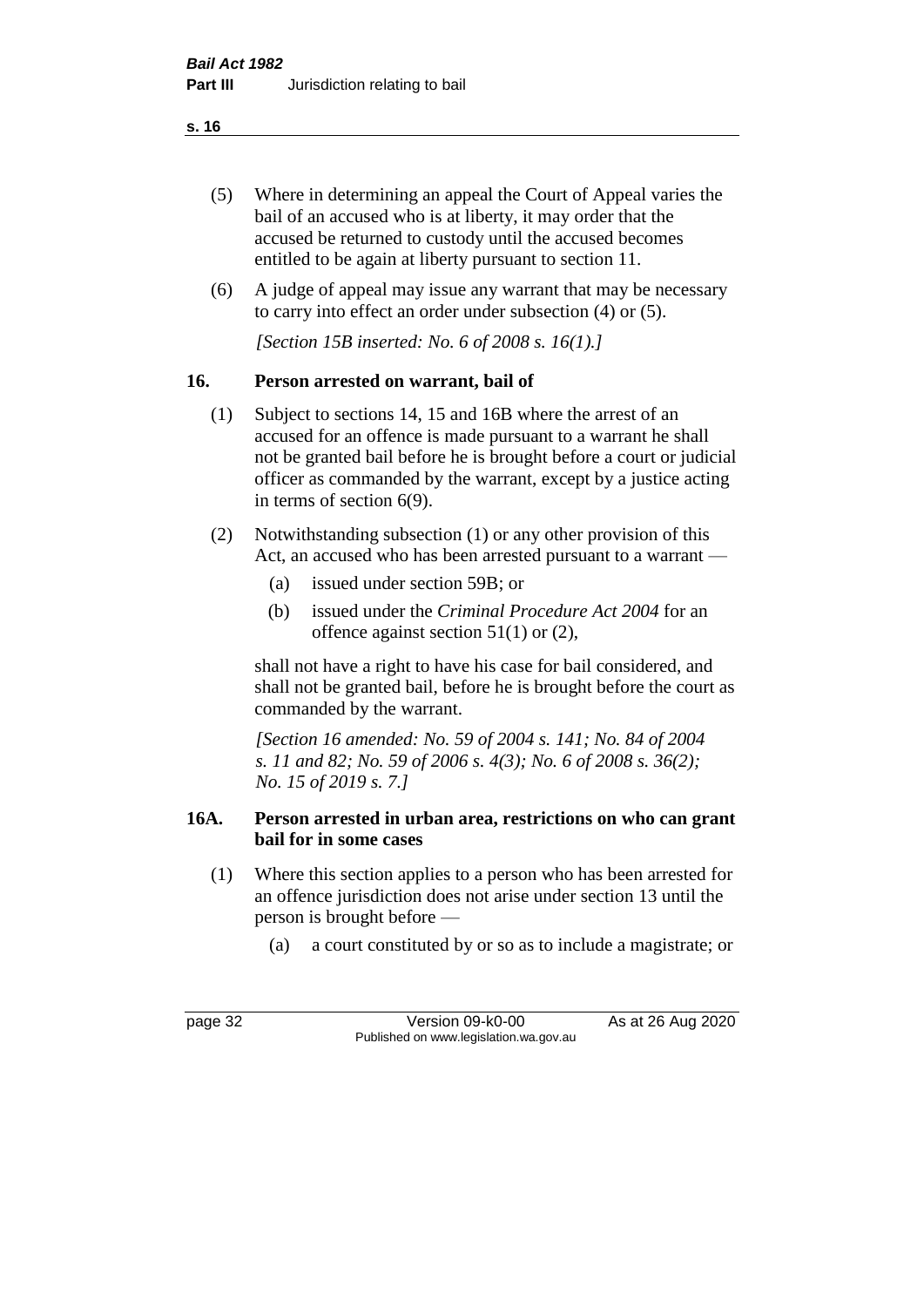- (b) where section 15 applies, a judge of the Supreme Court or a judge of the Children's Court as the case may require.
- (2) This section applies where
	- (a) a person has been arrested in an urban area for a serious offence; and
	- (b) the serious offence is alleged to have been committed while the accused was —
		- (i) on bail for; or
		- (ii) at liberty under an early release order made in respect of,

another serious offence.

- *[(3) deleted.]*
- (4) In this section —

*urban area* means —

- (a) the metropolitan region as defined in the *Planning and Development Act 2005* and any prescribed area that adjoins that region; and
- (b) any other prescribed area of the State, being the whole or part of, or an area adjoining, a local government district under the *Local Government Act 1995* that is designated under that Act as a city or a town.

*[Section 16A inserted: No. 54 of 1998 s. 6(1); amended: No. 38 of 2004 s. 59; No. 84 of 2004 s. 82; No. 38 of 2005 s. 15; No. 49 of 2016 s. 88; No. 13 of 2020 s. 23.]*

## **16B. Person linked to terrorism**

- (1) This section applies if a person linked to terrorism is in custody —
	- (a) awaiting an appearance in court before conviction for an offence; or

As at 26 Aug 2020 Version 09-k0-00 page 33 Published on www.legislation.wa.gov.au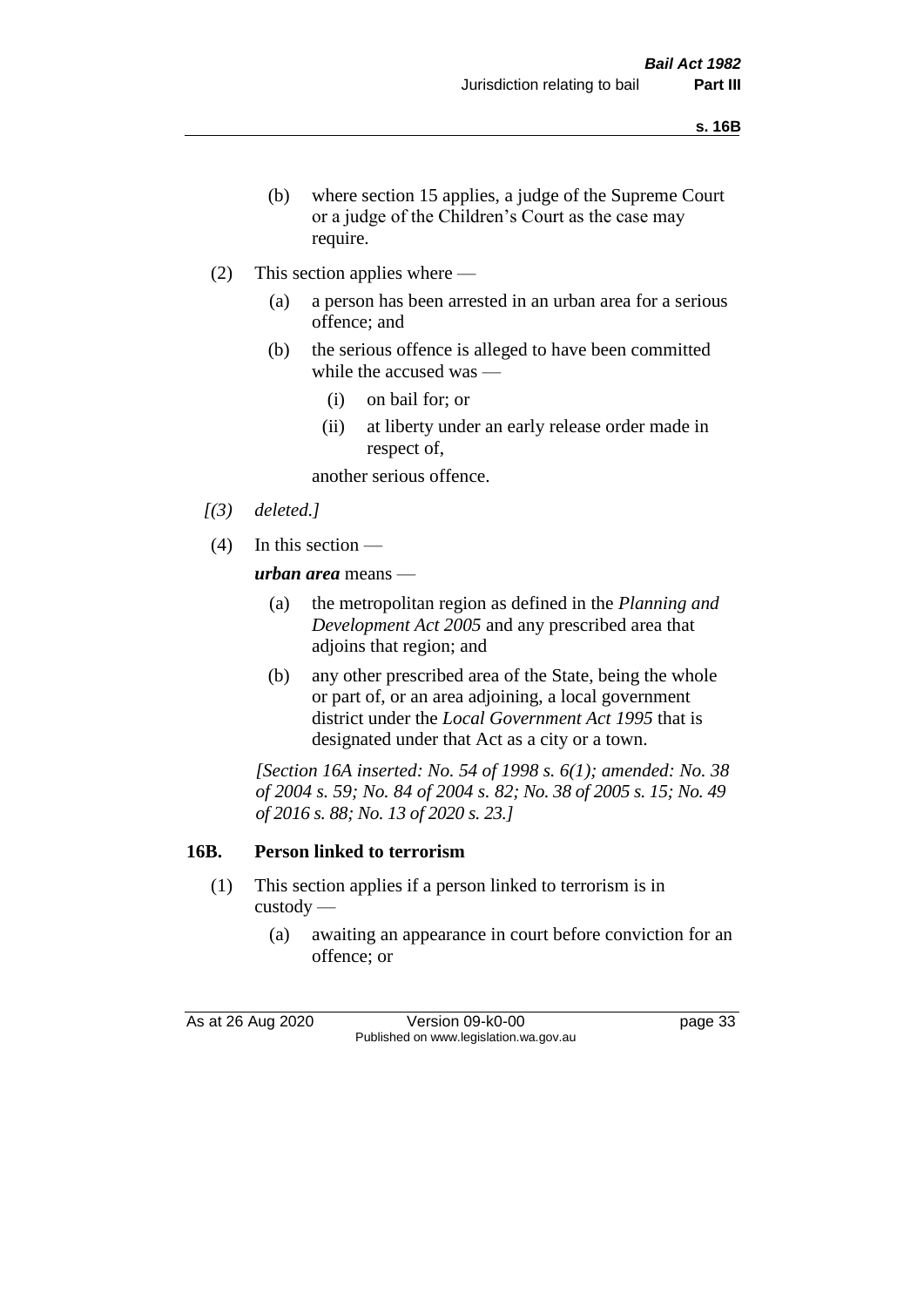- (b) waiting to be sentenced or otherwise dealt with for an offence of which the person has been convicted.
- (2) The power to grant bail to the person can be exercised only by a court constituted by a judicial officer other than a justice.

*[Section 16B inserted: No. 15 of 2019 s. 8.]*

## **17. Conditions on bail which may be imposed**

- (1) A judicial officer or authorised officer may impose conditions on a grant of bail only to the extent that he is authorised to do so by clause 2(3)(c) of Part C and Part D of Schedule 1.
- (2) Conditions imposed on a grant of bail shall not be any more onerous on the accused than the judicial officer or authorised officer considers is required in the public interest having regard to the nature of the offence for which the accused is in custody and the circumstances of the accused.

*[Section 17 amended: No. 45 of 1993 s. 8 and 12; No. 84 of 2004 s. 82.]* 

# **17A. Child on bail, changing responsible person for (Sch. 1 Pt. C cl. 2)**

- (1) Where this section applies, an authorised police officer may
	- (a) cancel an undertaking of the kind described in clause 2(3)(c) of Part C of Schedule 1; and
	- (b) approve of another person as a responsible person within the meaning in that clause; and
	- (c) detain the accused or order his detention until the person so approved enters into an undertaking of the kind mentioned in paragraph (a).
- (2) Subsection (1) applies where
	- (a) a person has entered into an undertaking referred to in paragraph (a) of that subsection; and

page 34 Version 09-k0-00 As at 26 Aug 2020 Published on www.legislation.wa.gov.au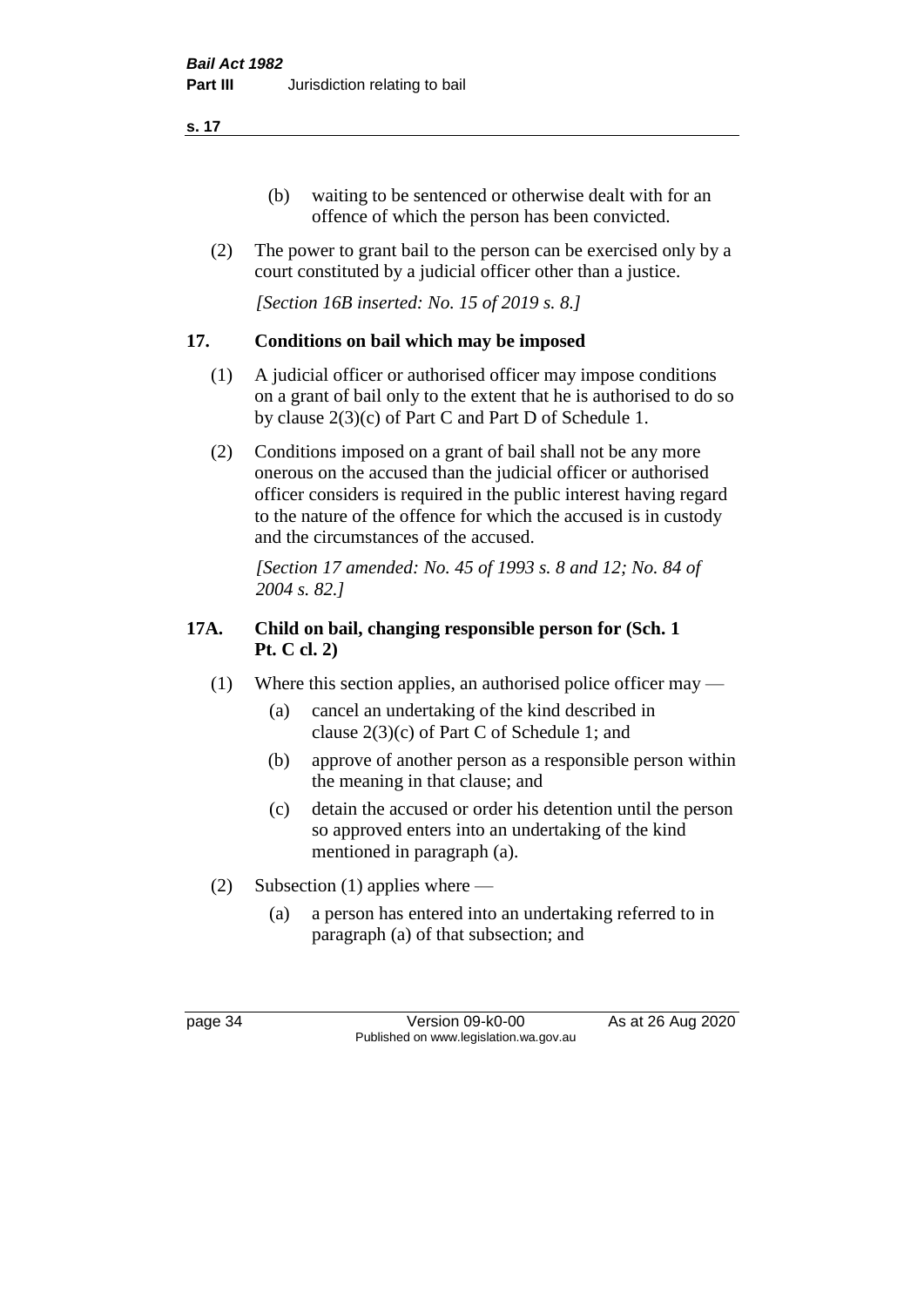- (b) a judicial officer when granting bail ordered that the person may under this section be released from the undertaking by an authorised police officer; and
- (c) the person wishes to be so released.
- (3) A police officer may, for the purpose of the exercise of the powers in subsection (1), take into custody a child accused who has been released on bail.
- (4) If the police officer is not an authorised police officer he shall, as soon as is practicable, bring the accused before an authorised police officer for the purpose referred to in subsection (3).
- (5) After an undertaking has been entered into as mentioned in subsection  $(1)(c)$ , the accused, subject to this Act, has a right to be at liberty until he is required to appear before a court.

*[Section 17A inserted: No. 45 of 1993 s. 9; amended: No. 84 of 2004 s. 82.]* 

*[18-19. Deleted: No. 59 of 2006 s. 7(1).]*

As at 26 Aug 2020 Version 09-k0-00 page 35 Published on www.legislation.wa.gov.au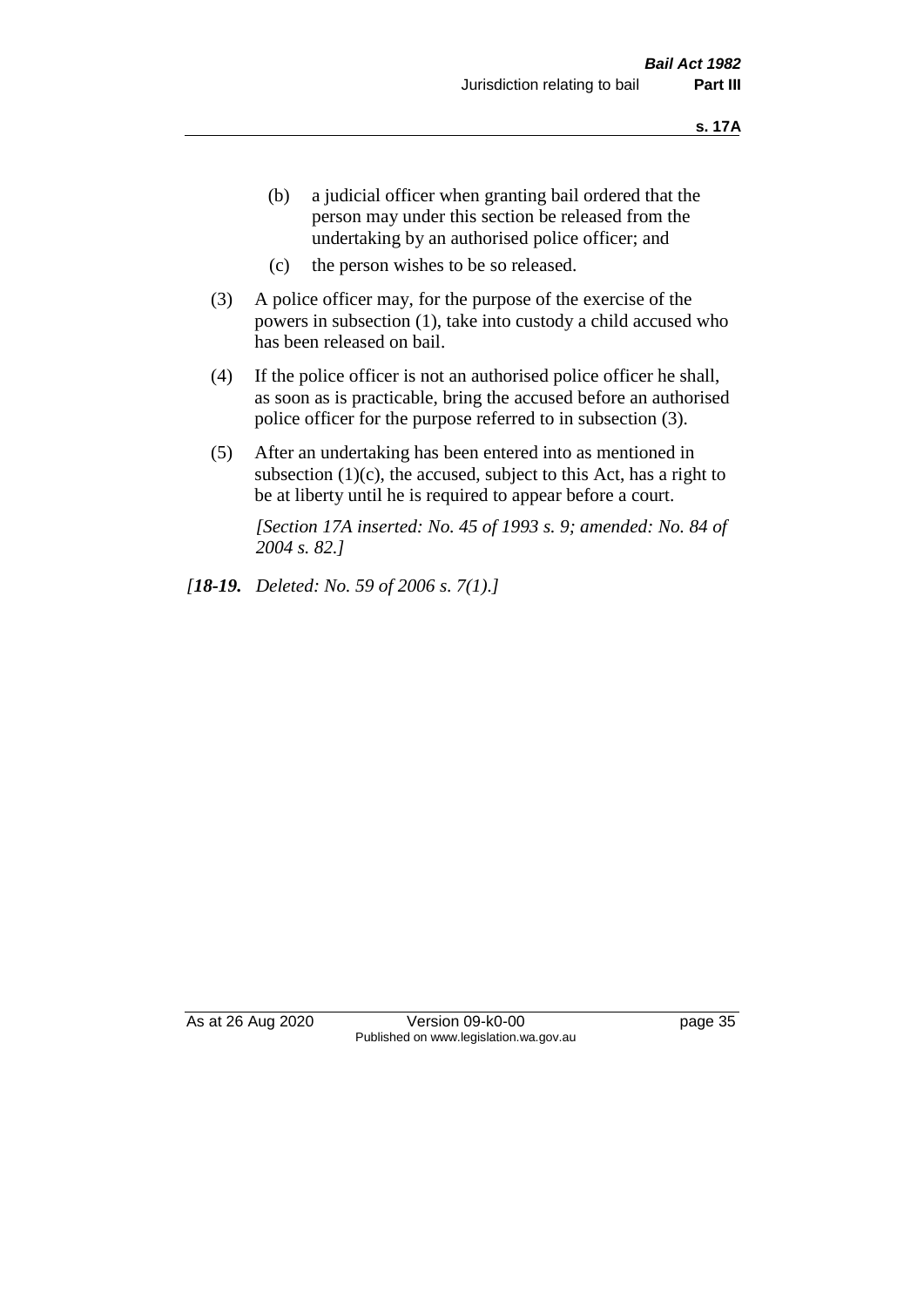# **Part IV — Hearing of case for bail, parties, and evidence**

## **20. Bail hearing for indictable offence, court may restrict publication or hold in private**

- (1) On the consideration by a judicial officer of a case for bail of an accused who is charged with an offence triable by jury, the judicial officer may, to avoid prejudice to either party, exercise the powers described in subsection (2), but shall only exercise the power in paragraph (b) thereof if he considers that the exercise of the power in paragraph (a) is not, on its own, likely to be sufficient to avoid prejudice.
- (2) The powers referred to in subsection (1) are to order
	- (a) that no report, or summary, of any statement, or of any specified statement, made or furnished at the hearing shall be published by any means;
	- (b) that the bail application be heard *in camera*.
- (3) Where an order is made under subsection (2)(a), no report, or summary, of any statement referred to in that paragraph shall be published by any means —
	- (a) if the offence is one that may be tried on indictment, before a court decides that it is to be tried on indictment; or
	- (b) if the accused is discharged from further proceedings upon the prosecution notice or indictment brought against him for the offence, before he is so discharged; or
	- (c) if the accused is tried on indictment for the offence, before the trial is ended.
- (4) A person who, except with lawful excuse, fails to comply with an order made under this section commits an offence.

Penalty: \$1 000.

*[Section 20 amended: No. 50 of 2003 s. 37(2); No. 4 of 2004 s. 58; No. 84 of 2004 s. 11 and 82.]*

page 36 Version 09-k0-00 As at 26 Aug 2020 Published on www.legislation.wa.gov.au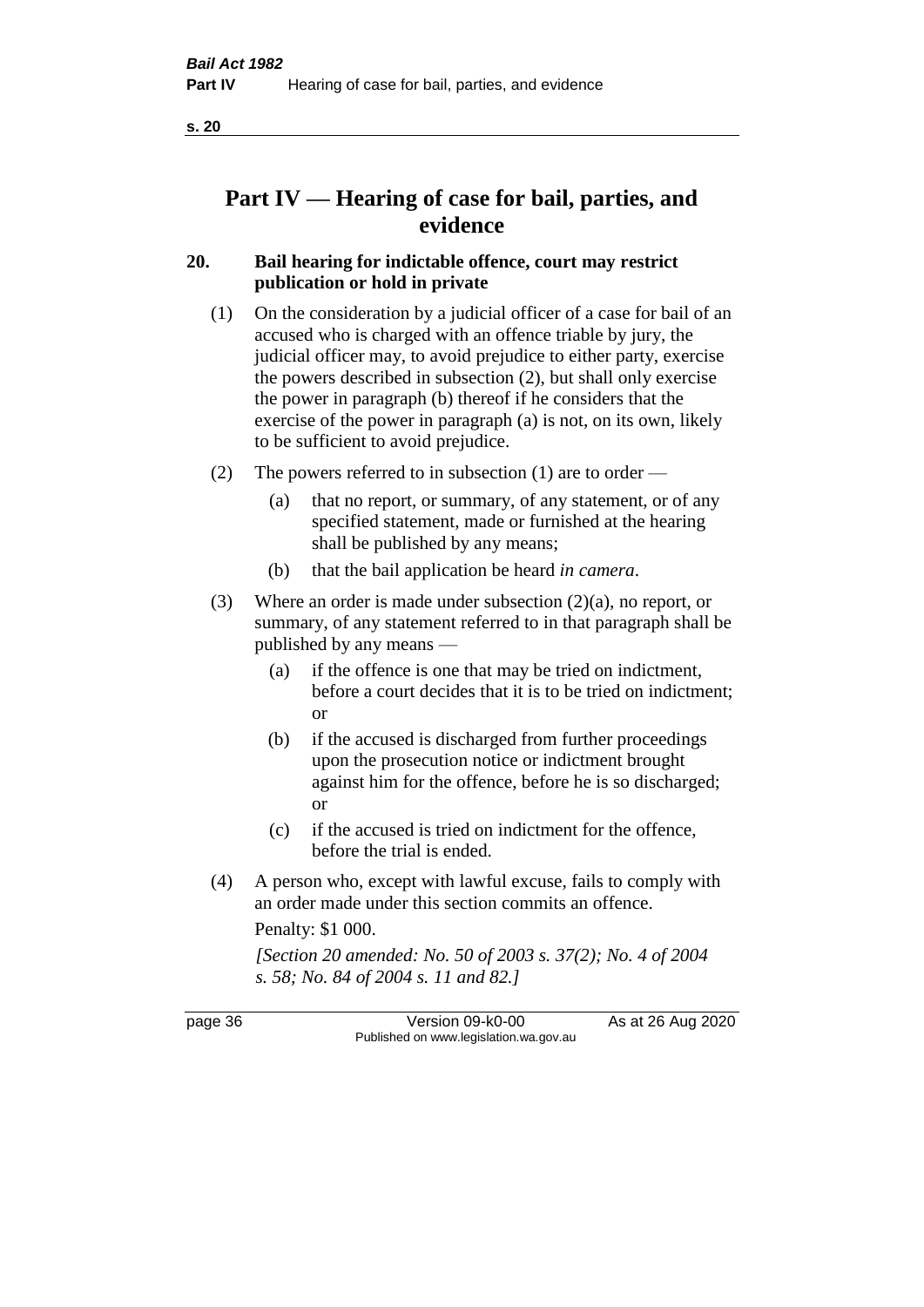## **21. Parties to bail proceedings**

- (1) The parties to proceedings on a case for bail are the prosecutor and the accused and, subject to subsection (2), no other person shall be a party to, or be represented at, the proceedings.
- (2) Nothing in subsection (1) affects the right of
	- (a) the Attorney General to apply for leave, or be an appellant, under Part 2 of the *Criminal Appeals Act 2004*; or
	- (b) the Director of Public Prosecutions or the State Solicitor to receive notice and be heard under section 7F(2); or
	- (c) an officer referred to in section 33 of the *Children's Court of Western Australia Act 1988* to be present at and participate in proceedings concerning a child under that section.

*[Section 21 amended: No. 15 of 1988 s. 9; No. 49 of 1988 s. 84; No. 33 of 1989 s. 18; No. 31 of 1993 s. 7; No. 65 of 2003 s. 88(3); No. 59 of 2004 s. 141; No. 84 of 2004 s. 11 and 82; No. 6 of 2008 s. 9(3).]* 

## **22. Evidence at bail hearings**

A judicial officer or authorised person may in considering any case for bail receive and take into account such information as he thinks fit whether or not the same would normally be admissible in a court of law.

#### **23. Accused not bound to supply information**

An accused is not obliged to complete, or furnish information for, the form referred to in section  $8(1)(b)$ , or for any revision thereof, or to furnish any information, whether on oath or otherwise, for the purpose of having his case for bail considered.

*[Section 23 amended: No. 84 of 2004 s. 82; No. 6 of 2008 s. 43(2).]* 

As at 26 Aug 2020 Version 09-k0-00 page 37 Published on www.legislation.wa.gov.au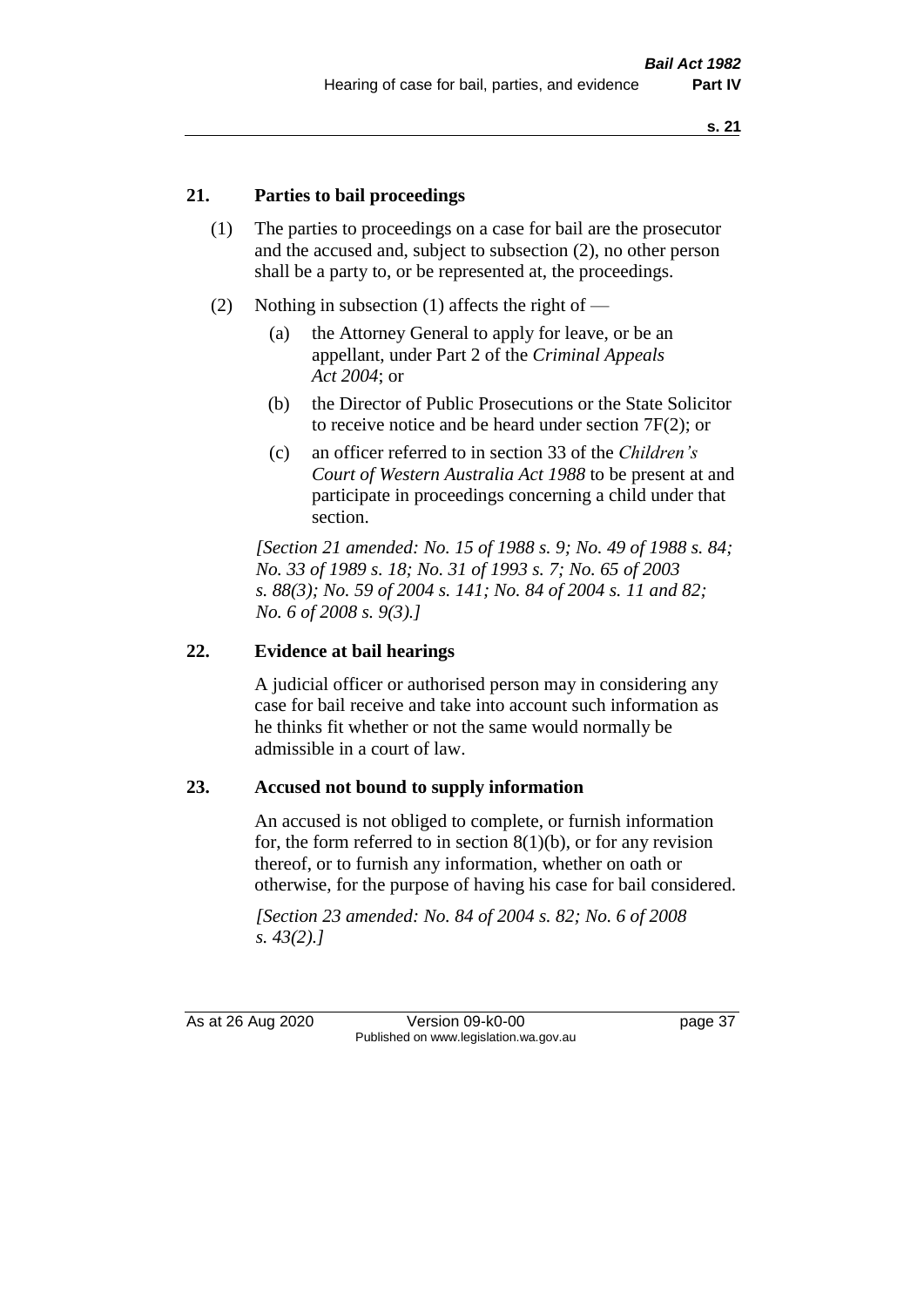### **24. Court or authorised officer may ask police to verify accused's information or make report**

- (1) A judicial officer or authorised officer who is called upon to consider a case for bail may —
	- (a) request that any information placed before the judicial officer or authorised officer by the accused for the purposes of the case be verified by a police officer, and to that end may refer to a police officer the form mentioned in section 8(1)(b), after it has been completed or revised;
	- (b) request that a report on any matter mentioned in Part C of Schedule 1, so far as it applies to an accused whose case is being or to be considered, be made by a police officer.
- (2) Where a reference or request is made under subsection (1) a police officer shall, as soon as is practicable —
	- (a) make a report to the judicial officer or the authorised officer accordingly; and
	- (b) furnish a copy of the report to the accused or his solicitor or counsel.

*[Section 24 inserted: No. 61 of 1990 s. 6; amended: No. 45 of 1993 s. 12; No. 84 of 2004 s. 82; No. 6 of 2008 s. 43(2).]* 

## **24A. Court may ask community corrections officer to verify accused's information or make report**

- (1) A judicial officer who is called upon to consider a case for bail may refer to a community corrections officer any matter referred to in section 24(1) and may request a community corrections officer to do any matter referred to in that section.
- (2) A judicial officer who is called upon to consider a case for bail and who desires to impose a home detention condition as a condition on a grant of bail, shall request that a report be made by a community corrections officer about the suitability of the accused to be subject to a home detention condition.

page 38 Version 09-k0-00 As at 26 Aug 2020 Published on www.legislation.wa.gov.au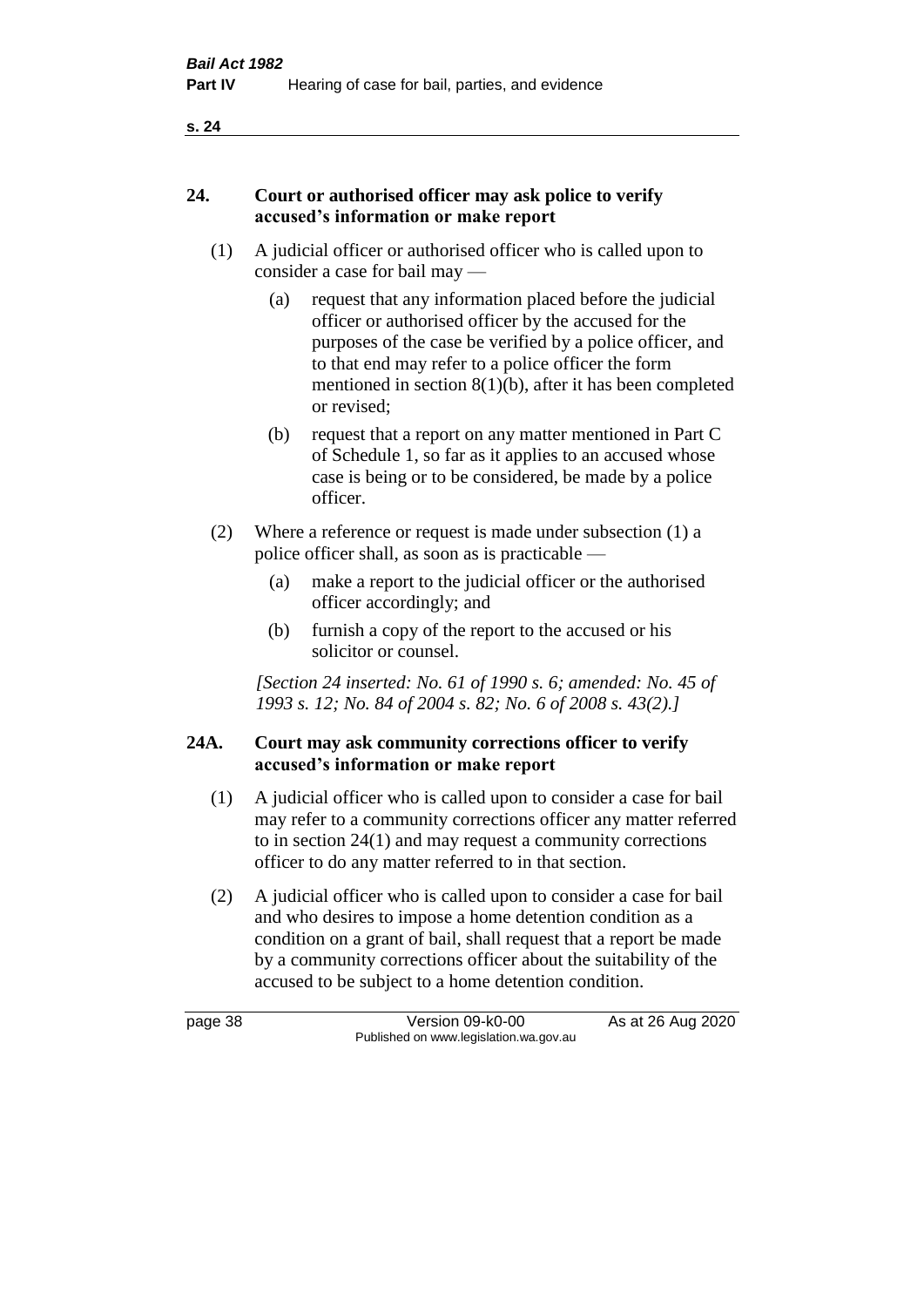- (3) Where a reference or a request is made under subsection (1) or a report is requested under subsection (2) a community corrections officer shall, as soon as is practicable, make a report to the judicial officer and, at the discretion of the judicial officer, copies may be made available to the prosecution or to the accused or his solicitor or counsel.
- (4) Where a community corrections officer makes a report that an accused is suitable to be subject to a home detention condition, the officer must —
	- (a) include in the report a recommendation as to whether or not the accused is suitable for electronic monitoring while the accused is subject to the home detention condition; and
	- (b) annex to the report, and provide to the accused or the accused's solicitor or counsel, a list of those conditions in rules made under section 50L that may be applied to the accused by the CEO (corrections) while the accused is subject to the home detention condition.

*[Section 24A inserted: No. 61 of 1990 s. 7; amended: No. 31 of 1993 s. 9; No. 84 of 2004 s. 82; No. 65 of 2006 s. 53; No. 13 of 2020 s. 24.]* 

## **25. Information given by accused for bail purposes not admissible at trial**

A statement made by an accused to a judicial officer or authorised officer for the purpose of a decision whether bail should be granted to him for any appearance in court for an offence shall not be admissible in evidence against him at his trial for that offence.

*[Section 25 amended: No. 84 of 2004 s. 82.]* 

As at 26 Aug 2020 Version 09-k0-00 page 39 Published on www.legislation.wa.gov.au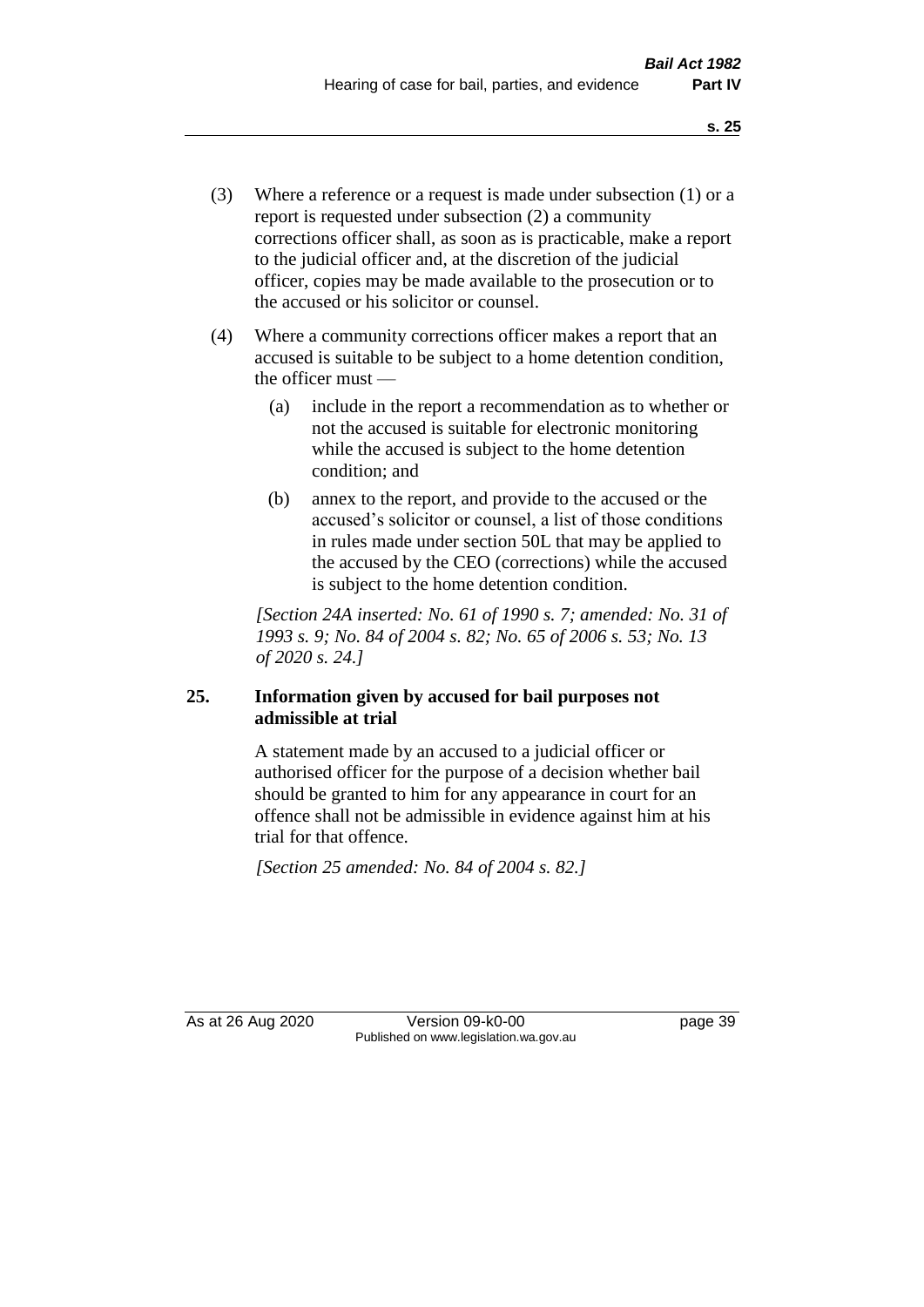#### **26. Record of bail decision and reasons**

- (1) A bail record form shall be completed by an authorised officer or a justice if he —
	- (a) refuses to grant bail to an accused; or
	- (b) grants bail to an accused in the circumstances referred to in clause 3 of Part B of Schedule 1; or
	- (ba) grants bail to an accused for an offence to which Schedule 1 Part C clause 3A or 3D applies; or
	- (c) imposes any condition on a grant of bail and it appears to him that the accused is dissatisfied with the condition.
- (2) Where a judicial officer, other than a justice
	- (a) refuses to grant bail to an accused; or
	- (aa) grants bail to an accused for an offence to which Schedule 1 Part C clause 3A, 3D or 3E applies; or
	- (b) imposes any condition on a grant of bail and it appears to him that the accused is dissatisfied with the condition,

a record of the decision and of the reasons therefor shall be made.

- (3) The accused, the prosecutor or an intending prosecutor shall be entitled, upon request, to be furnished with a copy of the bail record form or, where subsection (2) applies, of the record made.
- (4) For the purposes of this section
	- (a) references to a justice do not include a magistrate or a judge of the District Court or the Supreme Court or the Children's Court who is a justice; and
	- (b) a bail record form is an approved form designed to contain a summary of the matters relevant to the decision as to the bail of an accused, including those matters set out in Part C of Schedule 1, the decision made, and the reasons for the decision.

page 40 Version 09-k0-00 As at 26 Aug 2020 Published on www.legislation.wa.gov.au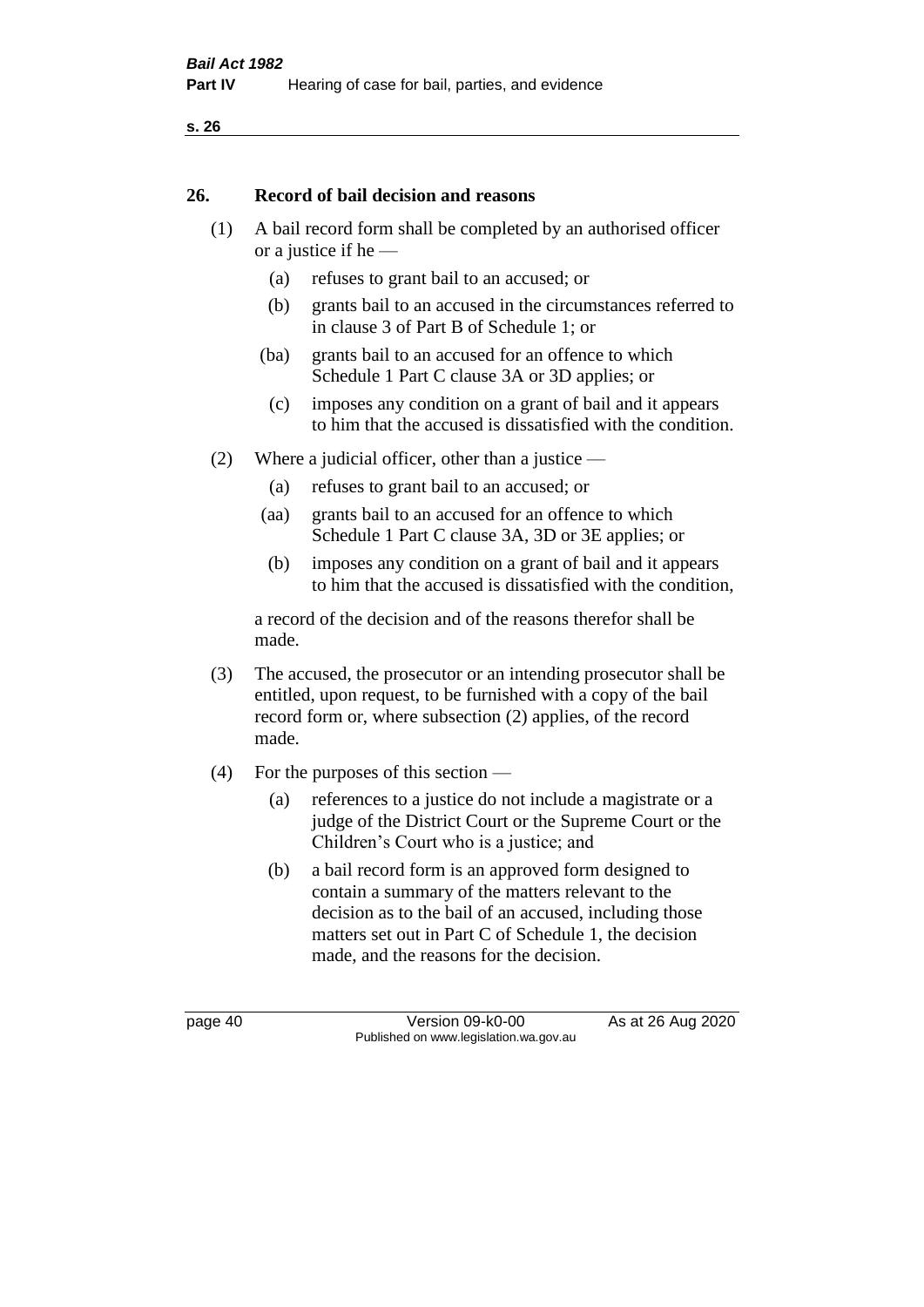(5) A bail record form, or the record of a decision and reasons for it, must not include information that is terrorist intelligence information.

*[Section 26 inserted: No. 15 of 1988 s. 10; amended: No. 49 of 1988 s. 85; No. 45 of 1993 s. 12; No. 59 of 2004 s. 141; No. 84 of 2004 s. 82; No. 6 of 2008 s. 17 and 43(1); No. 21 of 2017 s. 6; No. 15 of 2019 s. 9.]* 

## **27. Relevant papers to be made available to court where accused to appear**

- (1) An authorised officer and a judicial officer who consider an accused's case for bail for an appearance for an offence and a person before whom a bail undertaking or a surety undertaking is entered into shall ensure that the relevant papers are made available as soon as is practicable, to the court before which the accused is required to appear.
- (2) In subsection (1) the *relevant papers* in relation to any particular officer or person means such papers as are prescribed to be made available by that officer or person.

*[Section 27 amended: No. 84 of 2004 s. 82; No. 59 of 2006 s. 7(2); No. 20 of 2013 s. 26.]* 

## **27A. Bail with home detention, papers to be sent to CEO (corrections)**

A judicial officer who grants bail subject to a home detention condition shall ensure that a copy of the bail record form and of the bail undertaking are sent as soon as is practicable to the CEO (corrections).

*[Section 27A inserted: No. 61 of 1990 s. 8; amended: No. 31 of 1993 s. 9; No. 65 of 2006 s. 53.]* 

As at 26 Aug 2020 Version 09-k0-00 page 41 Published on www.legislation.wa.gov.au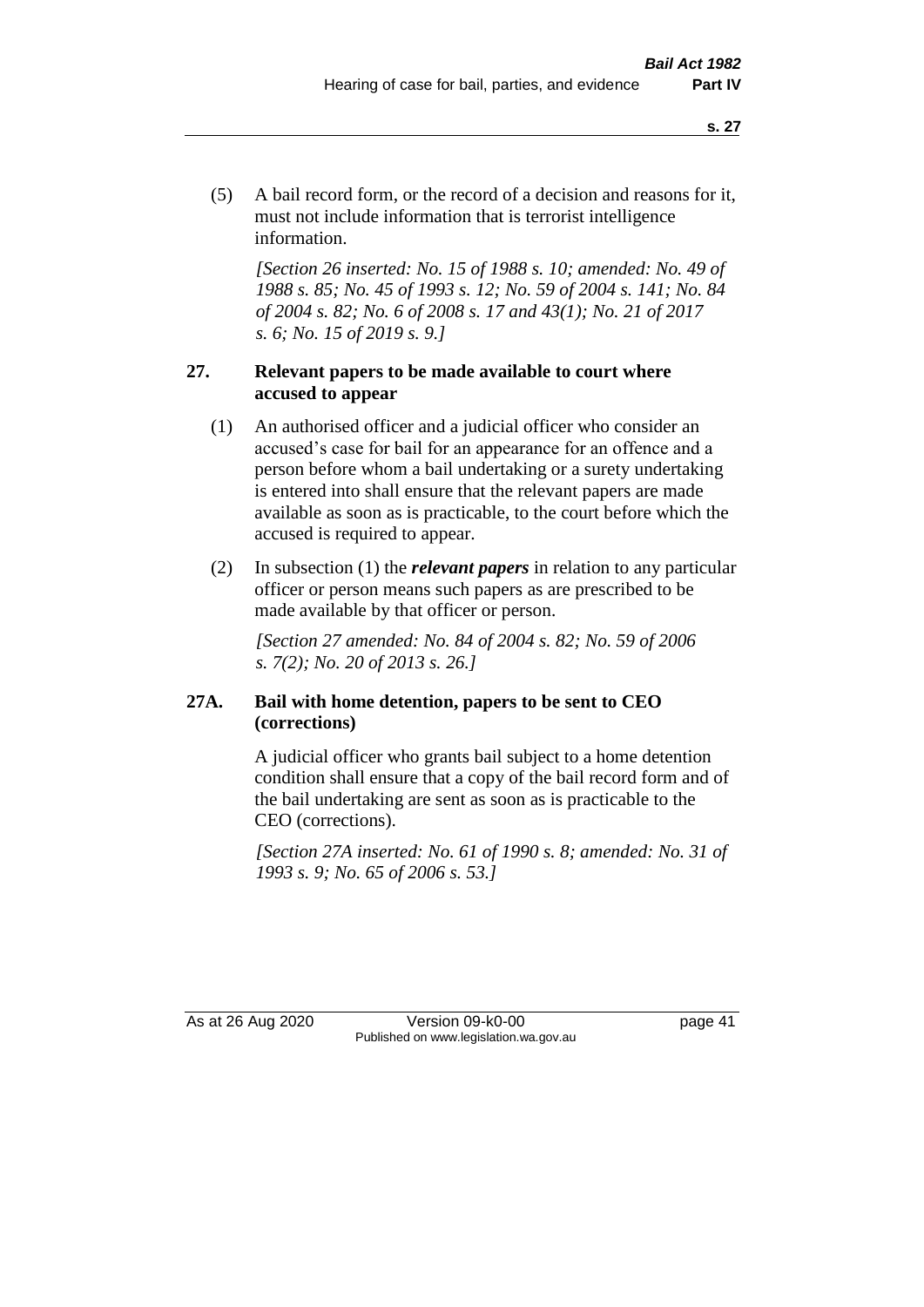# **Part V — Bail undertakings**

## **28. Bail undertaking, when required and nature of**

- (1) A person shall not be released on bail for an appearance in court unless he has entered into a bail undertaking for that appearance or is deemed to have done so under section 31(3).
- (2) A bail undertaking is an undertaking in writing by an accused in the prescribed form —
	- (a) that he will appear at a time and place specified, or deemed by section 31(3) to be specified, in the undertaking; and
	- (b) that if the accused fails to appear at that time and place the accused will, as soon as is practicable, appear at the court at which the accused was required to appear, when that court is sitting; and
	- (c) that he will comply with such conditions as may be imposed on him under clause 2 of Part D of Schedule 1; and
	- (d) that he will comply with any home detention condition which may be imposed as a condition on a grant of bail to him pursuant to clause 3 of Part D of Schedule 1,

and containing any agreement as to forfeiture of money by the accused which may be required pursuant to clause 1 of that Part.

- (3) A bail undertaking for any appearance may be entered into in respect of more than one offence.
- (4) The undertakings mentioned in subsection (2)(a) and (b) are, subject to section 34, enforceable under sections 51, 57 and 58.

*[Section 28 amended: No. 61 of 1990 s. 9; No. 45 of 1993 s. 12; No. 59 of 2004 s. 141; No. 84 of 2004 s. 82; No. 6 of 2008 s. 18(1).]* 

page 42 Version 09-k0-00 As at 26 Aug 2020 Published on www.legislation.wa.gov.au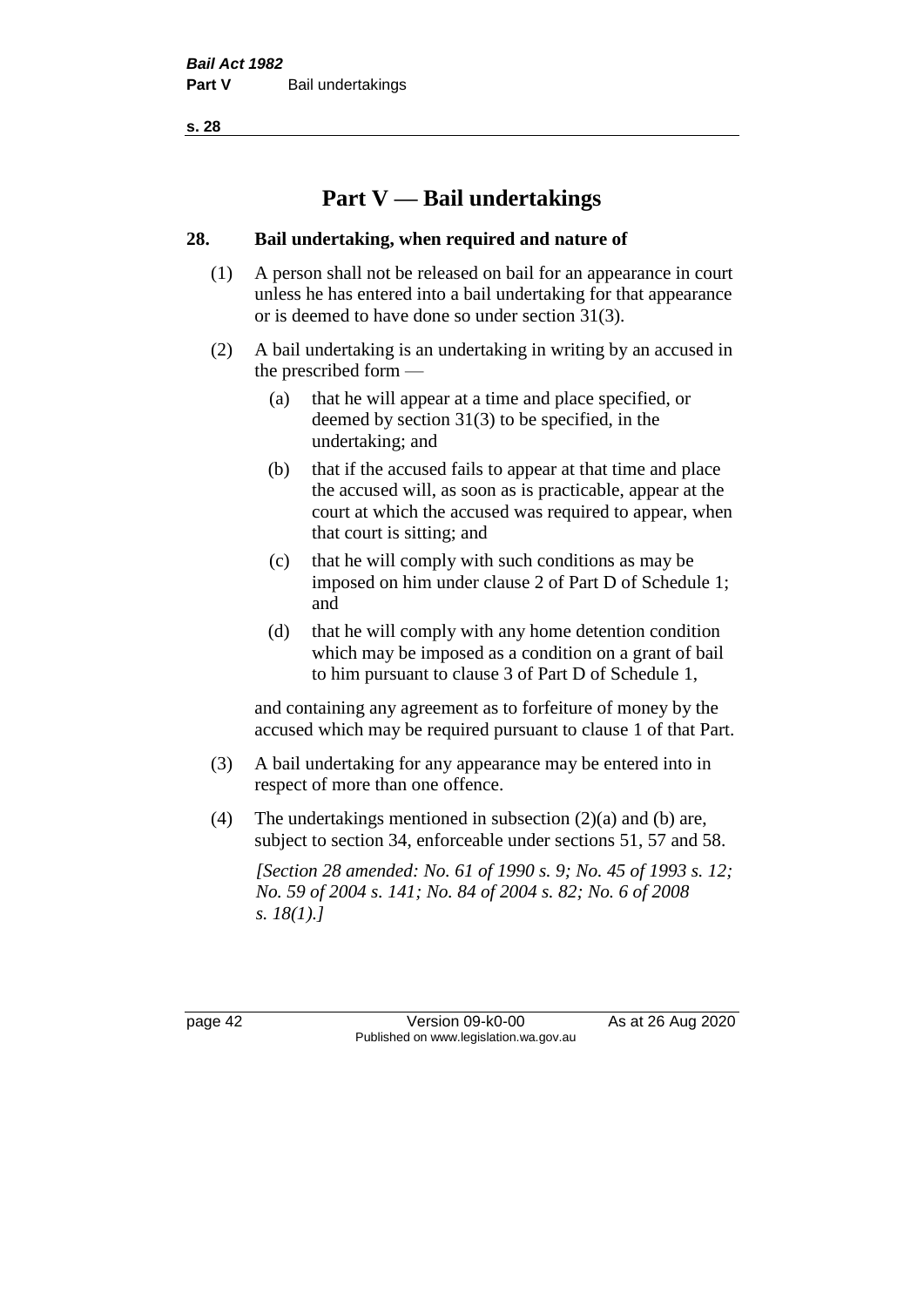#### **29. Before whom bail undertaking may be entered into**

A bail undertaking need not be entered into before the judicial officer or authorised officer who granted bail but may be entered into before any of the following persons —

- (a) a judicial officer;
- (b) a registrar of a court, other than a deputy registrar of the Magistrates Court or the Children's Court;
- (c) an authorised police officer;
- (d) an associate of a judge of the Supreme Court, the District Court or the Children's Court;
- (e) where the accused is in a lock-up or prison, any person for the time being in charge of the lock-up or prison;
- (f) where the accused is in a court custody centre, any person for the time being in charge of the centre who is approved for the purposes of this paragraph by the chief executive officer of the department of the Public Service principally assisting in the administration of the *Court Security and Custodial Services Act 1999*;
- (g) where the accused is a child, any authorised community services officer.

*[Section 29 amended: No. 15 of 1988 s. 11; No. 49 of 1988 s. 86; No. 2 of 1996 s. 61; No. 59 of 2004 s. 141; No. 84 of 2004 s. 82; No. 6 of 2008 s. 19.]* 

#### **30. Duties of person before whom bail undertaking is entered into**

- (1) The person before whom a bail undertaking is to be entered into by an accused shall before it is entered into —
	- $(a)$  either
		- (i) read it to the accused; or
		- (ii) be informed by the accused that the accused has read it; or
		- (iii) if necessary, have it translated to the accused; and

As at 26 Aug 2020 Version 09-k0-00 page 43 Published on www.legislation.wa.gov.au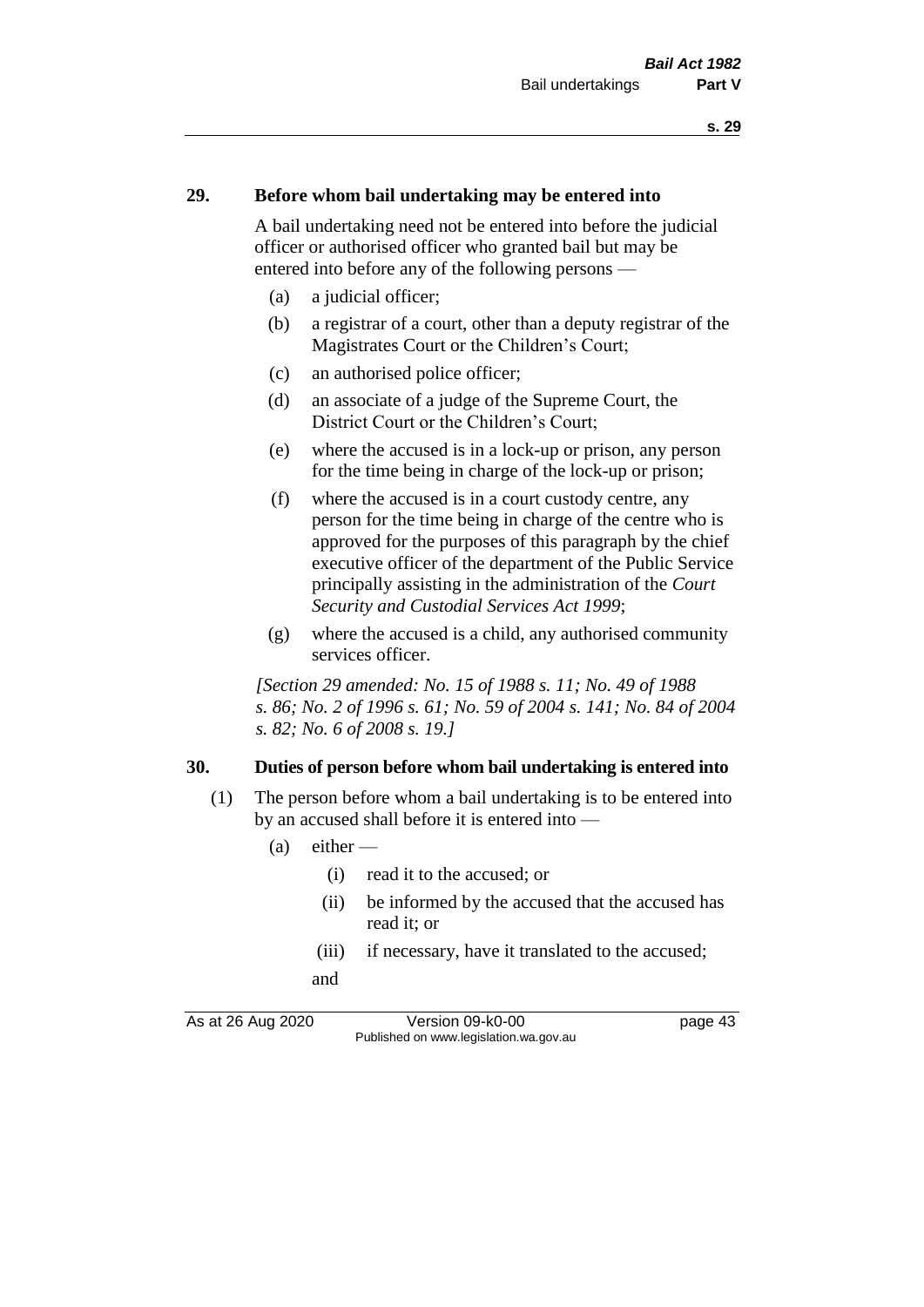(b) ensure that all conditions which are to be complied with before the release of the accused have been complied with.

- (2) The person before whom a bail undertaking is entered into by an accused shall give to him, or cause to be given to him —
	- (a) a copy of the bail undertaking as duly completed; and
	- (b) a notice in writing in the approved form showing
		- (i) his obligations pursuant to the undertaking; and
		- (ii) the consequences of his failure to comply with them.
- (3) The person before whom a bail undertaking is entered into by an accused shall enquire of the accused whether he requires the notice referred to in subsection (2)(b) to be read or translated to him and shall take such steps as are necessary to comply with any such requirement of the accused.

*[Section 30 inserted: No. 15 of 1988 s. 12; amended: No. 84 of 2004 s. 82; No. 6 of 2008 s. 20 and 43(3).]* 

## **31. Different time and place for appearance, substituting**

- (1) A different time or a different time and place may be substituted in accordance with this section for the time and place for appearance specified, or deemed by this section to be specified, in a bail undertaking.
- (2) A different time, or a different time and place, for the appearance by the accused may be substituted as mentioned in subsection  $(1)$  —
	- (a) upon an adjournment of proceedings at which the accused is present, by the judicial officer, if he has power to grant bail for that appearance, fixing a time and place for the resumed proceedings and notifying the accused orally thereof;
	- (b) upon an adjournment of proceedings from which the accused is absent for reasonable cause, by the judicial

page 44 Version 09-k0-00 As at 26 Aug 2020 Published on www.legislation.wa.gov.au

**s. 31**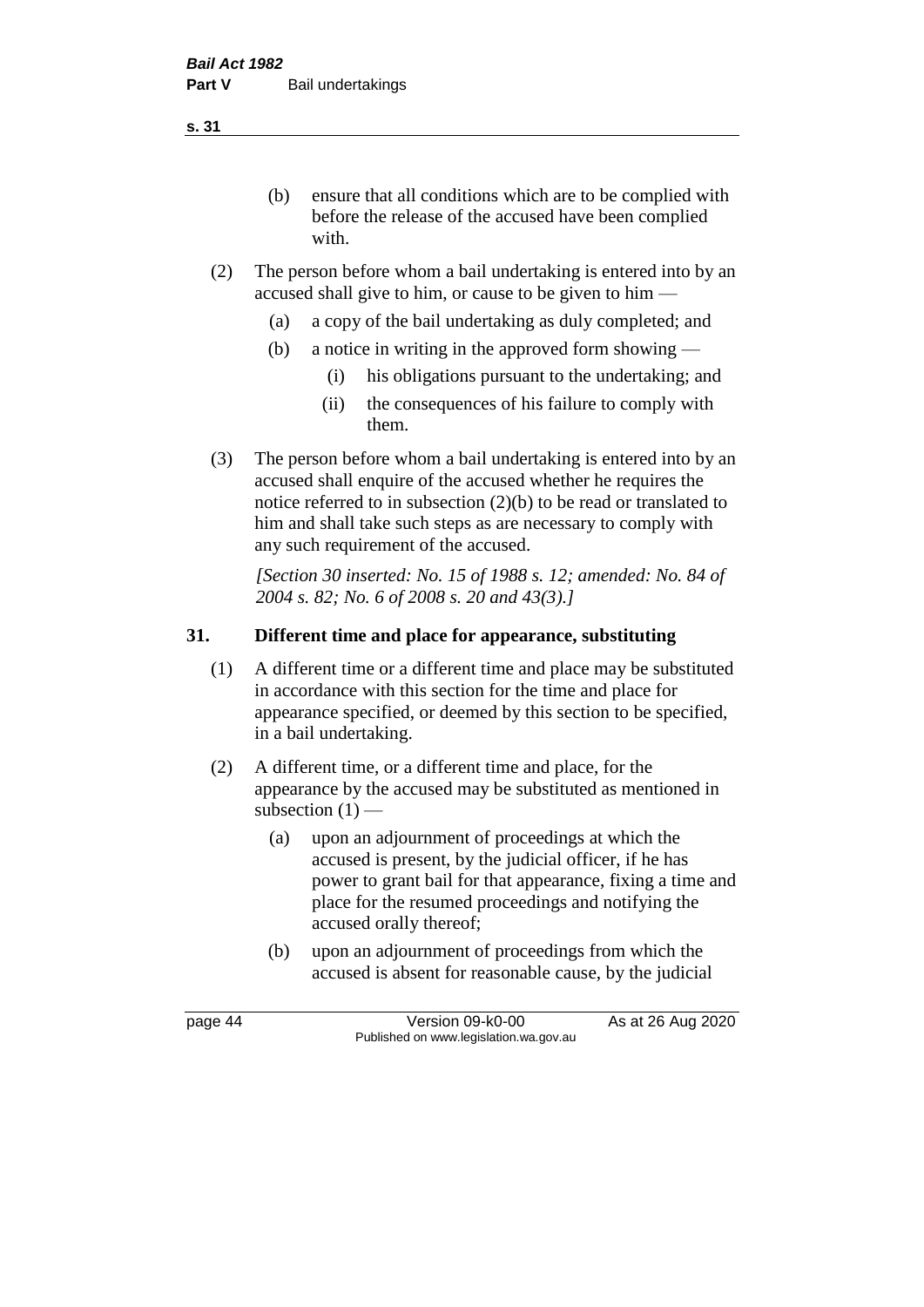officer, if he has power to grant bail for that appearance, fixing a time and place for the resumed proceedings and directing the registrar of the court to cause written notice of the time and place to be given to the accused;

- $(c)$  where
	- (i) a judge of the Supreme Court or a judge of the Children's Court has granted bail to an accused under section 15; and
	- (ii) a judicial officer, other than such a judge, has committed the accused to the Supreme Court,

by a judge of the Supreme Court or a judge of the Children's Court, as the case may require, notifying the accused orally, or directing the registrar of the court to cause written notice to be given to the accused of the time or time and place for the proceedings;

- (d) where  $-$ 
	- (i) a judge of the Supreme Court or a judge of the Children's Court has granted bail to an accused under section 15;
	- *[(ii) deleted]*
	- (iii) the judicial officer is satisfied that there has been no material change in the facts or circumstances which applied on the grant of bail,

by the judicial officer notifying the accused orally, or directing the registrar of the court to cause written notice to be given to the accused, of the time or time and place for the resumed proceedings;

(e) upon a committal to the Supreme Court or District Court, by a judicial officer, if he has power to grant bail for that appearance, fixing a specified day in a specified sitting or session of that court and directing the registrar of the court to cause written notice of the day to be given to the accused;

As at 26 Aug 2020 Version 09-k0-00 page 45 Published on www.legislation.wa.gov.au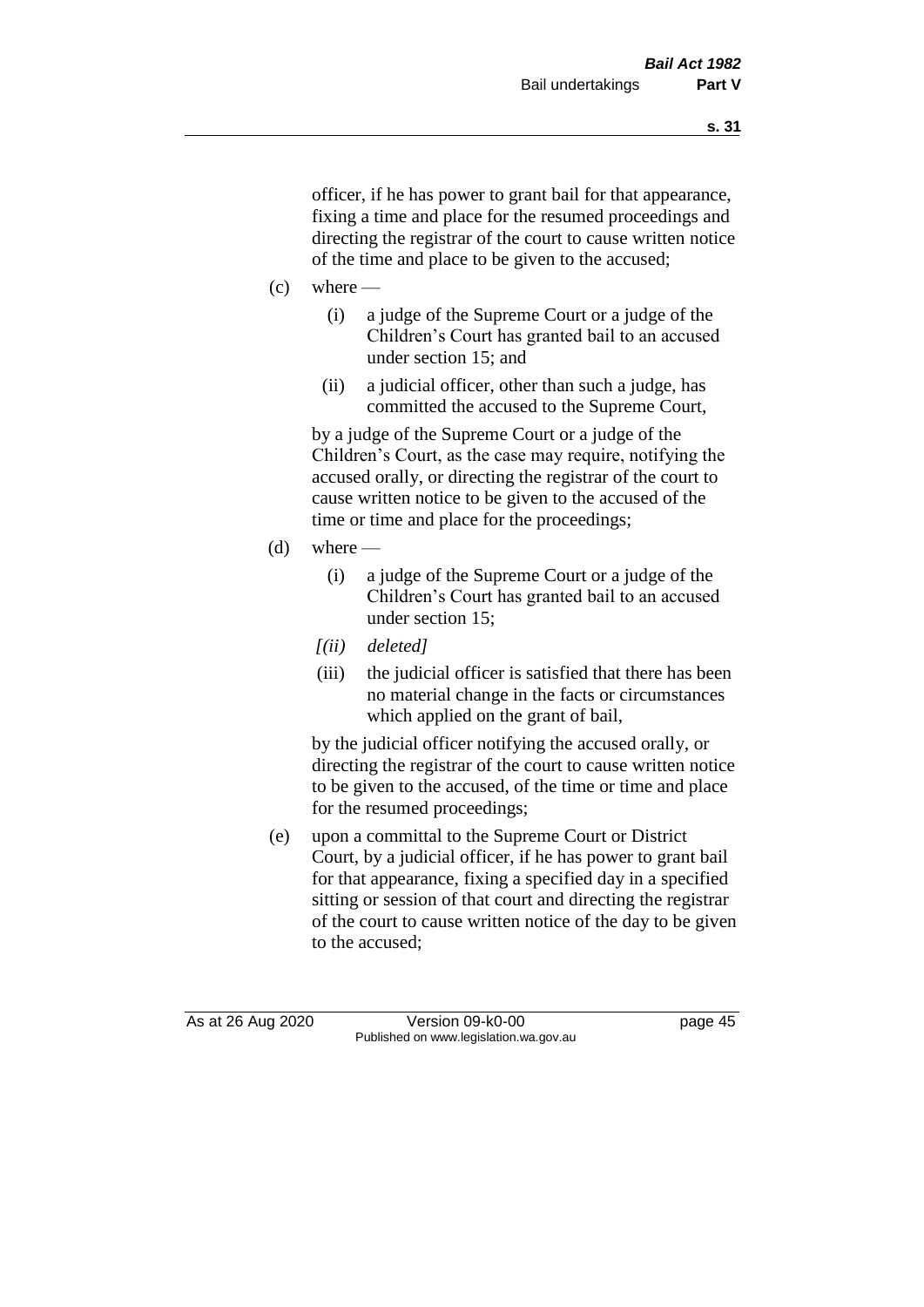(f) where an accused has been committed for trial in the Supreme Court or the District Court in a specified sitting or session thereof or on a specified day in a specified sitting or session thereof, by an officer of the court, or a person authorised under subsection (5), fixing a time for the trial in that sitting or session and causing written notice of the time to be given to the accused;

- (g) if the parties agree to a different time or a different time and place for the proceedings, by an officer of the court giving written notice thereof to the accused.
- (3) Where a different time or a different time and place is notified to an accused pursuant to subsection (2) the bail undertaking shall be deemed to be amended to specify that time or that time and place for appearance, and the terms and conditions thereof shall continue to apply as so amended as if the accused had entered into the bail undertaking in that form.
- (4) Where the power in subsection (2)(b) is exercised upon an adjournment of proceedings the right of the accused to be at liberty under section 11(1) does not lapse by reason only that there is an interval between the adjournment of the proceedings and the time when he is notified of the time and place for the resumed proceedings.
- (5) The Chief Justice, in respect of committals to the Supreme Court, and the Chief Judge, in respect of committals to the District Court, may authorise a person or persons, by name or office, to perform the functions referred to in subsection (2)(f).

*[Section 31 amended: No. 15 of 1988 s. 13; No. 49 of 1988 s. 87; No. 27 of 2002 s. 21; No. 59 of 2004 s. 141; No. 84 of 2004 s. 82; No. 6 of 2008 s. 21(1) and (2).]* 

#### **31A. Conditions on bail, amending during trial**

 $(1)$  In this section —

*amendment* means an addition, variation or cancellation under subsection (2);

page 46 Version 09-k0-00 As at 26 Aug 2020 Published on www.legislation.wa.gov.au

**s. 31A**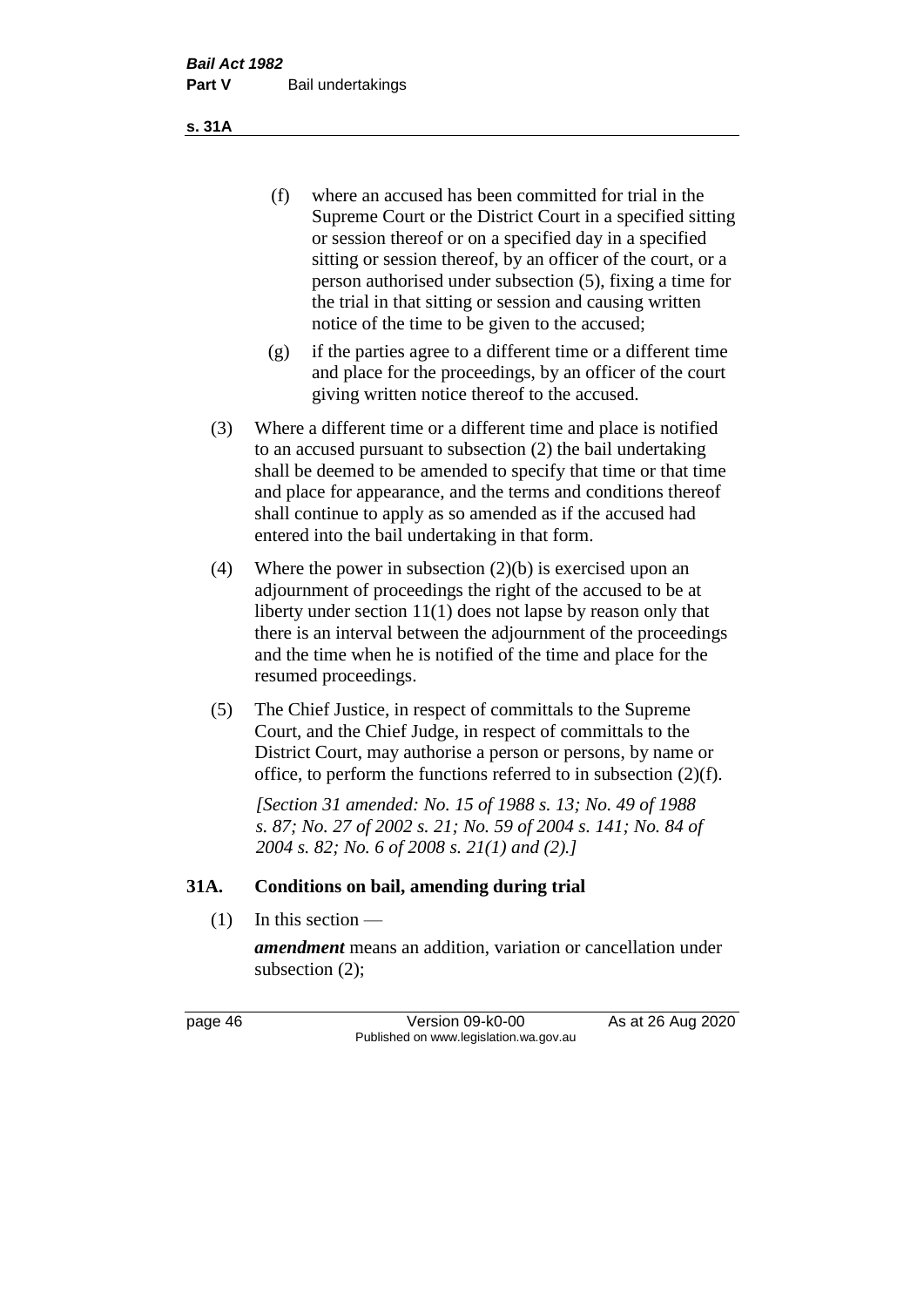*trial* means that part of proceedings for an offence when evidence is being received by the court in respect of the offence and also extends to any time when —

- (a) legal argument is being heard; or
- (b) a judicial officer or a jury is deliberating.

## $(2)$  Where —

- (a) an accused has been granted bail for the accused's appearance for trial for an offence; and
- (b) the trial extends beyond one day,

a judicial officer who grants bail for the next appearance by exercising the power in section  $31(2)(a)$  may also do one or more of the following —

- (c) add any condition to the extent that is authorised by clause 2 or 3 of Part D of Schedule 1;
- (d) vary a condition to that extent;
- (e) cancel a condition.
- (3) A judicial officer who adds, varies or cancels a condition under subsection (2) shall cause an officer of the court —
	- (a) to endorse the amendment on the accused's copy of the bail undertaking or, if that copy is not available for endorsement, to give written notice of the amendment to the accused; and
	- (b) to endorse on a file copy of the undertaking a certificate as to the amendment and the action taken under paragraph (a).
- (4) If the judicial officer considers that the amendment is of a minor nature, the judicial officer may, for the purposes of section 44(4), cause the officer of the court to include a statement to that effect in the endorsement or notice under subsection (3)(a) and the certificate under subsection (3)(b).

As at 26 Aug 2020 Version 09-k0-00 page 47 Published on www.legislation.wa.gov.au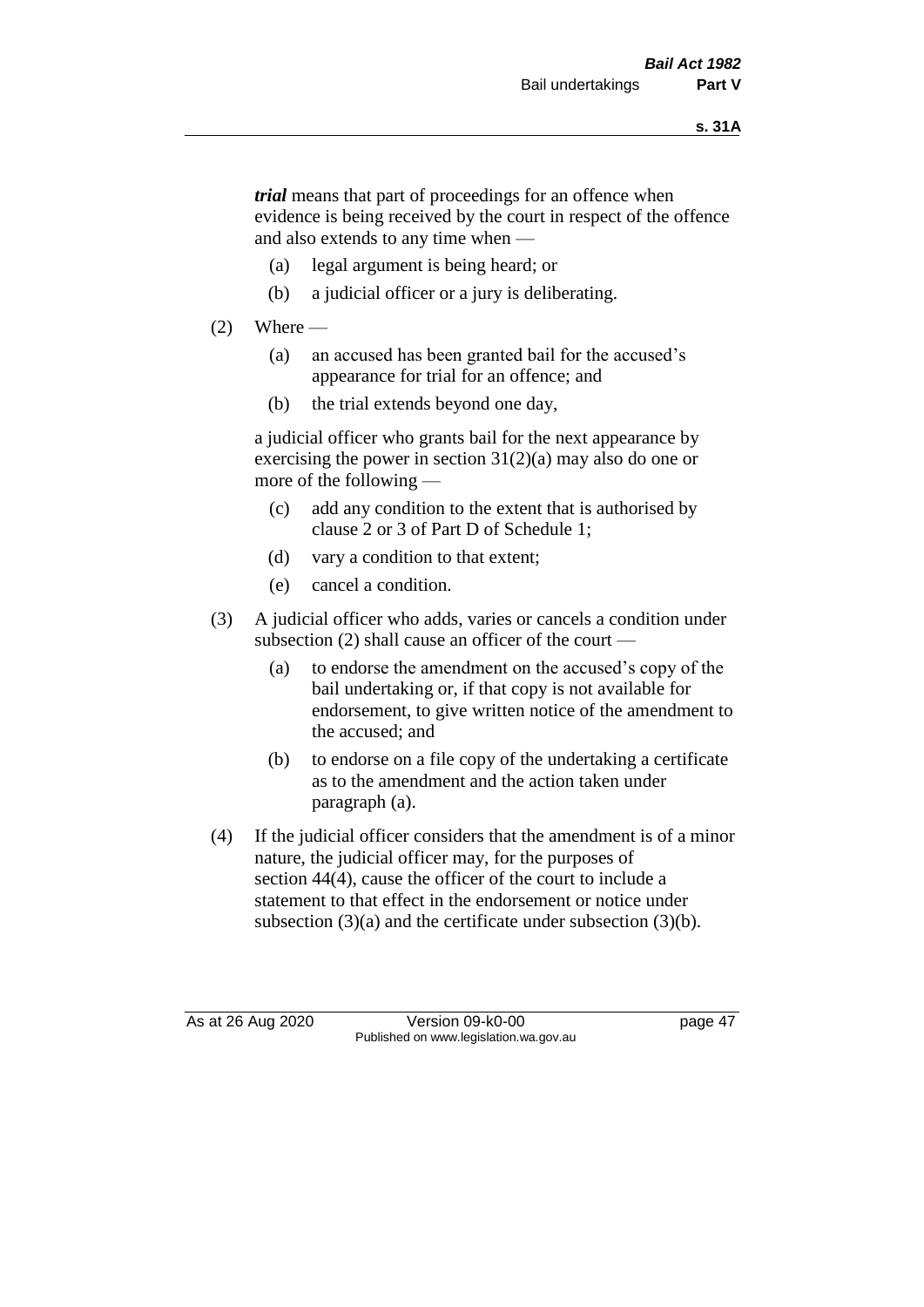- (5) When action is taken under subsection  $(3)(a)$ 
	- (a) the bail undertaking is to be regarded as having been amended as provided in the endorsement or notice, as the case requires; and
	- (b) the terms and conditions of the bail undertaking continue to apply as so amended as if the accused had entered into the bail undertaking in that form.
- (6) In any proceedings an endorsement on a copy of a bail undertaking referred to in subsection (3)(b) purporting to be a certificate referred to in that paragraph is evidence of the matters appearing in it without proof of the signature of the person who made the endorsement.

*[Section 31A inserted: No. 6 of 2008 s. 22(1).]*

## **32. Notices under s. 31, service and proof of**

- (1) A written notice to an accused under section  $31(2)$ 
	- (a) shall be given to the accused personally; or
	- (b) shall be sent to the accused by post to the accused's address appearing in the records of the court; or
	- (c) in urgent cases or with the accused's consent, shall be provided to the accused by electronic means in accordance with the regulations.
- (2) A person who gives, sends or provides a notice in accordance with subsection (1) shall endorse on a file copy of the notice a certificate showing —
	- (a) that the person has done so; and
	- (b) the time of doing so.
- (3) If a notice is sent by post under subsection  $(1)(b)$ , the notice is to be presumed, unless the contrary is shown, to have been received at the time when, in the ordinary course of events, it would have been delivered.

page 48 Version 09-k0-00 As at 26 Aug 2020 Published on www.legislation.wa.gov.au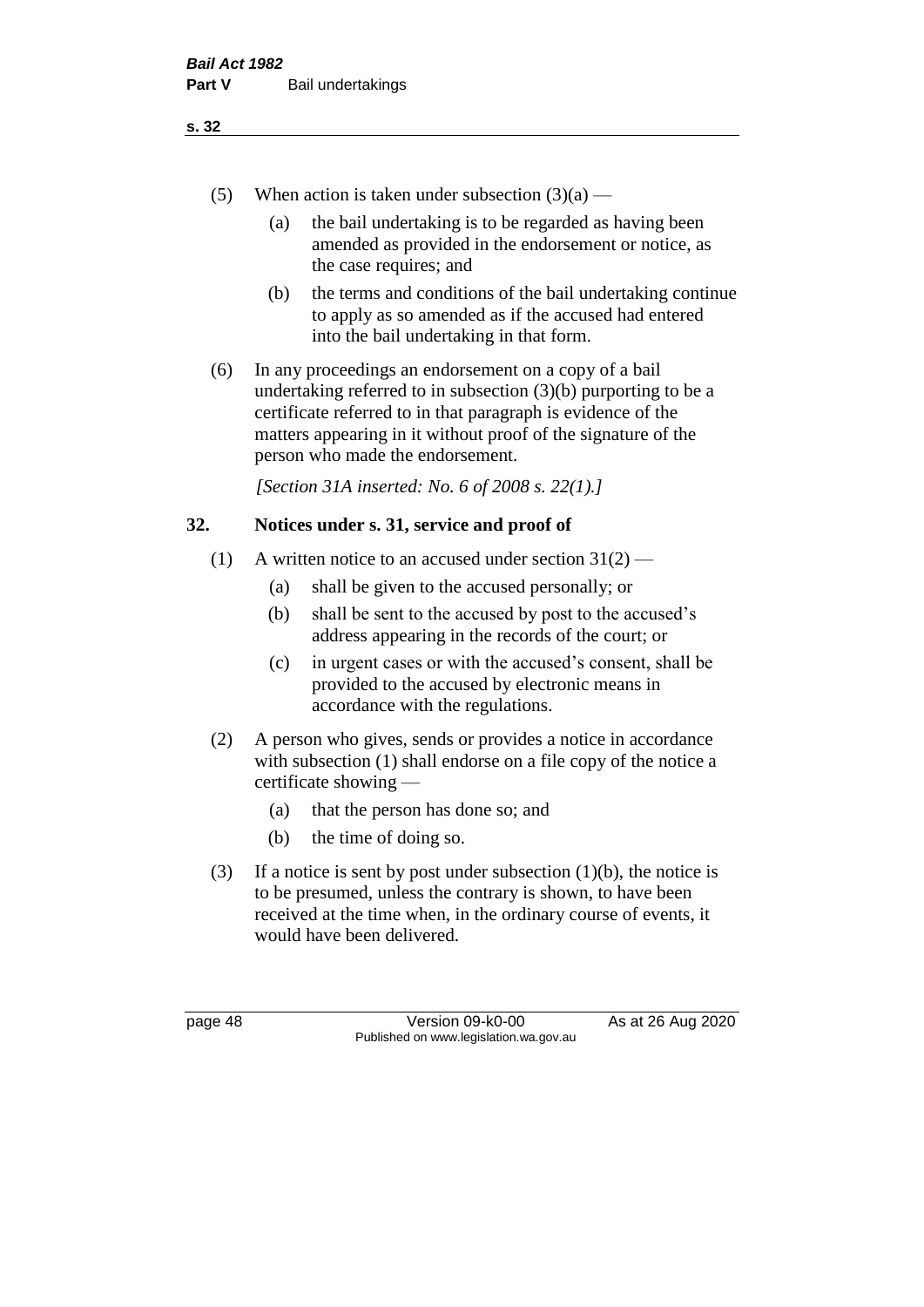- (4) The judicial officer who under section  $31(2)(a)$  notifies an accused of the time and place for resumed proceedings shall cause to be endorsed on the accused's bail undertaking a certificate showing details of such time and place and that the accused has been notified of them.
- (5) In any proceedings
	- (a) a document purporting to be a copy of a notice referred to in subsection (1) shall be evidence of the terms of the notice; and
	- (b) an endorsement
		- (i) on a copy of a notice referred to in subsection (2); or
		- (ii) on a bail undertaking,

purporting to be a certificate referred to in subsection (2) or (4) is evidence of the matters appearing in it without proof of the signature of the person who made the endorsement.

*[Section 32 amended: No. 74 of 1984 s. 12; No. 84 of 2004 s. 82; No. 6 of 2008 s. 23(1)-(3); No. 20 of 2013 s. 27.]* 

# **33. Judicial officer may order accused to enter into bail undertaking**

- (1) Where bail is granted to an accused by a judicial officer, whether with or without any condition being attached thereto, and the accused fails or refuses to enter into a bail undertaking in terms of the grant, the judicial officer who granted bail may, subject to subsection (3), order that the accused enter into the bail undertaking within such time as he may specify.
- (2) If an accused does not comply with an order under subsection (1), the judicial officer may, subject to subsection (3), further order that a bail undertaking, in such form as the judicial officer may approve, shall be deemed to have been entered into by the accused on the date of such further order, and thereupon that undertaking shall be treated as

As at 26 Aug 2020 Version 09-k0-00 page 49 Published on www.legislation.wa.gov.au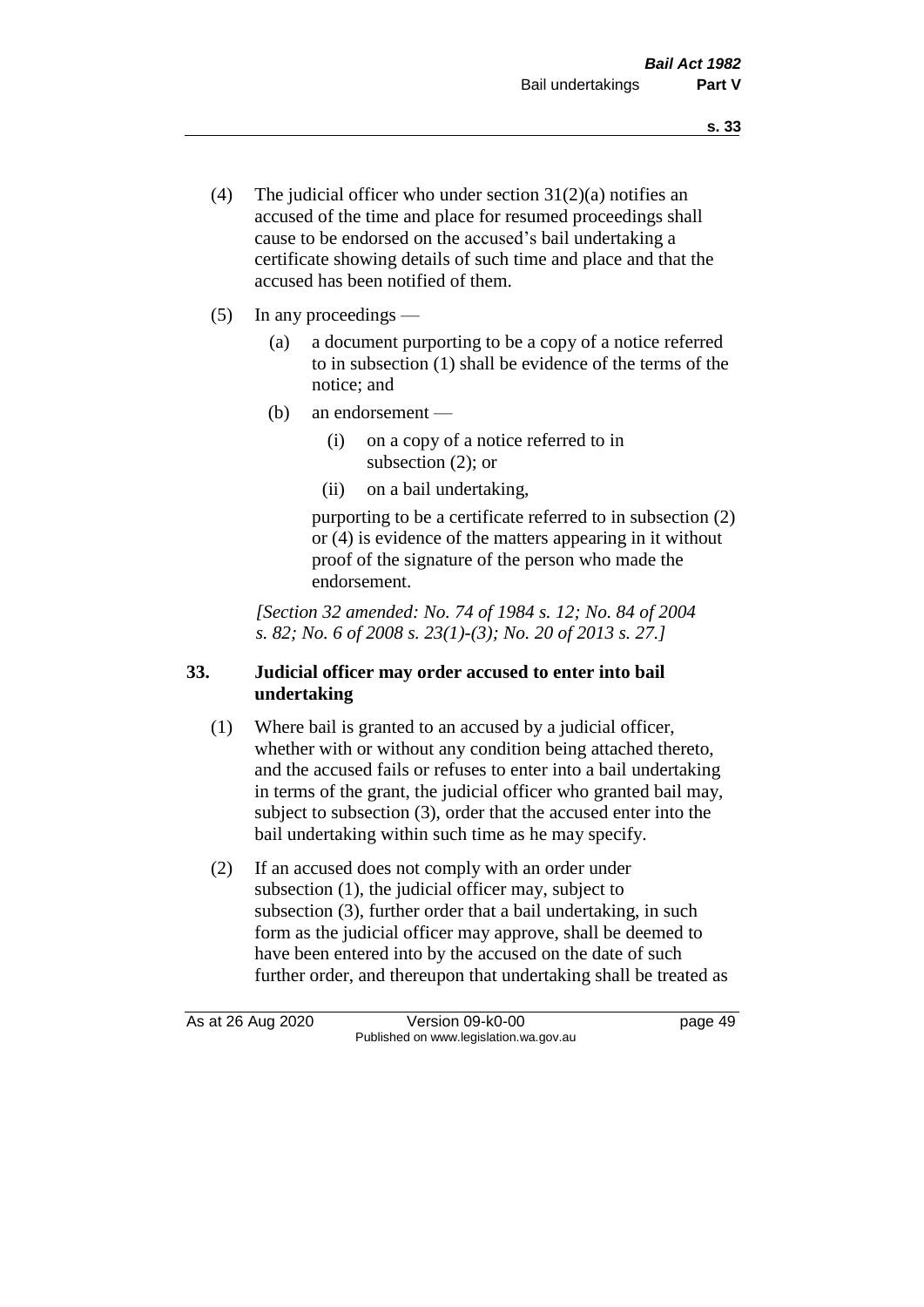if it had been duly entered into by the accused for the purposes of this Act.

- (3) A judicial officer shall not
	- (a) make an order under subsection (2) unless he has personally informed the accused of the terms and effect of the order made under subsection (1);
	- (b) exercise any of the powers conferred on him by this section unless he is satisfied that the accused has the capacity to enter into and comply with the undertaking.

*[Section 33 amended: No. 84 of 2004 s. 82.]* 

#### **34. When bail undertaking ceases to have effect**

A bail undertaking ceases to have effect —

- (a) upon the revocation of bail under section 55;
- (b) upon the death of the accused, but only if no order has been made under section 57;
- (c) subject to section 31, upon the appearance in court by the accused as required by his bail undertaking;
- (d) upon the discharge of the accused according to law from any further proceedings for the offence, or all of the offences, to which the bail undertaking relates;
- (e) during any period before the time at which the accused is required to appear in court when he is in custody for any other offence or reason.

*[Section 34 amended: No. 84 of 2004 s. 82.]* 

page 50 Version 09-k0-00 As at 26 Aug 2020 Published on www.legislation.wa.gov.au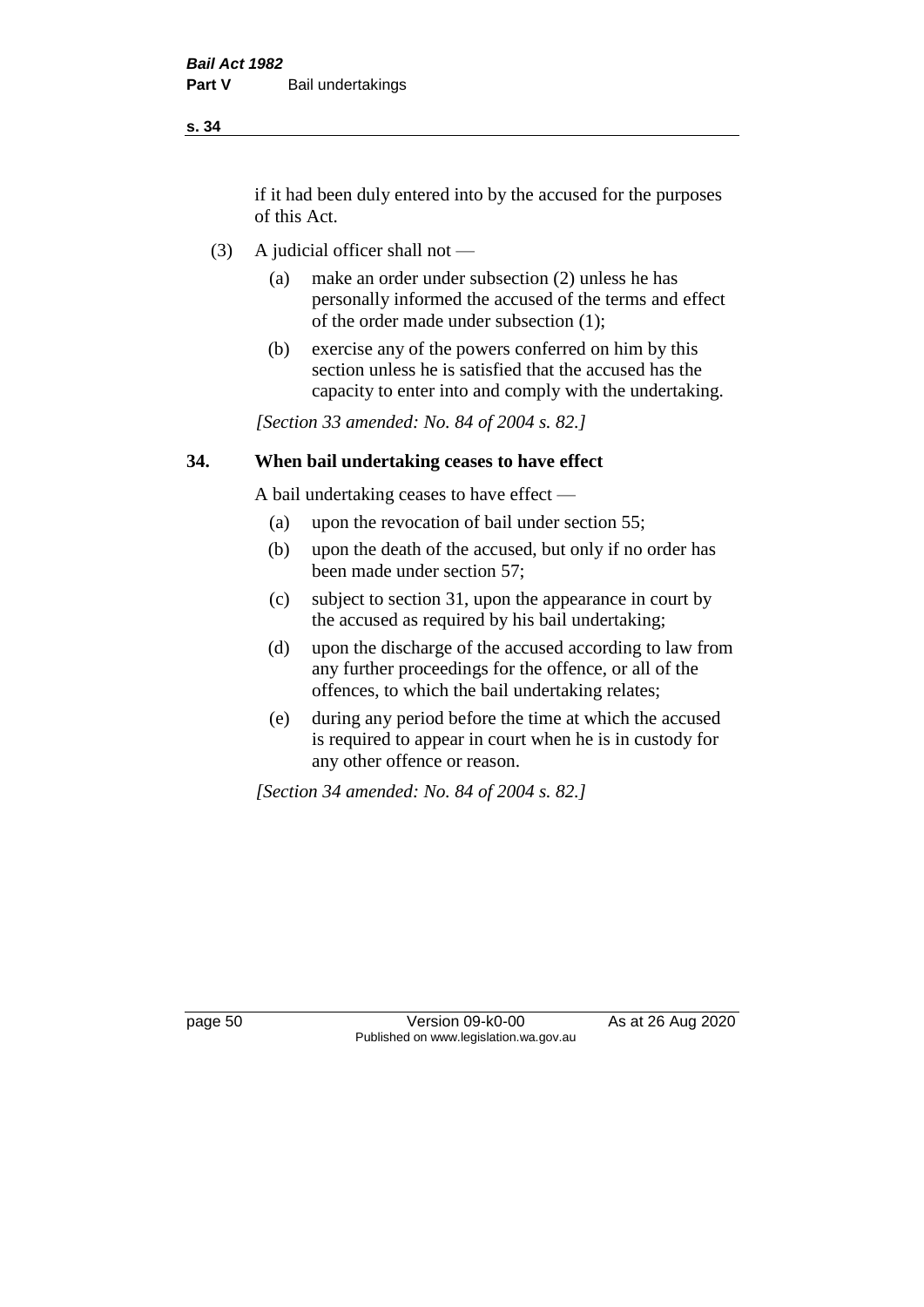# **Part VI — Sureties and surety undertakings**

#### **35. Surety and surety undertaking**

- (1) A surety is a person who, as a condition of the grant of bail to an accused, enters into a surety undertaking, that is to say, undertakes in writing that he will, subject to this Act, forfeit a specified amount of money if the accused fails to comply with any requirement of his bail undertaking mentioned in section  $28(2)(a)$  and (b).
- (2) A surety is required to be approved under section 40.
- (3) A forfeiture of money by a surety as mentioned in subsection (1) is enforceable as provided in section 49 but not otherwise.

*[Section 35 amended: No. 84 of 2004 s. 82; No. 6 of 2008 s. 18(3).]* 

#### **36. Sureties, who may approve**

- (1) The decision whether an applicant should be approved as a surety in any case is to be made —
	- (a) by a person referred to in section 29(a) to (d); or
	- (b) where the accused to whom bail has been granted is in prison, by a person for the time being in charge of the prison; or
	- (c) where the accused to whom bail has been granted is a child, by an authorised community services officer.
- (2) A judicial officer when granting bail to an accused subject to a requirement for a surety or sureties may make an order as to —
	- (a) the giving of notice to the prosecutor of an application for approval of any surety; or
	- (b) the person or persons who are to, or may, approve any surety,

and subsection (1) has effect subject to any such order. *[Section 36 inserted: No. 6 of 2008 s. 24(1).]*

As at 26 Aug 2020 Version 09-k0-00 page 51 Published on www.legislation.wa.gov.au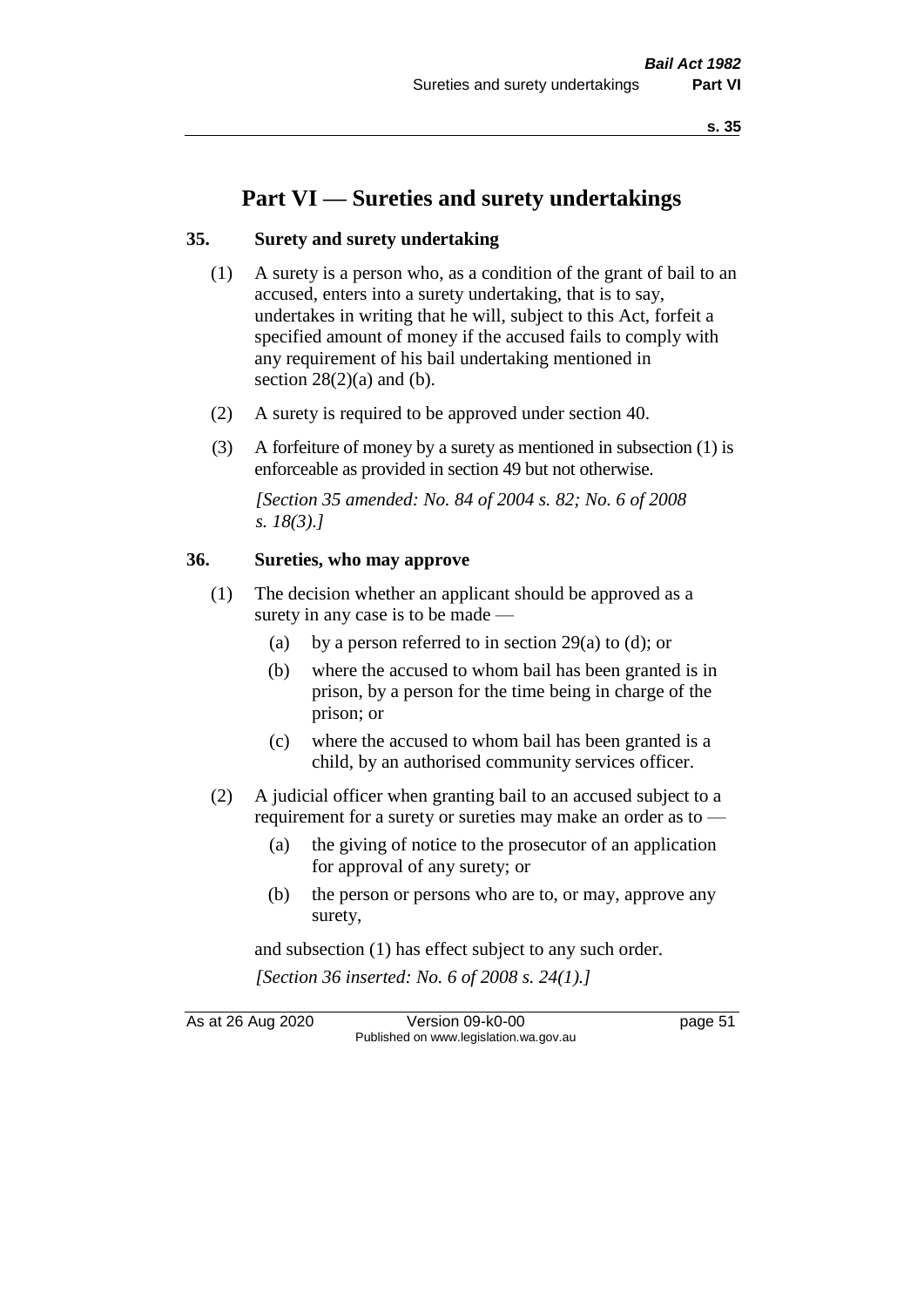## **37. Proposed surety to receive certain information and form**

- (1) Whenever a surety approval officer is called upon to decide whether an applicant should be approved as a surety, he shall ensure that the applicant is, or has been, given —
	- (a) a duly completed notice in the prescribed form showing details of the terms and conditions on which bail has been granted to the accused in whose case the surety is required; and
	- (b) such information in writing as to the effect of this Act in relation to the rights, obligations and liabilities of sureties as is prescribed for the purposes of this paragraph; and
	- (c) a prescribed form of declaration for completion designed to disclose to the surety approval officer all information relevant to the decision.
- (2) Before he makes his decision, the surety approval officer shall ensure that the applicant furnishes to him the declaration referred to in subsection (1)(c) duly completed.

*[Section 37 amended: No. 84 of 2004 s. 82; No. 6 of 2008 s. 24(4), (5) and 25; No. 20 of 2013 s. 28.]* 

## **38. Persons disqualified from being sureties**

- (1) A person is not qualified to be approved as a surety if  $-$ 
	- (a) the person is under 18 years of age; or
	- (b) subject to subsection (2), the value of the person's assets, after provision is made for the person's debts and liabilities, is less than the amount which the person might become liable to forfeit under the person's proposed surety undertaking; or
	- (c) there are reasonable grounds for believing that the person has been, or will be, indemnified by any person against any forfeiture referred to in paragraph (b); or

page 52 Version 09-k0-00 As at 26 Aug 2020 Published on www.legislation.wa.gov.au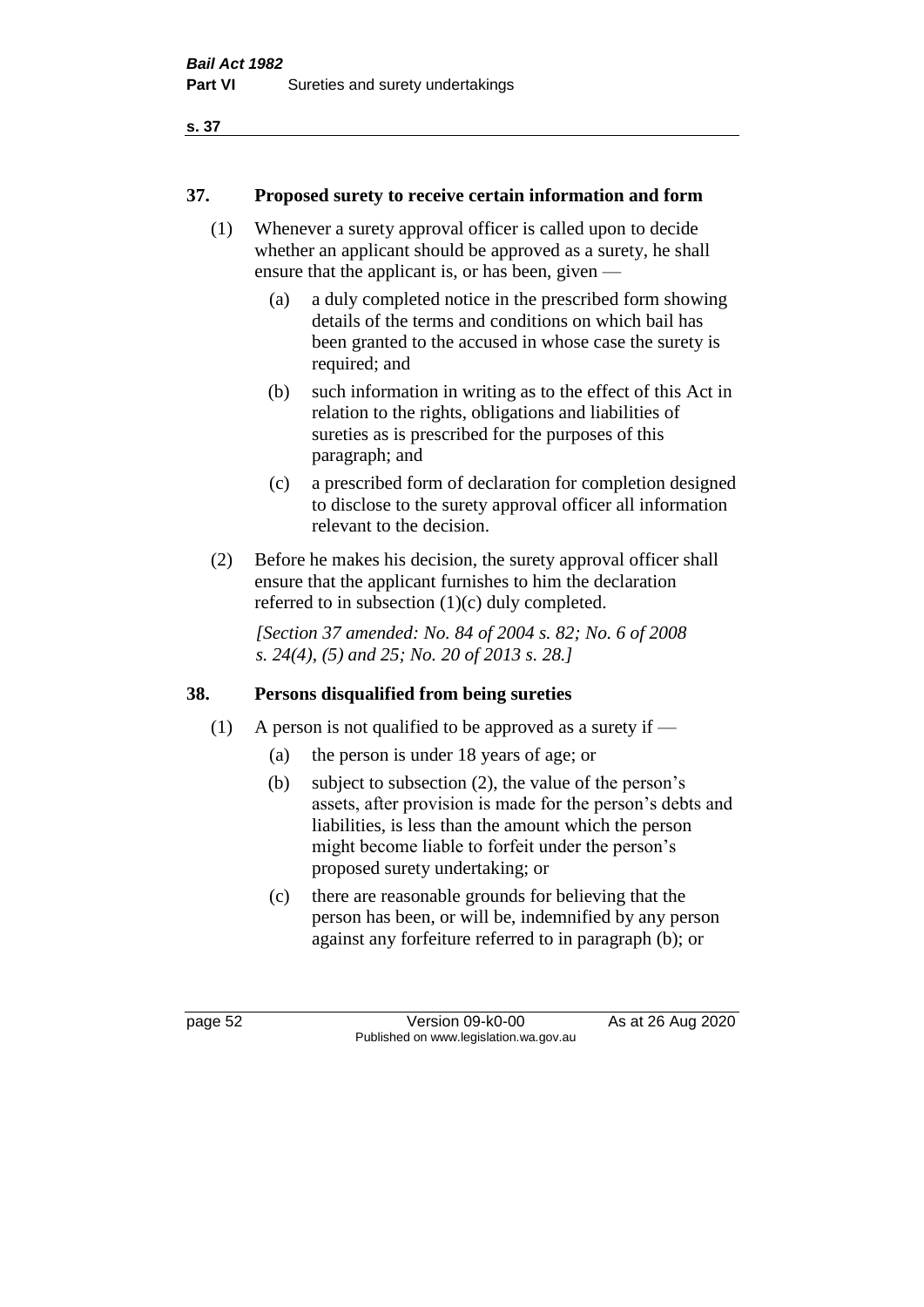- (d) the surety approval officer knows, or has reasonable grounds to believe, that —
	- (i) there is a current restraining order between the person and the accused under the *Restraining Orders Act 1997***;** or
	- (ii) the person is in a family relationship with the accused and was a victim of an offence for which the accused has been convicted within the last 10 years; or
	- (iii) the person is the alleged victim of the offence of which the accused has been charged and is in a family relationship with the accused.
- (2) Subsection (1)(b) does not apply where the applicant for approval is required to give security sufficient to cover the amount which he might become liable to forfeit.
- (3) A surety approval officer must not ask an applicant questions that relate to a matter under subsection  $(1)(d)$  but rather should rely on any information that is reasonably available from the details of the offence, records or similar sources of information.
- (4) Subsection (1)(d) does not apply where the accused is a child. *[Section 38 amended: No. 30 of 2020 s. 44.]*

#### **39. Matters to be regarded when approving sureties**

In determining whether an applicant is suitable to be a surety a surety approval officer shall have regard to all matters which appear to him to be relevant including, as well as any others, the following —

- (a) the character and antecedents of the applicant; and
- (b) his proximity to or connection with the accused, whether by kinship, place of residence or otherwise; and
- (c) his ability to pay, or give security for, the amount which he might become liable to forfeit under his proposed

As at 26 Aug 2020 Version 09-k0-00 page 53 Published on www.legislation.wa.gov.au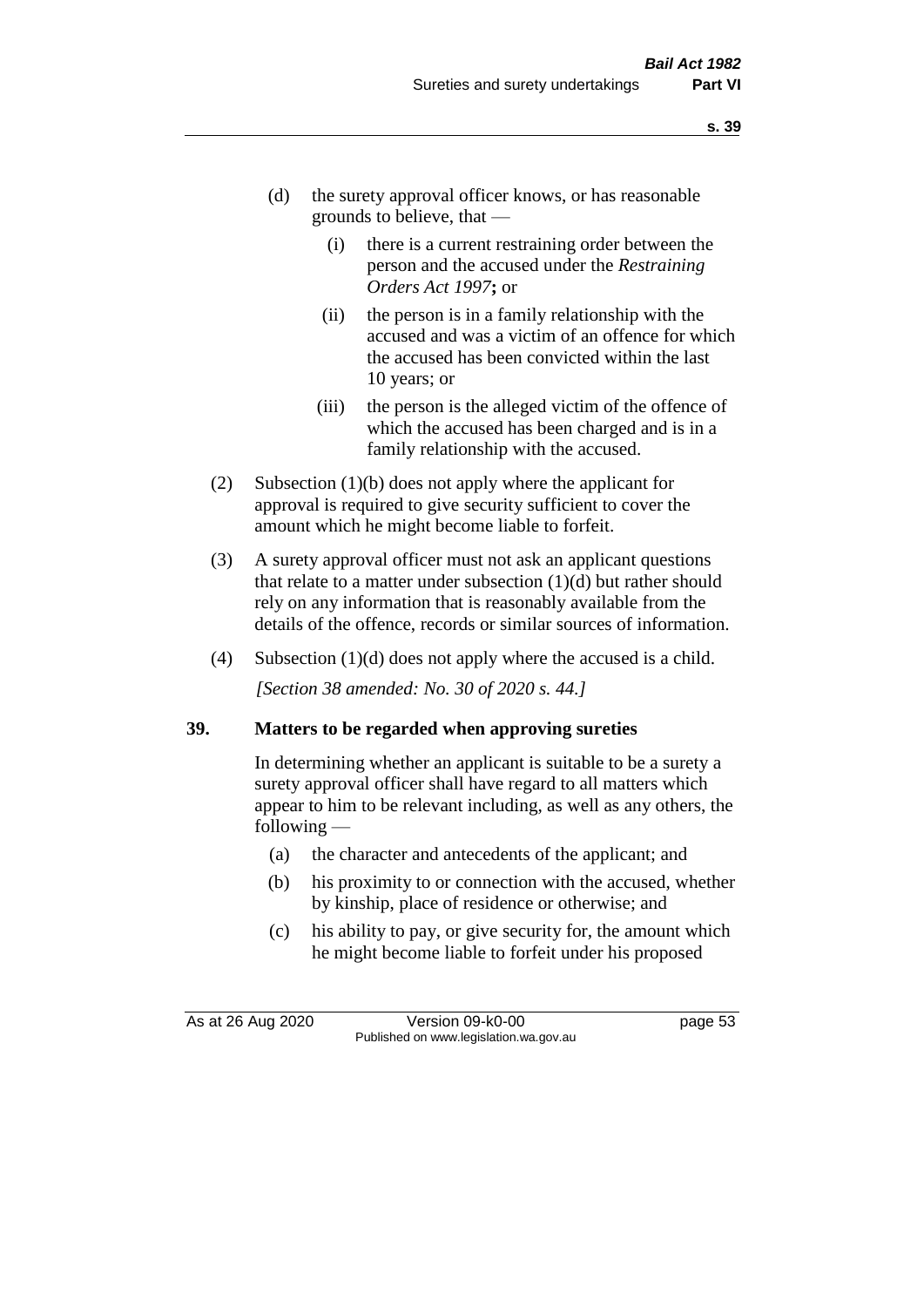surety undertaking, without excessive hardship to himself or his dependants.

*[Section 39 amended: No. 84 of 2004 s. 82; No. 6 of 2008 s. 24(4).]* 

## **40. Decision on application by proposed surety**

- (1) Upon receipt of the duly completed declaration referred to in section  $37(1)(c)$ , the surety approval officer shall, after making any enquiries which he thinks desirable, make a decision, as soon as is practicable, either to approve or not to approve of the applicant as a surety in that case.
- (2) If the surety approval officer does not approve of the applicant as a surety he shall record the reasons for his doing so and inform the applicant and the accused thereof, or cause them to be so informed.
- (3) The surety approval officer must not include reasons under subsection (2) to the extent that to do so would disclose that the surety approval officer has acted under section 38(1)(d) (but must still make a record of these reasons).

*[Section 40 amended: No. 15 of 1988 s. 15; No. 84 of 2004 s. 82; No. 6 of 2008 s. 24(5); No. 30 of 2020 s. 45.]* 

## **41. Finality of decision to refuse approval of surety**

- (1) A decision by a surety approval officer not to approve of the applicant as a surety is final unless the applicant becomes entitled to re-apply under subsection (2).
- (2) An applicant who is refused approval as a surety may re-apply for approval to the surety approval officer who made that decision, or if that officer is absent or unavailable to another surety approval officer, on the ground that —
	- (a) new facts have been discovered, new circumstances have arisen or the circumstances have changed since he was refused approval; or

page 54 Version 09-k0-00 As at 26 Aug 2020 Published on www.legislation.wa.gov.au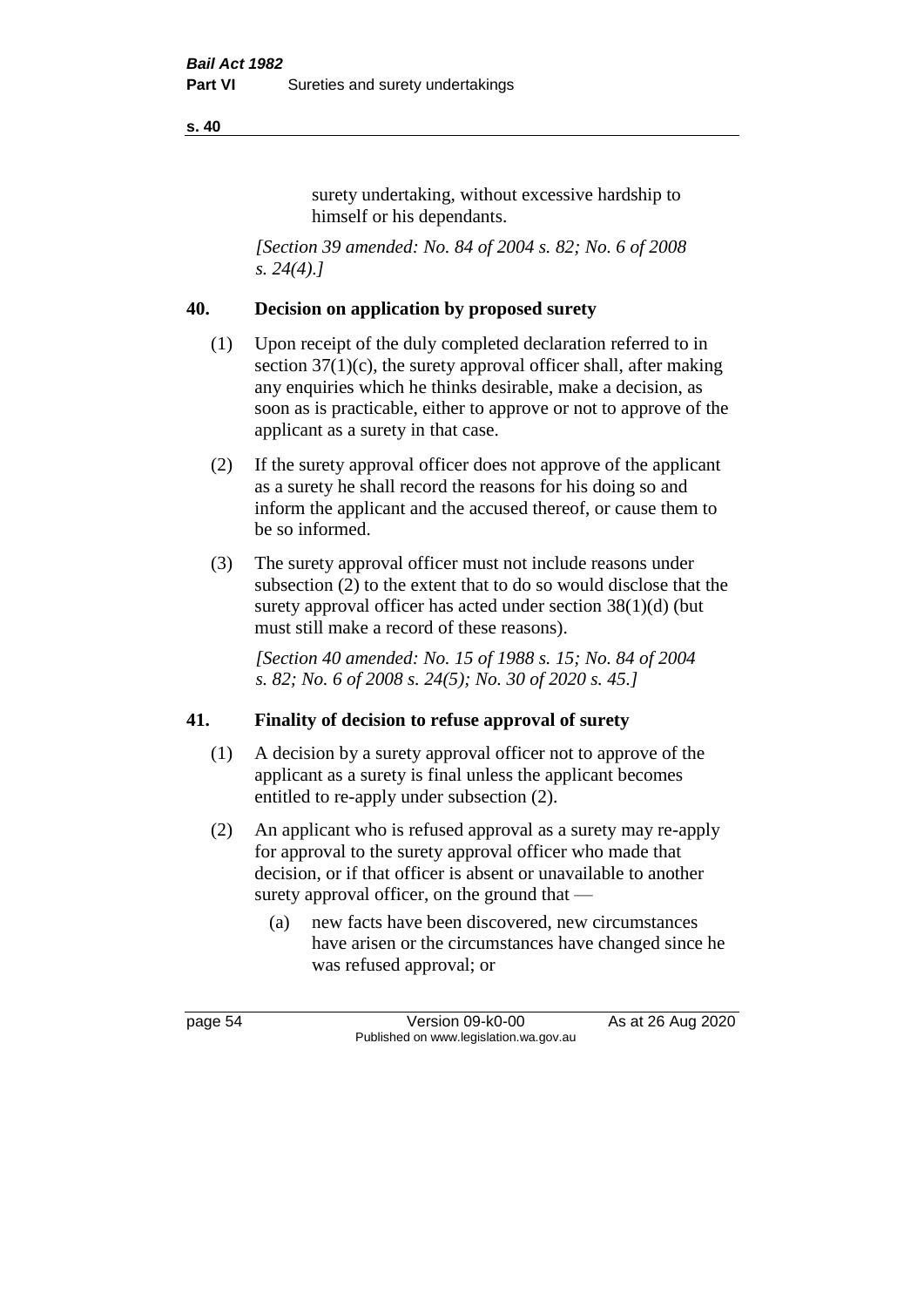(b) he failed to adequately present his case for approval on his previous application,

and the provisions of this Act, except section 37, shall, with necessary modifications, apply to any such further application and the decision thereon.

*[Section 41 amended: No. 6 of 2008 s. 24(3) and (4).]*

#### **42. Before whom surety undertaking may be entered into**

A surety undertaking need not be entered into before the surety approval officer who approved the surety but may be entered into before any person before whom the accused for whose appearance the surety is approved might enter into his bail undertaking under section 29.

*[Section 42 amended: No. 84 of 2004 s. 82; No. 6 of 2008 s. 24(5).]* 

## **43. Duties of person before whom surety undertaking is entered into**

A person before whom a surety undertaking is to be entered into —

- $(a)$  shall
	- (i) read to the surety; or
	- (ii) be informed by the surety that he has read; or
	- (iii) if necessary, have translated to the surety,

the documents described in section  $37(1)(a)$  and (b), and the surety undertaking, before the surety enters into the undertaking; and

- (b) shall ensure that all conditions which are to be complied with by the surety have been complied with before the surety enters into his undertaking; and
- (c) shall give to the surety a copy of his surety undertaking as duly completed.

*[Section 43 amended: No. 74 of 1984 s. 13.]* 

As at 26 Aug 2020 Version 09-k0-00 page 55 Published on www.legislation.wa.gov.au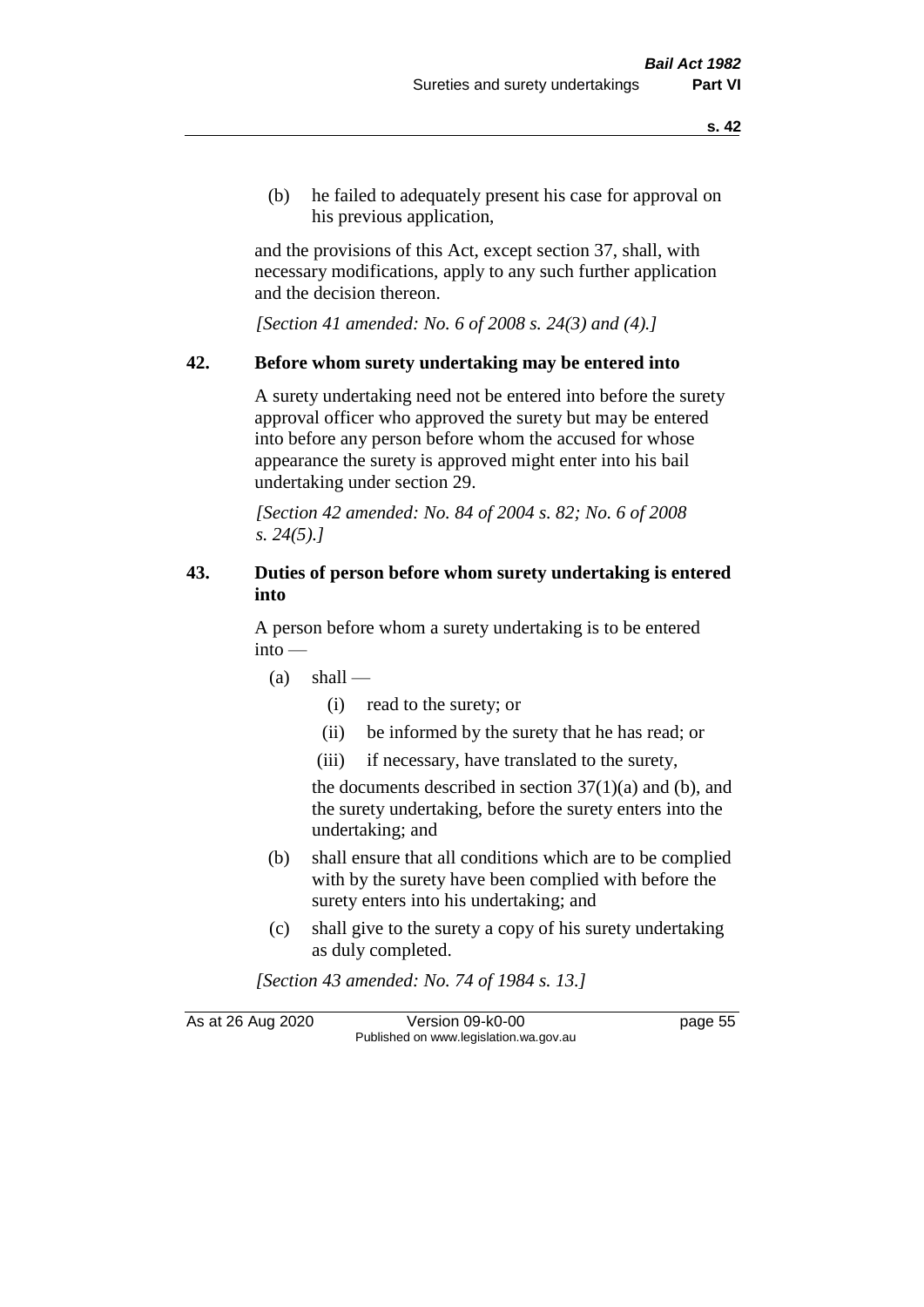**s. 43A**

## **43A. Entering into surety undertaking where proposed surety interstate**

(1) In this section —

*proposed surety* means a person who is to enter into a surety undertaking;

*relevant official* means the person before whom the surety undertaking is to be entered into or was entered into, as the case requires;

*video link* means facilities (including closed circuit television) that enable, at the same time —

- (a) the relevant official to see and hear the proposed surety; and
- (b) the proposed surety to see and hear the relevant official.
- (2) This section applies if a proposed surety is in another State or a Territory.
- (3) The relevant official may comply with section 43(a) and (b) by means of a video link.
- (4) The relevant official may provide the surety undertaking to the proposed surety for completion by providing it by electronic means in accordance with the regulations.
- (5) The proposed surety may enter into the surety undertaking by providing the completed surety undertaking to the relevant official by electronic means in accordance with the regulations.
- (6) If the surety undertaking is provided by electronic means under subsection (4) or (5), any requirement for the proposed surety or the relevant official to sign it is to be taken to have been complied with if the full name of the proposed surety or the relevant official, as the case requires, appears in the appropriate place in the undertaking.
- (7) The relevant official may comply with section 43(c) by providing a copy of the surety undertaking (as duly completed)

page 56 Version 09-k0-00 As at 26 Aug 2020 Published on www.legislation.wa.gov.au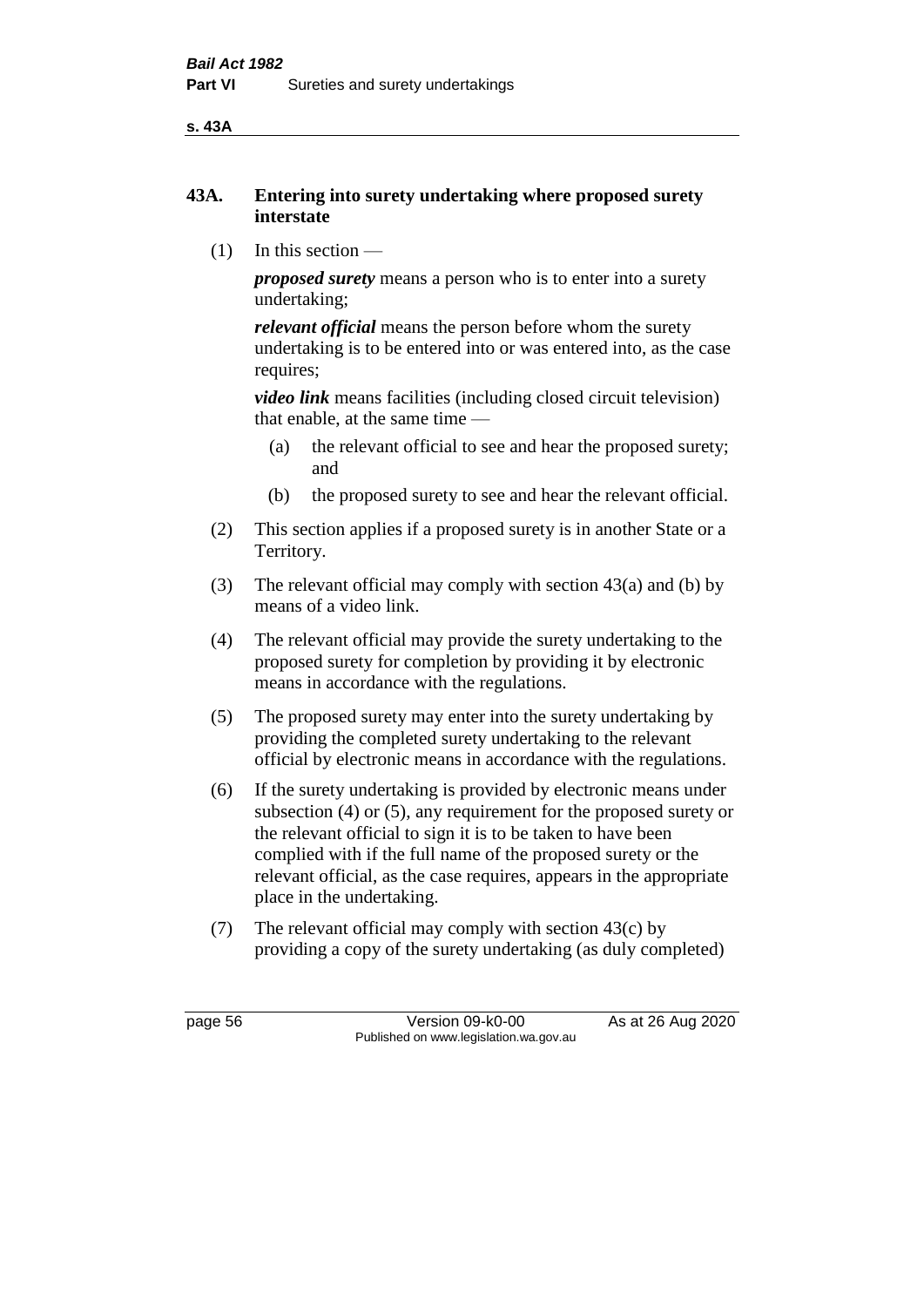to the surety by electronic means in accordance with the regulations.

- (8) A surety undertaking that is entered into in accordance with this section is to be taken to have been entered into before the relevant official.
- (9) In any proceedings a document purporting to be a copy of a surety undertaking and purporting to be certified by the relevant official to be a copy of a surety undertaking entered into in accordance with this section is evidence of the surety undertaking without proof of the signature of the relevant official.

*[Section 43A inserted: No. 6 of 2008 s. 26; amended: No. 20 of 2013 s. 29.]*

## **44. When surety undertaking extends to different time or different time and place substituted under s. 31**

- (1) A surety undertaking does not extend to the failure by the accused to appear at a different time or a different time and place substituted pursuant to section 31 unless —
	- (a) the surety undertaking contains a provision stating that it does so extend and, where applicable under subsection (5), the surety has received notice as mentioned in that subsection; or
	- (b) subsection (2) applies.
- (2) A surety undertaking extends to the failure by the accused to appear at a different time substituted pursuant to section 31 during a trial if, at the option of the surety, the undertaking contains a provision stating —
	- (a) that it does so extend; and
	- (b) the effect of subsection (4).

As at 26 Aug 2020 Version 09-k0-00 page 57 Published on www.legislation.wa.gov.au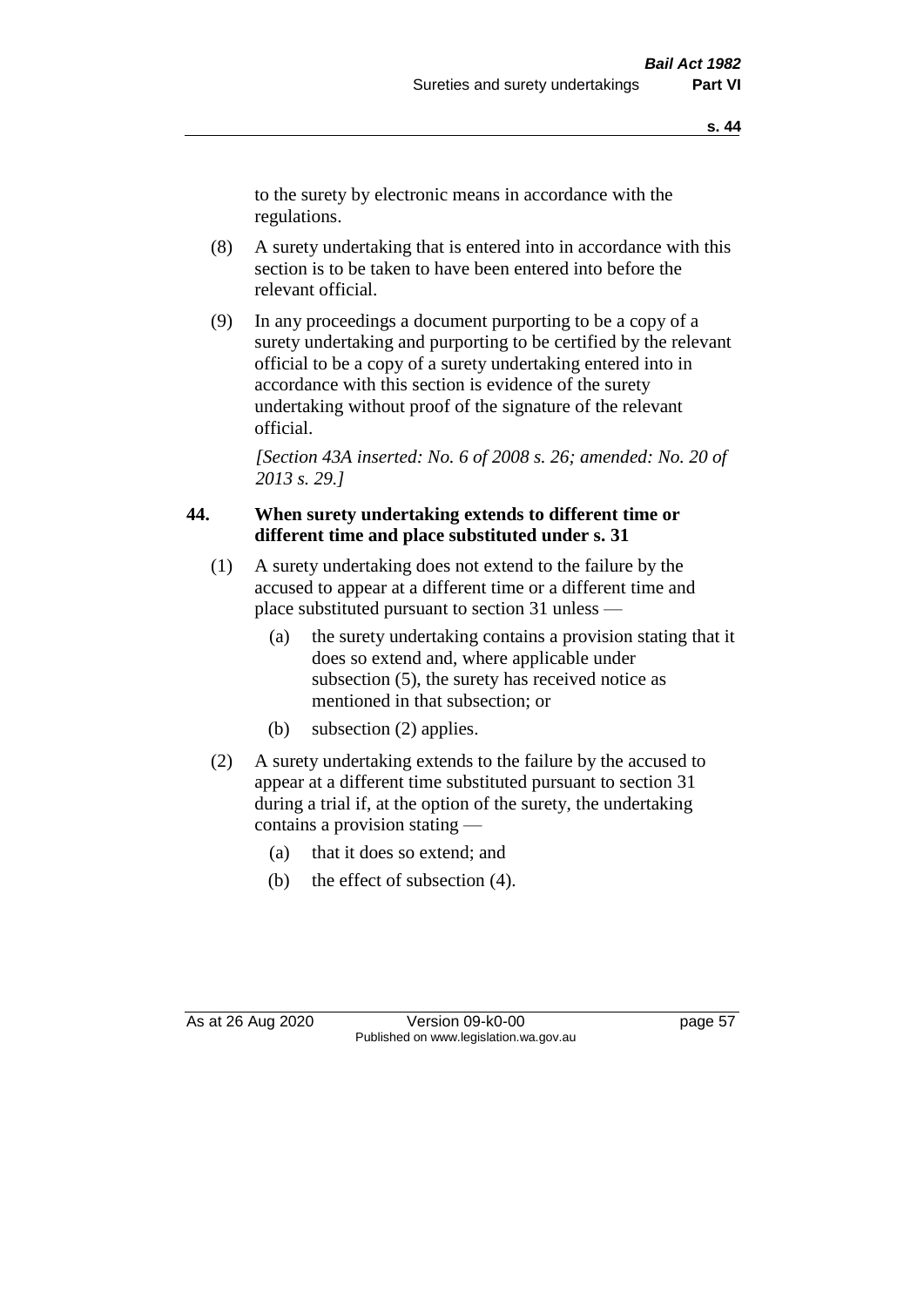(3) In subsection  $(2)$  —

*trial* means that part of proceedings for an offence when evidence is being received by the court in respect of the offence and also extends to any time when —

- (a) legal argument is being heard; or
- (b) a judicial officer or a jury is deliberating.
- (4) Subsection (2) applies despite any amendment as defined in section 31A(1) if the endorsement or notice under section  $31A(3)(a)$  in respect of the amendment includes a statement referred to in section 31A(4).
- (5) A surety undertaking may, at the option of the surety, also contain a provision stating that where —
	- (a) a different time or a different time and place for the accused's appearance is substituted pursuant to section 31; and
	- (b) subsection (2) does not apply,

the surety's liability only arises if the surety is given notice, as soon as is practicable, of the different time or the different time and place.

(6) Where, by operation of this section, a surety undertaking would extend to the failure by the accused to appear at a different time or a different time and place substituted pursuant to section 31, that extension is not affected by a reduction in the number of offences to which the accused's bail undertaking relates.

*[Section 44 inserted: No. 6 of 2008 s. 27(1).]*

#### **45. Notices under s. 44, service and proof of**

- (1) For the purposes of section 44(5) notice to a surety may be given —
	- (a) orally to the surety by the judicial officer when he fixes a time and place for the proceedings or the resumed proceedings; or

page 58 Version 09-k0-00 As at 26 Aug 2020 Published on www.legislation.wa.gov.au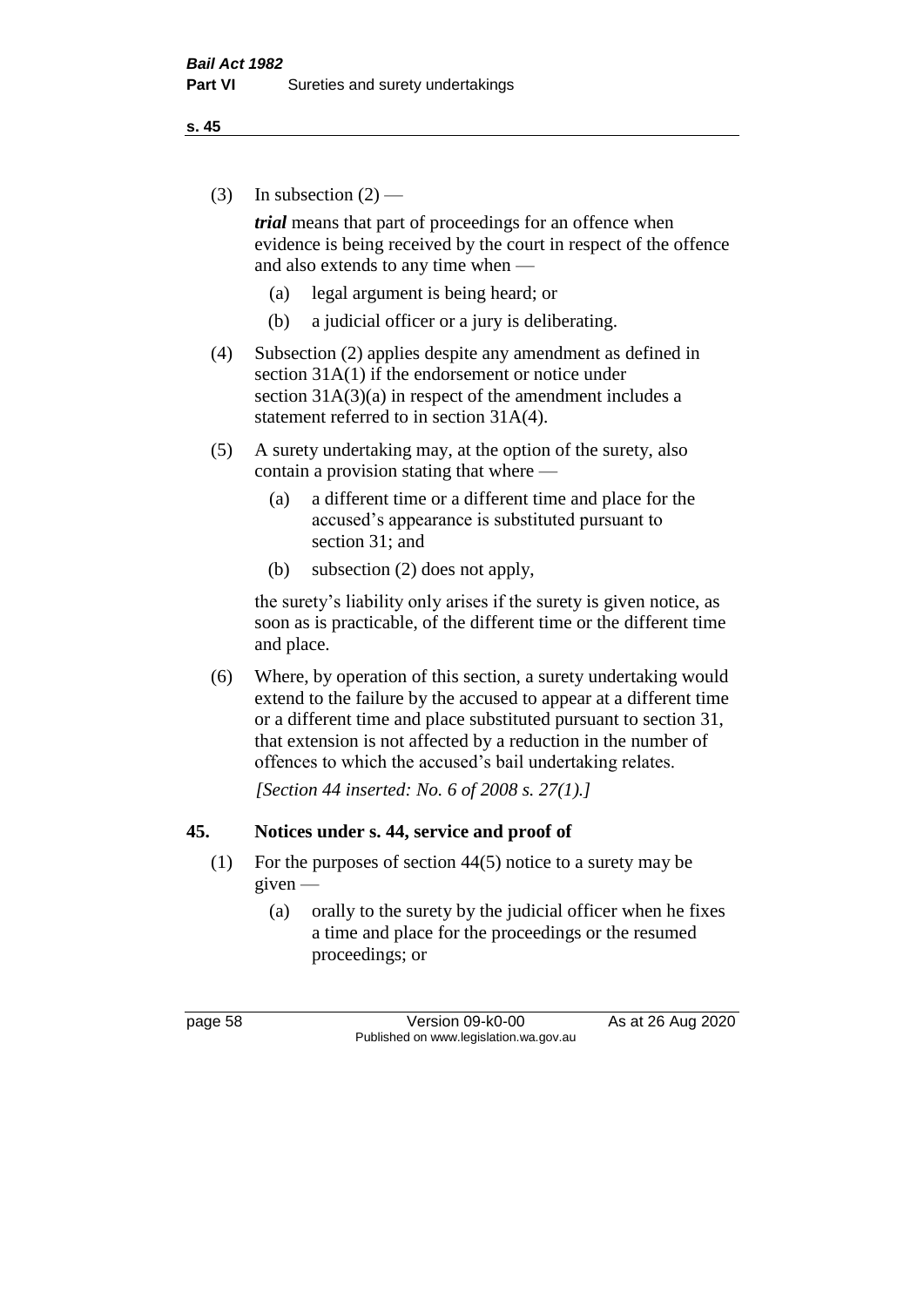- (b) in the approved form to the surety personally; or
- (c) by a person authorised under subsection  $(5)$ 
	- (i) sending or causing to be sent the approved form to the surety by post to the surety's address appearing in the records of the court; or
	- (ii) in urgent cases or with the surety's consent, providing or causing to be provided the approved form to the surety by electronic means in accordance with the regulations.
- (2) A person who gives a notice in accordance with subsection  $(1)(b)$  or  $(c)$  shall endorse on a file copy of the notice a certificate showing —
	- (a) that the person has done so; and
	- (b) the time of doing so.
- (2a) If a notice is sent by post under subsection  $(1)(c)$ , the notice is to be presumed, unless the contrary is shown, to have been received at the time when, in the ordinary course of events, it would have been delivered.
- (3) A judicial officer who, under subsection  $(1)(a)$ , notifies a surety of the time and place for the proceedings or the resumed proceedings shall cause to be endorsed on a file copy of the surety's undertaking a certificate showing details of such time and place and that the surety has been notified of them.
- (4) In any proceedings
	- (a) a document purporting to be a copy of a notice referred to in section 44(5) shall be evidence of the terms of the notice; and
	- (b) an endorsement
		- (i) on a file copy of a notice given under subsection  $(1)(b)$  or  $(c)$  purporting to be a certificate referred to in subsection (2); or
		- (ii) on a file copy of a surety undertaking purporting to be a certificate referred to in subsection (3),

As at 26 Aug 2020 Version 09-k0-00 page 59 Published on www.legislation.wa.gov.au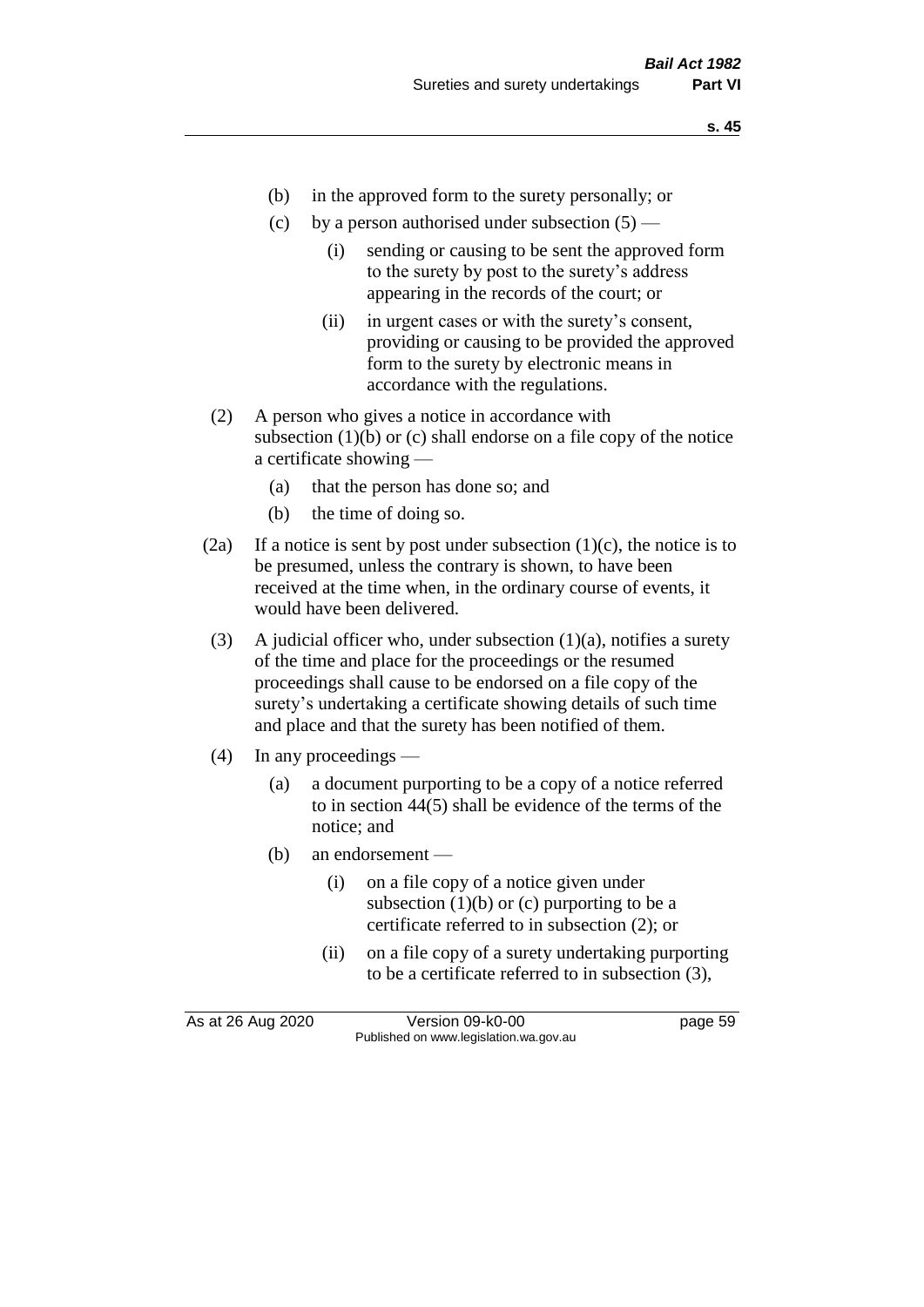is evidence of the matters appearing in the certificate without proof of the signature of the person who made the endorsement.

- (5) A registrar of the court, other than a deputy registrar of the Magistrates Court or the Children's Court, is an authorised person for the purposes of subsection  $(1)(c)$  and in addition —
	- (a) in respect of committals to the Supreme Court, the Chief Justice; and
	- (b) in respect of committals to the District Court, the Chief Judge,

may authorise a person or persons, by name or office, to perform the function referred to in subsection  $(1)(c)$ .

*[Section 45 amended: No. 74 of 1984 s. 15; No. 59 of 2004 s. 141; No. 6 of 2008 s. 28(1)-(5); No. 20 of 2013 s. 30.]* 

# **46. Surety's power to arrest accused**

- (1) A surety may arrest an accused for whose appearance in court he has entered into a surety undertaking if the surety has reasonable grounds to believe that —
	- (a) the accused
		- (i) is not likely to comply with the requirements of his bail undertaking mentioned in section  $28(2)(a)$  or (b); or
		- (ii) is, or has been, in breach of any condition of his bail undertaking mentioned in section 28(2)(c); or
		- (iii) is, or has been, in breach of a home detention condition mentioned in section 28(2)(d);

and

(b) it is not expedient to invoke the assistance of the relevant officer under section 54(1) because the delay occasioned by doing so would defeat the purpose of that section.

page 60 Version 09-k0-00 As at 26 Aug 2020 Published on www.legislation.wa.gov.au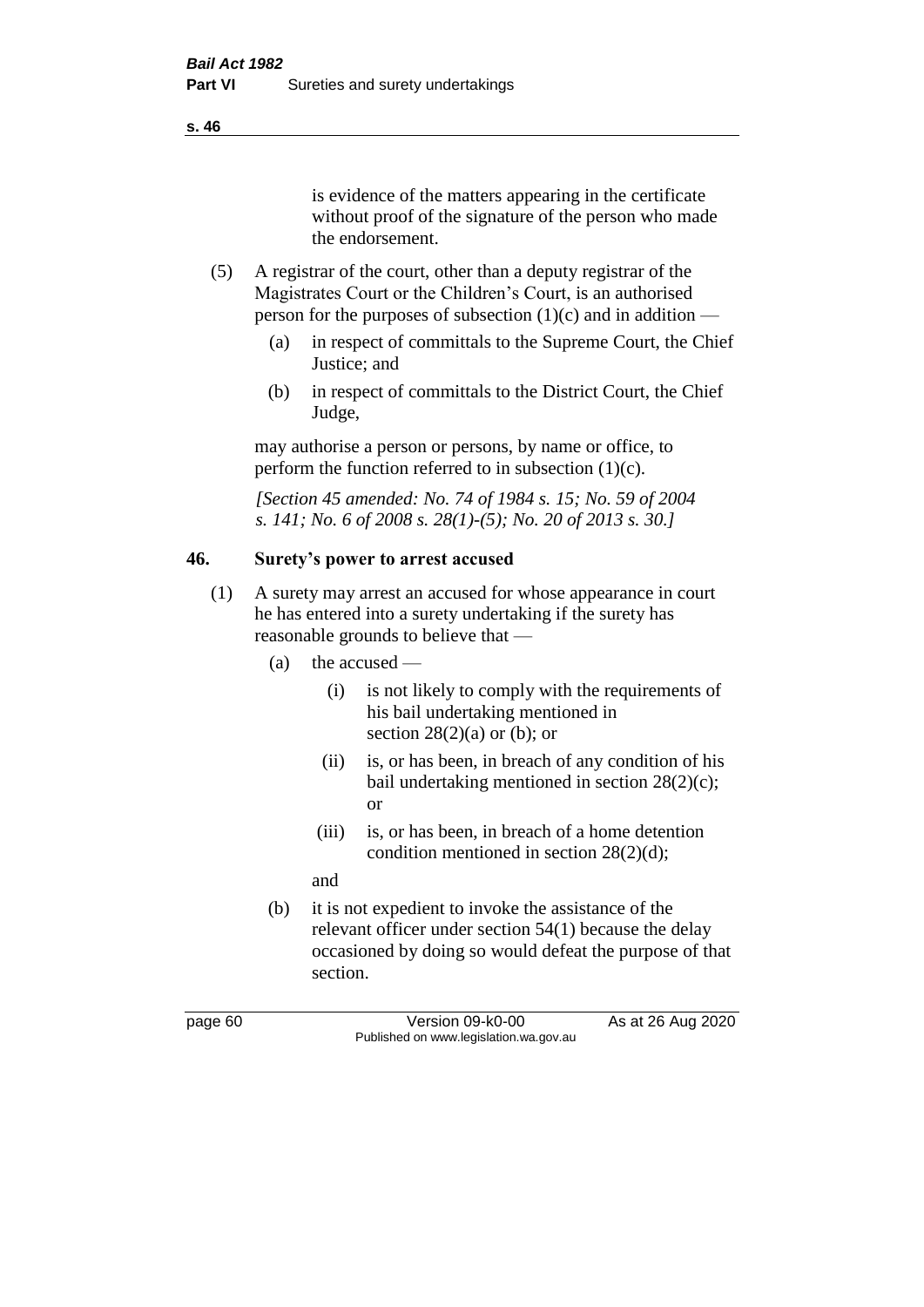(2) A surety who arrests an accused under subsection (1) shall, as soon as is practicable, deliver him into the custody of a police officer and thereafter he shall be dealt with under section 54(4) and section 55, and those provisions shall apply, as if he had been arrested by a police officer under section 54(2).

*[Section 46 amended: No. 74 of 1984 s. 16; No. 61 of 1990 s. 10; No. 84 of 2004 s. 82; No. 6 of 2008 s. 33(5).]* 

#### **47. When surety undertaking ceases to have effect**

A surety undertaking ceases to have effect —

- (a) upon the revocation of bail under section 55(1); or
- (b) upon the release of an accused under section 55(2) if the surety does not consent to the continuance in force of his surety undertaking; or
- (c) upon its being cancelled under section 48(4) (and as from the time fixed therefor) by an appropriate judicial officer; or
- (d) upon the death of the surety, but only if no order under section 49(1) has been made before then; or
- (e) subject to sections 31 and 44, upon the appearance in court by the accused as required by his bail undertaking; or
- (f) upon the discharge of the accused according to law from any further proceedings for the offence, or all of the offences, to which the surety undertaking relates; or
- (g) during any period before the time at which the accused is required to appear in court when he is in custody for any other offence or reason.

*[Section 47 amended: No. 84 of 2004 s. 82.]* 

#### **48. Surety may apply for cancellation of his undertaking**

(1) A surety may apply to an appropriate judicial officer for cancellation of his undertaking.

As at 26 Aug 2020 Version 09-k0-00 page 61 Published on www.legislation.wa.gov.au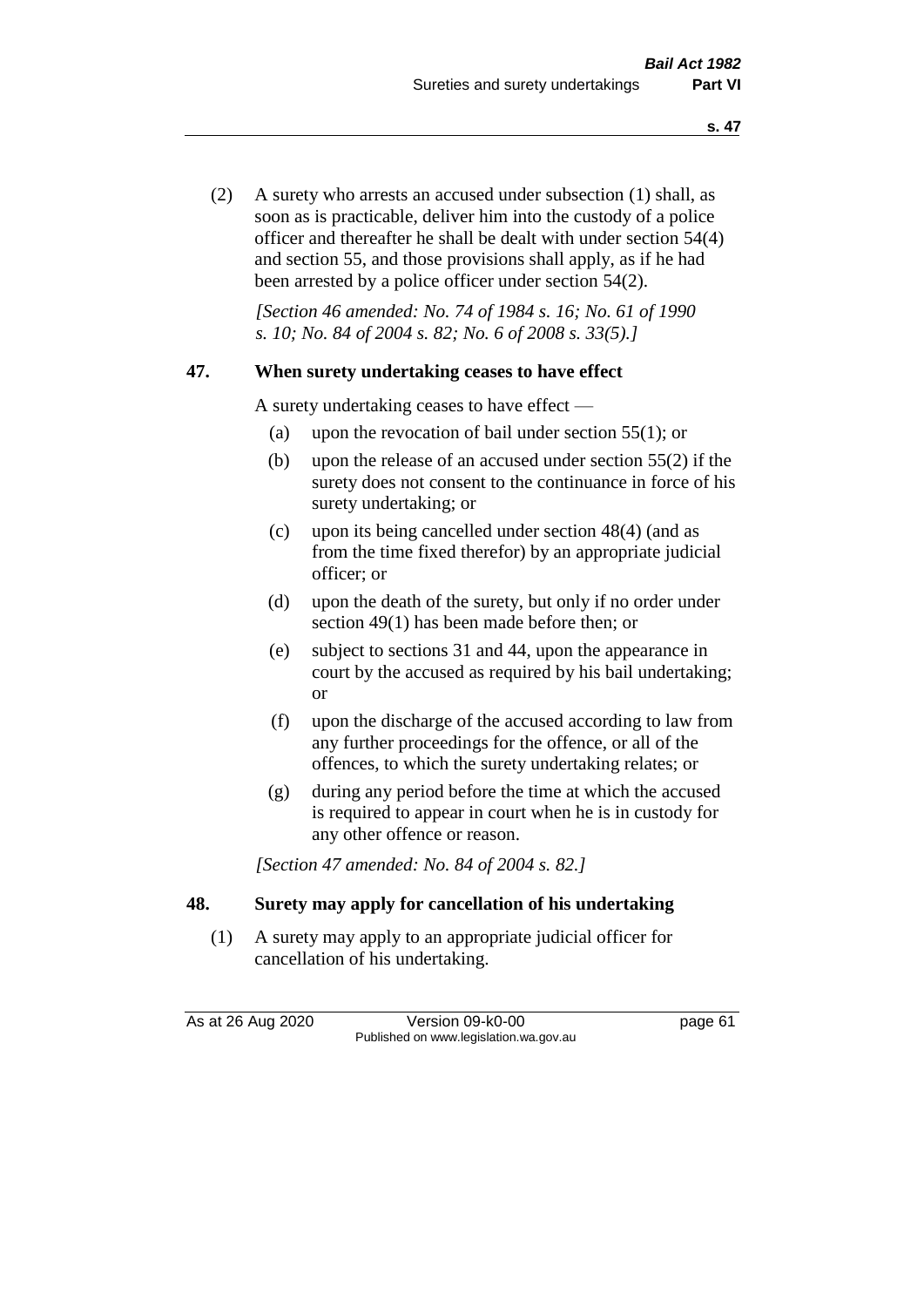- (2) An application under subsection (1) may be made at any time before that specified, or deemed by section 31(3) to be specified, in the accused's bail undertaking for his appearance in court.
- (3) Upon an application being made under subsection (1) an appropriate judicial officer shall cause the accused to appear before him or another such officer and may issue a warrant or summons for that purpose.
- (4) Upon the appearance of the accused before the time mentioned in subsection (2) an appropriate judicial officer shall —
	- (a) cancel the surety undertaking; and
	- (b) exercise one of the powers set out in section  $55(1)(d)$ or (e).
- (5) An application under subsection (1) must be made, and proceedings on it are to be conducted —
	- (a) in a court of summary jurisdiction in accordance with the regulations;
	- (b) in the Supreme Court or the District Court in accordance with rules of court.

*[Section 48 amended: No. 59 of 2004 s. 141; No. 84 of 2004 s. 7 and 82; No. 6 of 2008 s. 29.]* 

## **49. Surety's undertaking to pay money, enforcing**

- (1) Where an accused has failed to comply with any requirement of his bail undertaking mentioned in section 28(2)(a) or (b) the following provisions of this section apply for the purpose of enforcing payment to the State of any sum thereupon payable by a surety in terms of his surety undertaking —
	- (a) an application for an order that the sum be paid may be made to an appropriate judicial officer —
		- (i) by the Director of Public Prosecutions where the court before which the accused failed to appear was —

page 62 Version 09-k0-00 As at 26 Aug 2020 Published on www.legislation.wa.gov.au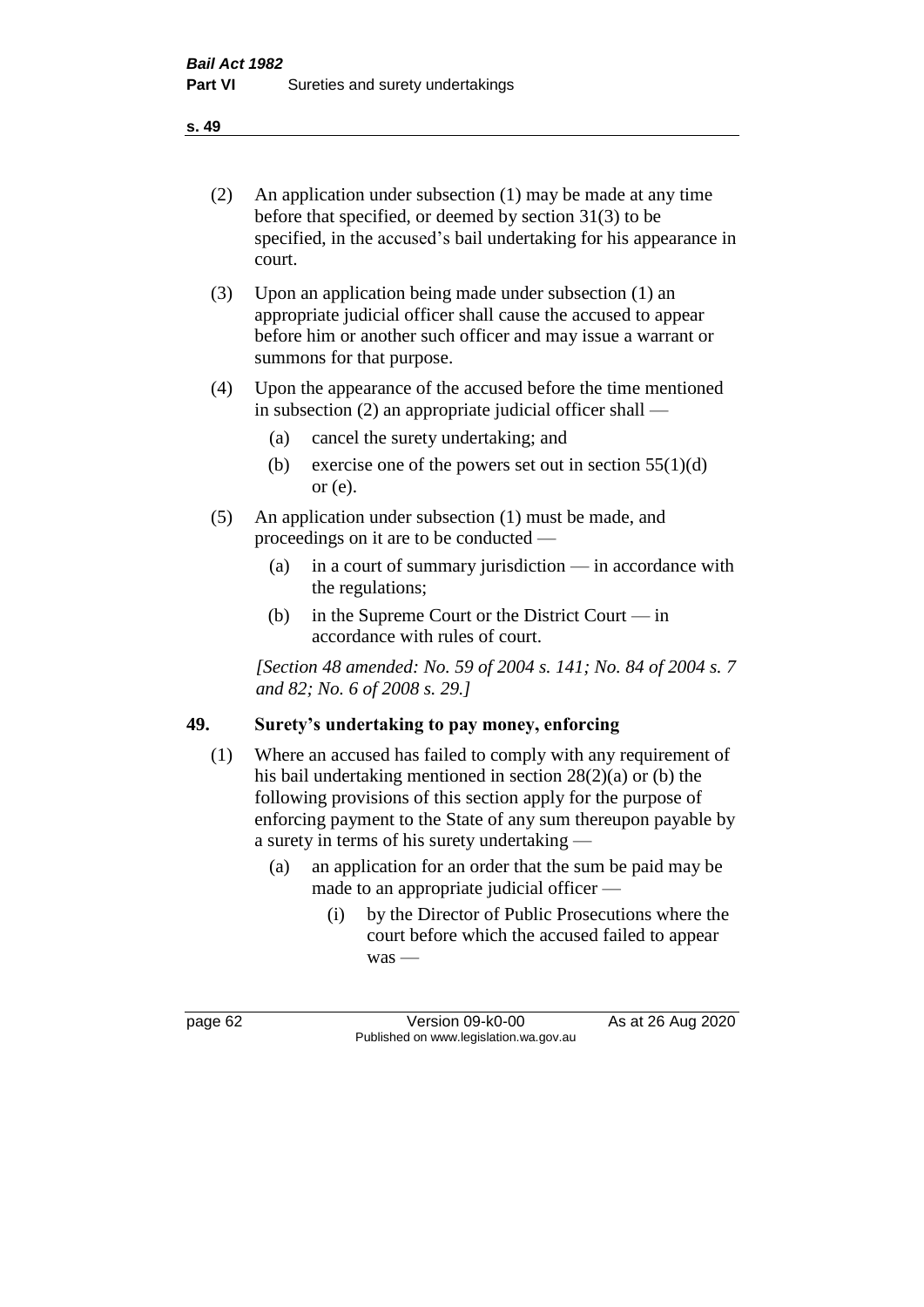- (I) the District Court, the Supreme Court or the Court of Appeal; or
- (II) another court, if the Director of Public Prosecutions is the prosecutor in that court of the case against the accused;

or

- (ii) in other cases, by the State Solicitor or the registrar of the court before which the accused failed to appear;
- *[(b) deleted]*
	- (c) on the hearing of the application and upon proof of the surety's liability in terms of his undertaking, the judicial officer shall order forfeiture of the full amount specified in the undertaking unless the surety attends at the hearing and shows to the satisfaction of the judicial officer that there was reasonable cause for the failure of the accused to comply with the requirement to which the application relates;
	- (d) notwithstanding paragraph (c), the judicial officer may decline to make an order under that paragraph or may order forfeiture in part only where the surety attends and shows to the satisfaction of the judicial officer —
		- (i) that, by reason of a change of circumstances since the undertaking was entered into, an order for forfeiture, or for forfeiture in full (as the case may be), would cause excessive hardship to the surety or his dependants; and
		- (ii) that such hardship would not be relieved by the exercise of one or more of the powers conferred by section 59;
	- (e) an order may be made under this section whether or not the accused has been convicted of an offence against section 51(1) or (2) but if, after an order has been made, the surety satisfies the Governor that new facts have been discovered or new circumstances have arisen

As at 26 Aug 2020 Version 09-k0-00 page 63 Published on www.legislation.wa.gov.au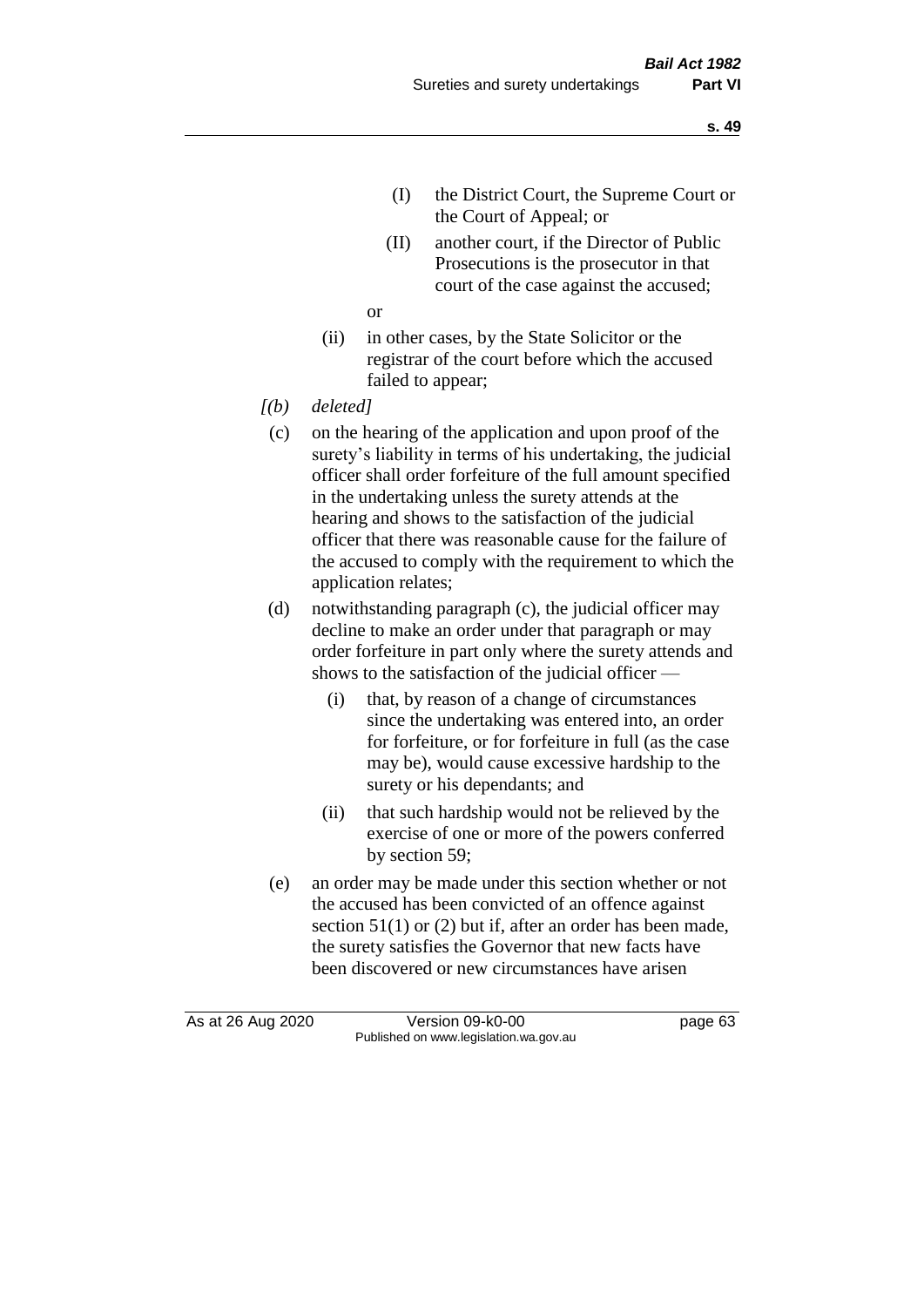#### **s. 50**

which show that there was reasonable cause for the failure of the accused as mentioned in paragraph (c), the Governor may exercise the power in section 139 of the *Sentencing Act 1995* as if the forfeiture were one to which that section applied.

- (2) An application under subsection (1) must be made, and proceedings on it are to be conducted —
	- (a) in a court of summary jurisdiction in accordance with the regulations;
	- (b) in the Supreme Court or the District Court in accordance with rules of court.
- (3) Without prejudice to the recovery of such an amount as a civil debt due to the State, any amount to be paid under an order made under this section is to be paid, and its payment may be enforced under Part 5 of the *Fines, Penalties and Infringement Notices Enforcement Act 1994*, unless an order has been made under subsection (4).
- (4) If under this section the Supreme Court or the District Court makes an order requiring the payment of money, the court may make an order under section 59 of the *Sentencing Act 1995* in respect of the amount payable and for that purpose that section, with any necessary changes, applies as if the amount were a fine imposed on the surety.

*[Section 49 amended: No. 74 of 1984 s. 17; No. 92 of 1994 s. 5; No. 78 of 1995 s. 8; No. 65 of 2003 s. 121(3); No. 74 of 2003 s. 29; No. 59 of 2004 s. 141; No. 84 of 2004 s. 8, 11 and 82; No. 6 of 2008 s. 18(2) and 30(1) and (2).]* 

## **50. Indemnifying surety, offence**

(1) If a person indemnifies, or agrees to indemnify, a surety or proposed surety against any liability which the surety or proposed surety may incur under this Act (including this section) he and the surety or proposed surety and any person with whom he agrees as aforesaid each commits an offence.

page 64 Version 09-k0-00 As at 26 Aug 2020 Published on www.legislation.wa.gov.au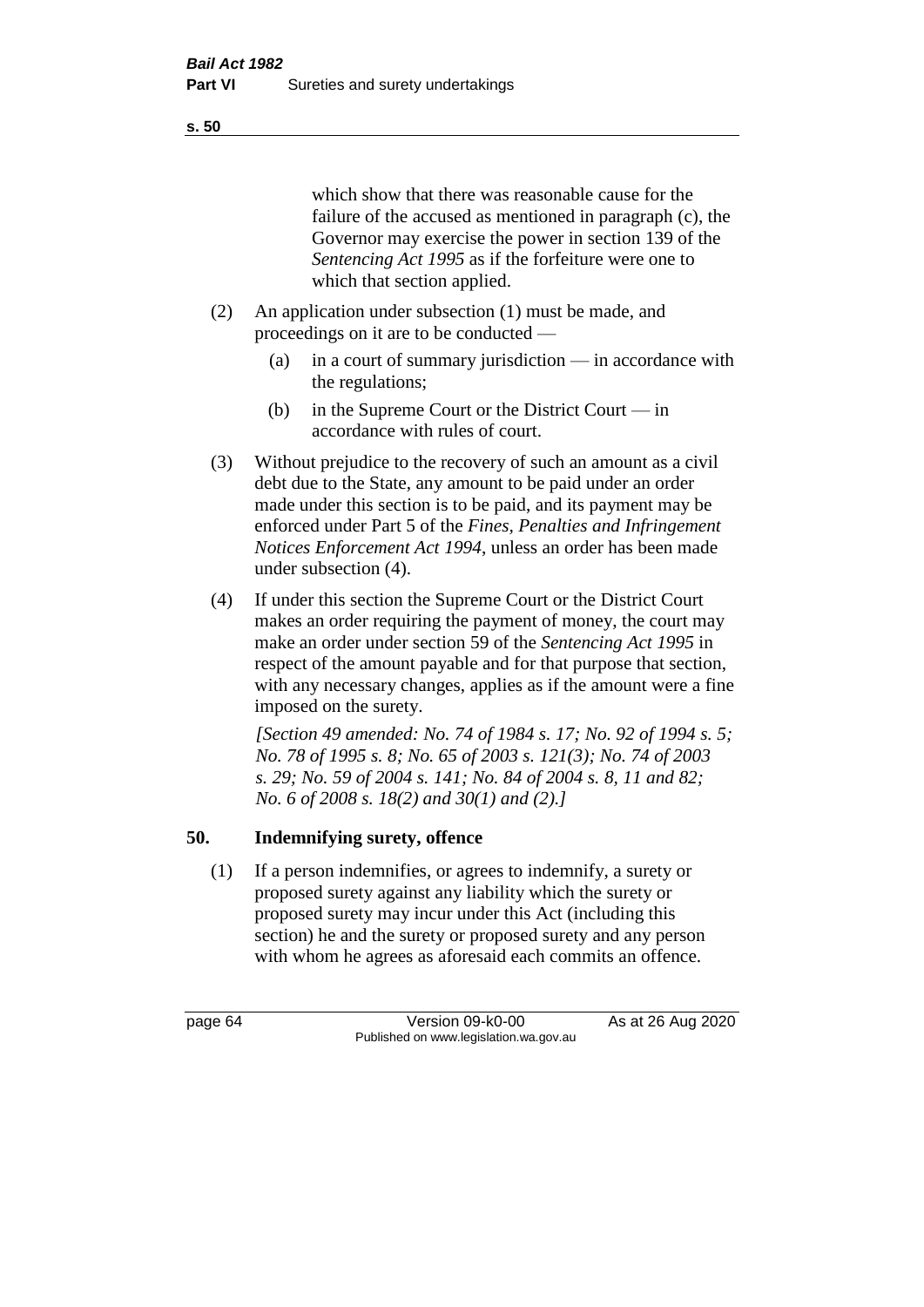**s. 50**

Penalty: \$1 000 or imprisonment for 12 months or both.

- (2) An offence is committed under subsection  $(1)$ 
	- (a) whether the agreement is made before or after the surety undertaking is entered into and whether or not a proposed surety actually becomes a surety; and
	- (b) whether the compensation is to be in money or in money's worth.
- (3) An offence is not committed under subsection (1) by a surety or proposed surety if he shows —
	- (a) that he had no knowledge of an agreement within the meaning of subsection (1) proposed to be entered into between 2 other persons; or
	- (b) that having such knowledge he took all steps reasonably available to him to prevent the agreement being entered into.

*[Section 50 amended: No. 74 of 1984 s. 18.]* 

As at 26 Aug 2020 Version 09-k0-00 page 65 Published on www.legislation.wa.gov.au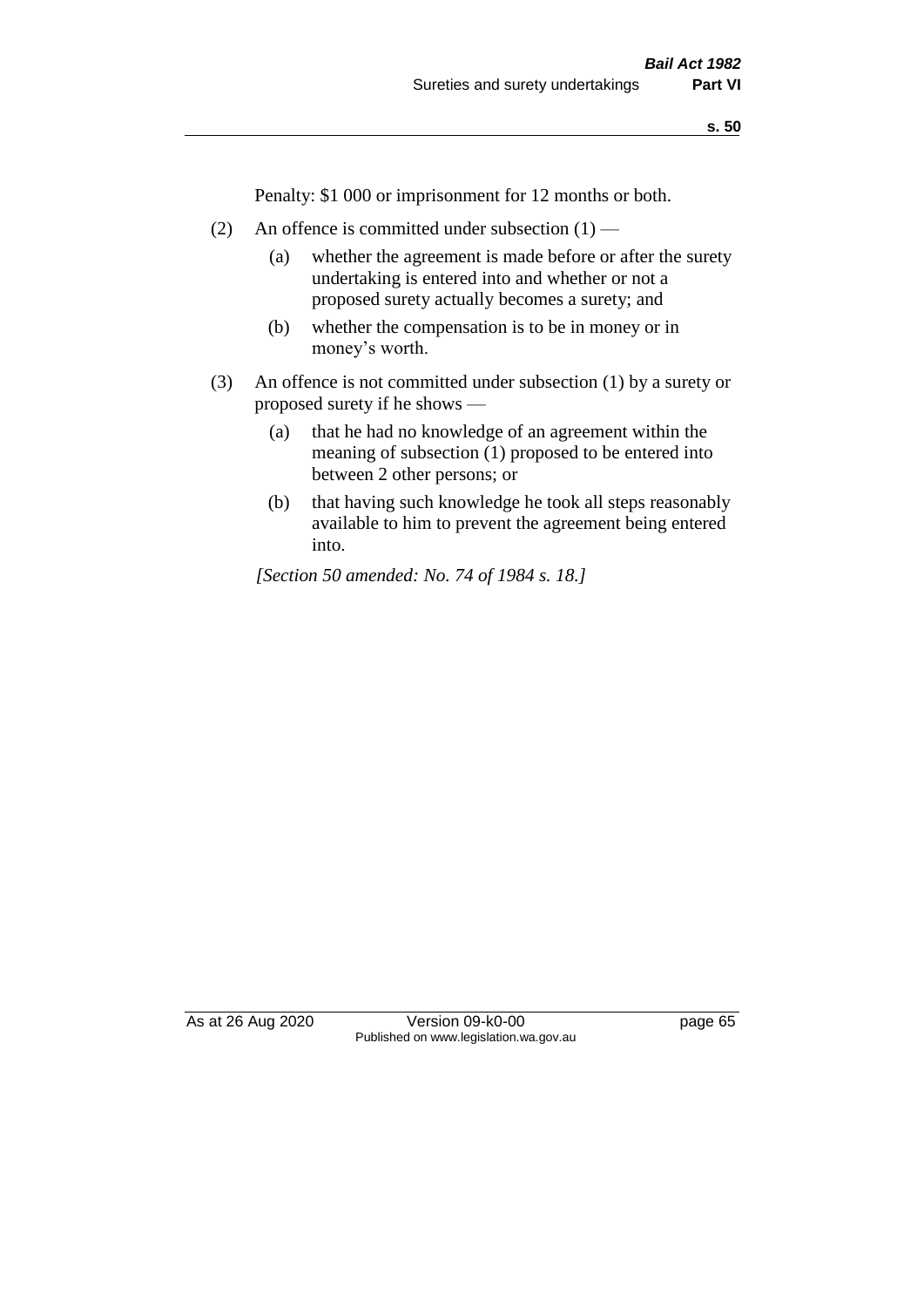**s. 50A**

# **Part VIA — Administration of home detention conditions**

*[Heading inserted: No. 61 of 1990 s. 11.]* 

## **50A. Powers of CEO (corrections)**

The CEO (corrections) has all of the powers conferred under this Act on a community corrections officer and may review, vary, or rescind a direction given by a community corrections officer.

*[Section 50A inserted: No. 61 of 1990 s. 11; amended: No. 31 of 1993 s. 9; No. 65 of 2006 s. 53.]* 

*[50B. Deleted: No. 78 of 1995 s. 8.]* 

## **50C. Powers and duties of community corrections officers**

- (1) A community corrections officer may give such reasonable directions to an accused subject to a home detention condition as are necessary for the proper administration of the condition and any other condition imposed on the grant of bail to the accused including, without limiting the generality of the foregoing, directions as to —
	- (a) when the accused may leave the place where he is required by the home detention condition to remain; and
	- (b) the period of any authorised absence from the place where he is required by the home detention condition to remain; and
	- (c) when the accused shall return to the place where he is required by the home detention condition to remain; and
	- (d) the method of travel to be used by the accused during any absence from the place where he is required by the home detention condition to remain; and
	- (e) the manner in which the accused shall report his whereabouts.

page 66 Version 09-k0-00 As at 26 Aug 2020 Published on www.legislation.wa.gov.au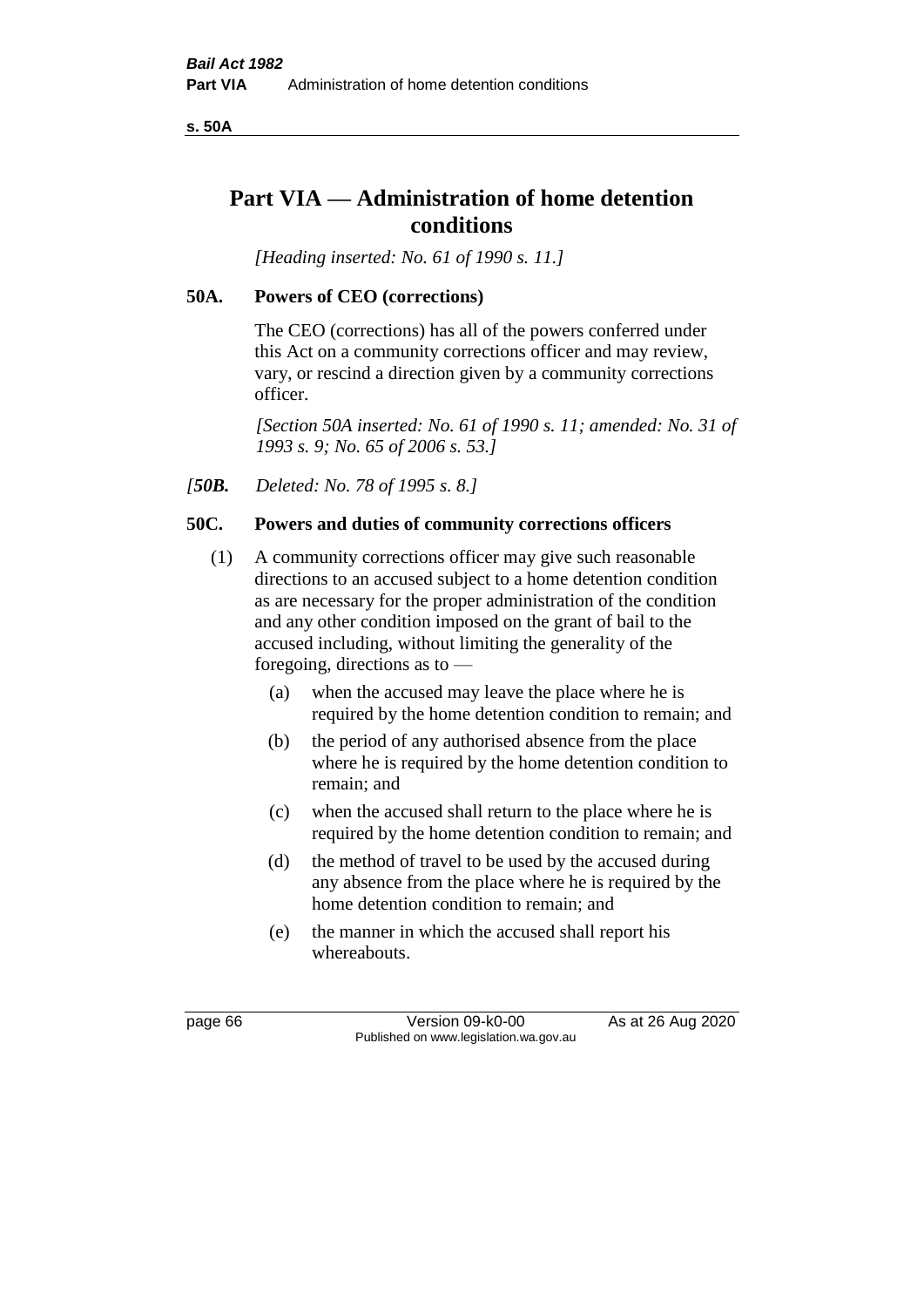- (2) For the purpose of ascertaining whether or not an accused is complying with a home detention condition or any direction given pursuant to subsection (1), a community corrections officer may, at any time —
	- (a) enter or telephone the place where the accused is required by a home detention condition to remain; or
	- (b) enter or telephone the accused's place of employment or any other place where the accused is permitted or required to attend; or
	- (c) question any person at any place referred to in paragraph (a) or (b).
- (3) A person who
	- (a) hinders a person exercising powers under subsection (2); or
	- (b) fails to answer a question put pursuant to subsection  $(2)(c)$  or gives an answer that the person knows is false or misleading in a material particular,

commits an offence.

Penalty: \$2 000 and imprisonment for 12 months.

- (4) A community corrections officer
	- (a) shall keep such records and make such returns and reports in relation to accused persons subject to home detention conditions as the CEO (corrections) directs; and
	- (b) shall make any records relating to an accused subject to a home detention condition available on the request of the CEO (corrections) to him.

*[Section 50C inserted: No. 61 of 1990 s. 11; amended: No. 31 of 1993 s. 9; No. 50 of 2003 s. 37(3); No. 84 of 2004 s. 82 and 83(3); No. 65 of 2006 s. 53; No. 2 of 2008 s. 56(2).]* 

As at 26 Aug 2020 Version 09-k0-00 page 67 Published on www.legislation.wa.gov.au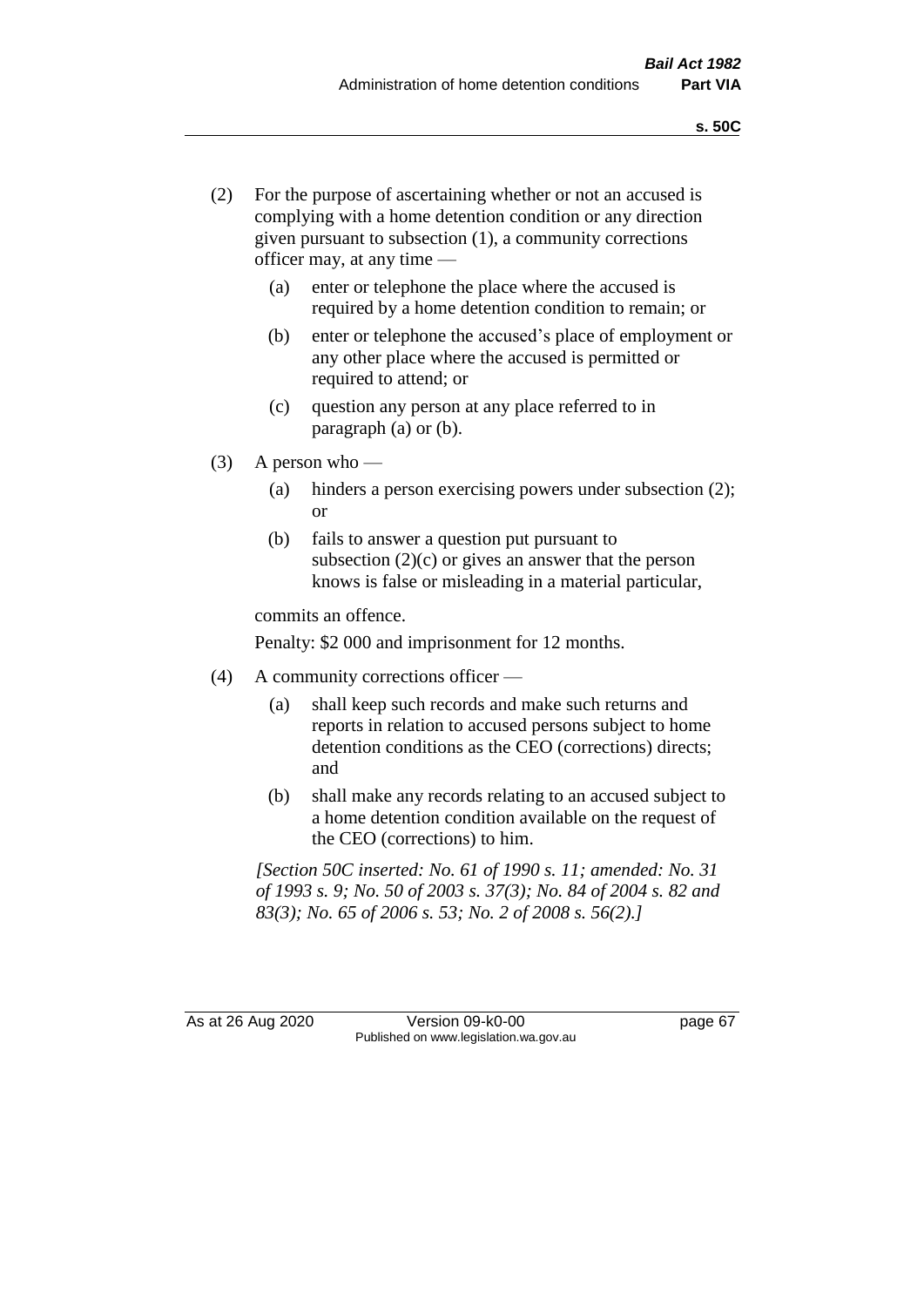**s. 50D**

#### **50D. Powers of members of Police Force**

- (1) For the purpose of ascertaining whether or not an accused is complying with a home detention condition, a member of the Police Force may —
	- (a) require the accused to produce a copy of his bail undertaking and any notice by the CEO (corrections) under section 50E(a) for inspection; and
	- (b) require the accused to explain why he is absent from the place where he is required by the home detention condition to remain.
- (2) An accused who fails to comply with subsection  $(1)(a)$  or who fails to explain when required to do so under subsection (1)(b) or who gives an explanation that the accused knows is false or misleading in a material particular, commits an offence.

Penalty: \$2 000.

*[Section 50D inserted: No. 61 of 1990 s. 11; amended: No. 31 of 1993 s. 9; No. 50 of 2003 s. 37(4); No. 84 of 2004 s. 82; No. 65 of 2006 s. 53.]* 

## **50E. CEO (corrections) may substitute different place of detention and apply conditions**

The CEO (corrections) may, at any time, by notice in writing given to an accused granted bail subject to a home detention condition —

- (a) substitute a different place for the place where an accused is required by a home detention condition to remain;
- (b) require the accused to comply with such of the conditions specified in the list provided to the accused under section 24A(4) as are specified in the notice.

*[Section 50E inserted: No. 61 of 1990 s. 11; amended: No. 31 of 1993 s. 9; No. 84 of 2004 s. 82; No. 65 of 2006 s. 53.]* 

page 68 Version 09-k0-00 As at 26 Aug 2020 Published on www.legislation.wa.gov.au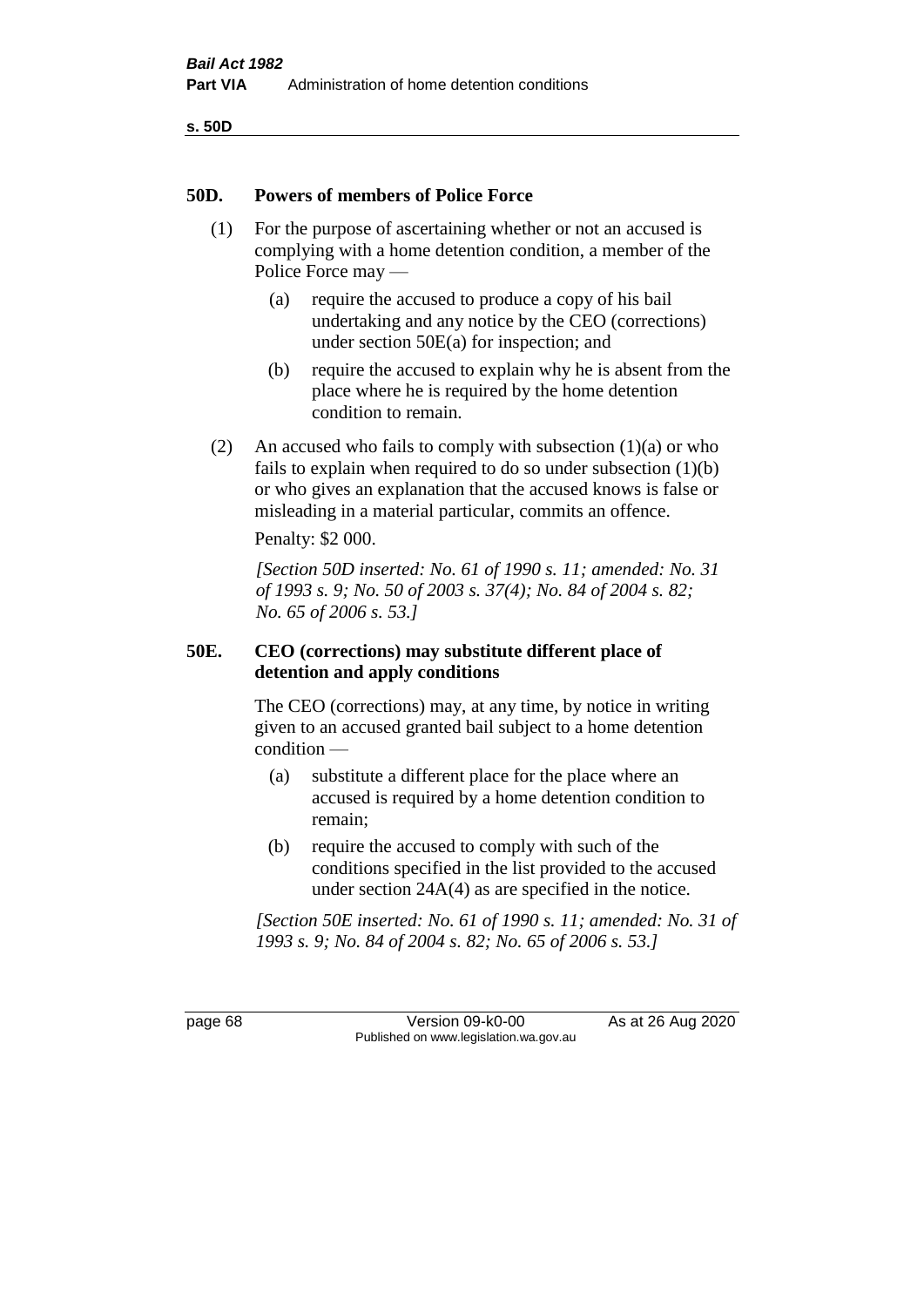## **50F. CEO (corrections) may revoke bail**

- (1) Where a home detention condition has been imposed as a condition on a grant of bail to an accused the CEO (corrections) may, in his absolute discretion, by instrument signed by him and if practicable, given to the accused, revoke the bail.
- (2) Without limiting the generality of subsection (1), the power to revoke bail may be exercised where the accused —
	- (a) is not likely to comply with any requirement of his bail undertaking mentioned in section 28(2)(a) or (b); or
	- (b) is, or has been, or is likely to be in breach of any condition of his bail undertaking mentioned in section  $28(2)(c)$ .
- (3) Subject to subsection (4), where the CEO (corrections) revokes bail he shall include a statement of his reasons for the cancellation in the instrument cancelling the bail.
- (4) Where the CEO (corrections) is of the opinion that it would be in the interest of the accused or any other person, or the public, to withhold from the accused any or all of the reasons referred to in subsection (3), the CEO (corrections) may so withhold the reason or reasons.
- (5) Where the CEO (corrections) revokes bail, he may, whenever necessary, issue a warrant directed to all members of the Police Force to have the accused arrested and brought before an appropriate judicial officer.

*[Section 50F inserted: No. 61 of 1990 s. 11; amended: No. 31 of 1993 s. 9; No. 84 of 2004 s. 82; No. 65 of 2006 s. 53.]* 

#### **50G. Procedure on arrest after revocation under s. 50F**

(1) An accused arrested pursuant to a warrant issued under section 50F shall be taken as soon as is practicable before an appropriate judicial officer unless he is arrested less than 24 hours before the time at which he is due to appear in accordance with his bail undertaking, in which case he shall be

As at 26 Aug 2020 Version 09-k0-00 page 69 Published on www.legislation.wa.gov.au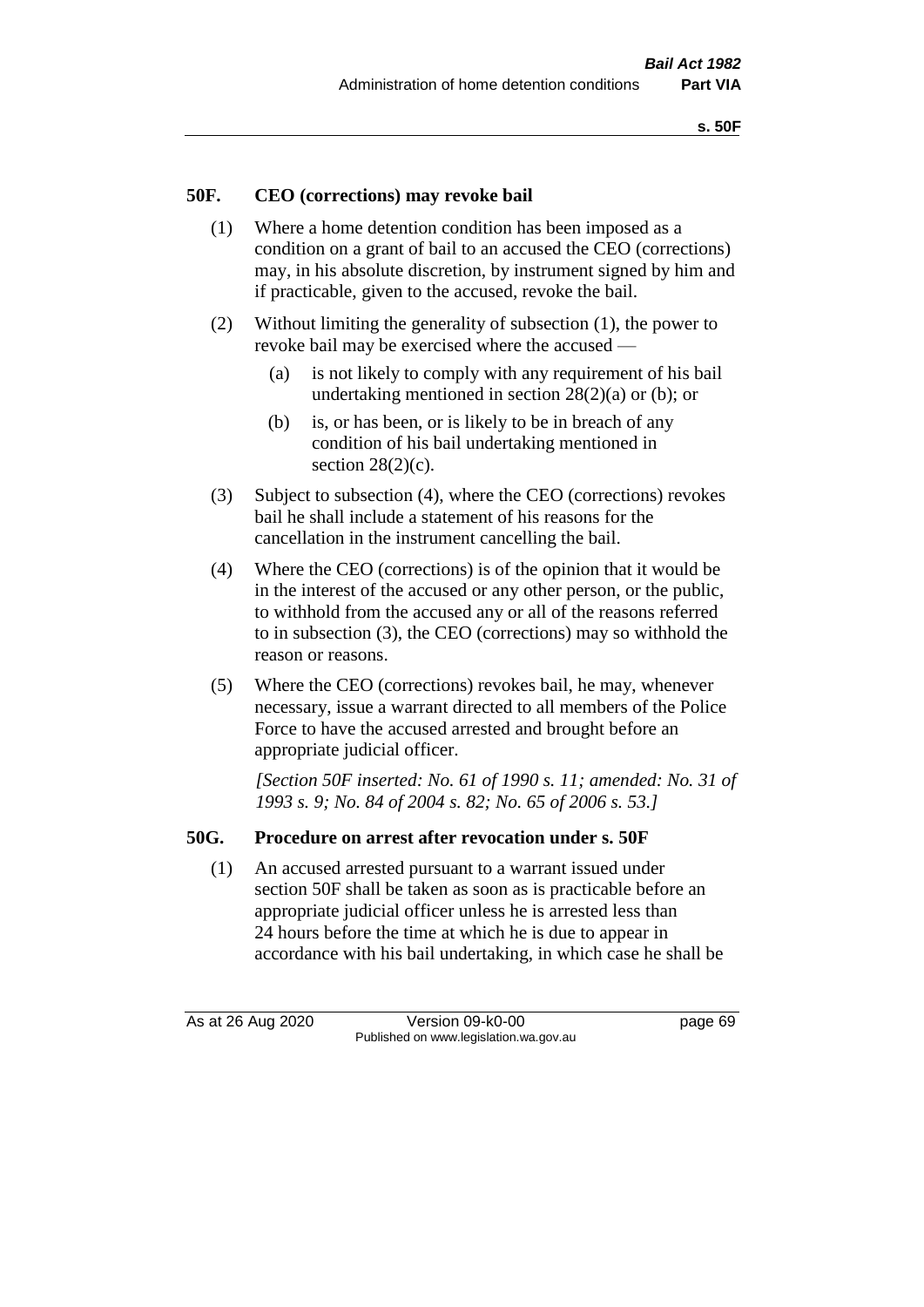**s. 50H**

held in custody and brought before an appropriate judicial officer at that time.

- (2) The judicial officer before whom an accused appears under this section may —
	- (a) remand the accused in custody to appear at the time and place specified, or deemed by section 31(3) to be specified, in his bail undertaking; or
	- (b) grant fresh bail to the accused in accordance with this Act, other than clause 2 of Part B of Schedule 1.

*[Section 50G inserted: No. 61 of 1990 s. 11; amended: No. 45 of 1993 s. 12; No. 84 of 2004 s. 82.]* 

## **50H. Rules of natural justice excluded**

The rules known as the rules of natural justice (including any duty of procedural fairness) do not apply to or in relation to the doing or omission of any act, matter or thing under this Part by the CEO (corrections).

*[Section 50H inserted: No. 61 of 1990 s. 11; amended: No. 31 of 1993 s. 9; No. 65 of 2006 s. 53.]* 

## **50J. Delegation by CEO (corrections)**

The CEO (corrections) may, either generally or as otherwise provided by the instrument of delegation, by writing signed by him, delegate to any person any power or duty under this Part, other than this power of delegation.

*[Section 50J inserted: No. 61 of 1990 s. 11; amended: No. 31 of 1993 s. 9; No. 65 of 2006 s. 53.]* 

*[50K. Deleted: No. 13 of 2020 s. 25.]*

## **50L. Rules for this Part**

(1) The CEO (corrections) may, with the approval of the Minister, make rules for the purposes of this Part which may provide for the manner of ensuring that accused persons are complying with home detention conditions and for conditions to be applied to

page 70 Version 09-k0-00 As at 26 Aug 2020 Published on www.legislation.wa.gov.au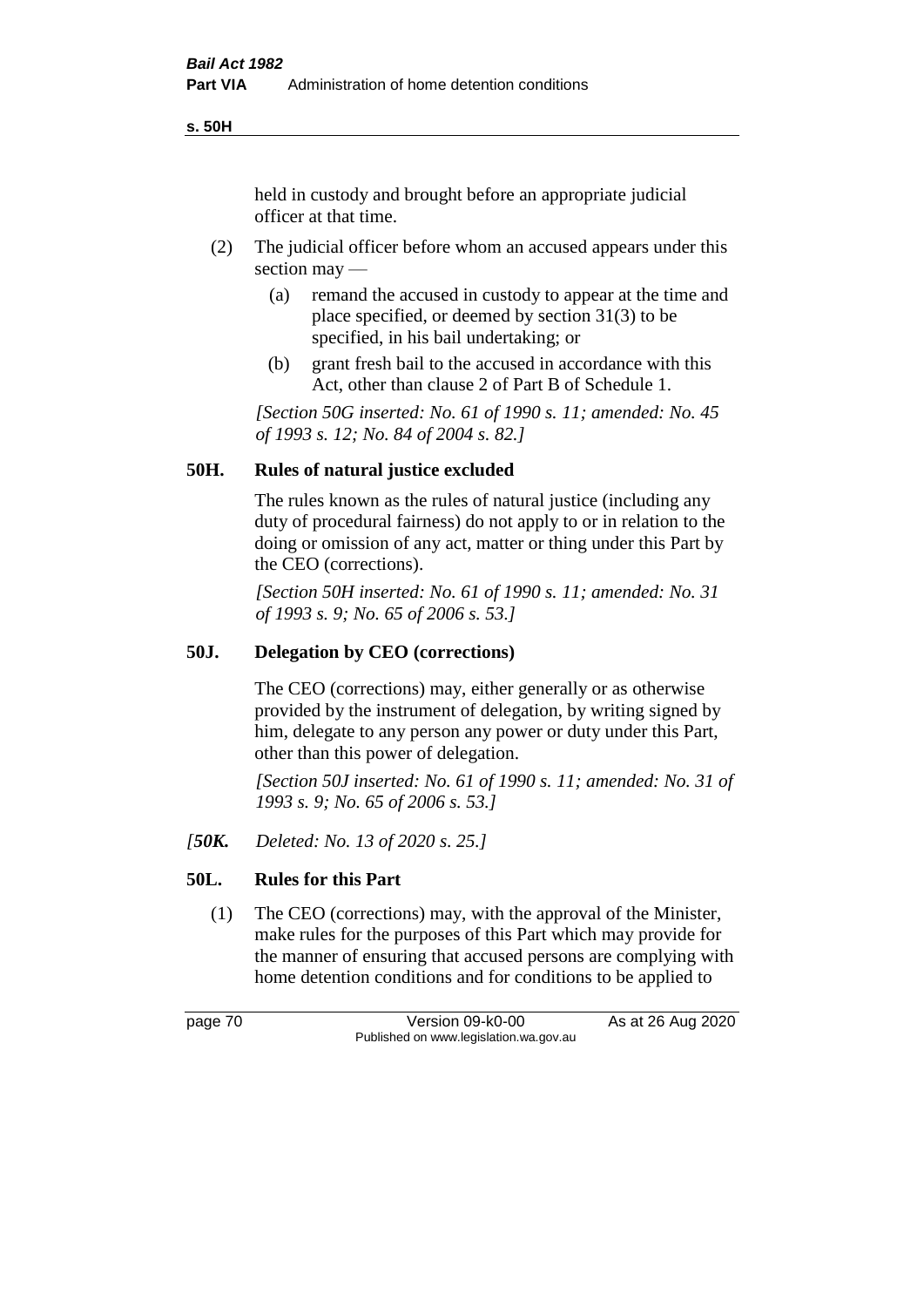accused persons granted bail subject to home detention conditions including conditions —

- (a) requiring an accused to wear an approved electronic monitoring device;
- (b) requiring an accused to permit the CEO (corrections) to install an approved electronic monitoring device at the place where the accused is required by a home detention condition to remain.
- (2) Rules made under this section may confer a discretionary authority on any person or class of persons.
- (3) Sections 41 and 42 of the *Interpretation Act 1984* do not apply to rules made under this section.

*[Section 50L inserted: No. 61 of 1990 s. 11; amended: No. 31 of 1993 s. 9; No. 84 of 2004 s. 82 and 83(3); No. 65 of 2006 s. 53; No. 2 of 2008 s. 56(3) and (4); No. 13 of 2020 s. 26.]* 

As at 26 Aug 2020 Version 09-k0-00 page 71 Published on www.legislation.wa.gov.au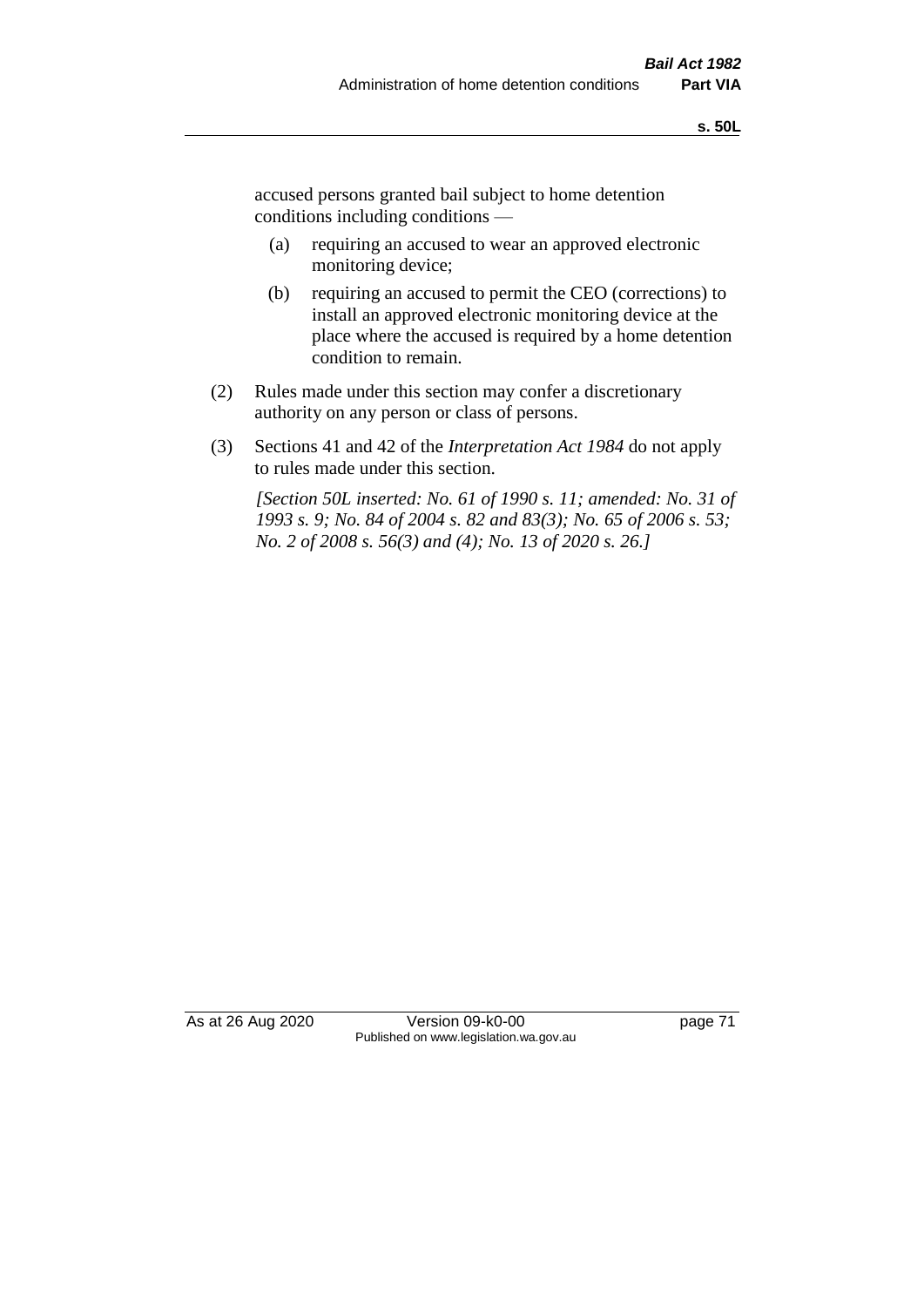**s. 51**

# **Part VII — Enforcement of bail undertakings**

## **51. Failing to comply with bail undertaking, offence**

- (1) An accused who, without reasonable cause, fails to comply with the requirement of his bail undertaking mentioned in section 28(2)(a) commits an offence.
- (2) An accused who fails to comply with the requirement of his bail undertaking mentioned in section 28(2)(b) commits an offence.
- $(2a)$  An accused
	- (a) whose bail undertaking includes any condition imposed for a purpose mentioned in clause  $2(2)(c)$  or (d) of Part D of Schedule 1; and
	- (b) who fails to comply with the condition,

commits an offence.

- (3) An accused shall not be convicted in his absence of an offence against this section.
- (4) An accused who is charged with an offence against subsection (1) or (2) may be convicted of the other of those offences if that other offence is proved by the evidence.
- (5) A prosecution for an offence against subsection (1), (2) or (2a) may be brought at any time.
- (6) A person who is convicted of an offence against subsection (1), (2) or (2a) is liable to a fine not exceeding \$10 000 or imprisonment for a term not exceeding 3 years, or both.
- (7) A court which convicts an accused of an offence against this section may, in addition to any penalty which it may impose, order that the accused pay such sum as it may fix in or towards defraying the costs and expenses of and consequent upon his apprehension following the failure to comply with his bail undertaking for which he was convicted.

page 72 Version 09-k0-00 As at 26 Aug 2020 Published on www.legislation.wa.gov.au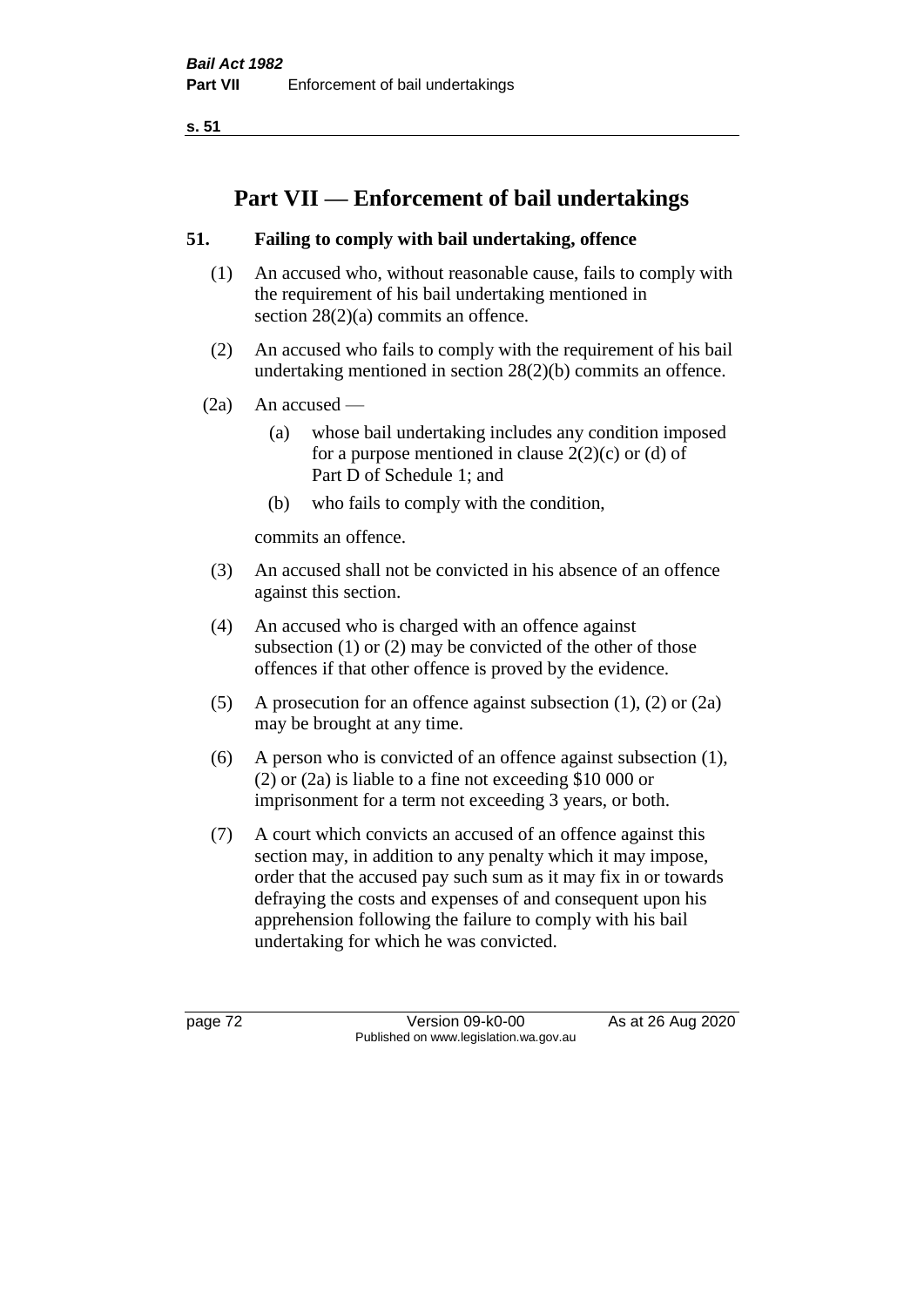- (8) An order made under subsection (7)
	- (a) shall specify to whom and in what manner the sum shall be paid; and
	- (b) may be enforced as though the sum were a penalty imposed under this section.

*[Section 51 amended: No. 54 of 1998 s. 9; No. 59 of 2004 s. 141; No. 84 of 2004 s. 11 and 82; No. 6 of 2008 s. 18(3).]*

### **51A. Prosecuting s. 51 offence for non-appearance in court of summary jurisdiction**

- (1) This section applies for the purpose of prosecuting an offence against section  $51(1)$ ,  $(2)$  or  $(2a)$  where the court before which the accused is bound to appear at the time when the accused fails to comply with the accused's bail undertaking is a court of summary jurisdiction.
- (2) Where this section applies, the prosecution shall be commenced and conducted by the person who was conducting the proceedings in which the accused failed to comply with the accused's bail undertaking or by a police officer.
- (3) Where this section applies, the registrar of the court before which the accused was bound to appear shall cause to be issued to the Commissioner of Police a certificate under section 64 as to the accused's failure to appear.

*[Section 51A inserted: No. 6 of 2008 s. 31(1).]*

## **52. Prosecuting s. 51 offence for non-appearance in superior court**

(1) This section applies, notwithstanding any other Act, for the purpose of prosecuting an offence against section 51(1), (2) or (2a) where the court before which the accused is bound to appear at the time when he fails to comply with his bail undertaking is the Supreme Court or the District Court.

As at 26 Aug 2020 Version 09-k0-00 page 73 Published on www.legislation.wa.gov.au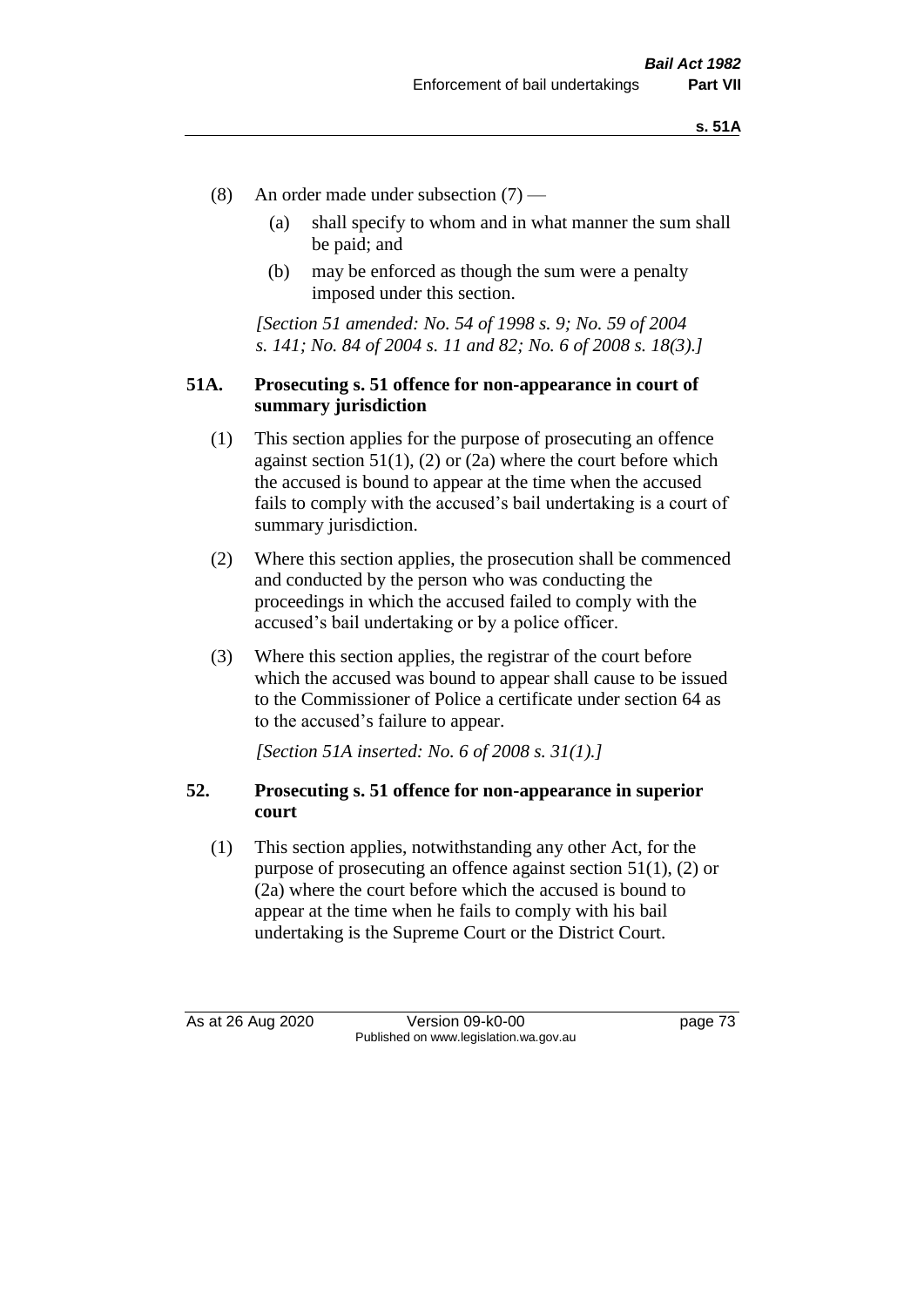- (2) Where this section applies, the accused shall be dealt with summarily for the offence and shall be so dealt with —
	- (a) by a judge of the Supreme Court in any case where the accused was bound to appear before the General Division of the Supreme Court;
	- (ab) by a judge of appeal in any case where the accused was bound to appear before the Court of Appeal;
	- (b) by a judge of the District Court in any case where the accused was bound to appear before that Court.
- (3) A prosecution for an offence which is to be dealt with under this section shall be commenced by the authorised officer (as defined in section 80 of the *Criminal Procedure Act 2004*) who was conducting the proceedings in which the accused failed to comply with his bail undertaking or by a police officer —
	- (a) where subsection  $(2)(a)$  or (ab) applies, in the Supreme Court; and
	- (b) where subsection (2)(b) applies, in the District Court.
- (3a) Where this section applies, a person authorised under subsection (3b) shall cause to be issued to the Commissioner of Police a certificate under section 64 as to the accused's failure to appear.
- (3b) The Chief Justice, in respect of cases where the court before which the accused was bound to appear is the Supreme Court, and the Chief Judge, in respect of cases where the court before which the accused was bound to appear is the District Court, may authorise a person or persons, by name or office, to perform the function referred to in subsection (3a).
- (3c) A prosecution that has been commenced under subsection (3) by a police officer shall be conducted by the Director of Public Prosecutions.
- (4) Subject to section 51(3) and (5), a prosecution for an offence which is to be dealt with under this section is to be commenced

page 74 Version 09-k0-00 As at 26 Aug 2020 Published on www.legislation.wa.gov.au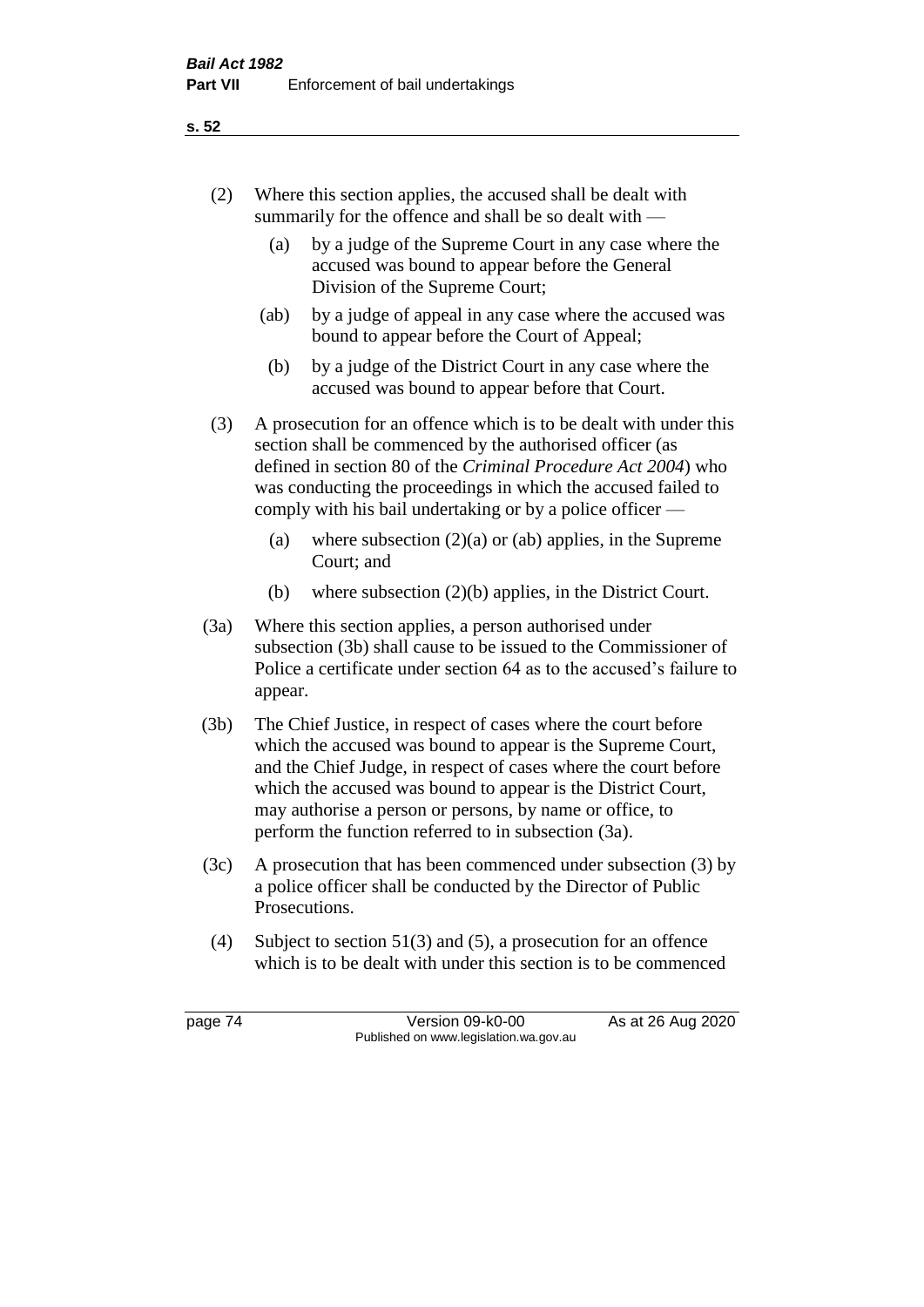and conducted under the *Criminal Procedure Act 2004* as if it were a prosecution of a simple offence in a court of summary jurisdiction, but —

- (a) no fees shall be charged by the Supreme Court or District Court for or in respect of any act or proceeding that relates to the prosecution; and
- (b) the Supreme Court or District Court cannot order a party to the prosecution to pay another party's costs of or relating to the prosecution, except under section 166(2) of the *Criminal Procedure Act 2004*.
- (5) If under section 51(6) or (7) the Supreme Court or the District Court imposes a pecuniary penalty the court may make an order under section 59 of the *Sentencing Act 1995* in respect of the amount payable.

*[Section 52 amended: No. 92 of 1994 s. 6; No. 78 of 1995 s. 8; No. 54 of 1998 s. 10; No. 45 of 2004 s. 28(2) and (4); No. 59 of 2004 s. 141; No. 84 of 2004 s. 11 and 82; No. 2 of 2008 s. 56(5); No. 6 of 2008 s. 32(1) and (2).]* 

## **53. Appeal against decision made under s. 52**

- (1) A person who is dissatisfied with a decision (as defined in section 6 of the *Criminal Appeals Act 2004*) made under section 52 may, with the leave of the Court of Appeal, appeal against it.
- (2) For the purposes of subsection (1), Part 2 of the *Criminal Appeals Act 2004*, with any necessary changes, applies as if —
	- (a) the decision referred to in subsection (1) were a decision of a court of summary jurisdiction; and
	- (b) a reference in that Part to a court of summary jurisdiction were a reference to the court that made the decision referred to in subsection (1); and
	- (c) a reference in that Part to commencing an appeal were a reference to applying for leave to appeal.

As at 26 Aug 2020 Version 09-k0-00 page 75 Published on www.legislation.wa.gov.au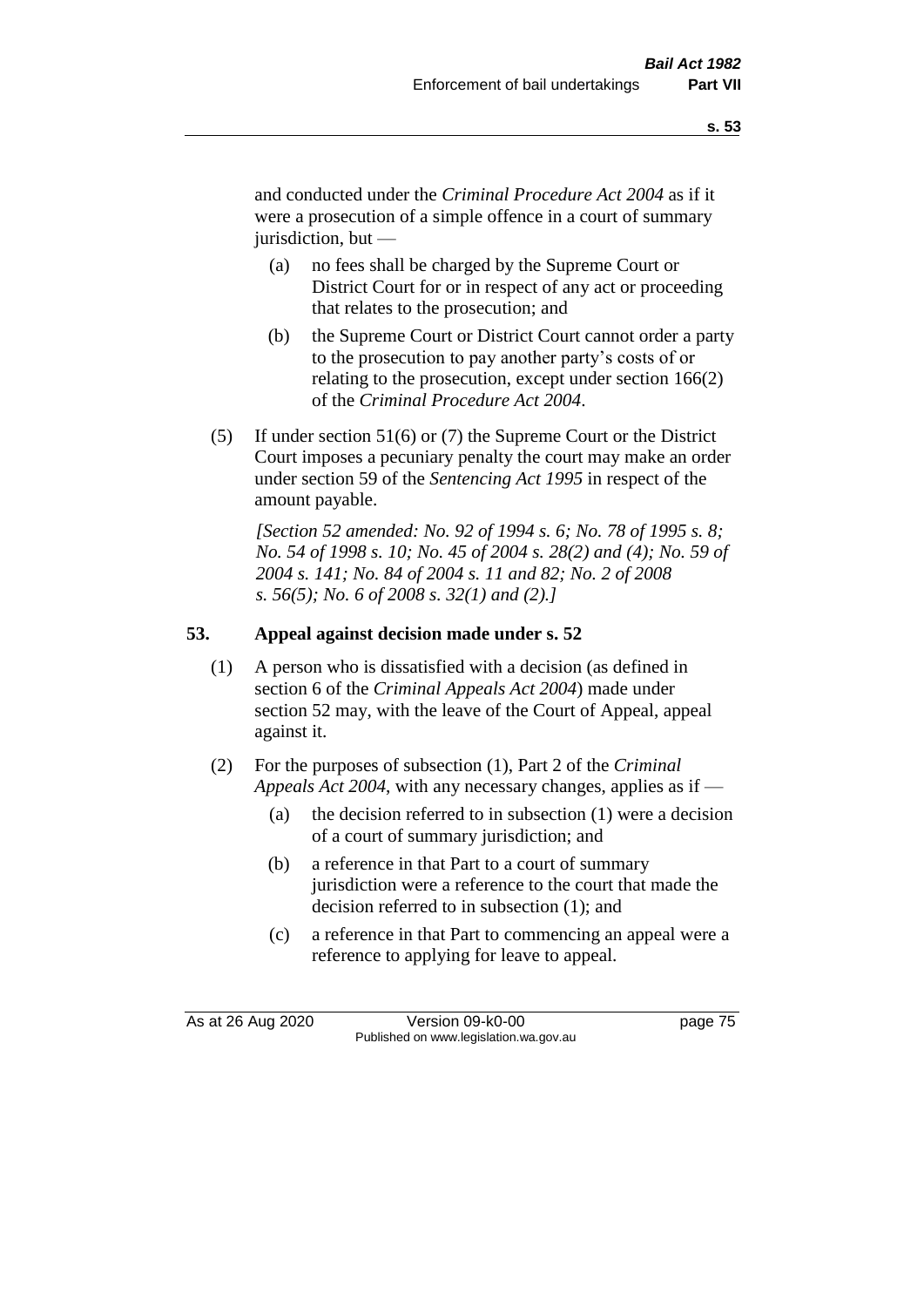#### **s. 54**

(3) Despite section 13(1) of the *Criminal Appeals Act 2004*, the appeal is to be dealt with by the Court of Appeal.

*[Section 53 inserted: No. 45 of 2004 s. 28(3); amended: No. 84 of 2004 s. 11 and 82.]*

## **54. Bailed accused may be taken before judicial officer to show cause against variation or revocation of bail**

 $(1a)$  In this section —

*relevant officer* means —

- (a) if the court before which the accused is required to appear is the District Court, the Supreme Court or the Court of Appeal — the prosecutor; or
- (b) in any other case the prosecutor or a police officer.
- (1) Where an accused has been released on bail the relevant officer may cause the accused to appear before an appropriate judicial officer to show cause why the accused's bail should not be varied or revoked if the relevant officer —
	- (a) has reasonable grounds to believe, or is notified in writing by a surety for the accused that the surety has reasonable grounds to believe, that the accused —
		- (i) is not likely to comply with any requirement of his bail undertaking mentioned in section  $28(2)(a)$  or (b); or
		- (ii) is, or has been, or is likely to be in breach of any condition of his bail undertaking mentioned in section  $28(2)(c)$ ; or
		- (iii) is, or has been, in breach of a home detention condition mentioned in section 28(2)(d);
	- (b) has reasonable grounds to believe that
		- (i) any surety for the accused's appearance is no longer suitable under section 39 to be a surety, or is dead; or

page 76 Version 09-k0-00 As at 26 Aug 2020 Published on www.legislation.wa.gov.au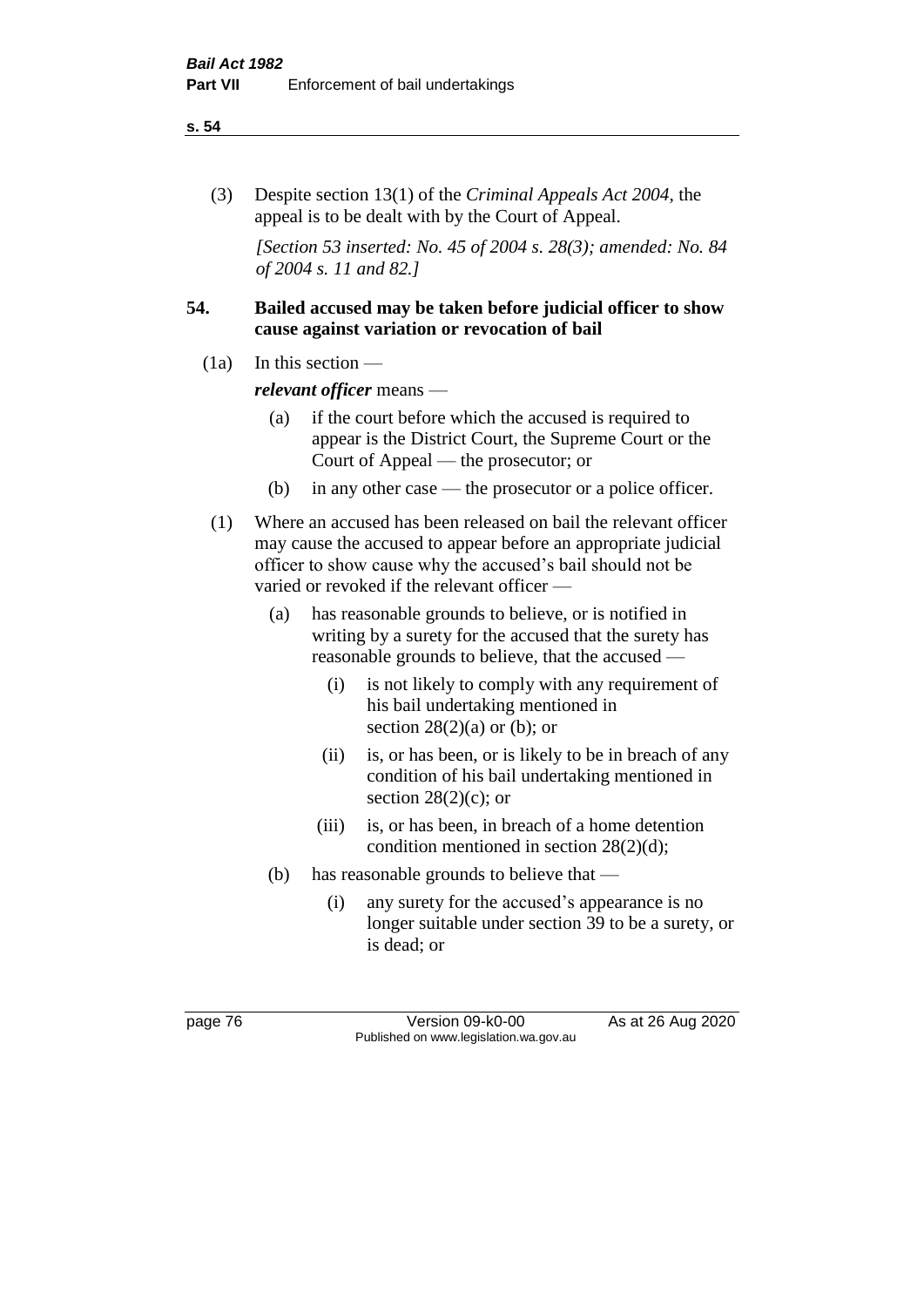- (ii) for any reason any security required under Part D of Schedule 1 is no longer sufficient; or
- (iii) in a case where the accused has been granted bail for the purposes of an appeal, the accused has discontinued the appeal or has not prosecuted it with all due diligence; or
- (iv) new facts have been discovered, new circumstances have arisen or the circumstances have changed since bail was granted (including that the accused is, or has become, a person linked to terrorism).
- (2) For the purposes of causing an accused to appear before an appropriate judicial officer as provided in subsection  $(1)$  —
	- (a) a police officer may arrest the accused without warrant and bring the accused before an appropriate judicial officer; or
	- (b) the relevant officer may apply to an appropriate judicial officer for a summons or warrant on any ground specified in subsection (1).
- (2a) A police officer shall not exercise the power conferred by subsection (2)(a) unless the police officer is the relevant officer or is requested in writing to do so by the relevant officer.
- (3) An application under subsection (2)(b) must be made, and proceedings on it are to be conducted —
	- (a) in a court of summary jurisdiction in accordance with regulations made under the *Criminal Procedure Act 2004*;
	- (b) in the Supreme Court or the District Court  $-\text{in}$ accordance with rules of court made under the *Criminal Procedure Act 2004*.
- (4) An accused arrested under this section shall be taken as soon as is practicable before an appropriate judicial officer unless he is arrested less than 24 hours before the time at which he is due to

As at 26 Aug 2020 Version 09-k0-00 page 77 Published on www.legislation.wa.gov.au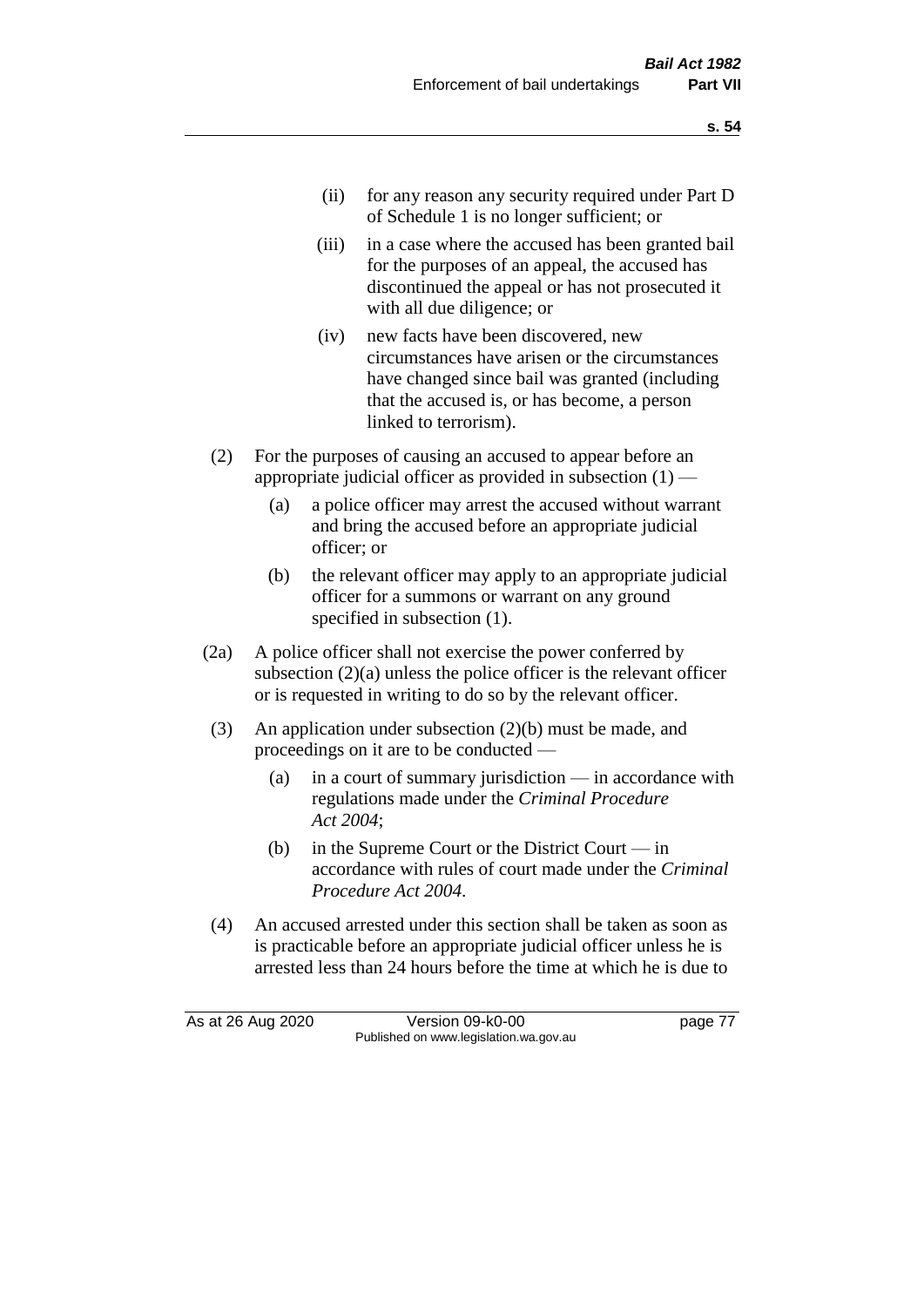**s. 54A**

appear in accordance with his bail undertaking, in which case he shall be held in custody and brought before an appropriate judicial officer at that time.

- $(5)$  If
	- (a) the court before which the accused is required to appear is the District Court, the Supreme Court or the Court of Appeal; and
	- (b) a police officer is satisfied that because of the urgency of the case it is not practicable for the prosecutor to exercise the power conferred by subsection (1),

the police officer may exercise that power.

(6) If a police officer, acting under subsection (5), exercises the power conferred by subsection (1), the police officer is to be regarded as the relevant officer for the purposes of this section.

*[Section 54 amended: No. 33 of 1989 s. 18; No. 61 of 1990 s. 12; No. 45 of 1993 s. 12; No. 59 of 2004 s. 141; No. 84 of 2004 s. 9, 11 and 82; No. 6 of 2008 s. 33(1)-(4); No. 15 of 2019 s. 10.]* 

## **54A. Accused on committal may be taken for purposes of s. 54 before judicial officer by which committed**

- (1) This section applies to an accused
	- (a) who has been released on bail following the accused's committal to the District Court or the Supreme Court to be tried (otherwise than for murder) or sentenced or otherwise dealt with; and
	- (b) who has not made an appearance in that court on the committal; and
	- (c) who, in the opinion of the relevant officer under section 54, should be made to show cause in terms of subsection (1) of that section.
- (2) The relevant officer may, under section 54, cause an accused to whom this section applies to appear before a judicial officer

page 78 Version 09-k0-00 As at 26 Aug 2020 Published on www.legislation.wa.gov.au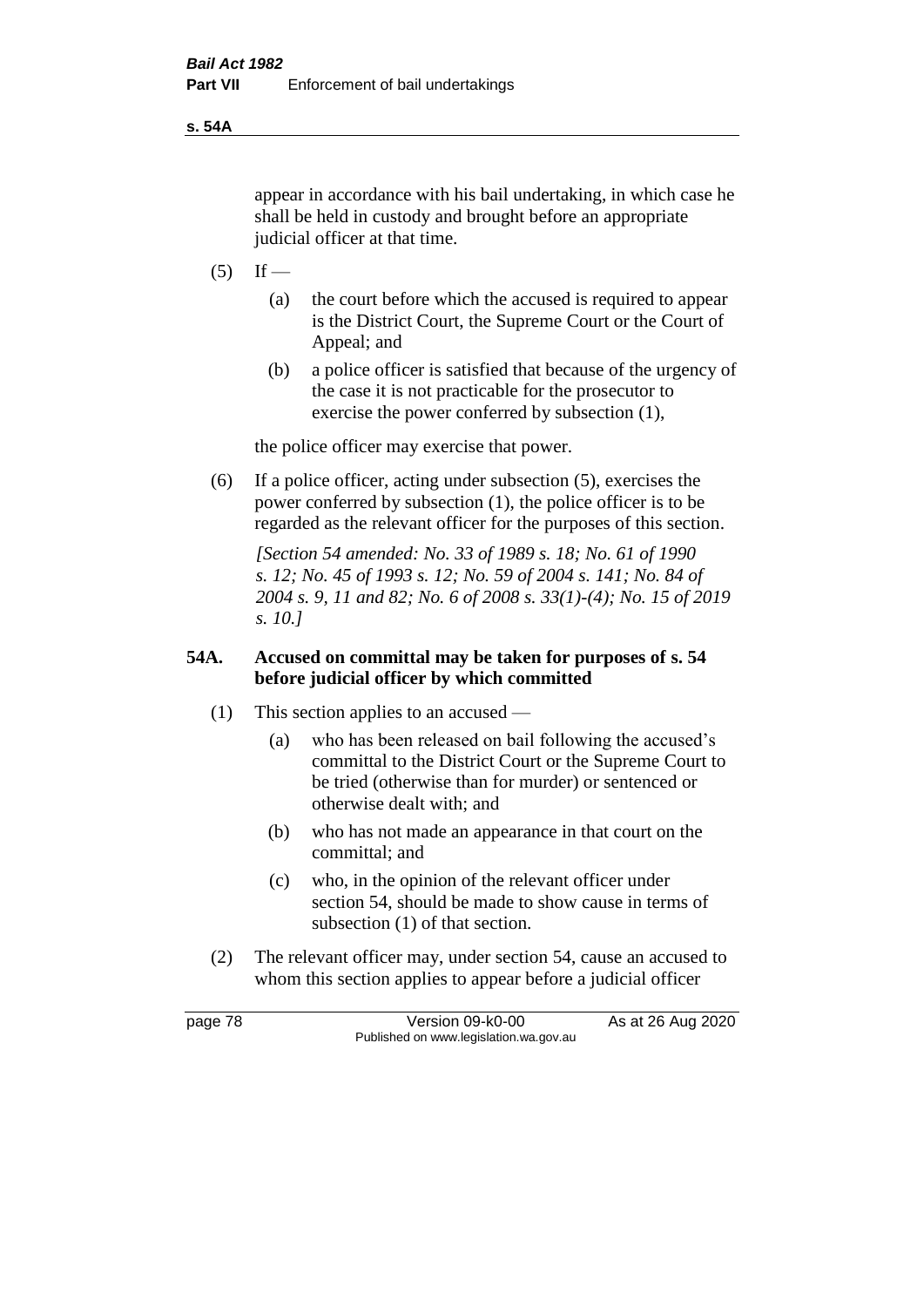who is empowered to exercise jurisdiction in the court in which the committal order was made, instead of before an appropriate judicial officer.

- (3) A judicial officer before whom an accused so appears is to be regarded as an appropriate judicial officer for the purposes of section 54(2).
- (4) A judicial officer before whom an accused so appears is not obliged to exercise any power conferred by section 55 but may refuse to do so and direct the relevant officer to cause the accused to appear before an appropriate judicial officer.
- (5) A relevant officer shall comply with a direction given to that officer under subsection (4).

*[Section 54A inserted: No. 6 of 2008 s. 34; amended: No. 29 of 2008 s. 24(6).]*

### **55. Accused before court under s. 54, judicial officer may revoke bail of etc.**

- (1) If the judicial officer before whom an accused appears under section 54 is satisfied that —
	- (a) the accused is not likely to comply with any requirement of his bail undertaking mentioned in section 28(2)(a) or  $(b)$ ; or
	- (b) he is, or has been, or is likely to be, in breach of any condition of his bail undertaking mentioned in section  $28(2)(c)$ ; or
	- (ba) he is, or has been, in breach of a home detention condition mentioned in section 28(2)(d); or
		- (c) any of the grounds set out in section  $54(1)(b)$  has been established,

he may —

(d) revoke the bail and remand the accused in custody to appear at the time and place specified, or deemed by section 31(3) to be specified, in his bail undertaking; or

As at 26 Aug 2020 Version 09-k0-00 page 79 Published on www.legislation.wa.gov.au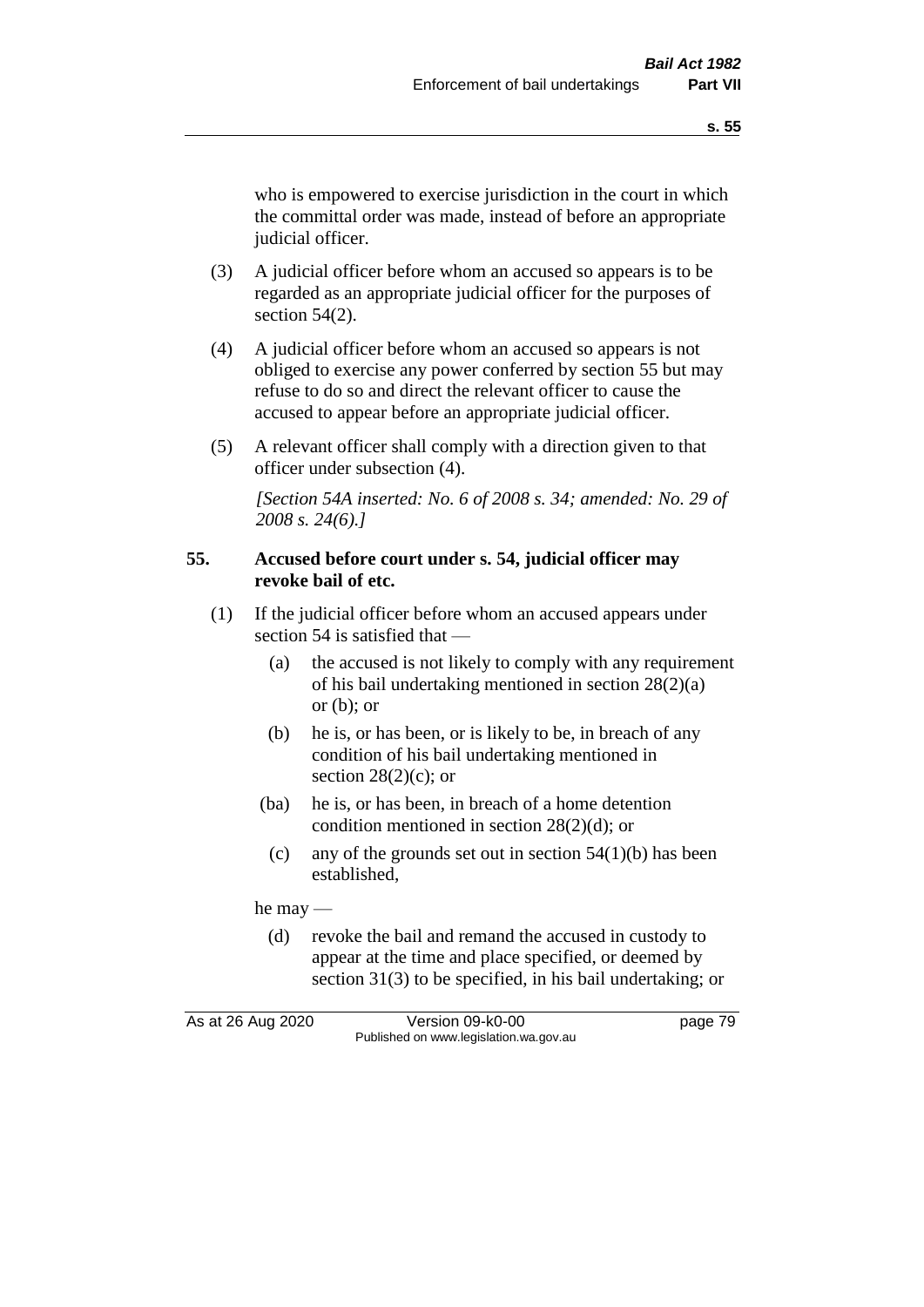**s. 57**

- (e) revoke the bail and grant fresh bail to the accused in accordance with this Act, other than clause 2 of Part B of Schedule 1.
- (2) If the judicial officer before whom the accused so appears is not satisfied as to any of the matters mentioned in subsection (1)(a), (b), or (c) he shall release the accused on his existing bail undertaking and, with the consent in writing of the surety, on any existing surety undertaking.

*[Section 55 amended: No. 61 of 1990 s. 13; No. 45 of 1993 s. 12; No. 84 of 2004 s. 82.]* 

*[56. Deleted: No. 6 of 2008 s. 35.]*

## **57. Offence under s. 51, court to order forfeiture of money under bail undertaking**

- (1) Where an accused is convicted of an offence against section  $51(1)$ ,  $(2)$  or  $(2a)$ , the court by which he is convicted shall, whether or not an application is made therefor by the prosecutor, order that the full amount agreed to be forfeited, in the accused's bail undertaking, be forfeited to the State.
- (2) Notwithstanding subsection (1), the court may decline to make an order thereunder or may order forfeiture in part only where the accused shows to the satisfaction of the judicial officer —
	- (a) that, by reason of a change of circumstances since the bail undertaking was entered into, an order for forfeiture, or for forfeiture in full (as the case may be), would cause excessive hardship to the accused or his dependants; and
	- (b) that such hardship would not be relieved by the exercise of one of the powers conferred by section 59.
- (3) Without prejudice to the recovery of such an amount as a civil debt due to the State, any amount to be paid under an order made under this section is to be paid, and its payment may be enforced under Part 5 of the *Fines, Penalties and Infringement*

page 80 Version 09-k0-00 As at 26 Aug 2020 Published on www.legislation.wa.gov.au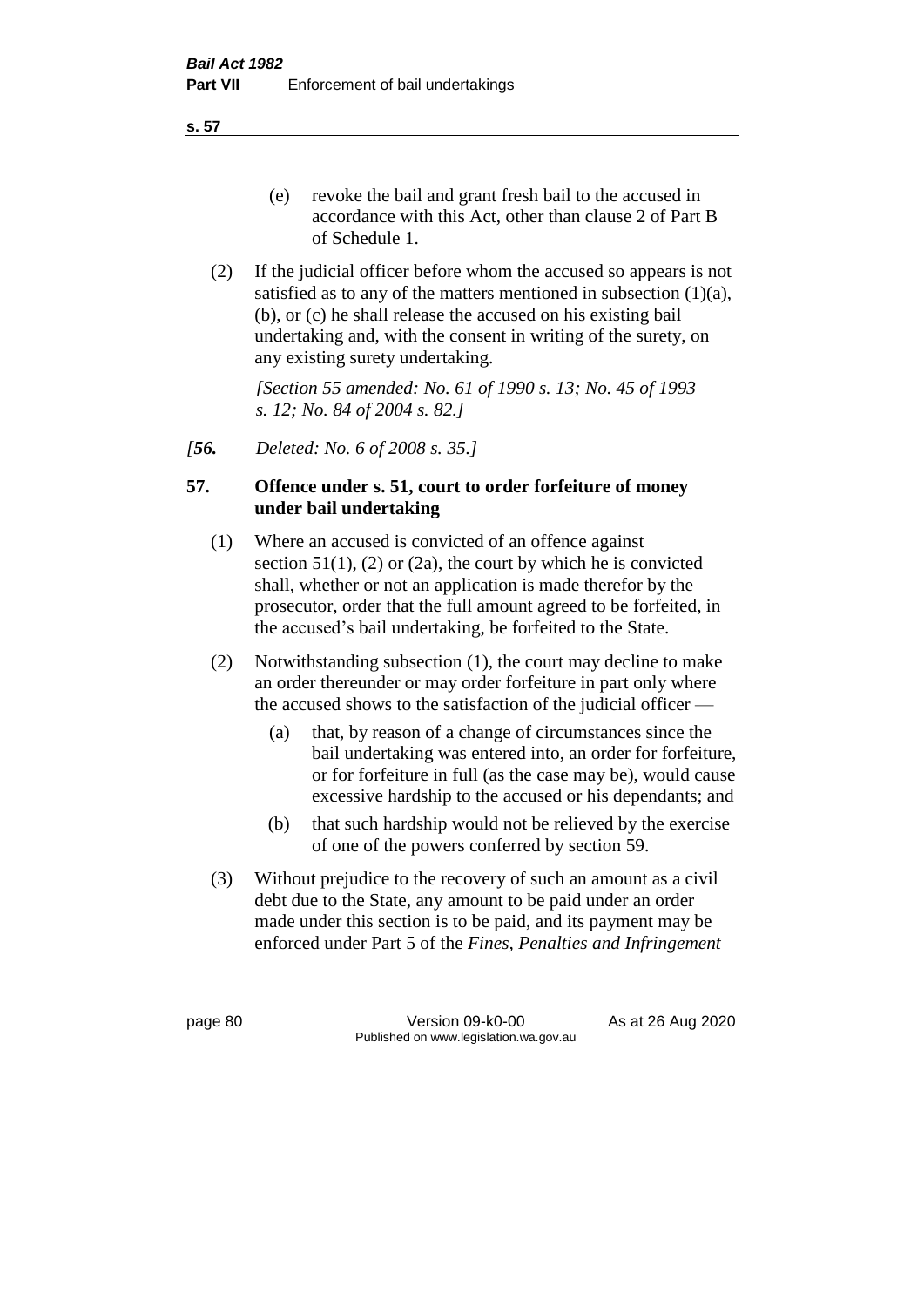*Notices Enforcement Act 1994*, unless an order has been made under subsection (4).

(4) If under this section the Supreme Court or the District Court makes an order requiring the payment of money, the court may make an order under section 59 of the *Sentencing Act 1995* in respect of the amount payable and for that purpose that section, with any necessary changes, applies as if the amount were a fine imposed on the accused.

*[Section 57 amended: No. 74 of 1984 s. 19; No. 92 of 1994 s. 7; No. 78 of 1995 s. 8; No. 54 of 1998 s. 11; No. 65 of 2003 s. 121(3); No. 84 of 2004 s. 82.]* 

## **58. Automatic forfeiture of money on expiration of one year after absconding**

- (1) If after the expiration of one year from the day on which the accused is required to appear in court in accordance with the requirement of his bail undertaking mentioned in section  $28(2)(a)$  he has not —
	- (a) been arrested under section 59B; or
	- (b) appeared in court in accordance with the requirement of his bail undertaking mentioned in section 28(2)(b); or
	- (c) otherwise surrendered himself or been taken into custody to be dealt with on the charge or charges for which the bail undertaking was entered into,

the full amount specified in the bail undertaking shall, on the expiration of the said period, be forfeited to the State by virtue of this section without any order of the court or other formality.

(2) Upon the occurrence of a forfeiture under subsection (1) any security given by the accused may be resorted to by the State as if an order of forfeiture had been made under section 57(1).

*[Section 58 amended: No. 65 of 2003 s. 121(3); No. 84 of 2004 s. 82; No. 6 of 2008 s. 18(3) and 36(2).]*

As at 26 Aug 2020 Version 09-k0-00 page 81 Published on www.legislation.wa.gov.au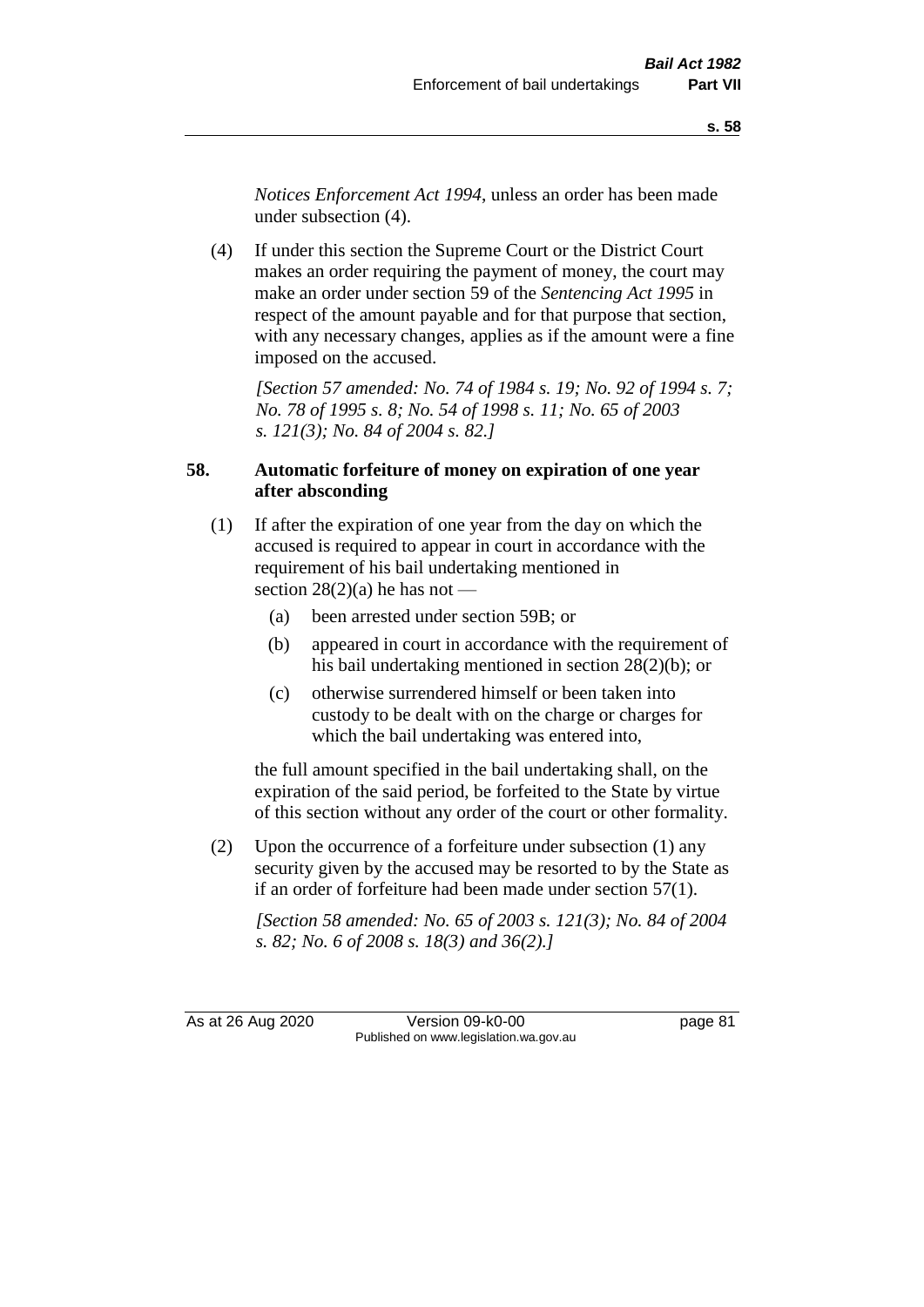**s. 59**

# **Part VIII — Miscellaneous**

## **59. Order for forfeiture, court's additional powers as to**

A court or an appropriate judicial officer who makes an order for forfeiture under section 49 or 57 may, when doing so, or at any time thereafter, further order —

- (a) that payment of any sum be made by specified instalments or be postponed to a specified date; or
- (b) that any security given be applied in or towards payment of the sum forfeited; or
- (c) that the accused or the surety, as the case may be, do all such things and execute all such documents as may be necessary, or as may be specified in the order, for the purpose of vesting any security in the State or enabling the State to realize the same or to resort thereto to recover the sum forfeited,

and the court or an appropriate judicial officer may at any time vary or revoke an order made under paragraph (a), (b), or (c).

*[Section 59 amended: No. 65 of 2003 s. 121(3); No. 84 of 2004 s. 82.]*

## **59A. If bail dispensed with, accused may be taken before judicial officer for reconsideration of matter**

 $(1)$  In this section —

*relevant officer* has the meaning given in section 54(1a).

(2) Where the requirement for bail has been dispensed with for an accused under section 7A, the relevant officer may cause the accused to appear before an appropriate judicial officer for reconsideration of the matter, if the relevant officer has reasonable grounds to believe that the accused is not likely to appear at the time and place specified in a notice under section 13A(3).

page 82 Version 09-k0-00 As at 26 Aug 2020 Published on www.legislation.wa.gov.au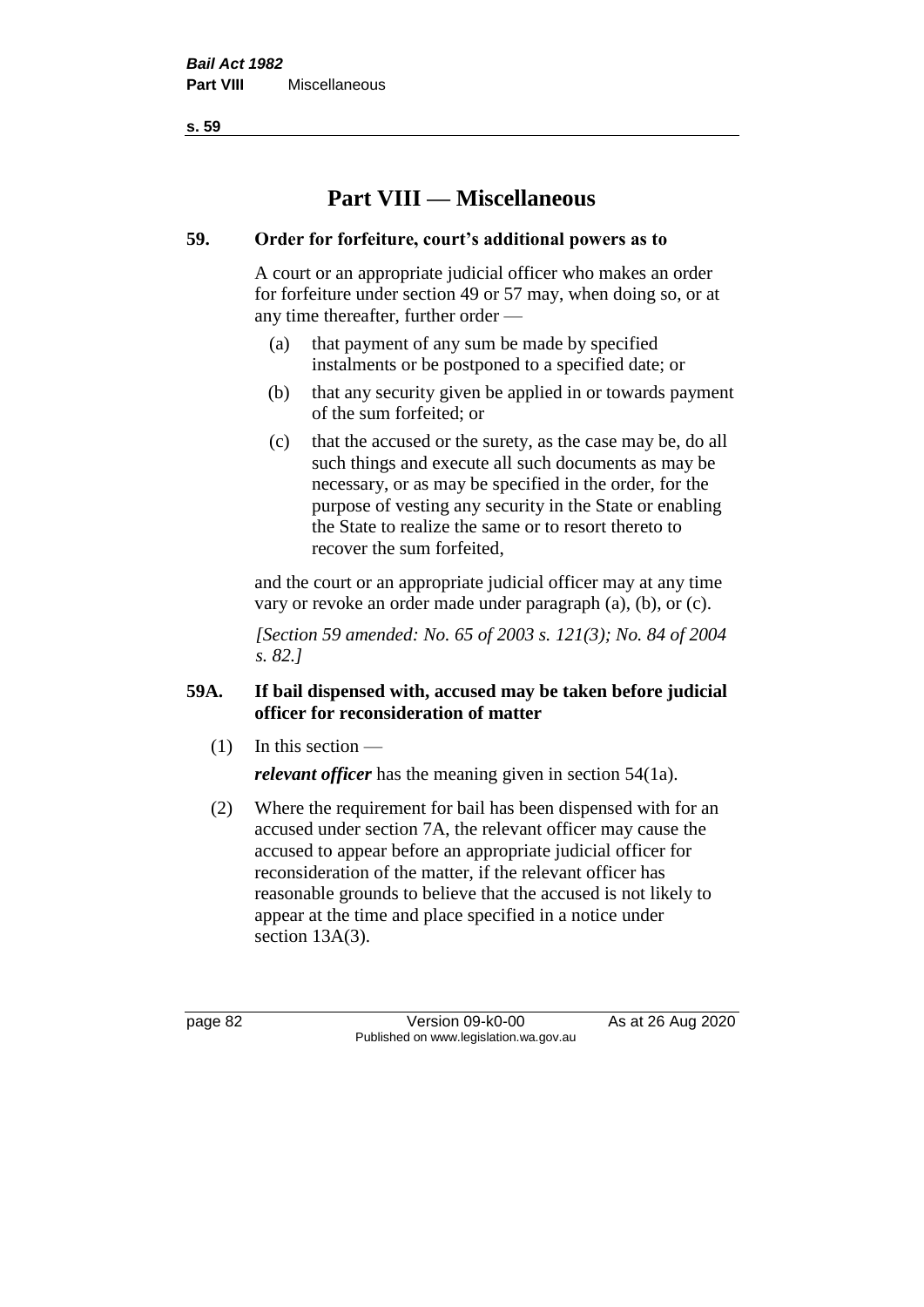- (3) Section 54(2), (2a), (3) and (4) apply, with necessary modifications, for the purposes of subsection (2).
- (4) The judicial officer before whom an accused appears under subsection (2) shall reconsider the accused's case and may, notwithstanding section 13 —
	- (a) again dispense with the requirement for bail; or
	- (b) grant bail; or
	- (c) refuse to grant bail,

in accordance with this Act, for the accused's appearance in court.

- $(5)$  If
	- (a) the court before which the accused is required to appear is the District Court, the Supreme Court or the Court of Appeal; and
	- (b) a police officer is satisfied that because of the urgency of the case it is not practicable for the prosecutor to exercise the power conferred by subsection (2),

the police officer may exercise that power.

(6) If a police officer, acting under subsection (5), exercises the power conferred by subsection (2), the police officer is to be regarded as the relevant officer for the purposes of this section.

*[Section 59A inserted: No. 6 of 2008 s. 36(1).]*

## **59B. Absconding accused, warrant for arrest of**

Where —

(a) at any time after that specified in an accused's bail undertaking for an accused's appearance the accused has failed to comply with the requirements of the accused's bail undertaking mentioned in section  $28(2)(a)$  or (b); or

As at 26 Aug 2020 Version 09-k0-00 page 83 Published on www.legislation.wa.gov.au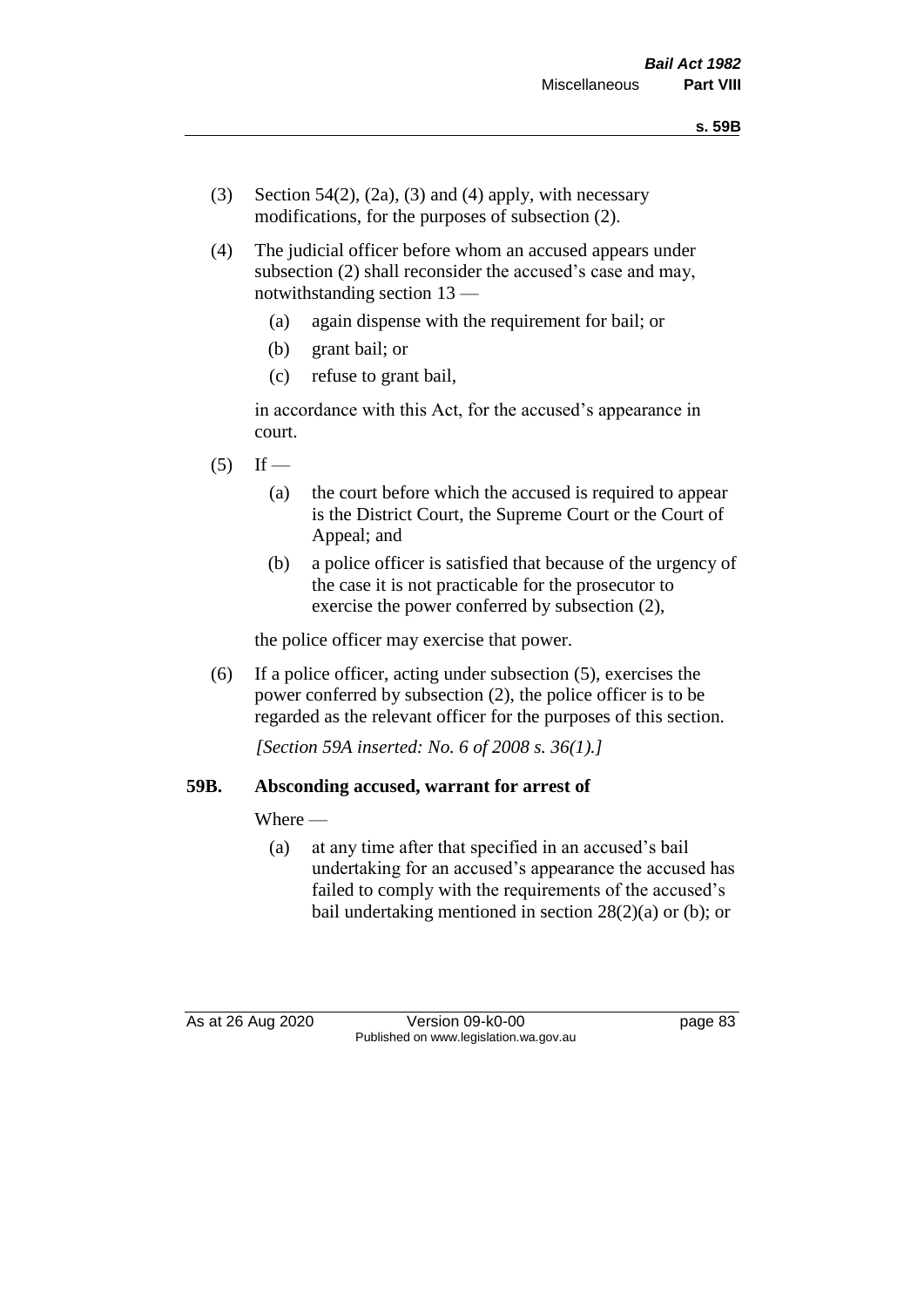(b) an accused has failed to appear at the time and place specified in a notice under section 13A(3),

the court before which the accused was required to appear may issue a warrant to arrest the accused and bring the accused before that court or a court of like jurisdiction.

*[Section 59B inserted: No. 6 of 2008 s. 36(1).]*

## **60. Change of address, accused and surety to notify**

Where the residential address of —

- (a) an accused who has been released on bail or for whom the requirement for bail has been dispensed with; or
- (b) a surety,

changes from that appearing on his bail undertaking, surety undertaking or notice under section 13A(3), as the case may be, he shall forthwith, in writing, notify details of the change to the registrar of the court before which, at the time when the change occurs, the accused is required to appear, and if without reasonable cause he fails to do so he commits an offence.

Penalty: \$1 000.

*[Section 60 amended: No. 50 of 2003 s. 37(5); No. 59 of 2004 s. 141; No. 84 of 2004 s. 82; No. 6 of 2008 s. 37.]*

## **61. Failing to bring arrested person before court or person able to grant bail, offence**

- (1) A person to whom this section applies commits an offence if, having arrested another for an offence, he wilfully and without reasonable excuse fails to take that other person, or cause him to be taken, as soon as is practicable —
	- (a) before an authorised officer or judicial officer empowered by this Act to grant bail for that offence; or
	- (b) before a court.
	- Penalty: \$1 000 or imprisonment for 12 months or both.

page 84 Version 09-k0-00 As at 26 Aug 2020 Published on www.legislation.wa.gov.au

**s. 60**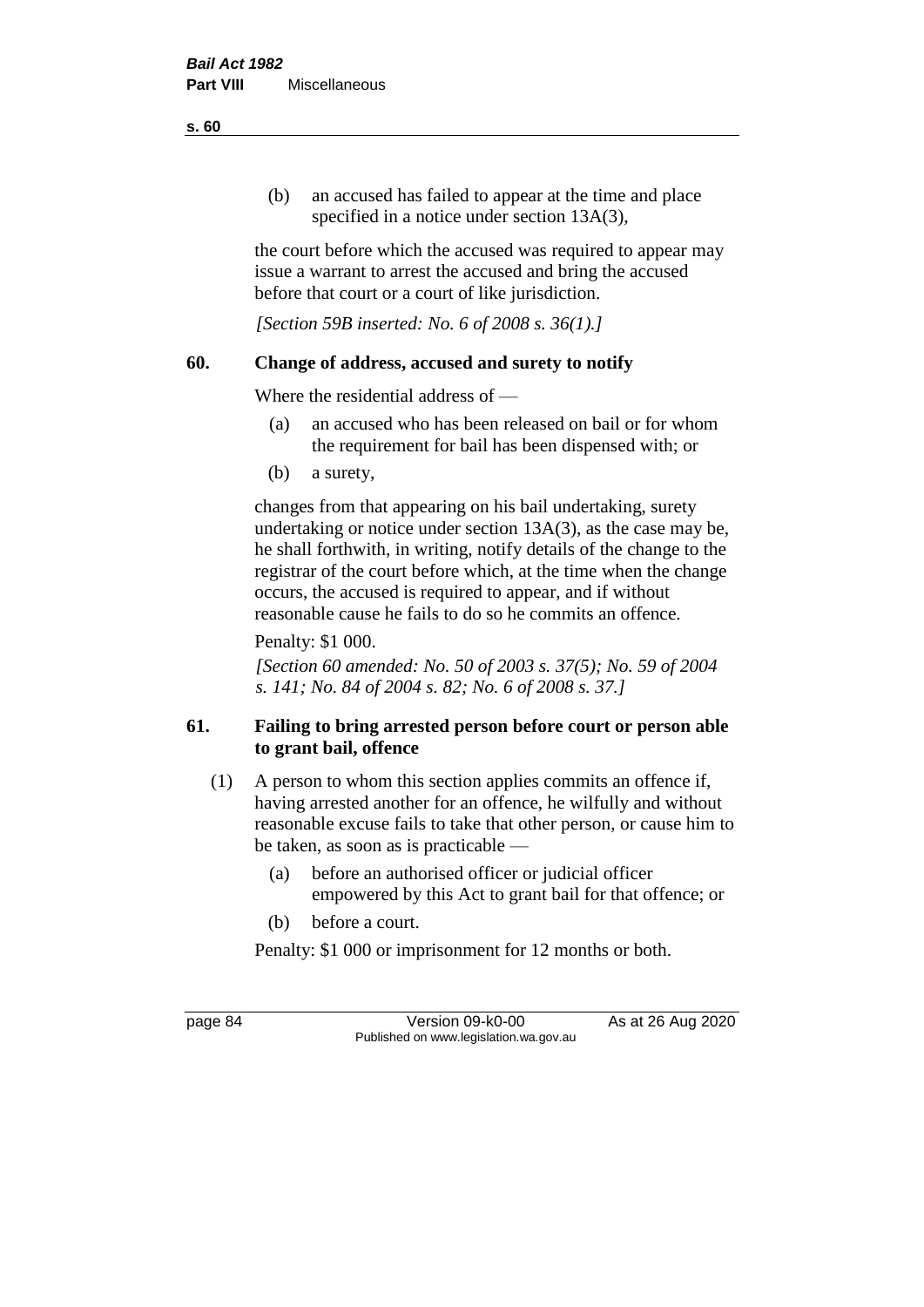- (2) This section applies to a person who
	- (a) is not empowered by this Act to grant bail for the offence; or
	- (b) being so empowered, elects to act under section 6(7).

*[Section 61 amended: No. 15 of 1988 s. 17; No. 59 of 2006 s. 4(4); No. 6 of 2008 s. 38.]* 

#### **62. Giving false information for bail purposes, offence**

A person who for the purpose of obtaining —

- (a) a grant of bail for himself or a variation of the terms and conditions thereof; or
- (b) approval of himself as a surety,

makes any statement which he knows is false in a material particular, or recklessly makes any statement which is false in a material particular, commits an offence.

Penalty: \$1 000 or imprisonment for 12 months or both.

#### **63. Protection from personal liability**

A person shall not be liable in civil proceedings on account of anything done, or omitted to be done, by him in good faith in the course of carrying out any provision of this Act, or purporting to be so done or omitted; but the liability (if any) of any other person (including the State or the Commonwealth) as his employer is not affected by this section and shall be determined as if it had not been passed.

*[Section 63 amended: No. 65 of 2003 s. 121(4).]*

#### **64. Proving appearance or non-appearance by accused**

Where it is required for the purposes of this Act to prove —

(a) that an accused did not appear before a particular court, at a particular place, on a particular day, at a particular time or during a particular period; or

As at 26 Aug 2020 Version 09-k0-00 page 85 Published on www.legislation.wa.gov.au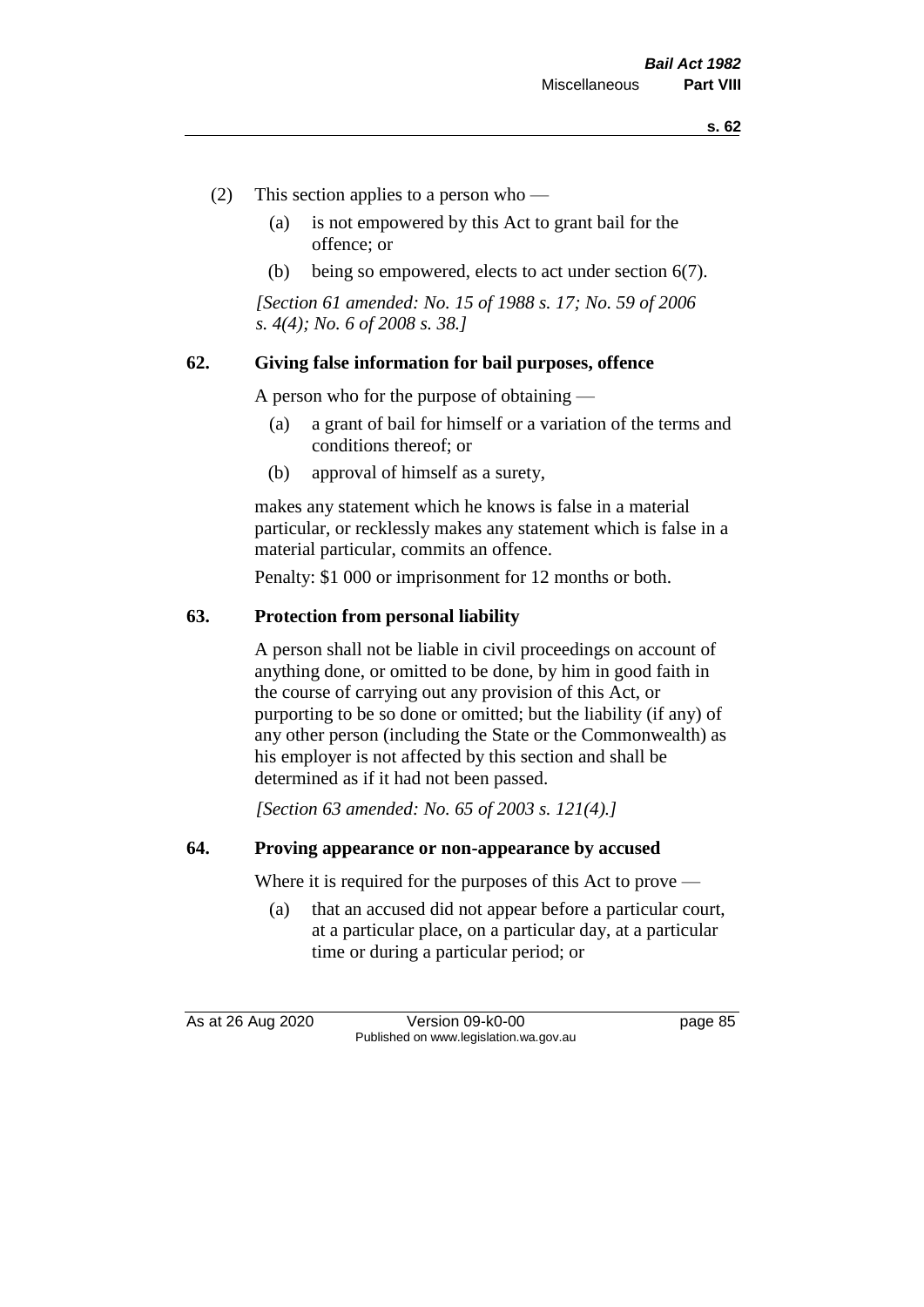(b) the day, time or period when or during which an accused did appear before a particular court at a particular place,

a certificate as to any such matter, purporting to be signed by a judicial officer or registrar of the court before which the accused was required to appear, shall be evidence of the matter so certified.

*[Section 64 amended: No. 59 of 2004 s. 141; No. 84 of 2004 s. 82.]* 

## **65. Bail undertakings by child, effect of**

A bail undertaking entered into by a person who is under the age of 18 years shall bind him as if he were of full age.

## **66. Other powers or duties to grant bail abolished**

- (1) Any power or duty that, at the commencement of this Act, exists apart from statute to grant bail to an accused awaiting an appearance in court for an offence, is abolished.
- (2) Subsection (1) has effect notwithstanding anything in section 16 of the *Supreme Court Act 1935*.
- (3) In subsection (1) *statute* means an Act of the Parliament of Western Australia, other than the *Supreme Court Act 1935*.

*[Section 66 amended: No. 84 of 2004 s. 82.]*

## **66A. Delegation by registrar of court**

- (1) The registrar of a court may, either generally or as otherwise provided by the instrument of delegation, by instrument signed by him, delegate to an officer of that court any function conferred on him by or under this Act other than —
	- (a) this power of delegation; or
	- (aa) a function conferred by section  $11(3)$  or  $36(1)(a)$ ; or
	- (b) any function that a judicial officer has required him to perform personally.

page 86 Version 09-k0-00 As at 26 Aug 2020 Published on www.legislation.wa.gov.au

**s. 65**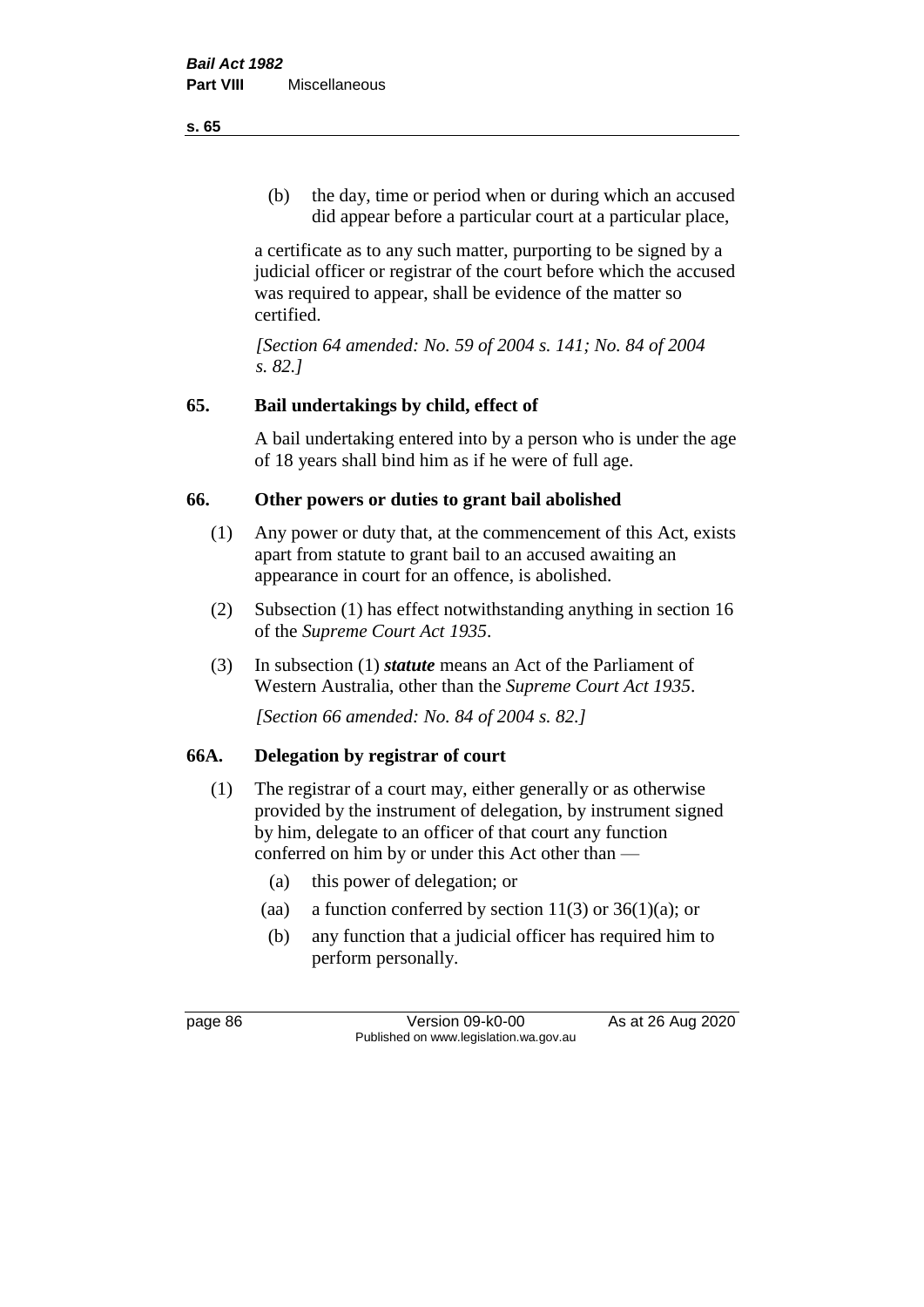(2) The superintendent of a detention centre under the *Young Offenders Act 1994* may, either generally or as otherwise provided by the instrument of delegation, by instrument signed by him, delegate to an officer of the Public Sector agency principally assisting the Minister administering that Act in its administration any function conferred on him by or under this Act, other than this power of delegation.

*[Section 66A inserted: No. 15 of 1988 s. 18; amended: No. 49 of 1988 s. 89; No. 31 of 1993 s. 8; No. 59 of 2004 s. 141; No. 65 of 2006 s. 52; No. 6 of 2008 s. 39.]* 

## **66B. Video link or audio link, use of in bail proceedings**

 $(1)$  In this section —

*audio link* means facilities (including telephone) that enable, at the same time, a judicial officer or authorised officer at one place to hear the accused at another place and vice versa;

*bail proceedings* means any proceedings under this Act including —

- (a) proceedings on a case for bail;
- (b) proceedings relating to the variation or revocation of bail;
- (c) proceedings on an application under section 48 or 49;
- (d) proceedings on an appeal under section 15A or 53;

*video link* means facilities (including closed circuit television) that enable, at the same time, a judicial officer or authorised officer at one place to see and hear the accused at another place and vice versa.

- (2) Bail proceedings may be conducted by means of a video link or an audio link.
- (3) Without limiting subsection (2), if a provision of this Act requires or authorises an accused to be brought before, or appear before, a court, judicial officer or authorised officer, the accused

As at 26 Aug 2020 Version 09-k0-00 page 87 Published on www.legislation.wa.gov.au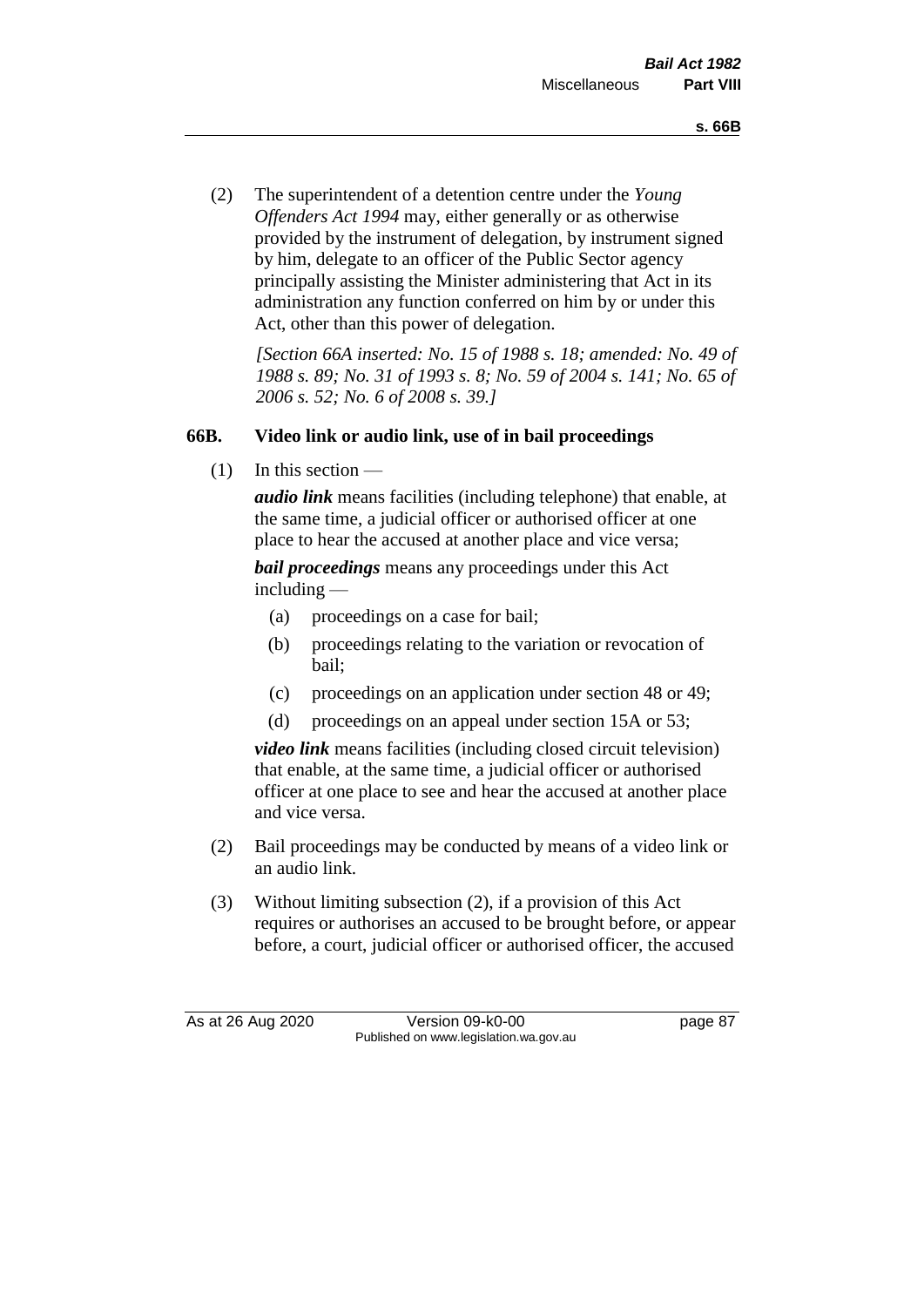#### **s. 66C**

may be brought before, or appear before, the court or officer by means of a video link or an audio link.

- (4) An audio link is not to be used under this section unless a video link is not available and cannot reasonably be made available.
- (5) Nothing in this section prevents a court, judicial officer or authorised officer from requiring that an accused be brought before, or appear before, the court or officer in person for the purposes of bail proceedings.

*[Section 66B inserted: No. 6 of 2008 s. 40(1).]*

## **66C. Protection of terrorist intelligence information in bail proceedings**

- (1) In proceedings on a case for bail, the judicial officer must take all reasonable steps to maintain the confidentiality of information that the judicial officer considers is terrorist intelligence information, including steps —
	- (a) to receive evidence and hear argument about the information in private and in the absence of any person other than the prosecutor and any other person to whose presence the prosecutor consents; and
	- (b) to prohibit the publication of, or a reference to, terrorist intelligence information; and
	- (c) to order that the following documents must be provided in a redacted form —
		- (i) an approved form given under section 8;
		- (ii) a report made in accordance with section 24 or 24A.
- (2) If the judicial officer considers that the information is not terrorist intelligence information, the judicial officer must —
	- (a) give the prosecutor the opportunity to withdraw the information from consideration; and
	- (b) if the information is withdrawn, prohibit the publication of, or a reference to, the information.

page 88 Version 09-k0-00 As at 26 Aug 2020 Published on www.legislation.wa.gov.au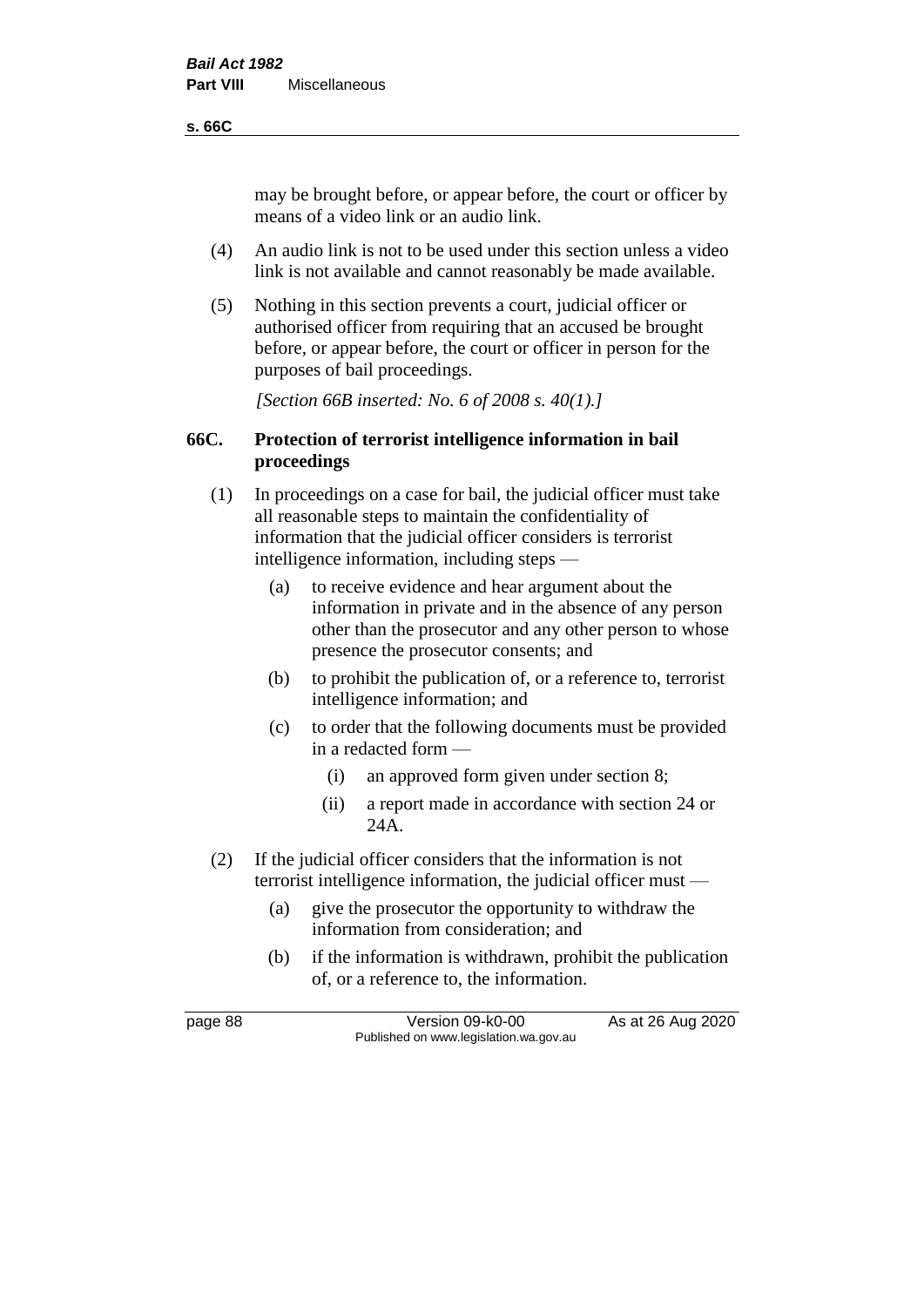- (3) Despite subsections (1) and (2), the judicial officer may disclose terrorist intelligence information or information withdrawn under subsection  $(2)$  to any of the following —
	- (a) the Attorney General;
	- (b) a court;
	- (c) a person to whom the prosecutor authorises disclosure.

*[Section 66C inserted: No. 15 of 2019 s. 11.]*

## **66D. Annual report to include information about application of s. 66C**

 $(1)$  In this section —

*accountable authority* means the accountable authority, as defined in the *Financial Management Act 2006* section 3, of the department of the Public Service principally assisting in the administration of this Act;

*protected information* means information the disclosure of which would contravene a written law or an order of a court;

*sensitive information* means information the disclosure of which could reasonably be expected —

- (a) to prejudice national security; or
- (b) to endanger a person's life or physical safety; or
- (c) to threaten significant damage to infrastructure or property; or
- (d) to prejudice a criminal investigation; or
- (e) to reveal intelligence gathering methodologies, investigative techniques or technologies or covert practices; or
- (f) to enable the discovery of the existence or identity of a confidential source of information relevant to law enforcement.

As at 26 Aug 2020 Version 09-k0-00 page 89 Published on www.legislation.wa.gov.au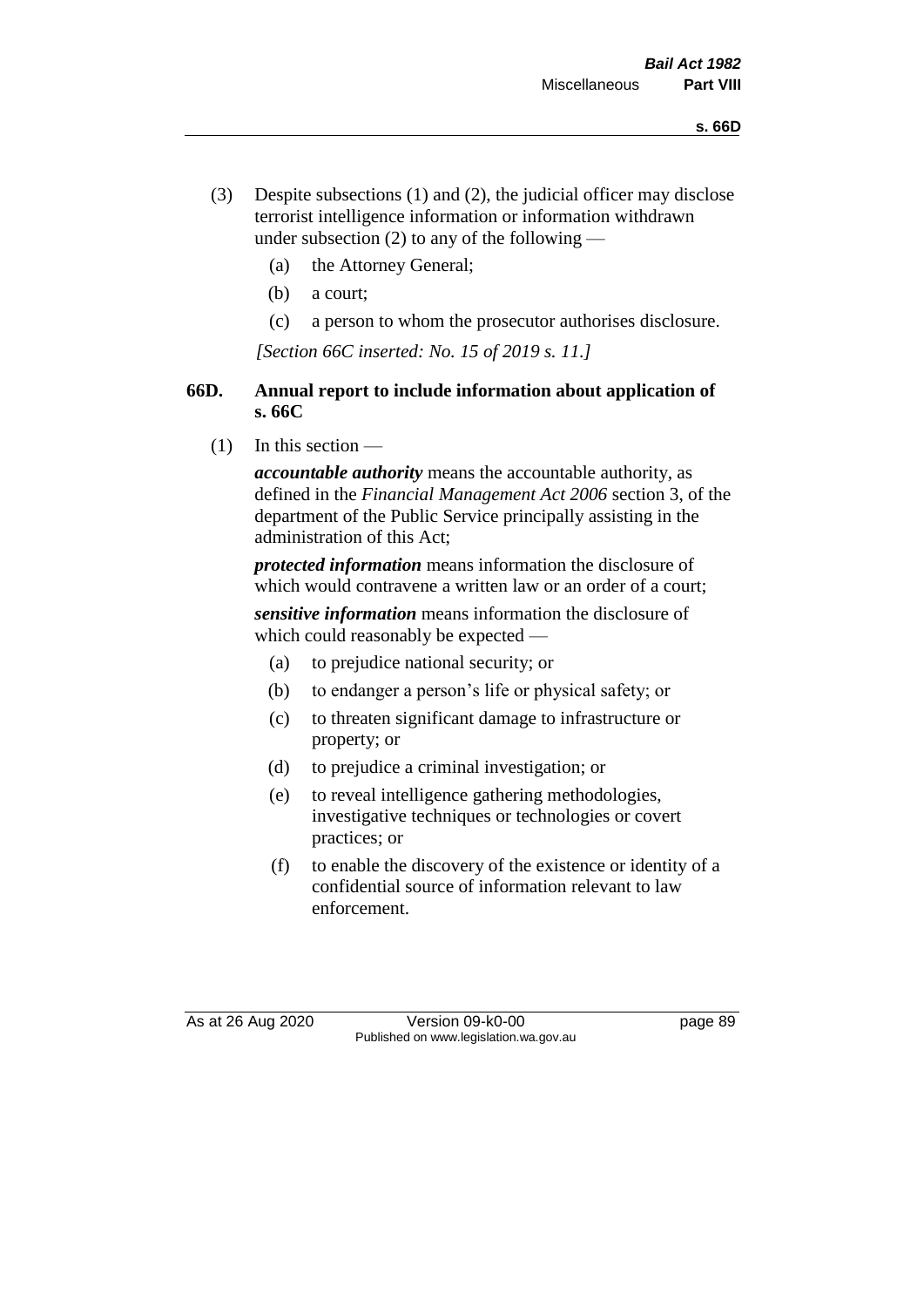**s. 66D**

- (2) Subject to subsections (7) and (8), the accountable authority must, in each annual report submitted under the *Financial Management Act 2006* Part 5 Division 2, include information relating to action taken under section  $66C(1)$  in proceedings on a case for bail in the financial year to which the annual report relates (*reportable information*).
- (3) Reportable information must, without disclosing terrorist intelligence information, specify —
	- (a) the number of proceedings in which action was taken under section  $66C(1)$ ; and
	- (b) in each of those proceedings whether the accused had access to the terrorist intelligence information received by the judicial officer and whether —
		- (i) evidence by or on behalf of the accused was received; and
		- (ii) argument by or on behalf of the accused was heard.
- (4) Prior to submitting an annual report, the accountable authority must give a copy of the reportable information they propose to include in the annual report to the Attorney General and the Commissioner of Police.
- (5) The Commissioner of Police must advise the Attorney General whether any of the reportable information, in the Commissioner's opinion, is or is likely to be sensitive information.
- (6) A judicial officer may advise the Attorney General of any reportable information that, in the judicial officer's opinion, is or is likely to be protected information.

page 90 Version 09-k0-00 As at 26 Aug 2020 Published on www.legislation.wa.gov.au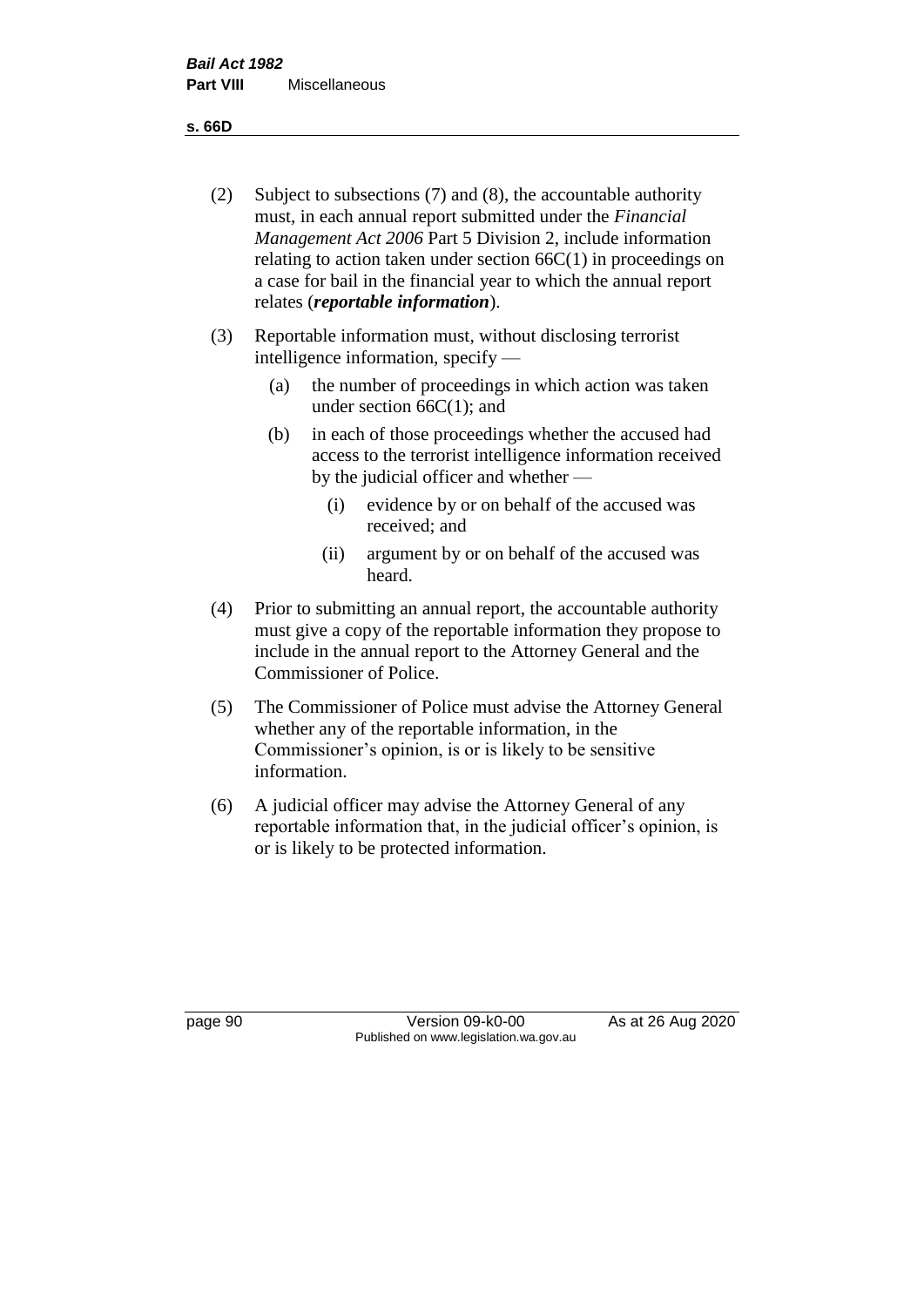- (7) If the Attorney General is, on advice provided under subsection (5) or (6), satisfied that some or all of the reportable information is sensitive information or protected information, the Attorney General must direct the accountable authority to —
	- (a) exclude the information from the annual report; and
	- (b) insert a statement in the annual report to the effect that information has been excluded from the report under this section.
- (8) The accountable authority must comply with a direction under subsection (7).

*[Section 66D inserted: No. 15 of 2019 s. 11.]*

#### **66E. Retrieving monitoring equipment**

The *Sentence Administration Act 2003* section 118 applies if, under this Act, any approved electronic monitoring device has been required to be worn by a person, or has been installed at a place, in connection with keeping an accused under surveillance or to monitor an accused.

*[Section 66E inserted: No. 13 of 2020 s. 27.]*

## **67. Regulations**

- (1) The Governor may make regulations, not inconsistent with this Act, prescribing such things as are required or permitted by this Act to be prescribed or as it is necessary or expedient to prescribe for the purposes thereof.
- (2) Without limiting the generality of subsection (1) regulations  $may$ —
	- (a) make provision for or with respect to the making of applications —
		- (i) for or in relation to bail;
		- (ii) for the approval of sureties;
		- (iii) for the approval of security to be given by accused persons and sureties;

As at 26 Aug 2020 Version 09-k0-00 page 91 Published on www.legislation.wa.gov.au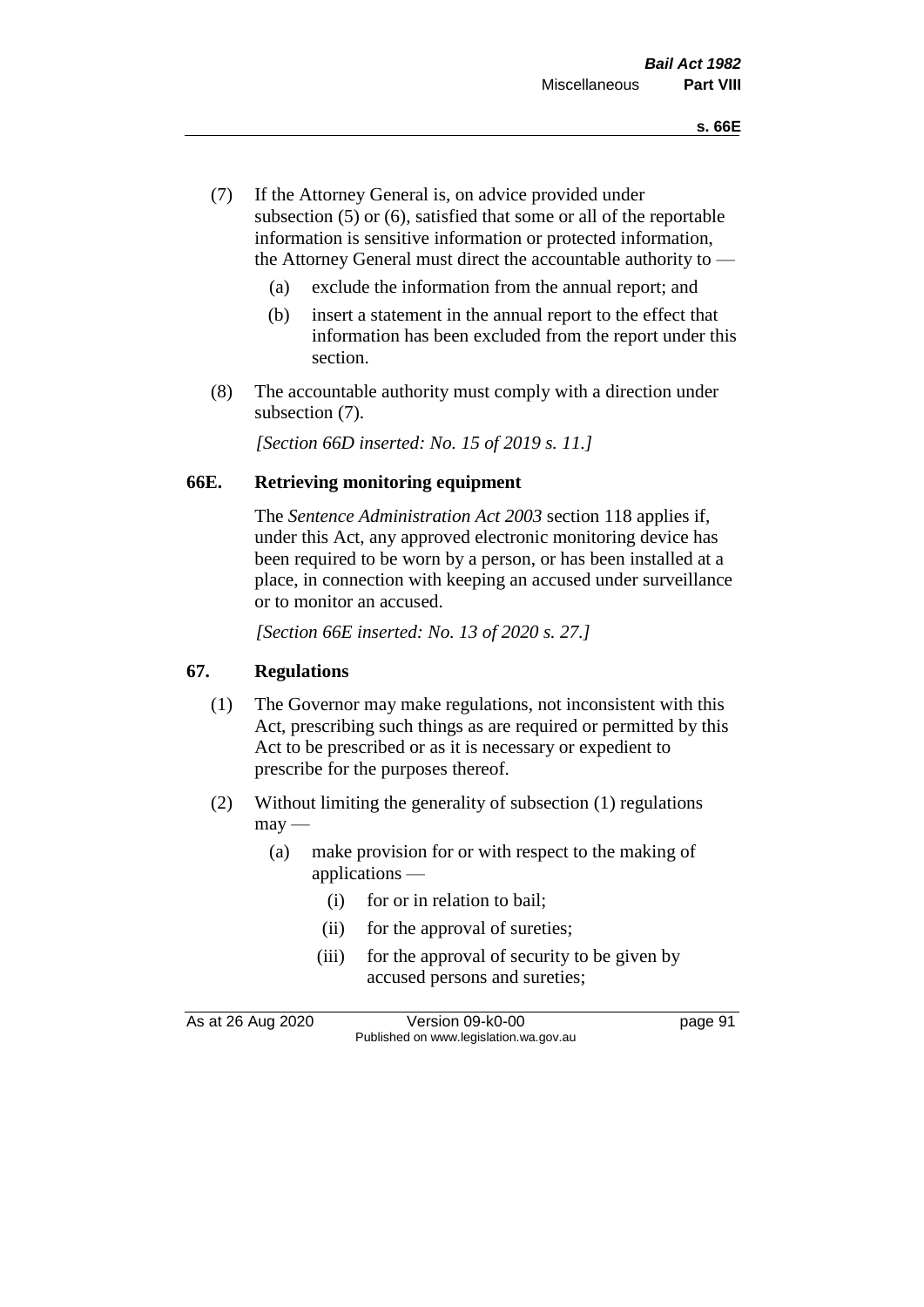(iv) for the cancellation of a surety undertaking;

(v) for an order under section 49,

and for the manner in which such applications are to be made and the procedure to be followed on such applications;

- (ba) in any case where the regulations provide that any information, document or record, or a copy of any document or record, is to be or can be provided to a person in electronic form, determine when information or a document, record or copy provided to a person in that form is to be taken to be, or to be presumed to be, received by, or brought to the attention of, the person;
	- (b) for the purposes of clause 5 of Part A of Schedule 1, prescribe the officer or officers who may grant bail for any prescribed appearance or class of appearance in court by an accused who is in custody;
	- (c) make provision for, or with respect to the management, control, supervision and good order of premises established for the accommodation of persons to whom bail has been granted.
- (3) Regulations made under this section may provide that a contravention or failure to comply with a regulation constitutes an offence and may provide for penalties not exceeding a fine of \$500 for offences against the regulations.

*[Section 67 amended: No. 45 of 1993 s. 12; No. 84 of 2004 s. 83(3); No. 2 of 2008 s. 56(6); No. 6 of 2008 s. 30(3); No. 20 of 2013 s. 31.]* 

page 92 Version 09-k0-00 As at 26 Aug 2020 Published on www.legislation.wa.gov.au

**s. 67A**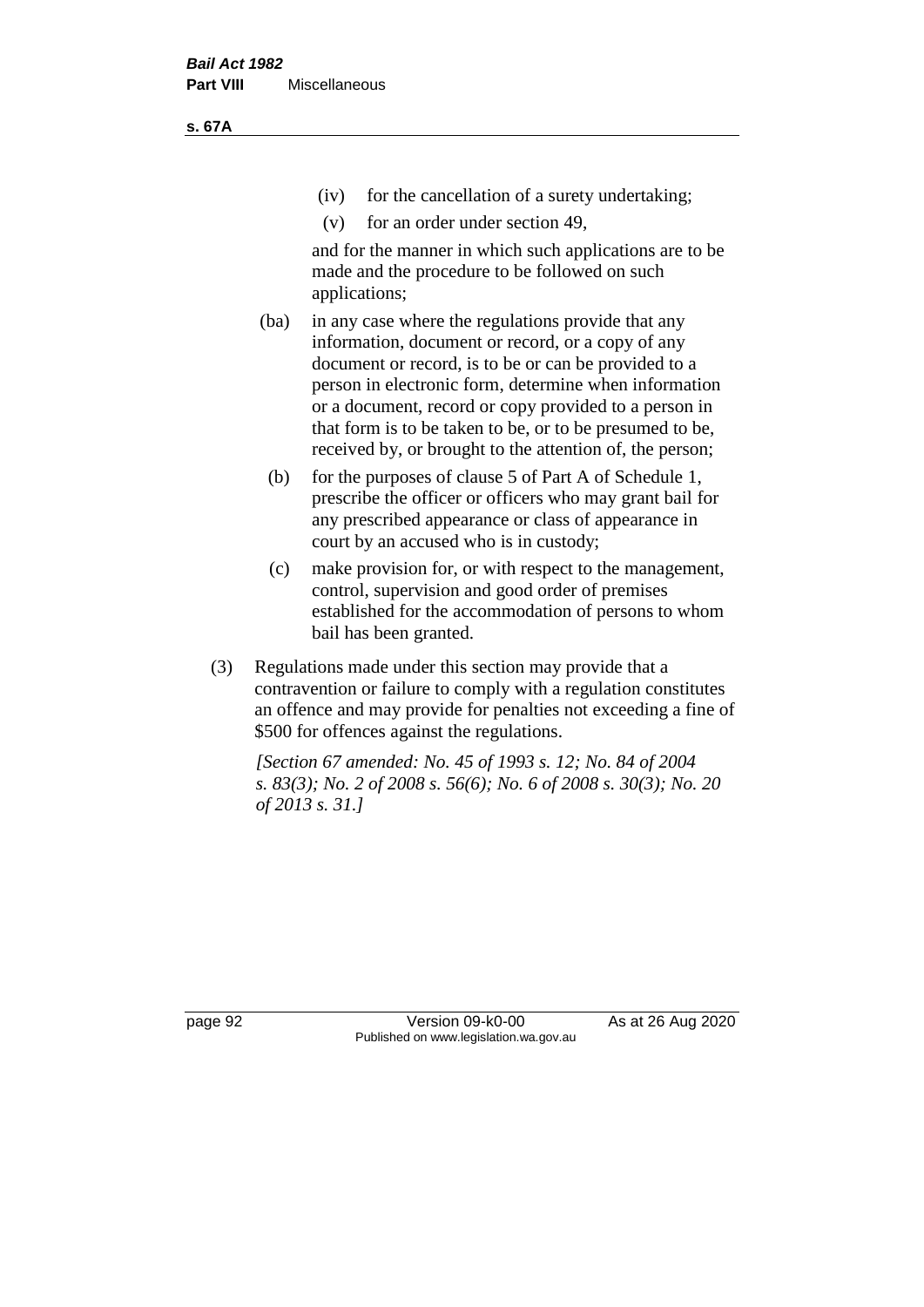## **67A. Review of amendments made by** *Bail Amendment (Persons Linked to Terrorism) Act 2019*

- (1) The Minister must review the operation and effectiveness of the amendments made to this Act by the *Bail Amendment (Persons Linked to Terrorism) Act 2019* and prepare a report based on the review —
	- (a) as soon as practicable after the 3rd anniversary of the day on which the *Bail Amendment (Persons Linked to Terrorism) Act 2019* section 12 comes into operation; and
	- (b) after that, at intervals of not more than 3 years.
- (2) The Minister must cause the report to be laid before each House of Parliament as soon as practicable after it is prepared, but not later than 90 days after the 3rd anniversary or the expiry of the period of 3 years, as the case may be.

*[Section 67A inserted: No. 15 of 2019 s. 12.]*

*[68. Omitted under the Reprints Act 1984 s. 7(4)(g).]*

As at 26 Aug 2020 Version 09-k0-00 page 93 Published on www.legislation.wa.gov.au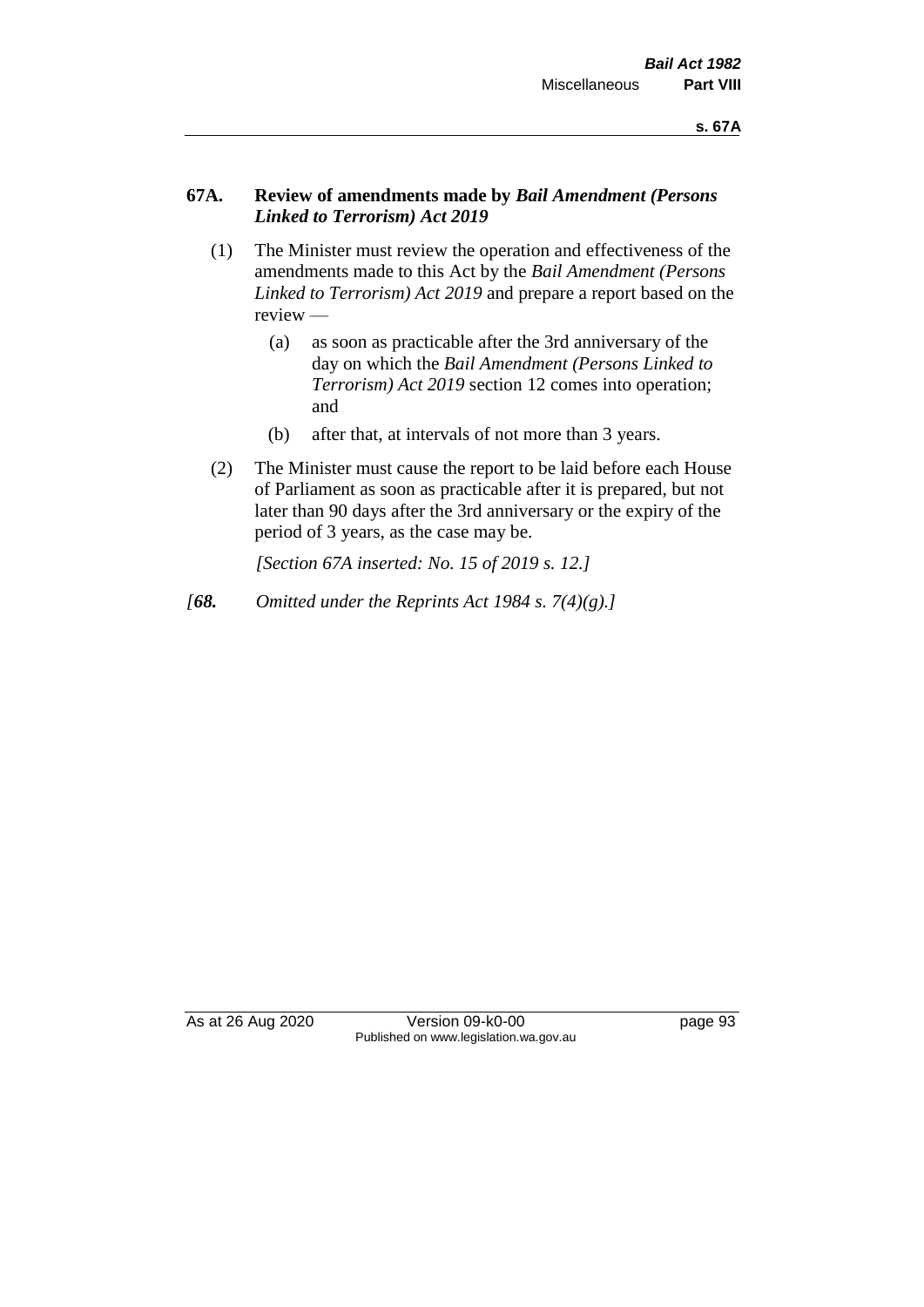## **Schedule 1 — Jurisdiction as to bail and related matters**

[s. 13, 17]

*[Heading inserted: No. 6 of 2008 s. 41(1).]*

## **Part A** — **Jurisdiction relating to bail**

*[Heading inserted: No. 6 of 2008 s. 41(2)(a).]*

**First Column**

**Second Column**

*Appearances in court*

*By whom bail may be granted or (where applicable) dispensed* 

*with*

*[Heading amended: No. 6 of 2008 s. 41(2)(b) and (c).]*

## **1. Initial appearance**

(1) The initial appearance in a court of summary jurisdiction or the Children's Court by an accused in, or in connection with, proceedings for an offence.

In any case —

- (a) a justice; or
- (b) an authorised police officer; and

in addition, in the case of a child, an authorised community services officer.

(2) The initial appearance in the District Court or the Supreme Court, not being the initial appearance to which clause 3 applies. A judge of the District Court or a judge of the Supreme Court, as the case requires.

*[Clause 1 amended: No. 15 of 1988 s. 19; No. 49 of 1988 s. 90(a)(i); No. 59 of 2004 s. 141; No. 84 of 2004 s. 10(1) and 82.]*

page 94 Version 09-k0-00 As at 26 Aug 2020 Published on www.legislation.wa.gov.au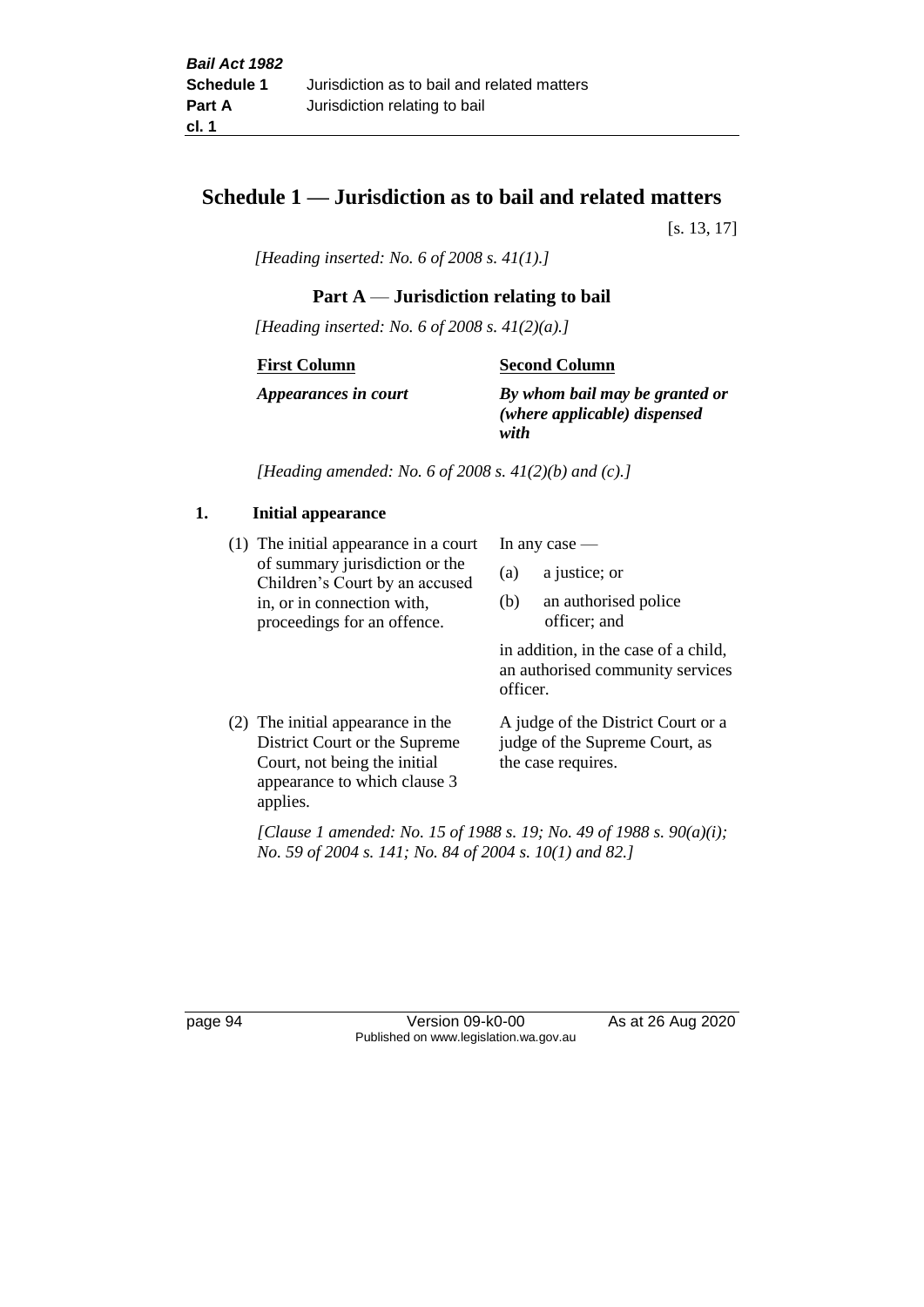| <b>First Column</b> |
|---------------------|
|---------------------|

*Appearances in court*

#### **Second Column**

*By whom bail may be granted or (where applicable) dispensed with*

## **2. Appearance after adjournment**

Appearance in any court or before a judicial officer by an accused after any adjournment of proceedings for an offence, not being a committal under clause 3.

The judicial officer who orders the adjournment.

*[Clause 2 amended: No. 84 of 2004 s. 82.]*

## **3. Appearance on committal to Supreme Court or District Court**

The initial appearance by an accused in the Supreme Court or District Court after he has been committed thereto under any Act to be tried or sentenced or otherwise dealt with. The judicial officer who orders the committal.

*[Clause 3 amended: No. 84 of 2004 s. 82.]*

## **4. Appearance in connection with appeal, rehearing etc.**

| (1) Appearance in connection with an If the appeal is being determined<br>application or appeal made under<br>the Criminal Appeals Act 2004 or<br>with any order made in<br>determining the application or<br>appeal. | by a single judge of the Supreme<br>Court, a single judge of the<br>Supreme Court;<br>If the appeal is being determined<br>by the Court of Appeal, the Court<br>of Appeal or a single judge of<br>appeal. |
|-----------------------------------------------------------------------------------------------------------------------------------------------------------------------------------------------------------------------|-----------------------------------------------------------------------------------------------------------------------------------------------------------------------------------------------------------|
| (2) Appearance in connection with a<br>rehearing of proceedings ordered<br>under section 28 of the<br>Children's Court of Western<br>Australia Act 1988.                                                              | The Children's Court.                                                                                                                                                                                     |

As at 26 Aug 2020 Version 09-k0-00 page 95 Published on www.legislation.wa.gov.au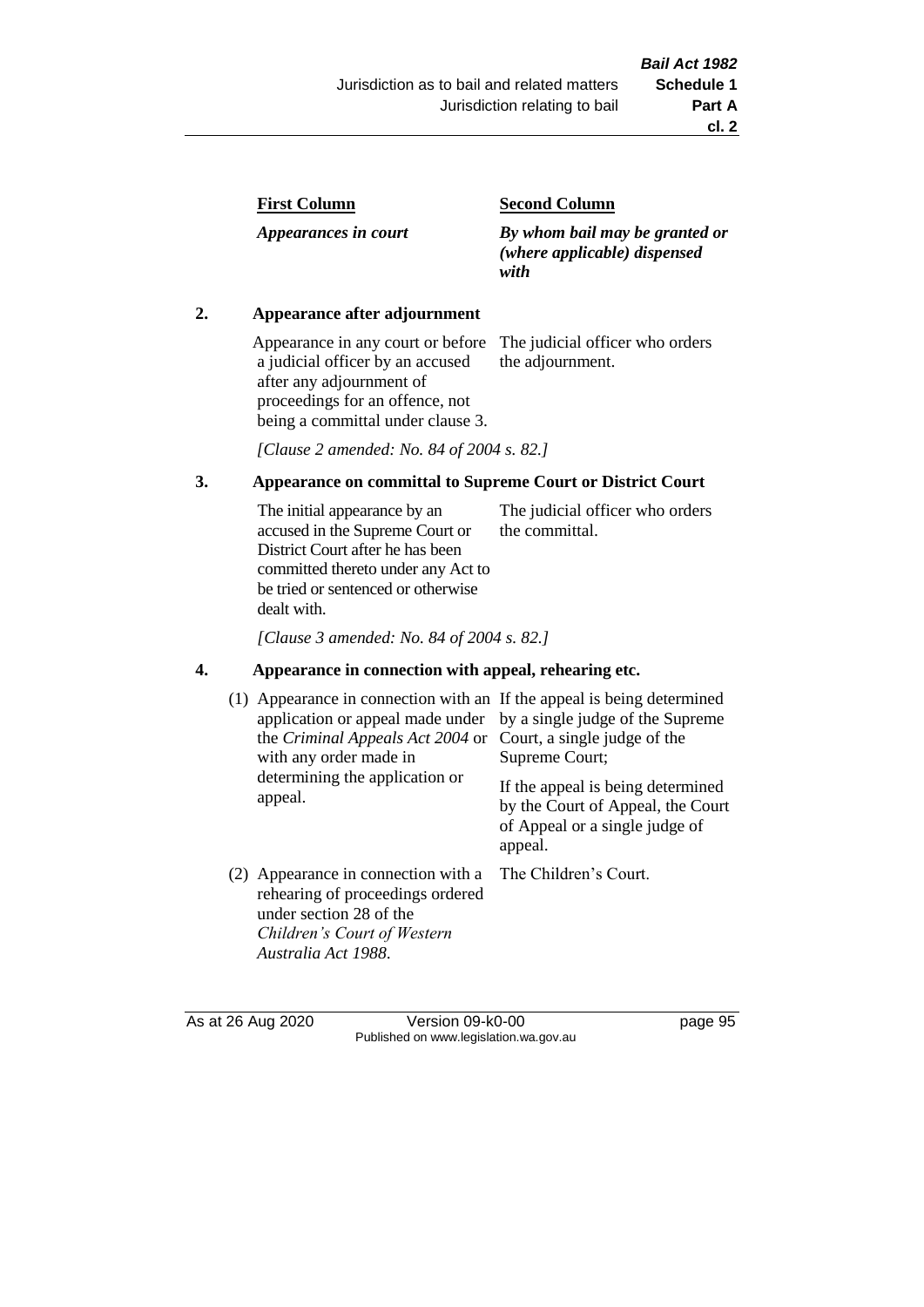|    | <b>First Column</b>                                                                                                                                   | <b>Second Column</b>                                                   |  |
|----|-------------------------------------------------------------------------------------------------------------------------------------------------------|------------------------------------------------------------------------|--|
|    | Appearances in court                                                                                                                                  | By whom bail may be granted or<br>(where applicable) dispensed<br>with |  |
|    | (3) Appearance in connection with<br>the reconsideration of an order<br>under section 40 of the<br>Children's Court of Western<br>Australia Act 1988. | The Children's Court constituted<br>by the President.                  |  |
|    | [Clause 4 inserted: No. 84 of 2004 s. 10(2).]                                                                                                         |                                                                        |  |
| 5. | Appearance prescribed by regulation                                                                                                                   |                                                                        |  |
|    | Appearance in a court for any<br>other purpose or following any<br>other occurrence prescribed by                                                     | The judicial or other officer<br>prescribed by such regulations.       |  |

#### **6. Appearances not otherwise provided for**

regulations under this Act.

Any appearance in a court not otherwise provided for in this Part or by regulations under this Act.

The judicial officer who, or court which, orders the appearance.

#### **7. Term used: proceedings for an offence**

In this Part, unless the contrary intention appears —

*proceedings for an offence* in clause 2 (but not in clause 1) includes any of the following proceedings relating to that offence —

- (a) appeal proceedings; and
- (b) proceedings on a writ of *habeas corpus*; and
- (c) proceedings on the re-appearance of an offender under section 50 of the *Sentencing Act 1995*.

*[Clause 7 inserted: No. 84 of 2004 s. 10(3).]*

page 96 Version 09-k0-00 As at 26 Aug 2020 Published on www.legislation.wa.gov.au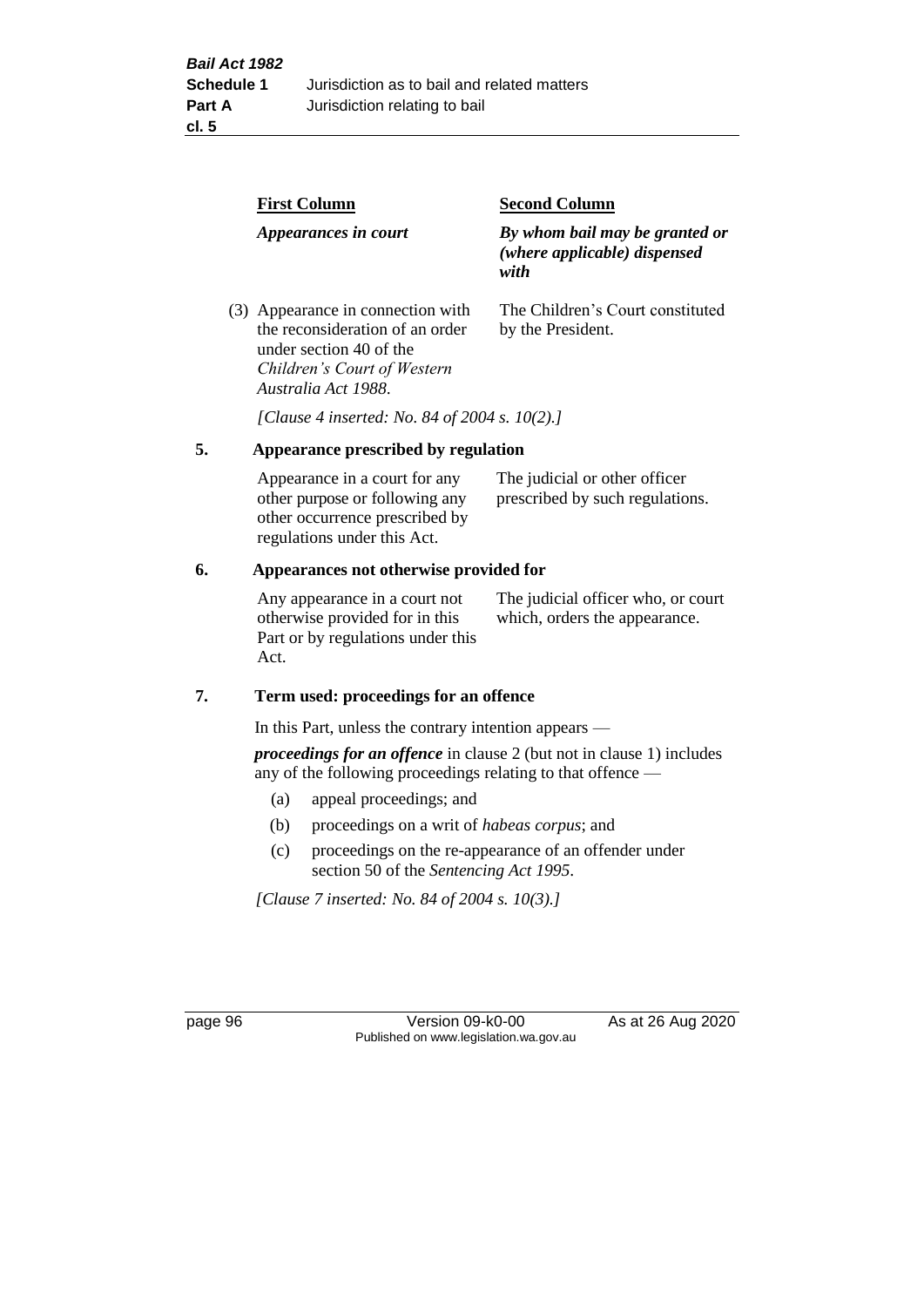# **Part B** — **Cessation of powers relating to bail**

*[Heading inserted: No. 6 of 2008 s. 41(3)(a).]*

#### **1. Upon decision by judge, power of other officers ceases**

(1) In this clause —

*judge* means a judge of the Supreme Court, the Children's Court or the District Court.

- (2) After a judge has granted or refused bail for an appearance by an accused the power to grant bail for that appearance ceases to be vested  $in -$ 
	- (a) any judicial officer whose jurisdiction is inferior to that of the judge; or
	- (b) any authorised officer.
- (3) After a judge has dispensed with the requirement for bail for an appearance by an accused the power to grant or refuse bail for that appearance ceases to be vested in any officer referred to in subclause  $(2)(a)$  or  $(b)$ .

*[Clause 1 inserted: No. 6 of 2008 s. 41(3)(b).]*

#### **1A. Upon decision by Court of Appeal, other powers cease**

After the Court of Appeal on an appeal under section 15A —

- (a) has granted or refused bail for an appearance by an accused, the power to grant or refuse bail for that appearance; or
- (b) has dispensed with the requirement for bail for an appearance by an accused, the power to grant or refuse bail for that appearance,

ceases to be vested in any judicial officer or in any authorised officer.

*[Clause 1A inserted: No. 6 of 2008 s. 41(3)(b).]*

#### **2. Upon decision by judicial officer, his power and that of his peers ceases**

Except where clause 4 applies, the power to grant, refuse or dispense with bail for an appearance by an accused ceases to be vested in any judicial officer (including a judge of the Supreme Court) after he, or

As at 26 Aug 2020 Version 09-k0-00 page 97 Published on www.legislation.wa.gov.au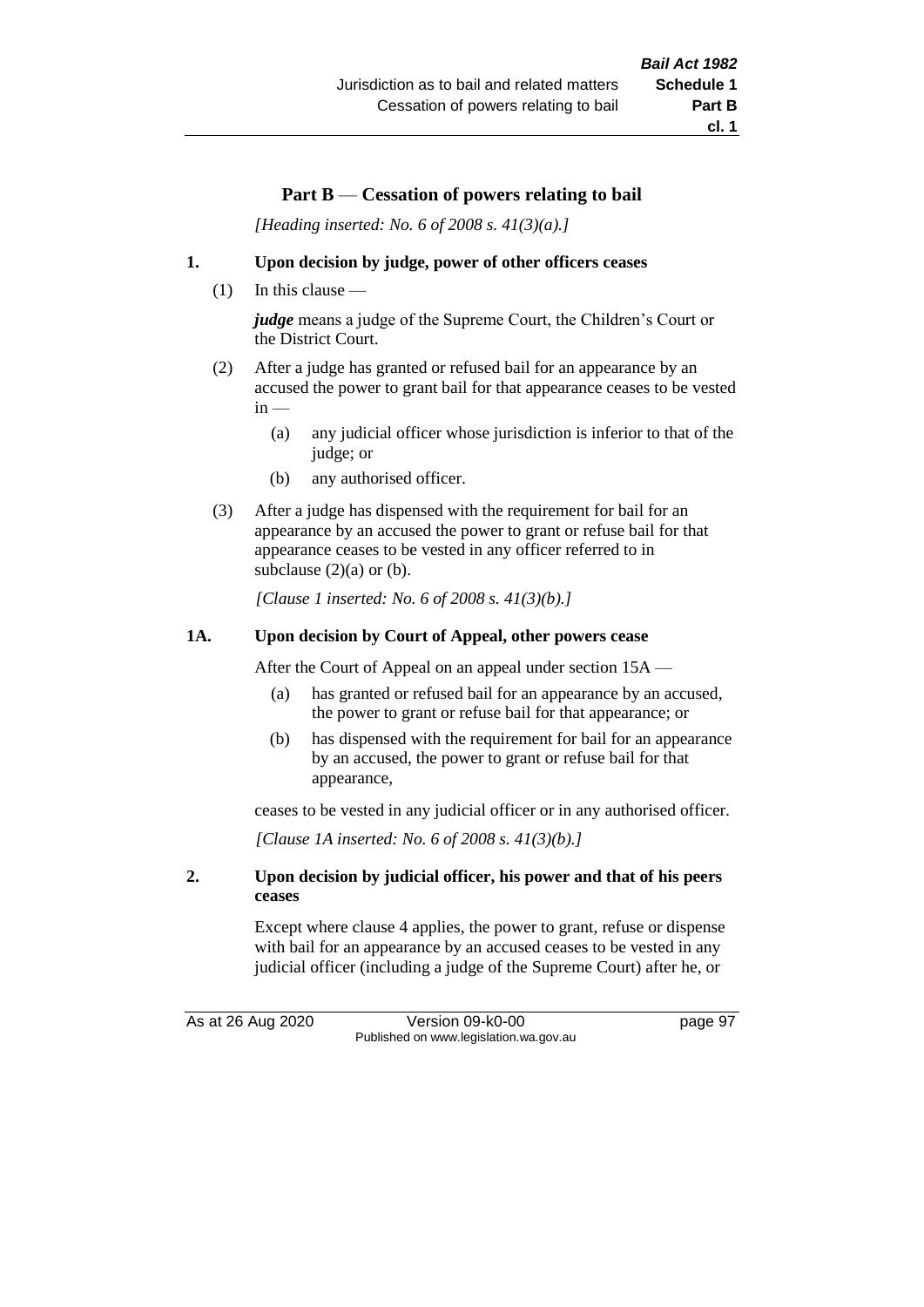another judicial officer whose jurisdiction is co-extensive with his, has granted, refused or dispensed with bail for that appearance.

*[Clause 2 amended: No. 84 of 2004 s. 82; No. 6 of 2008 s. 41(3)(c) and (d).]*

#### **3. Upon refusal of bail for initial appearance, certain powers cease**

- (1) After an authorised officer has refused bail for an initial appearance by an accused, the power to grant bail for that appearance ceases to be vested in another authorised officer, but a justice may nevertheless grant bail for that appearance.
- (2) After a justice has refused bail for an initial appearance by an accused, the power to grant bail for that appearance ceases to be vested in an authorised officer or another justice.

*[Clause 3 inserted: No. 6 of 2008 s. 41(3)(e).]*

#### **4. Judicial officer's powers if accused proves new facts or changed circumstances**

Notwithstanding clause 2, where an accused has been refused bail for an appearance or has been granted bail therefor on terms or conditions with which he is unable or unwilling to comply, the judicial officer who granted or refused bail or another judicial officer whose jurisdiction is co-extensive with his has power to grant bail for that appearance or to vary the terms or conditions of bail previously granted therefor if the accused makes application and satisfies him  $that -$ 

- (a) new facts have been discovered, new circumstances have arisen or the circumstances have changed since bail was previously granted or refused for that appearance; or
- (b) he failed to adequately present his case for bail on the previous occasion when it was considered; or
- (c) where bail was granted subject to a home detention condition, he has, since the previous occasion when his case for bail was considered, complied with the home detention condition for a period of one month or more.

*[Clause 4 amended: No. 61 of 1990 s. 14; No. 84 of 2004 s. 82.]*

page 98 Version 09-k0-00 As at 26 Aug 2020 Published on www.legislation.wa.gov.au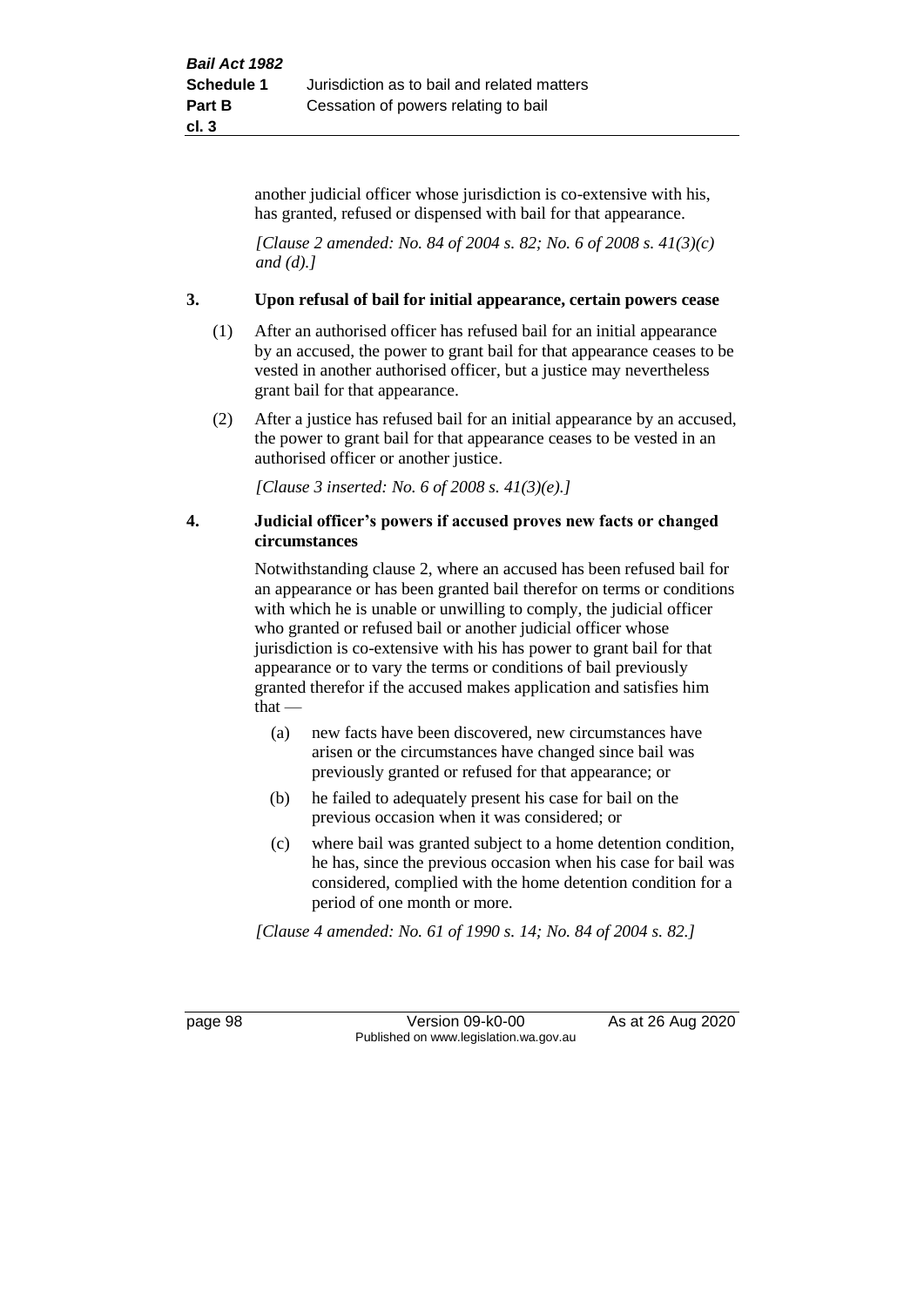# **Part C — Manner in which jurisdiction to be exercised**

*[Heading deleted: No. 6 of 2008 s. 41(4)(a).]*

# **1. Bail before conviction at discretion of court or judicial officer except for child**

Subject to clauses 3A, 3C, 3D and 3E, the grant or refusal of bail to an accused, other than a child, who is in custody awaiting an appearance in court before conviction for an offence shall be at the discretion of the judicial officer or authorised officer in whom jurisdiction is vested, and that discretion shall be exercised having regard to the following questions as well as to any others which he considers relevant —

- (a) whether, if the accused is not kept in custody, he may  $-$ 
	- (i) fail to appear in court in accordance with his bail undertaking; or
	- (ii) commit an offence; or
	- (iii) endanger the safety, welfare, or property of any person; or
	- (iv) interfere with witnesses or otherwise obstruct the course of justice, whether in relation to himself or any other person;
- (b) whether the accused needs to be held in custody for his own protection;
- (c) whether the prosecutor has put forward grounds for opposing the grant of bail;
- (d) whether, as regards the period when the accused is on trial, there are grounds for believing that, if he is not kept in custody, the proper conduct of the trial may be prejudiced;
- (e) whether there is any condition which could reasonably be imposed under Part D which would —
	- (i) sufficiently remove the possibility referred to in paragraphs (a) and (d); or
	- (ii) obviate the need referred to in paragraph (b); or
	- (iii) remove the grounds for opposition referred to in paragraph (c);

As at 26 Aug 2020 Version 09-k0-00 page 99 Published on www.legislation.wa.gov.au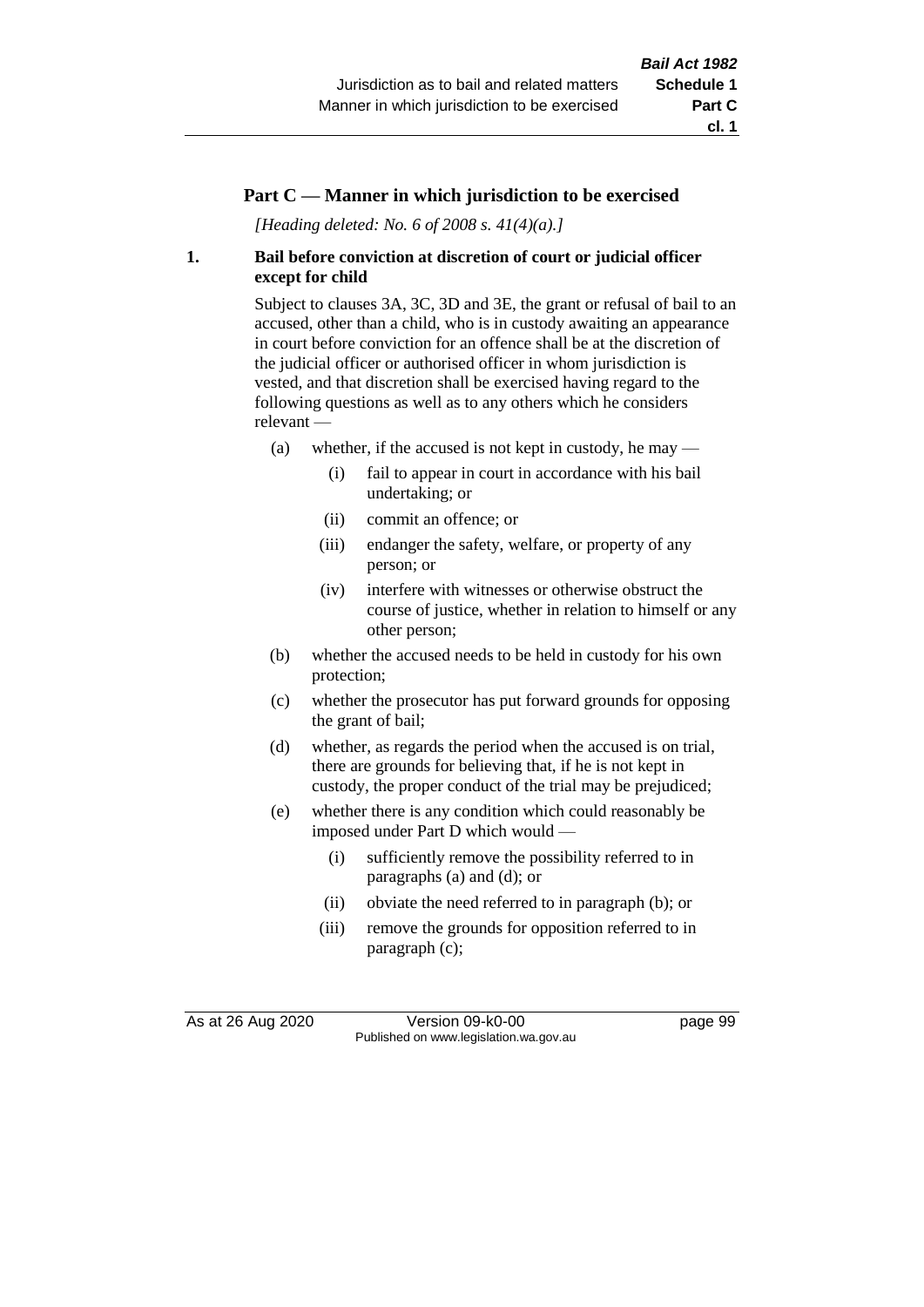- (f) where the accused is charged with an offence that is alleged to have been committed in respect of a child, whether a condition should be imposed under Part D requiring the accused to reside at a place other than the place where the child resides;
- (g) whether the alleged circumstances of the offence or offences amount to wrongdoing of such a serious nature as to make a grant of bail inappropriate.

*[Clause 1 amended: No. 14 of 1992 s. 11; No. 45 of 1993 s. 10(2)(a); No. 54 of 1998 s. 8(a) and (b); No. 84 of 2004 s. 82; No. 6 of 2008 s. 41(4)(b); No. 21 of 2017 s. 7; No. 15 of 2019 s. 13(1).]*

# **2. Child to have qualified right to bail**

(1) In this clause —

*responsible person* means a parent, relative, employer or other person who, in the opinion of the judicial officer or authorised officer, is in a position to both influence the conduct of the child and provide the child with support and direction.

- (2) Subject to subclause (3), a child accused who is in custody awaiting an appearance in court before conviction for an offence has a right to be granted bail unless —
	- (a) in the opinion of the judicial officer or authorised officer in whom jurisdiction is vested —
		- (i) one or more of the questions set out in clause  $1(a)$ , (b), (d) and (g) must be answered in the affirmative; and
		- (ii) there is no condition which he could reasonably impose under Part D which would satisfy the relevant provision of clause 1(e);

or

(b) there is no responsible person willing to enter into an undertaking of the kind described in subclause (3)(c),

and if the child is refused bail he shall be dealt with in accordance with section 19(2) of the *Young Offenders Act 1994*.

page 100 Version 09-k0-00 As at 26 Aug 2020 Published on www.legislation.wa.gov.au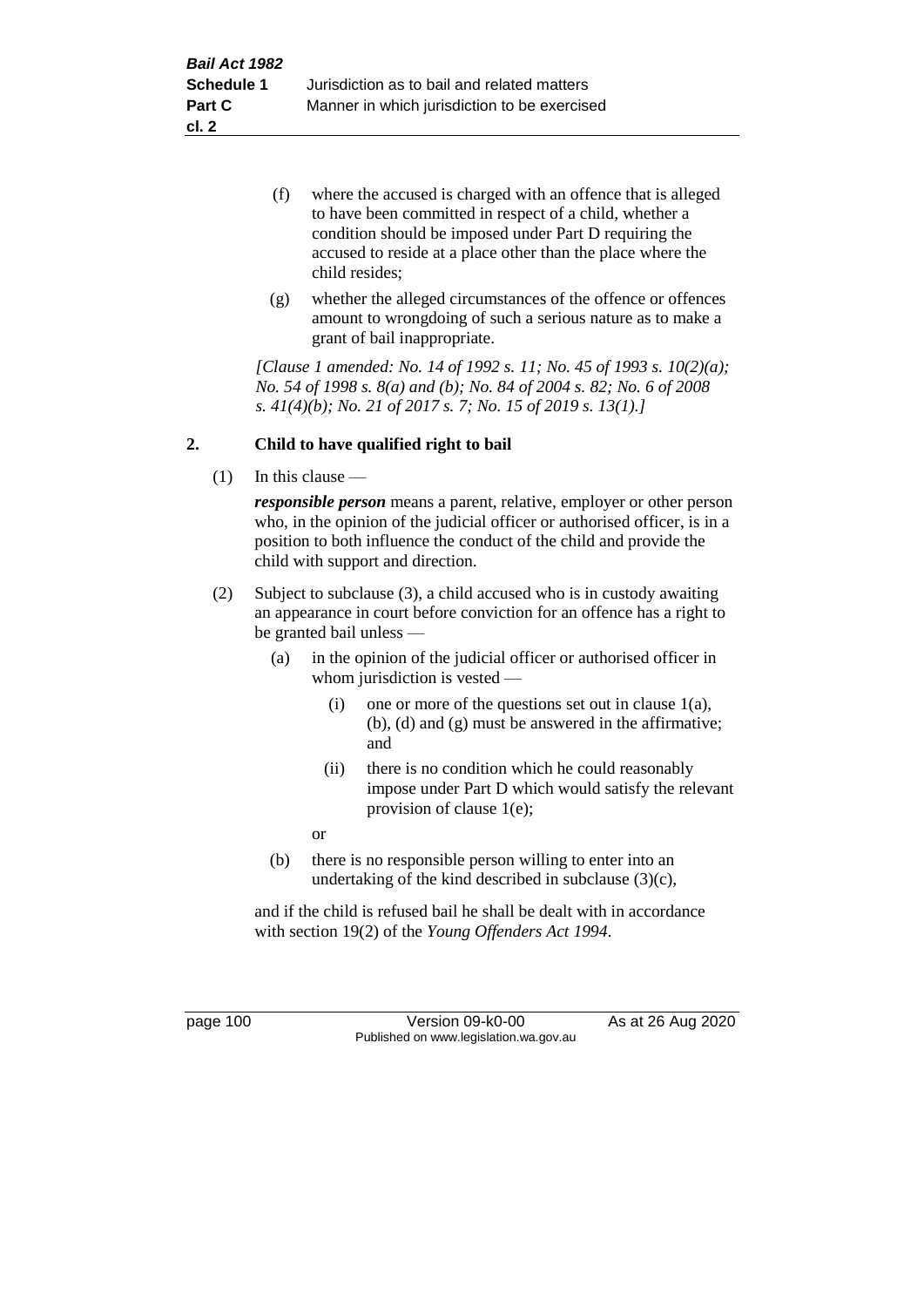- (3) The right of a child accused under subclause (2) is subject to  $-$ 
	- (a) clauses 3A, 3C, 3D and 3E; and
	- *[(b) deleted]*
	- (c) there being imposed as a condition on the grant of bail a requirement that before the release of the child on bail a responsible person undertakes in writing in the approved form to ensure that the child complies with any requirement of his bail undertaking mentioned in section  $28(2)(a)$ , (b), (c) and (d).
- (4) Subclauses (2)(b) and (3)(c) do not apply to a child accused if it appears to the judicial officer or authorised officer that the accused —
	- (a) is over the age of 17 years; and
	- (b) has sufficient maturity to live independently without the guidance or control of a parent or guardian.
- (5) For the purposes of this clause, the provisions of sections 46, 47, 48, 54, 55(2), 60 and  $67(2)(a)(iv)$  apply with all necessary changes as  $if -$ 
	- (a) references in those provisions to a surety and a surety undertaking were references to a responsible person and to an undertaking referred to in subclause (3)(c) respectively; and
	- (b) section  $54(1)(b)(i)$  read as follows
		- (i) a person who has entered into an undertaking referred to in clause 2(3)(c) of Part C of Schedule 1 should no longer be regarded as a responsible person for the purposes of that clause, or is dead;
- (6) Where a child accused is released on bail his right to be at liberty is subject to the exercise of the powers in section 17A.

*[Clause 2 inserted: No. 45 of 1993 s. 10(2)(b); amended: No. 57 of 1997 s. 21(3)(a); No. 54 of 1998 s. 8(c); No. 34 of 2004 Sch. 2 cl. 3(3); No. 84 of 2004 s. 82; No. 6 of 2008 s. 41(4)(c) and 43(4); No. 21 of 2017 s. 8; No. 15 of 2019 s. 13(2).]*

As at 26 Aug 2020 Version 09-k0-00 page 101 Published on www.legislation.wa.gov.au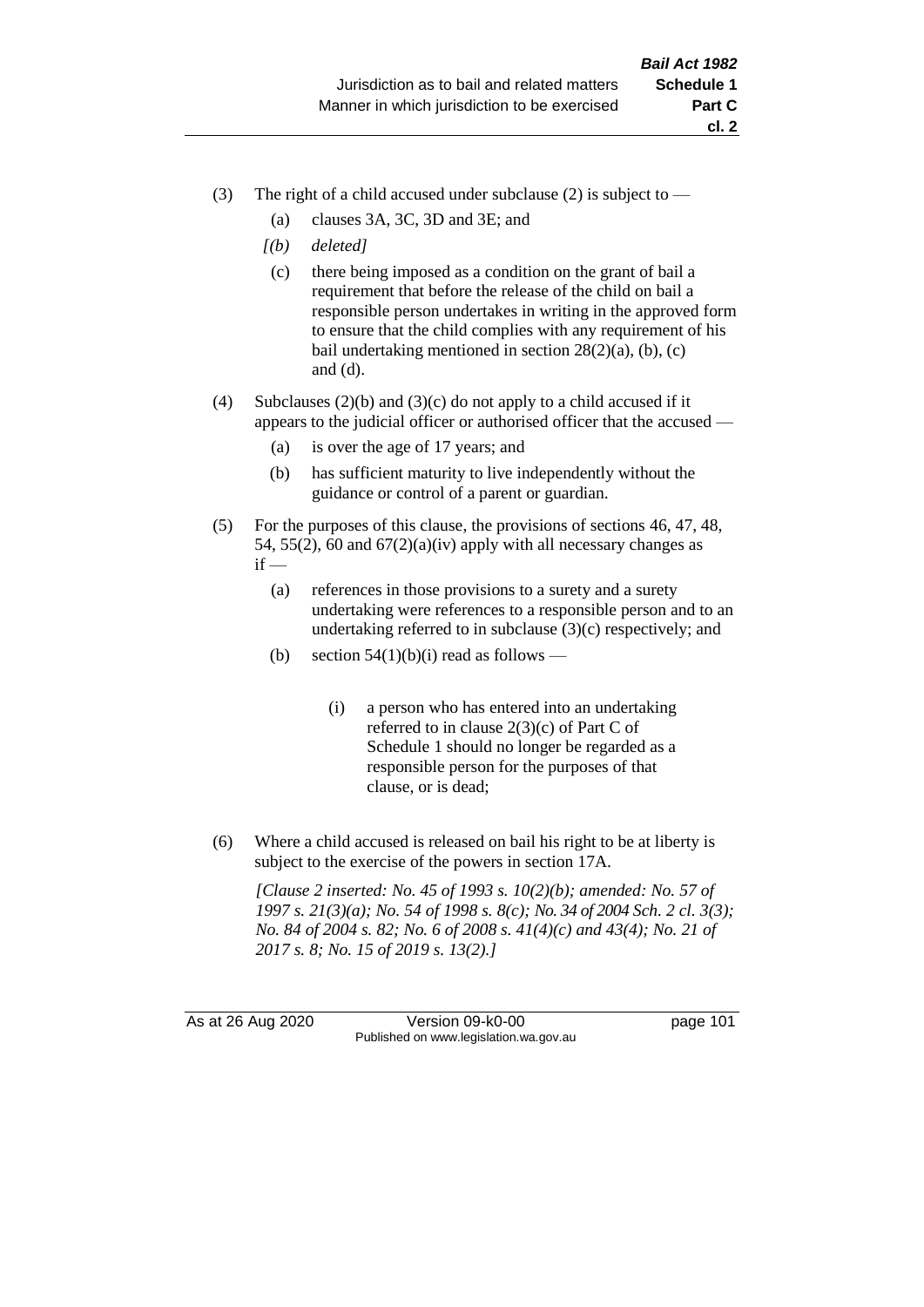# **3. Matters relevant to cl. 1(a)**

In considering whether an accused may do any of the things mentioned in clause 1(a), the judicial officer or authorised officer shall have regard to the following matters, as well as to any others which he considers relevant —

- (a) the nature and seriousness of the offence or offences (including any other offence or offences for which he is awaiting trial) and the probable method of dealing with the accused for it or them, if he is convicted; and
- (b) the character, previous convictions, antecedents, associations, home environment, background, place of residence, and financial position of the accused; and
- (c) the history of any previous grants of bail to him; and
- (d) the strength of the evidence against him.

*[Clause 3 amended: No. 84 of 2004 s. 82.]*

### **3A. Bail for accused charged with serious offence committed while on bail or early release for another serious offence**

- (1) Notwithstanding clause 1, 2 or 4 or any other provision of this Act, where —
	- (a) an accused is in custody
		- (i) awaiting an appearance in court before conviction for a serious offence; or
		- (ii) waiting to be sentenced or otherwise dealt with for a serious offence of which the accused has been convicted;

and

- (b) the serious offence is alleged to have been committed while the accused was —
	- (i) on bail for; or
	- (ii) at liberty under an early release order made in respect of,

another serious offence,

the judicial officer or (if section 16A does not apply) the authorised officer in whom jurisdiction is vested shall refuse to grant bail for the

page 102 Version 09-k0-00 As at 26 Aug 2020 Published on www.legislation.wa.gov.au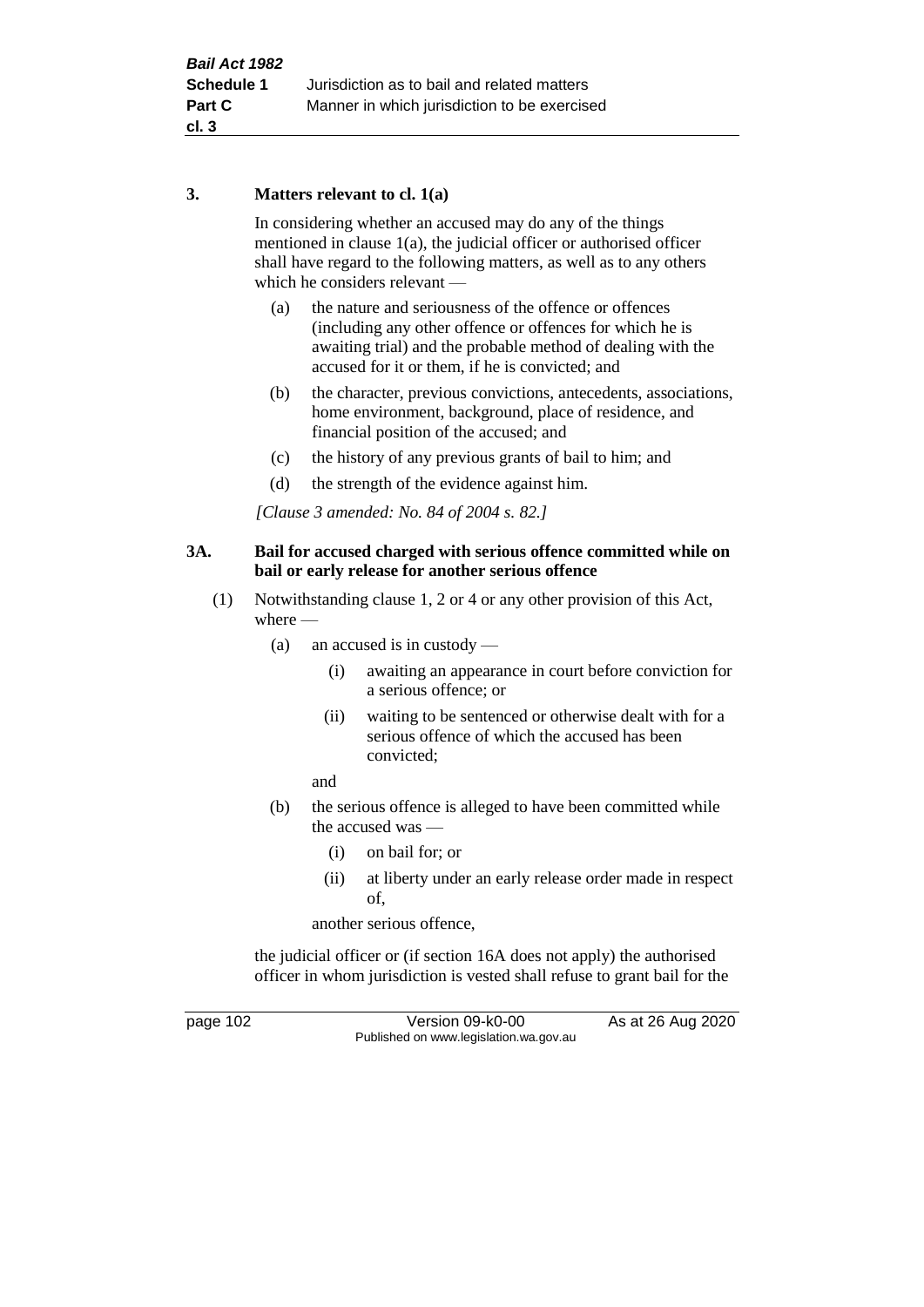serious offence referred to in paragraph (a) unless the judicial officer or authorised officer —

- (c) is satisfied that there are exceptional reasons why the accused should not be kept in custody and, if clause 3B applies, is so satisfied only after complying with that clause; and
- (d) is also satisfied that bail may properly be granted having regard to the provisions of clauses 1 and 3 or, in the case of a child accused, clauses 2 and 3.
- (2) Notwithstanding section 7(1), where an accused is refused bail under subclause (1) for an appearance for a serious offence his case for bail need not be considered again under that subsection for an appearance for that offence unless he satisfies the judicial officer who may order his detention that —
	- (a) new facts have been discovered, new circumstances have arisen or the circumstances have changed since bail was refused; or
	- (b) he failed to adequately present his case for bail on the occasion of that refusal.
- (3) Where a child accused is refused bail under subclause (1) he shall be dealt with in accordance with section 19(2) of the *Young Offenders Act 1994*.

*[Clause 3A inserted: No. 45 of 1993 s. 10(2)(c); amended: No. 57 of 1997 s. 21(3)(b); No. 54 of 1998 s. 7 and 13(1); No. 84 of 2004 s. 82; No. 6 of 2008 s. 41(4)(d).]*

# **3B. Exceptional reasons under cl. 3A(1), determining**

- (1) This clause applies where it appears to the judicial officer or (if section 16A does not apply) the authorised officer that all or any of the acts alleged to constitute a serious offence referred to in clause 3A(1)(b) would, if proved in the appropriate proceedings, amount to a breach by the accused of a protective condition or order.
- (2) The judicial officer or authorised officer shall, before making a decision that there are exceptional reasons for the purposes of clause 3A(1)(c), make enquiry, or cause enquiry to be made, whether there has already been —
	- (a) any breach by the accused of the protective condition or order that has been proved in proceedings; or

As at 26 Aug 2020 Version 09-k0-00 page 103 Published on www.legislation.wa.gov.au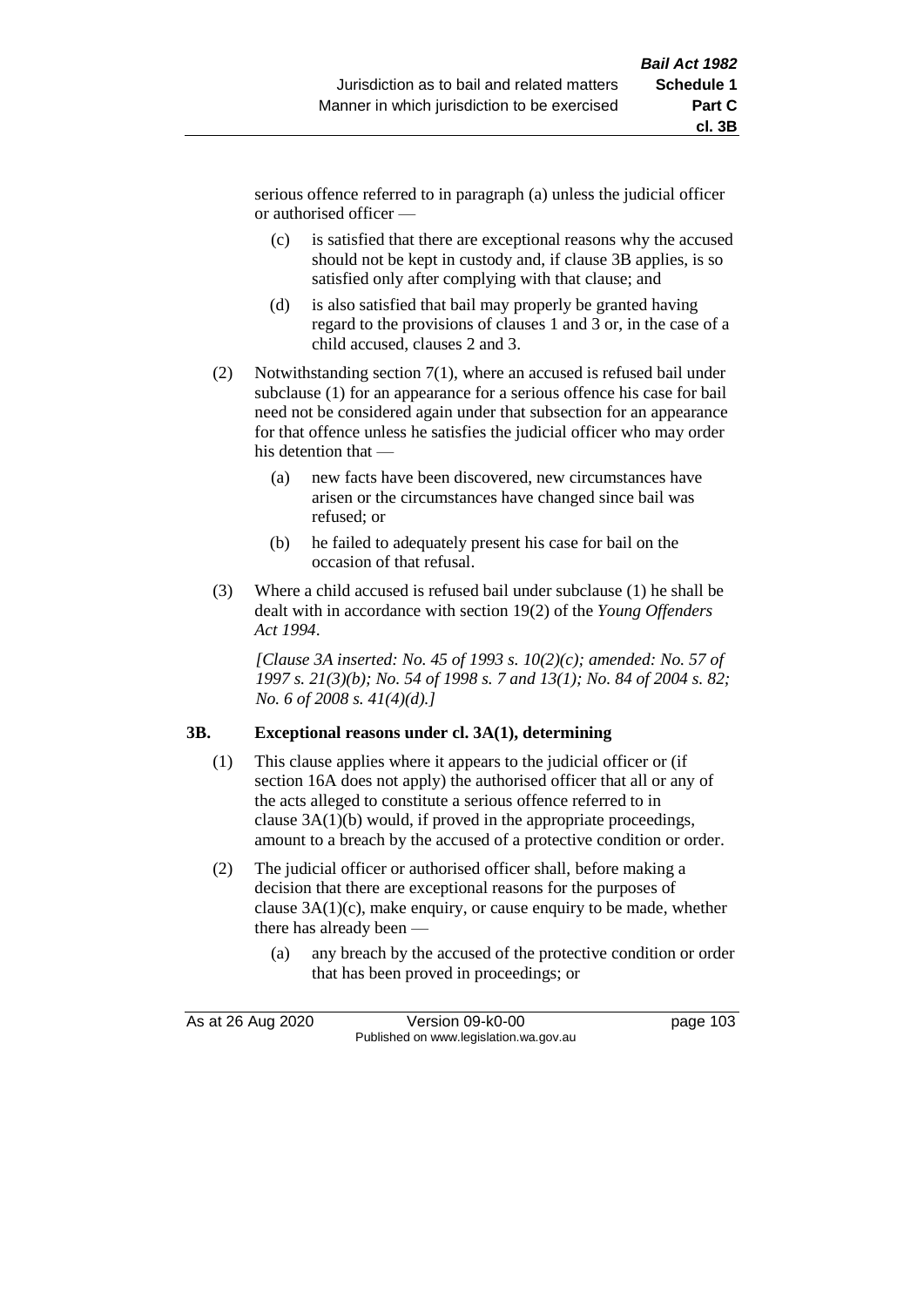- (b) any alleged breach by the accused of the protective condition or order that has not been so proved, including an allegation that has not been the subject of a prosecution or any other communication to any relevant official; or
- (c) any alleged breach by the accused of any other protective condition or order that has been the subject of a prosecution.
- (3) On becoming aware of any such alleged breach, the judicial officer or authorised officer shall give each person for whose protection a protective condition or order referred to in subclause (2) was imposed or made (a *relevant person*) a reasonable opportunity to give evidence by affidavit on matters relating to that protective condition or order.
- (4) The judicial officer or authorised officer shall in making any decision for the purposes of clause  $3A(1)(c)$  —
	- (a) give due weight to  $-$ 
		- (i) any evidence given under subclause (3); and
		- (ii) any adverse effect that a grant of bail to the accused would have on a relevant person; and
		- (iii) any difficulty that a relevant person might have in proving any future breach of a protective condition or order;

and

- (b) consider whether it would be appropriate to refuse bail and make a hospital order under section 5 of the *Criminal Law (Mentally Impaired Accused) Act 1996*; and
- (c) in the case of a condition imposed for a purpose mentioned in clause  $2(2)(c)$  or (d) of Part D, treat any alleged breach of the condition as a serious matter even if the conduct alleged to amount to the breach in itself appears to be trivial; and
- (d) consider whether any alleged breach of a protective condition or order that has occurred shows that the purpose of the condition or order has not been achieved and that the accused should be kept in custody.
- (5) The provisions of this clause do not limit the matters that the judicial officer or authorised officer may take into account for the purposes of clause  $3A(1)(c)$ .

page 104 Version 09-k0-00 As at 26 Aug 2020 Published on www.legislation.wa.gov.au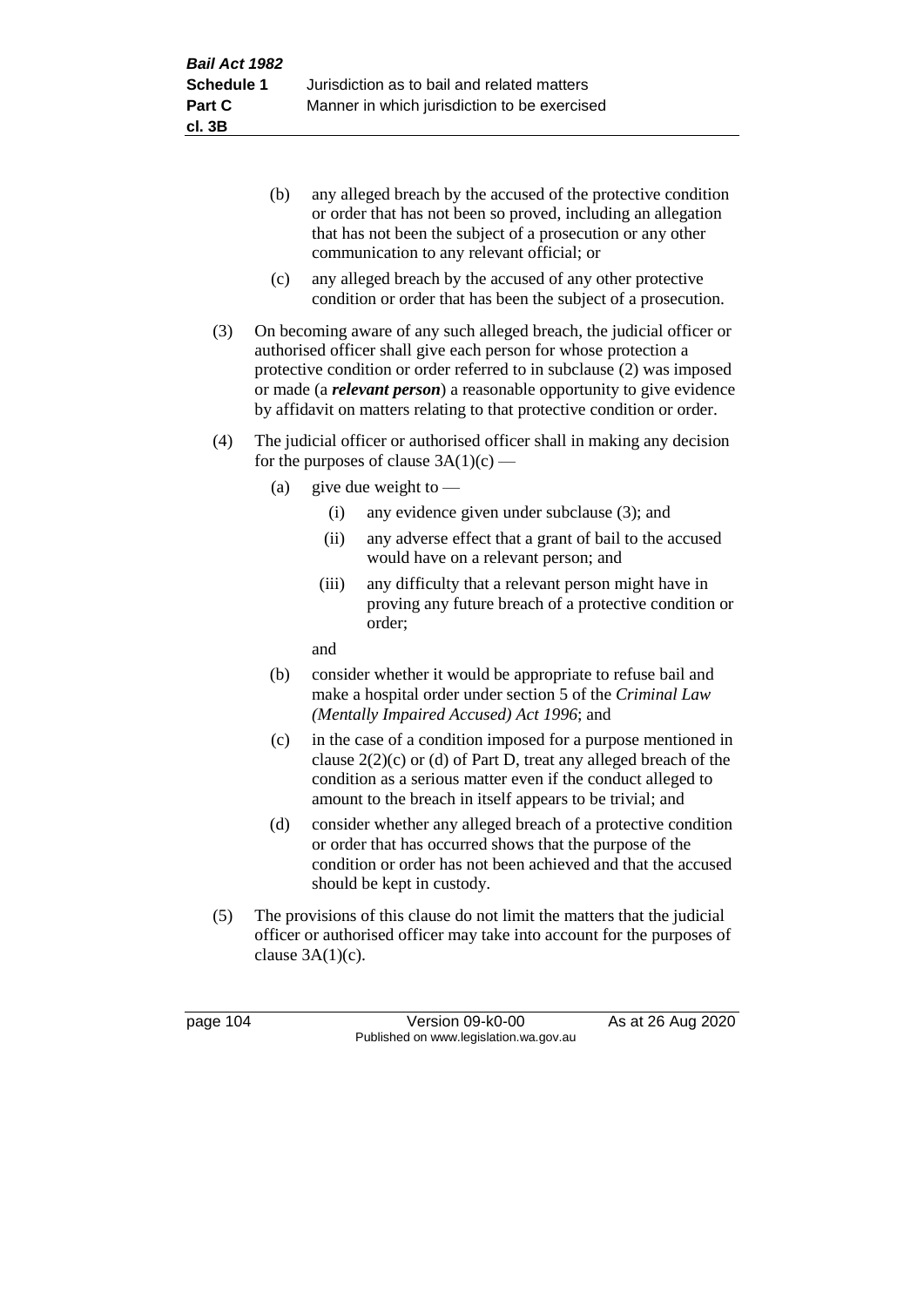(6) In this clause —

#### *protective condition or order* means —

- (a) a condition imposed for a purpose mentioned in clause  $2(2)(c)$ or (d) of Part D; or
- (b) a family violence restraining order or a violence restraining order or a police order under the *Restraining Orders Act 1997*; or
- (c) a Part VII order under the *Justices Act 1902* <sup>2</sup>
	- (i) that under section 86 of the *Restraining Orders Act 1997* is taken to be a misconduct restraining order under that Act; and
	- (ii) that shows on the face of the order that the causing or threatening of personal injury by the accused was a ground for the making of the order.

*[Clause 3B inserted: No. 54 of 1998 s. 13(2); amended: No. 38 of 2004 s. 60; No. 59 of 2004 s. 141; No. 84 of 2004 s. 11 and 82; No. 49 of 2016 s. 89.]*

### **3C. Bail in murder cases**

Notwithstanding clause 1, 2 or 4 or any other provision of this Act, where an accused is in custody —

- (a) awaiting an appearance in court before conviction for an offence of murder; or
- (b) waiting to be sentenced or otherwise dealt with for an offence of murder of which the accused has been convicted,

the judicial officer in whom jurisdiction is vested shall refuse to grant bail for the offence unless the judicial officer is satisfied that —

- (c) there are exceptional reasons why the accused should not be kept in custody; and
- (d) bail may properly be granted having regard to the provisions of clauses 1 and 3 or, in the case of a child, clauses 2 and 3.

*[Clause 3C inserted: No. 6 of 2008 s. 41(4)(e); amended: No. 29 of 2008 s. 24(7).]*

As at 26 Aug 2020 Version 09-k0-00 page 105 Published on www.legislation.wa.gov.au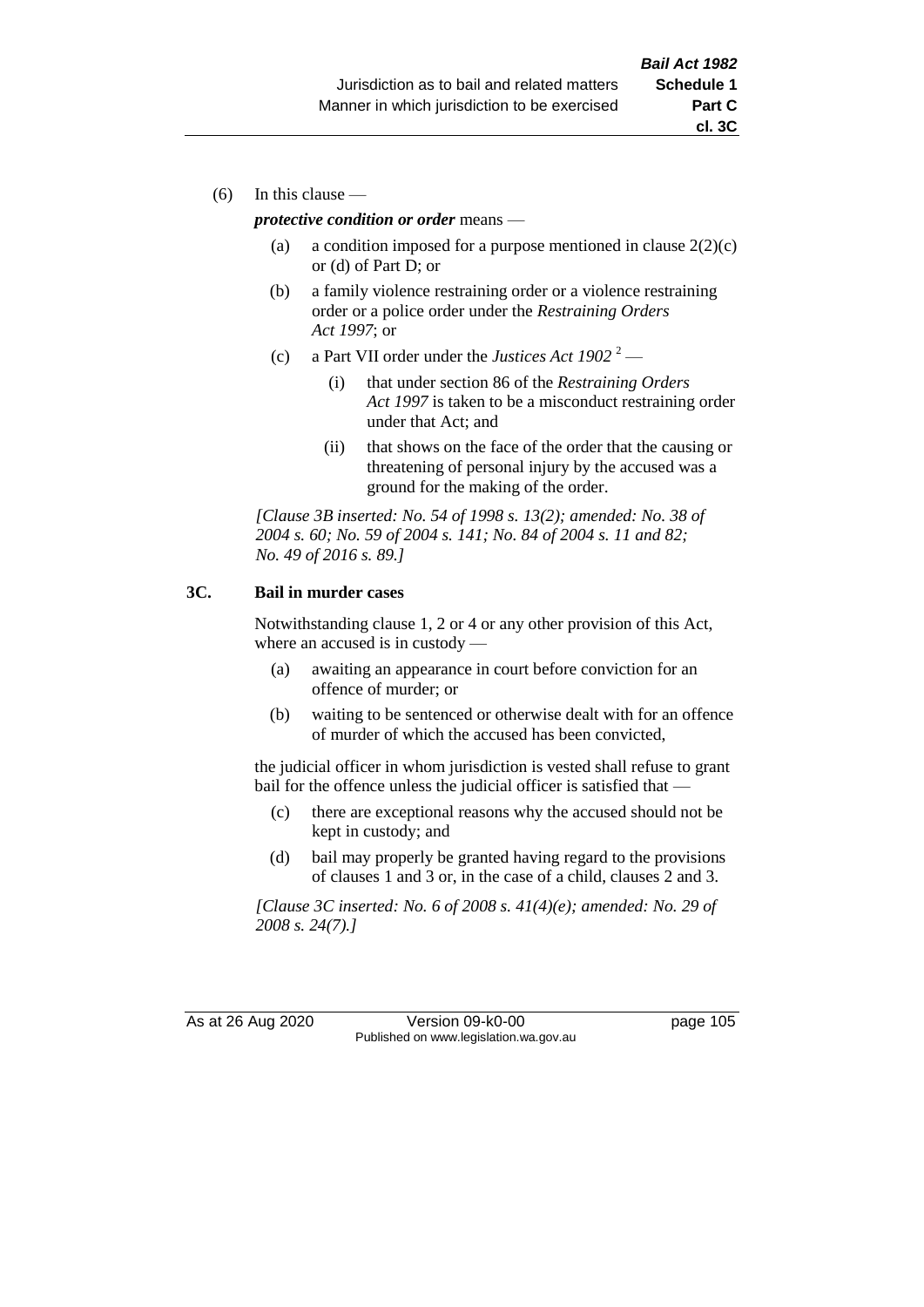#### **3D. Bail in cases under** *High Risk Serious Offenders Act 2020* **section 80(1)**

(1) In this clause —

*section 80 offence* means the offence under the *High Risk Serious Offenders Act 2020* section 80(1) of contravening a requirement of a supervision order;

*victim* has the meaning given in the *High Risk Serious Offenders Act 2020* section 3.

- (2) This clause applies where an accused is in custody
	- (a) awaiting an appearance in court before conviction for a section 80 offence; or
	- (b) waiting to be sentenced or otherwise dealt with for a section 80 offence of which the accused has been convicted.
- (3) Despite clause 1, 2 or 4 or any other provision of this Act, where this clause applies the judicial officer or (if section 16A does not apply) the authorised officer in whom jurisdiction is vested must refuse to grant bail for the section 80 offence unless the judicial officer or authorised officer —
	- (a) is satisfied that there are exceptional reasons why the accused should not be kept in custody; and
	- (b) is satisfied that bail may properly be granted having regard to the provisions of clauses 1 and 3 or, in the case of a child, clauses 2 and 3.
- (4) The judicial officer or authorised officer must in making any decision for the purposes of subclause  $(3)$  —
	- (a) have regard to
		- (i) any history of proven or alleged contraventions of supervision orders by the accused; and
		- (ii) any adverse effect that a grant of bail to the accused would have on a victim of the accused;

and

(b) consider whether it would be appropriate to refuse bail and make a hospital order under the *Criminal Law (Mentally Impaired Accused) Act 1996* section 5; and

page 106 Version 09-k0-00 As at 26 Aug 2020 Published on www.legislation.wa.gov.au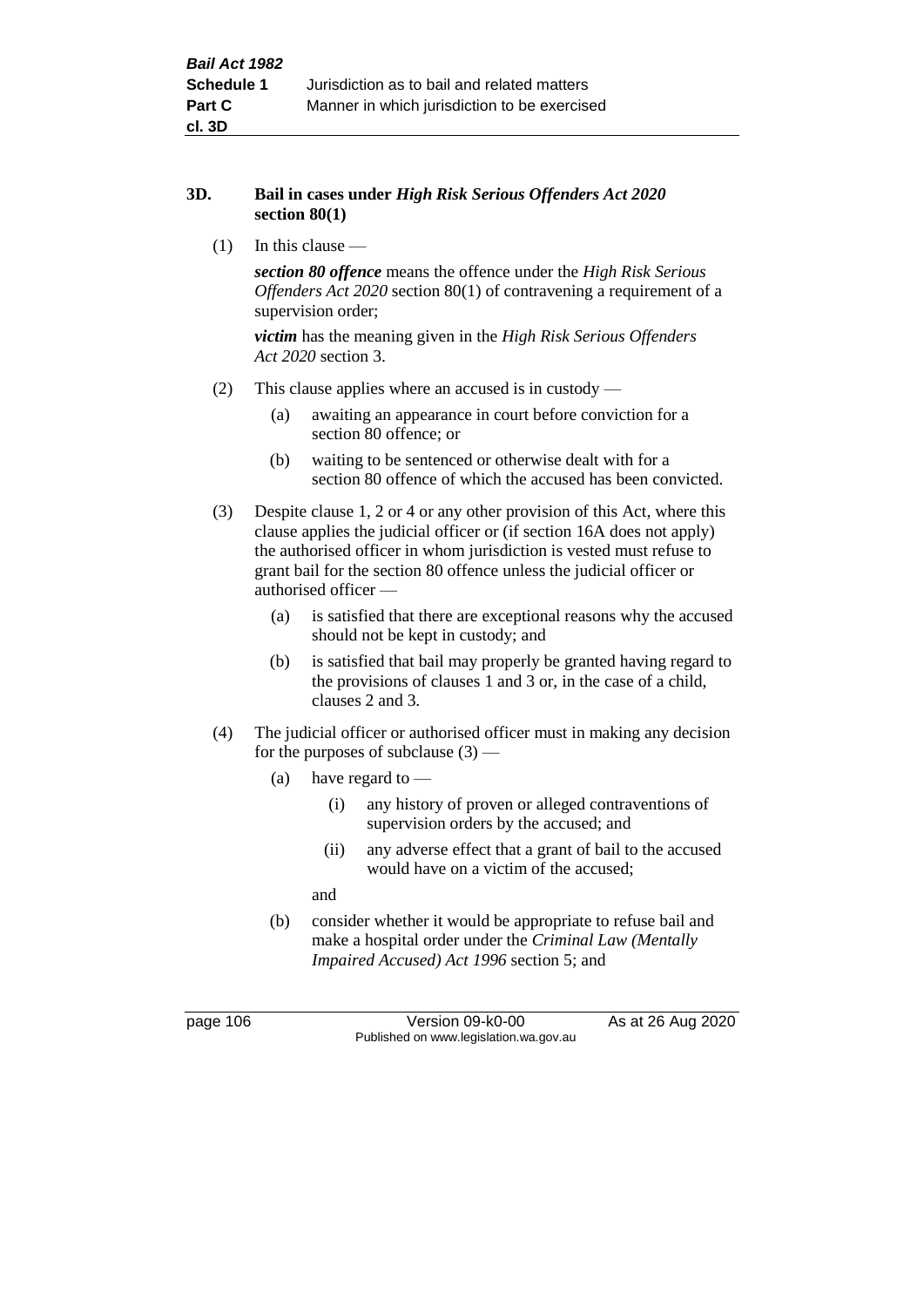- (c) consider whether the conduct alleged to amount to the contravention in itself appears to be minor or trivial.
- (5) Subclause (4) does not limit the matters that the judicial officer or authorised officer may take into account for the purposes of subclause (3).
- (6) Despite section 7(1), where an accused is refused bail under subclause (3) for an appearance for a section 80 offence the accused's case for bail need not be considered again under that subsection for an appearance for that offence unless the accused satisfies the judicial officer who may order detention that —
	- (a) new facts have been discovered, new circumstances have arisen or the circumstances have changed since bail was refused; or
	- (b) the accused failed adequately to present the case for bail on the occasion of that refusal.
- (7) A child accused who is refused bail under subclause (3) must be dealt with in accordance with the *Young Offenders Act 1994* section 19(2).

*[Clause 3D inserted: No. 21 of 2017 s. 9; amended: No. 29 of 2020 s. 117.]*

#### **3E. Bail in cases of person linked to terrorism**

- (1) This clause applies where an accused who is a person linked to terrorism is in custody —
	- (a) awaiting an appearance in court before conviction for an offence; or
	- (b) waiting to be sentenced or otherwise dealt with for an offence of which the accused has been convicted.
- (2) Despite clause 1, 2 or 4 or any other provision of this Act, and in addition to clauses 3A to 3D, where this clause applies the judicial officer in whom jurisdiction is vested must refuse to grant bail for the offence unless the judicial officer is satisfied that —
	- (a) there are exceptional reasons why the accused should not be kept in custody; and
	- (b) bail may properly be granted having regard to the provisions of clauses 1 and 3 or, in the case of a child, clauses 2 and 3.

As at 26 Aug 2020 Version 09-k0-00 page 107 Published on www.legislation.wa.gov.au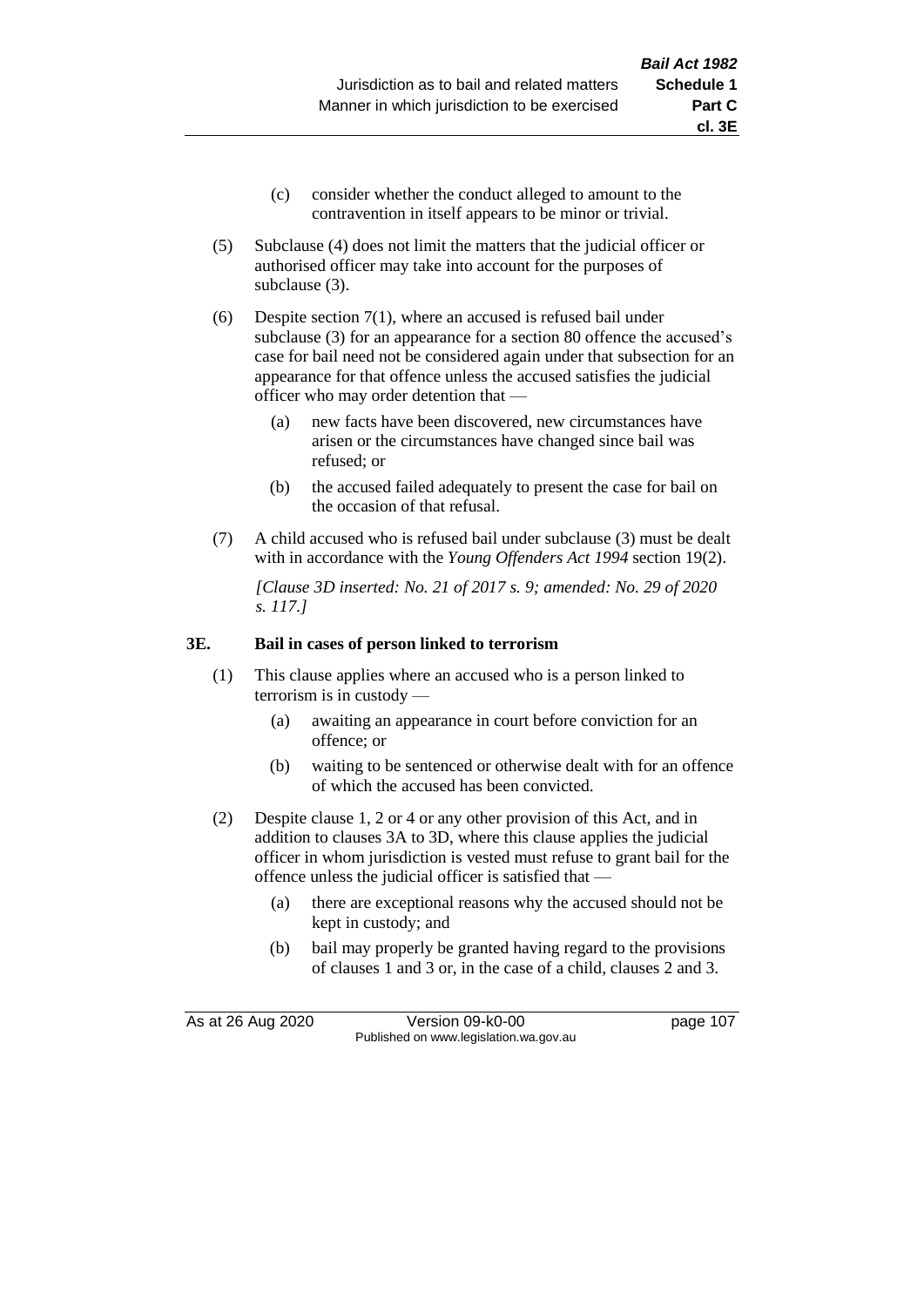- (3) The judicial officer must, in making any decision for the purposes of subclause  $(2)(a)$  —
	- (a) have regard to the nature and seriousness of the offence or offences (including any other offence or offences for which the accused is awaiting trial) and the probable method of dealing with the accused for it or them, if the accused is convicted; and
	- (b) have regard to the conduct of the accused since the accused was —
		- (i) charged with or convicted of a terrorism offence; or
		- (ii) made the subject of the relevant interim control order or confirmed control order;

and

- (c) consider whether it would be appropriate to refuse bail and make a hospital order under the *Criminal Law (Mentally Impaired Accused) Act 1996* section 5; and
- (d) in the case of a child, consider the *Young Offenders Act 1994* section 6(d) as an objective of this Act with the safety of the community being an overriding objective.
- (4) Subclause (3) does not limit the matters that the judicial officer may take into account for the purposes of subclause  $(2)(a)$ .
- (5) Despite section 7(1), where an accused is refused bail under subclause (2) the accused's case for bail need not be considered again under that subsection for an appearance for that offence unless the accused satisfies the judicial officer who may order detention that —
	- (a) new facts have been discovered, new circumstances have arisen or the circumstances have changed since bail was refused; or
	- (b) the accused failed adequately to present the case for bail on the occasion of that refusal.
- (6) Where an accused is granted bail under subclause (2), on any subsequent appearance in the same case a judicial officer may order that bail is to continue on the same terms and conditions.

page 108 Version 09-k0-00 As at 26 Aug 2020 Published on www.legislation.wa.gov.au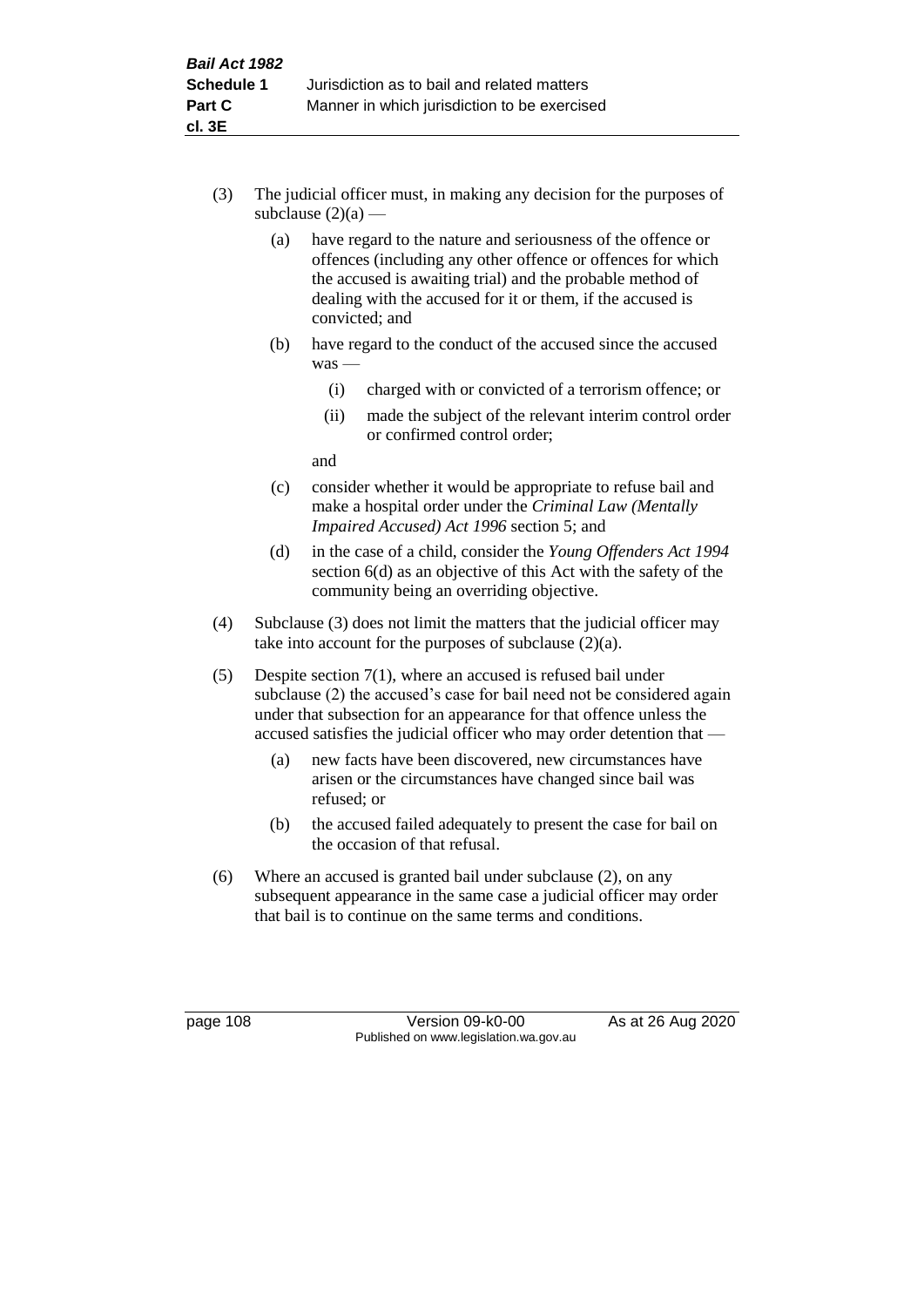(7) Where a child accused is refused bail under subclause (2), the child accused shall be dealt with in accordance with the *Young Offenders Act 1994* section 19(2).

Note for this clause:

The *Crimes Act 1914* (Commonwealth) section 15AA provides that a bail authority must not grant bail to a person charged with, or convicted of, a terrorism offence as defined in section 3(1) of that Act unless the bail authority is satisfied that exceptional circumstances exist to justify bail.

*[Clause 3E inserted: No. 15 of 2019 s. 13(3).]*

#### **4. Bail after conviction for accused awaiting sentence**

- (1) Subject to clauses 3A, 3C, 3D and 3E, the grant or refusal of bail to an accused, other than a child, who is in custody waiting to be sentenced or otherwise dealt with for an offence of which the accused has been convicted shall be at the discretion of the judicial officer in whom jurisdiction is vested, and that discretion shall be exercised having regard to the questions set out in clause 1 as well as to any others which the judicial officer considers relevant.
- (2) A child accused who is in custody waiting to be sentenced or otherwise dealt with for an offence of which the child accused has been convicted has the same right to be granted bail as a child accused referred to in clause 2(2), and the provisions of clause 2 apply accordingly.

*[Clause 4 inserted: No. 6 of 2008 s. 41(4)(f); amended: No. 21 of 2017 s. 10; No. 15 of 2019 s. 13(4).]*

#### **4A. Bail after conviction for accused awaiting disposal of appeal**

In deciding whether or not to grant bail to an accused who is in custody waiting for the disposal of appeal proceedings, the judicial officer shall consider whether there are exceptional reasons why the accused should not be kept in custody, and shall only grant bail to the accused if satisfied that —

- (a) exceptional reasons exist; and
- (b) it is proper to do so having regard to the provisions of clauses 1 and 3 or, in the case of a child, clauses 2 and 3.

*[Clause 4A inserted: No. 6 of 2008 s. 41(4)(f).]*

As at 26 Aug 2020 Version 09-k0-00 Version 09-k0-00 Page 109 Published on www.legislation.wa.gov.au

**cl. 4**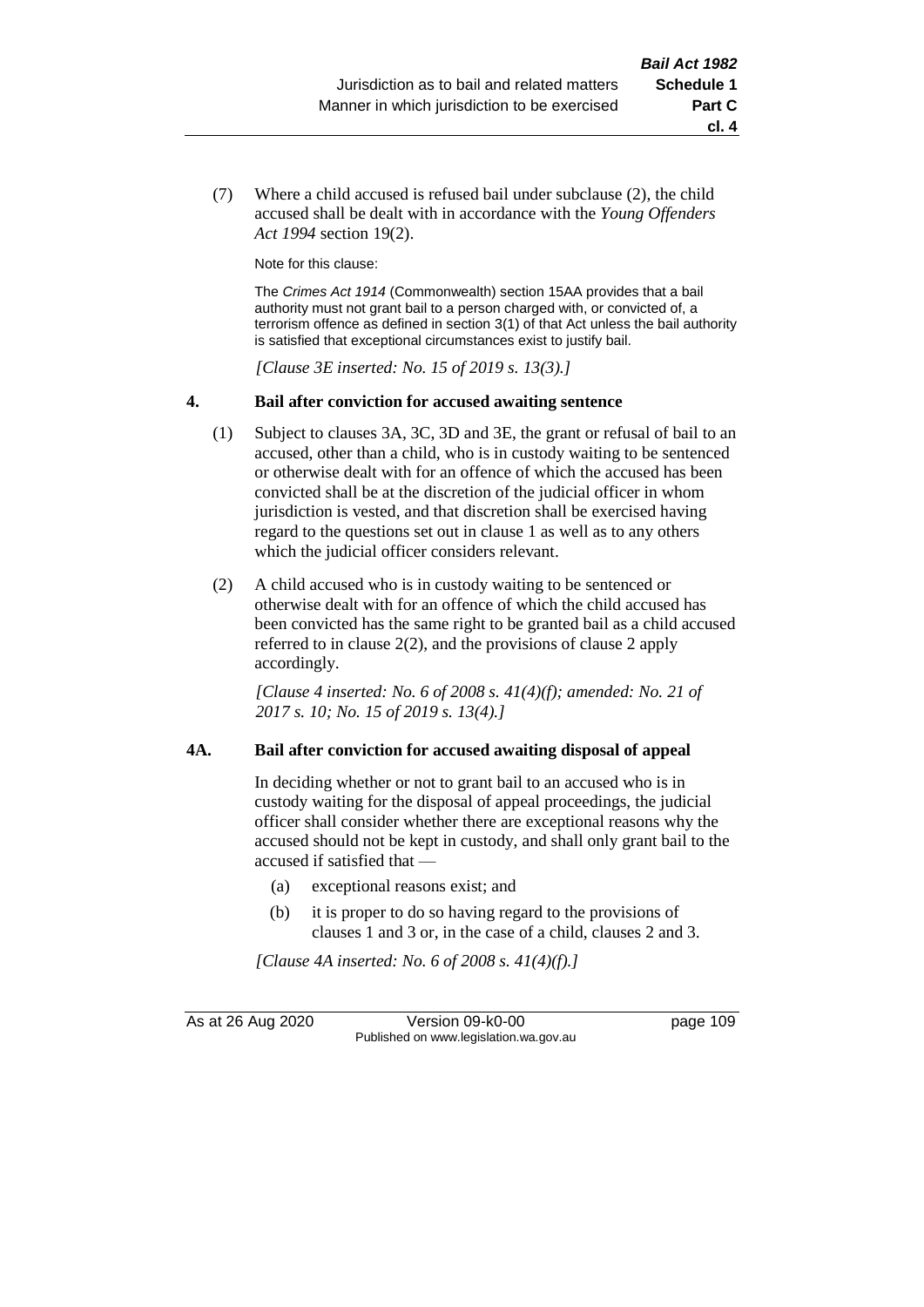### **5. Exception to cl. 4A for bail in appeal under** *Criminal Appeals Act 2004* **Part 2**

Clause 4A does not apply to the bail of a person who is awaiting the disposal of appeal proceedings under Part 2 of the *Criminal Appeals Act 2004*; such a person shall be deemed for the purposes of this Part to be awaiting an appearance in court before conviction for an offence.

*[Clause 5 inserted: No. 33 of 1989 s. 18; amended: No. 59 of 2004 s. 141; No. 84 of 2004 s. 11; No. 6 of 2008 s. 41(4)(g).]*

# **6. Bail of people on community or similar orders**

For the purpose of determining whether clause 4 applies, a person in custody —

- (a) under section 50, 79, 84E, 128, 129 or 132 of the *Sentencing Act 1995* in connection with a possible breach of a conditional release order, a sentence of suspended imprisonment or conditional suspended imprisonment or a community order imposed under that Act; or
- (b) under section 43 of the *Young Offenders Act 1994* in respect of an alleged breach of a youth community based order, an intensive youth supervision order or a conditional release order made under that Act,

is to be taken as not having been convicted of the offence for which the sentence was imposed.

*[Clause 6 inserted: No. 78 of 1995 s. 8; amended: No. 27 of 2004 s. 13(3).]*

*[Heading deleted: No. 6 of 2008 s. 41(4)(h).]*

# **7. Bail for initial appearance to be for not more than 30 days**

In fixing the terms of bail of an accused for his initial appearance in court for an offence, a justice or an authorised officer shall require him to make the appearance within the period of 30 days commencing on and including the day on which the accused was arrested for the offence.

*[Clause 7 amended: No. 84 of 2004 s. 82; No. 6 of 2008 s. 41(4)(i).]*

page 110 Version 09-k0-00 As at 26 Aug 2020 Published on www.legislation.wa.gov.au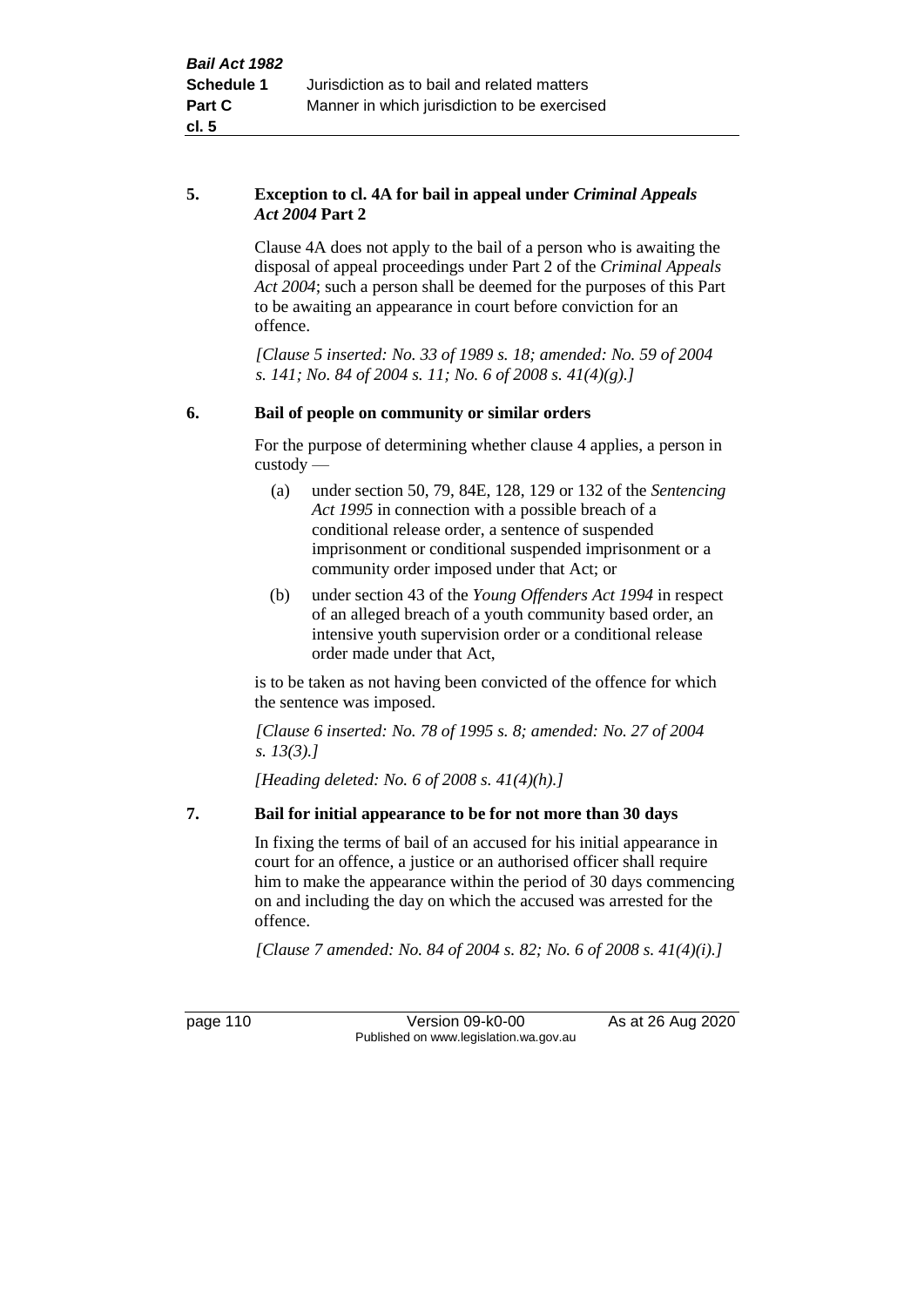#### **8. Bail on adjournment in court of summary jurisdiction to be for not more than 30 days except by consent**

In fixing the terms of bail of an accused for an appearance in court after an adjournment of proceedings for an offence, a judicial officer sitting as a court of summary jurisdiction shall require him to make the appearance within the period of 30 days commencing on and including the day on which the proceedings are adjourned, unless the accused consents to appear on a later day.

*[Clause 8 amended: No. 49 of 1988 s. 90(c); No. 59 of 2004 s. 141; No. 84 of 2004 s. 82.]*

# **9. Calculating periods for cl. 7 and 8**

The periods specified in clauses 7 and 8 shall be calculated to include any Sunday or public holiday.

# **Part D — Conditions which may be imposed on a grant of bail**

#### **1. Conditions as to forfeiture, sureties, security etc.**

- (1) A judicial officer or authorised officer, on a grant of bail, may impose conditions under this clause if he considers that it is desirable to do so to ensure the performance of the accused's bail undertaking.
- (2) If a judicial officer or authorised officer considers that it is desirable as mentioned in subclause (1), he may in addition to releasing the accused on his bail undertaking impose any one or more of the following conditions —
	- (a) that the accused in his bail undertaking agree to forfeit a specified amount of money if he fails to comply with any requirement of his bail undertaking mentioned in section  $28(2)(a)$  or (b); or
	- (b) that a surety or a specified number of sureties enter into a surety undertaking or surety undertakings whereby he or they agree to forfeit a specified amount or specified amounts of money if the accused fails to comply with any requirement of his bail undertaking mentioned in section 28(2)(a) or (b); or
	- (c) that any of them the accused and the surety or sureties give security of a specified value, including the deposit of a

As at 26 Aug 2020 Version 09-k0-00 page 111 Published on www.legislation.wa.gov.au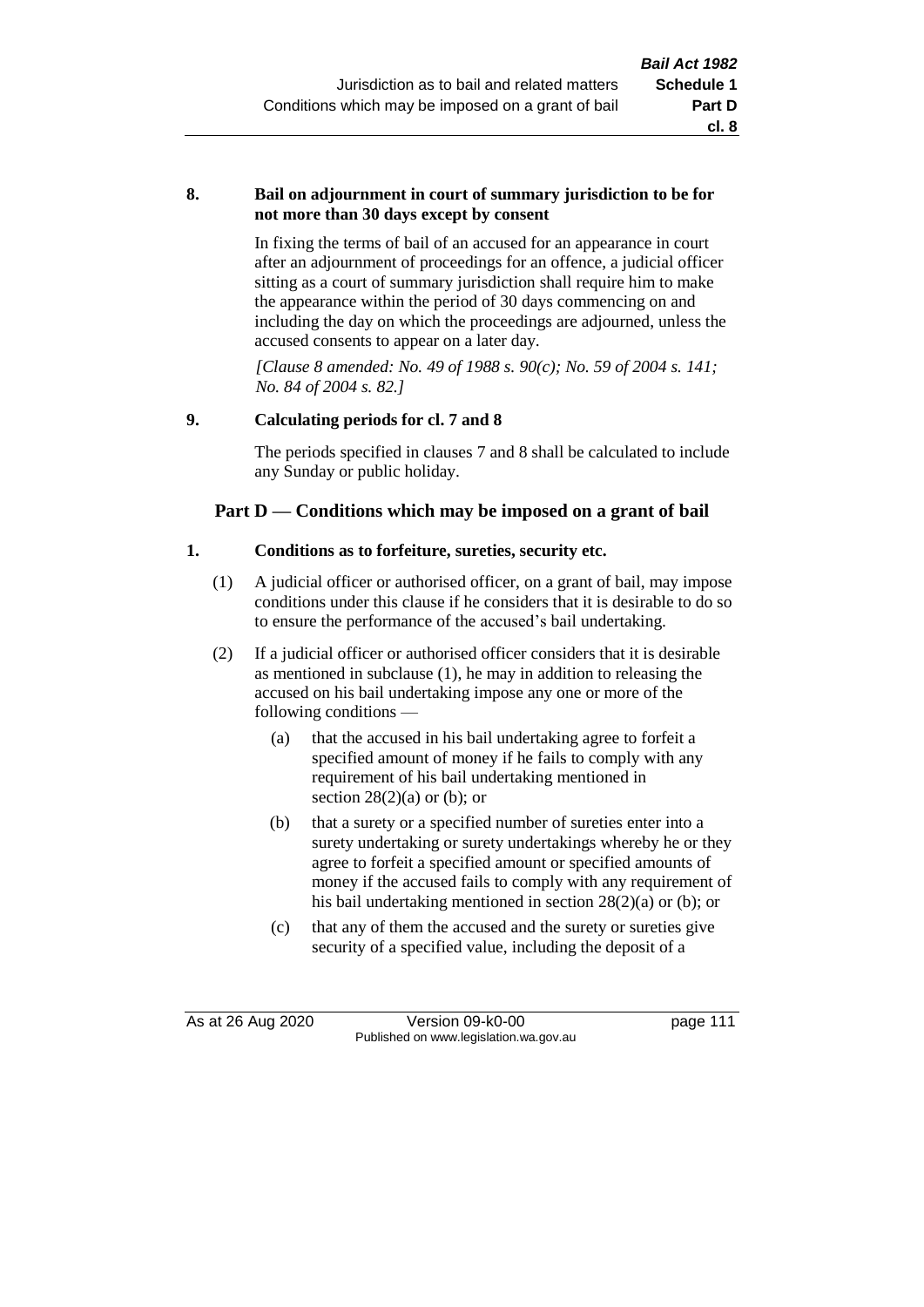specified amount of cash, for the performance of their respective obligations; or

- (d) that any of them the accused and the surety or sureties deposit with a specified officer any specified passbook or document relating to the title to, or ownership of, any account or other asset offered as security for the performance of their respective obligations; or
- (e) that any of them the accused and the surety or sureties, at his or their own expense or otherwise, enter into such mortgage, charge, assignment or other transaction, or take such other step, as may be required, including completion of the necessary documents, to render any security effective and enforceable by the State.
- (3) The nature and sufficiency of any security, and the documentation therefor, required under subclause (2) shall be determined by the judicial officer or authorised officer who imposed the condition or, if no determination is so made —
	- (a) by the person before whom the bail undertaking is entered into, where the security is to be given by the accused; and
	- (b) where the security is to be given by a surety, by any person authorised under section 36 to approve the surety or before whom the surety undertaking is entered into.
- (4) When a bail undertaking ceases to have effect as provided in section 34(a) to (d), or upon an accused being acquitted of a charge under section  $51(1)$  or (2) or discharged from further proceedings therefor, each of them the accused, or where section 34(b) applies his personal representative, and any surety is entitled to have returned to him any security given under subclause (2).
- (5) When a surety undertaking ceases to have effect as provided in section 47(a) to (f), a surety is entitled to have returned to him any security given under subclause  $(2)$ .

*[Clause 1 amended: No. 65 of 2003 s. 121(3); No. 84 of 2004 s. 82; No. 6 of 2008 s. 18(3).]*

page 112 Version 09-k0-00 As at 26 Aug 2020 Published on www.legislation.wa.gov.au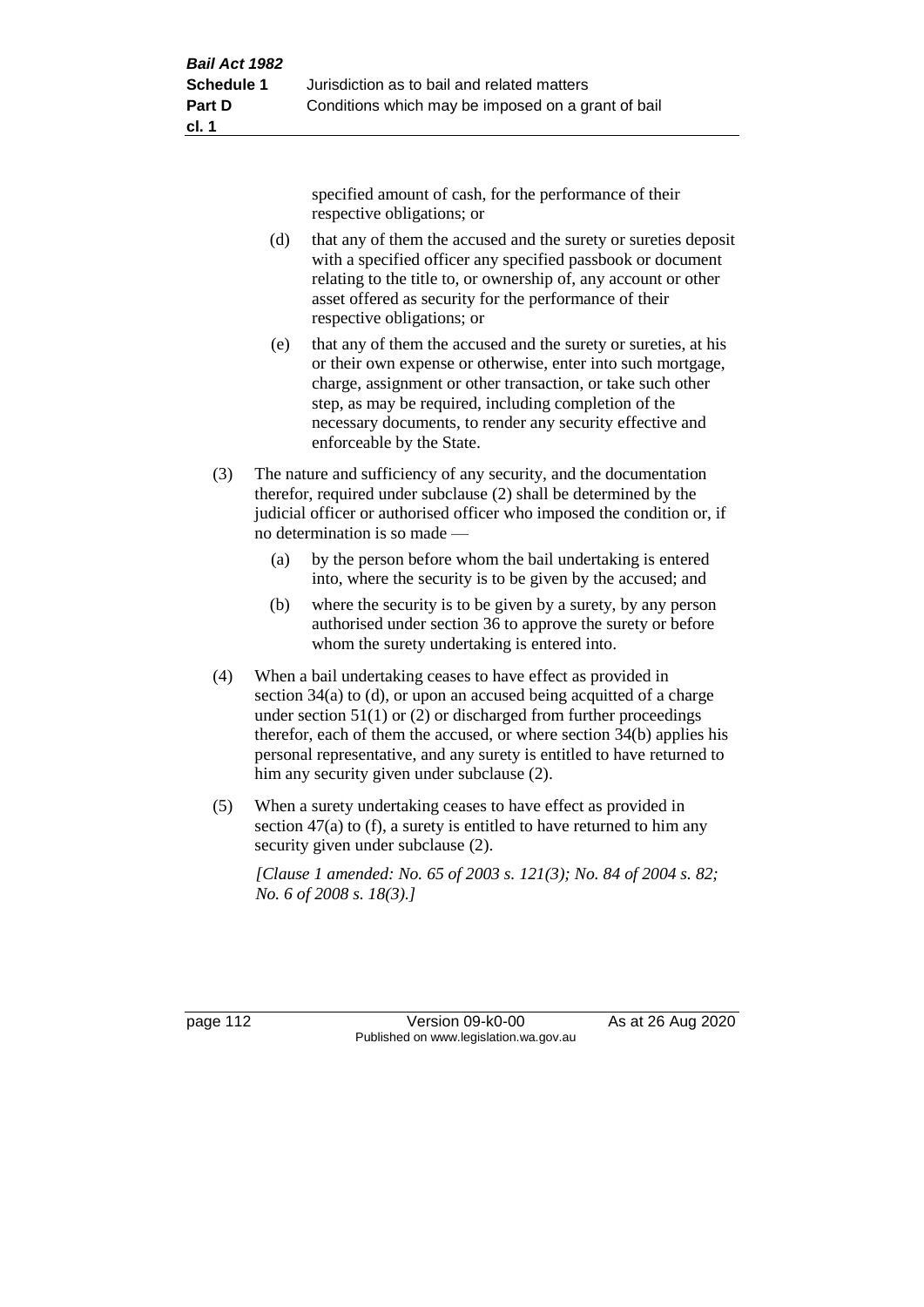# **2. Other conditions**

- (1) A judicial officer or authorised officer, on a grant of bail, may impose conditions —
	- (a) to be complied with before the accused is released on bail or while the accused is on bail; or
	- (b) as to the accused's conduct while on bail; or
	- (c) as to where the accused shall reside while on bail,

if he considers that it is desirable for any purpose mentioned in subclause (2), (2b), (3) or (4).

(1a) Without limiting subclause (1), a judicial officer or authorised officer shall, on a grant of bail to a child accused, consider whether it is desirable for any purpose mentioned in subclause (2) to impose a condition as to —

- (a) any period in each day during which the child is to remain at a particular place; or
- (b) any person with whom the child is not to associate or communicate; or
- (c) any place that the child is not to frequent; or
- (d) the attendance by the child at a school or other educational institution; or
- (e) any other matter,

and the judicial officer or authorised officer may impose any such condition.

- (2) Any condition may be imposed under subclause (1) or (1a) to ensure that an accused —
	- (a) appears in court in accordance with his bail undertaking; or
	- (b) does not while on bail commit an offence; or
	- (c) does not endanger the safety, welfare or property of any person; or
	- (d) does not interfere with witnesses or otherwise obstruct the course of justice, whether in relation to himself or any other person; or
	- (e) as regards the period when the accused is on trial, does not prejudice the proper conduct of the trial.

As at 26 Aug 2020 Version 09-k0-00 page 113 Published on www.legislation.wa.gov.au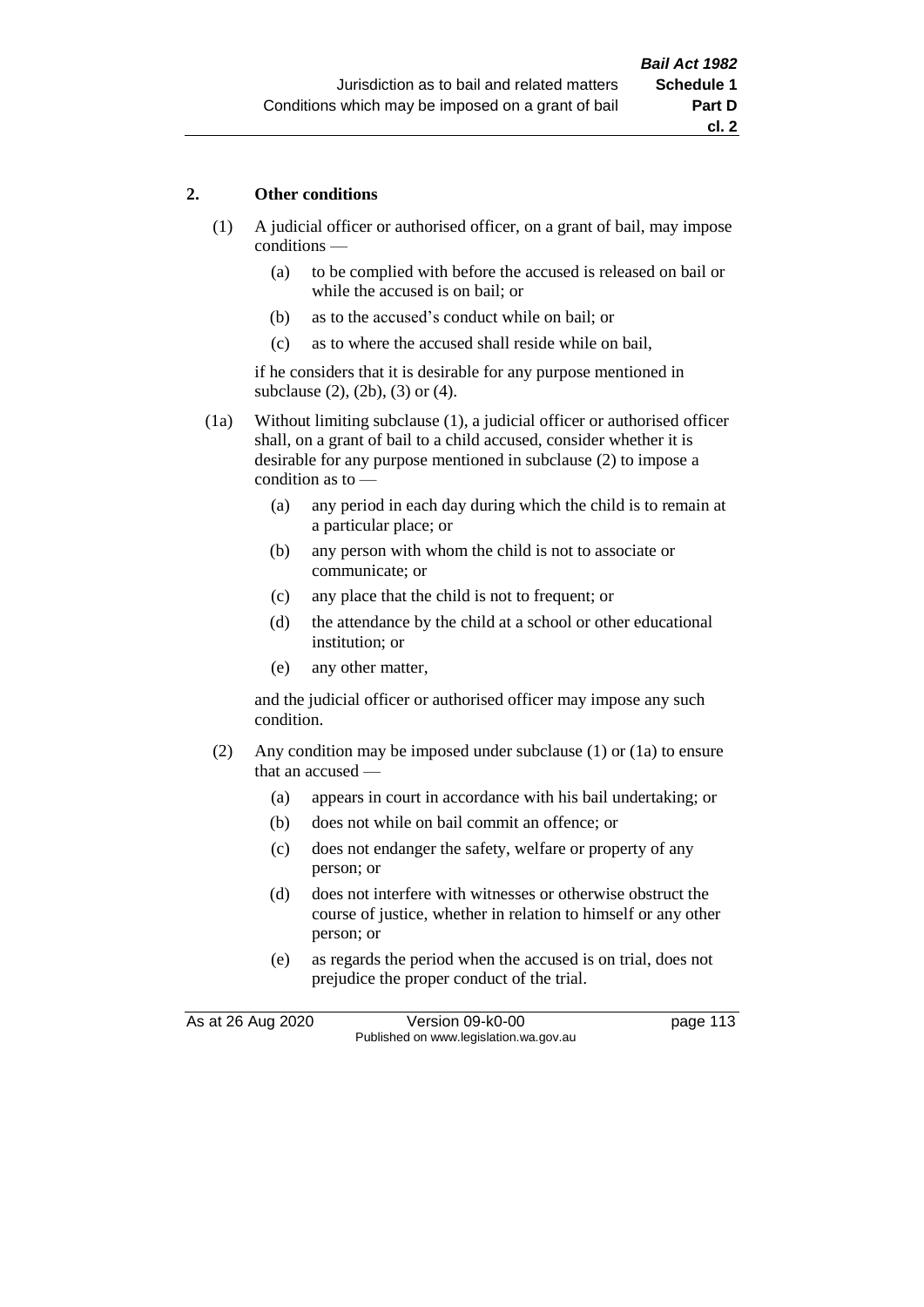- (2a) Before imposing a condition on a grant of bail for a purpose mentioned in subclause (2)(c) or (d) a judicial officer or authorised officer is to consider whether that purpose would be better served, or could be better assisted —
	- (a) by a restraining order made under the *Restraining Orders Act 1997* and whether, in the case of a judicial officer, to exercise the power in section 63 of that Act or, in the case of an authorised officer, to make a telephone application under that Act; or
	- (b) by a combination of conditions for those purposes and a restraining order as envisaged by paragraph (a).
- (2AB) Where the accused and an alleged victim are in a family relationship, the judicial officer or authorised officer must ensure that any condition imposed under subclause  $(2)(c)$  or  $(d)$  is not inconsistent with any restraining order in place under the *Restraining Orders Act 1997*.
- (2AC) Subclause (2AB) does not apply if the judicial officer or authorised officer considers that an inconsistency is necessary to protect the safety of an alleged victim or of a child who is also protected by an order under the *Restraining Orders Act 1997*.
	- (2b) Where a judicial officer is of the opinion that the accused should while on bail —
		- (a) be counselled for a behavioural problem; or
		- (b) attend a course or programme that may assist with such a problem,

the judicial officer may under subclause (1) impose a condition for that purpose that requires the accused to —

- (c) attend a prescribed person to be counselled; or
- (d) attend a prescribed course or programme,

that is specified by the judicial officer in the condition.

(3) Where a judicial officer who grants bail to an accused is of the opinion that the accused's physical condition ought to be examined the officer may, under subclause (1), impose any condition which the officer considers desirable for the purpose of ensuring that the accused is examined by a medical practitioner.

page 114 Version 09-k0-00 As at 26 Aug 2020 Published on www.legislation.wa.gov.au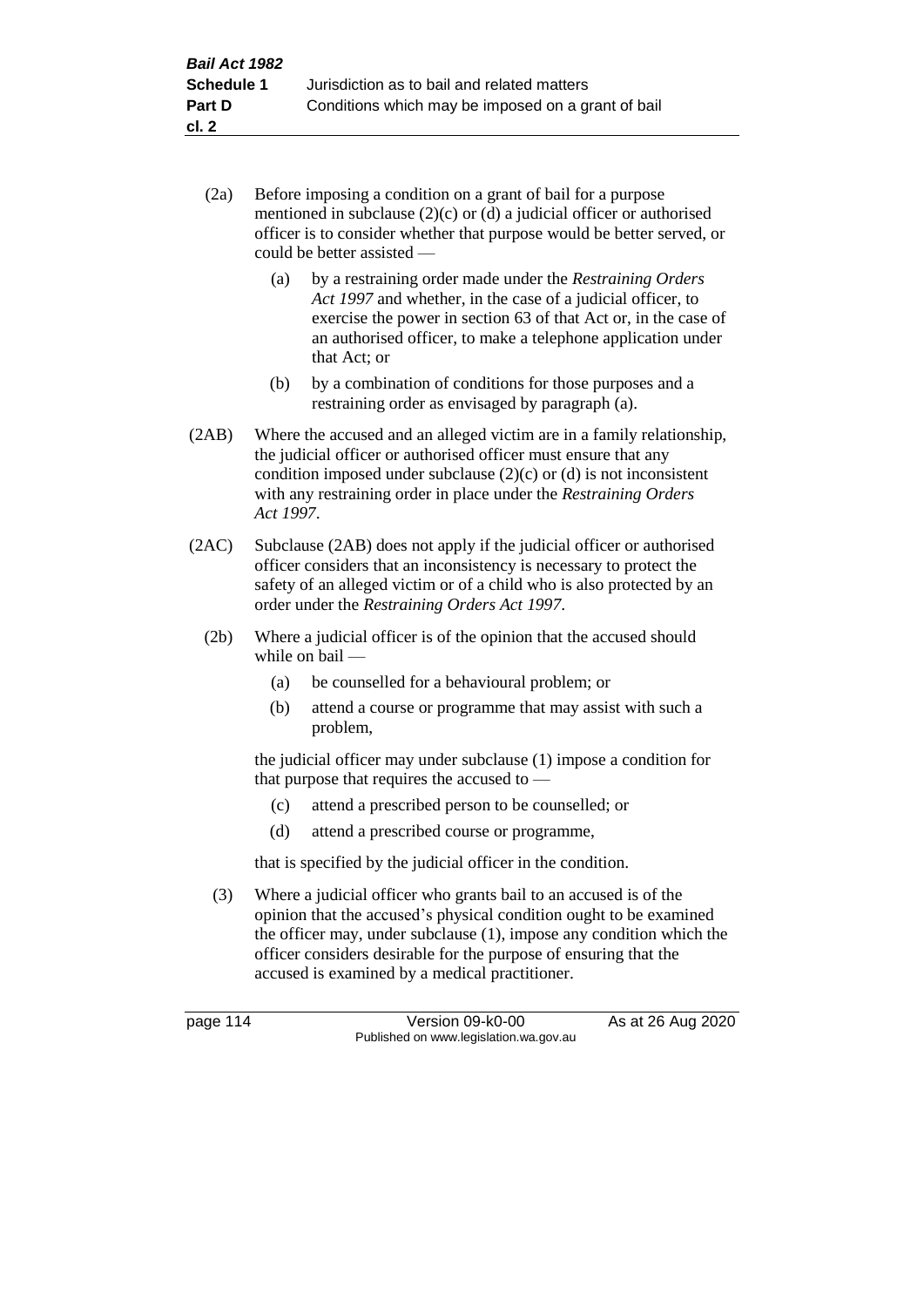- (3a) Where a judicial officer who grants bail to an accused is of the opinion that the accused's mental condition ought to be assessed or examined the officer may, under subclause (1), impose any condition which the officer considers desirable for the purpose of ensuring that the accused's mental condition is assessed or examined including a condition —
	- (a) that the accused be assessed, either by a medical practitioner or by an authorised mental health practitioner as defined in the *Mental Health Act 2014* section 4, for the purpose of deciding whether to make a referral under section 26 of that Act;
	- (b) that the accused be admitted to an authorised hospital (as defined in the *Mental Health Act 2014* section 4);
	- (c) that the accused be examined by a psychiatrist.
- (4) Where a judicial officer is of the opinion that an accused is suffering from alcohol or drug abuse and is in need of care or treatment either on that account, or to enable him to be prepared for his trial, the judicial officer may, under subclause (1), impose any condition which he considers desirable for the purpose of ensuring that the accused receives such care or treatment, including that he lives in, or from time to time attends at, a specified institution or place in order to receive such care or treatment.
- (5) Where a judicial officer imposes a condition for a purpose mentioned in subclause (2b), (3), (3a) or (4), the judicial officer shall cause to be sent to the person who is to counsel, assess or examine the accused, or the place at which the accused is to attend, a statement of the reasons for imposing the condition.
- (6) Where a condition is imposed under this clause that an accused shall reside in premises established for the accommodation of persons to whom bail has been granted, that condition shall be deemed to include a further condition that the accused shall comply with such rules as are for the time being laid down for the maintenance of the good order of those premises, whether such rules are made under section 67 or by the authority responsible for the good order of the premises.

As at 26 Aug 2020 Version 09-k0-00 page 115 Published on www.legislation.wa.gov.au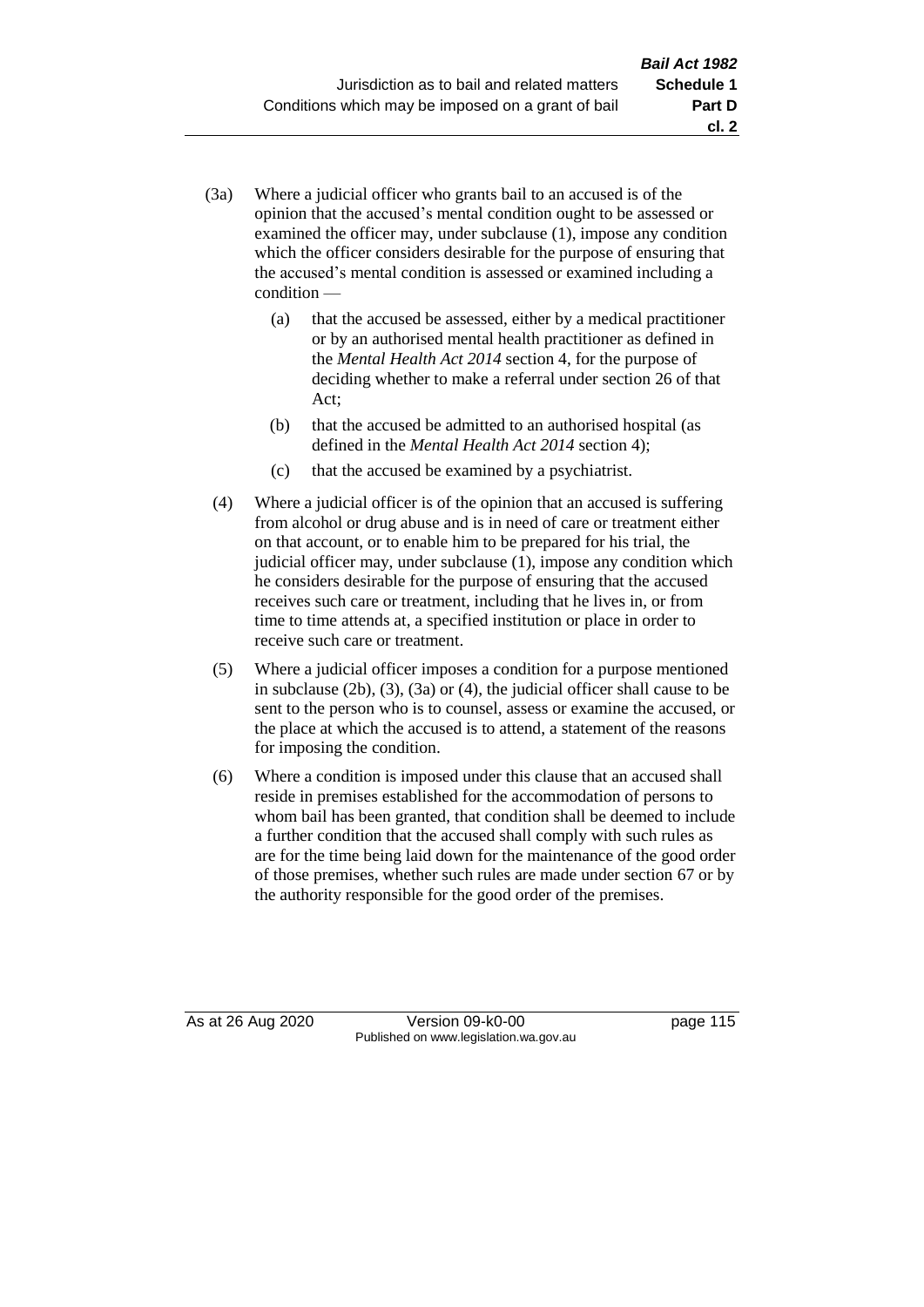(7) In this clause —

*medical practitioner* means a person registered under the *Health Practitioner Regulation National Law (Western Australia)* in the medical profession;

*psychiatrist* has the meaning given in the *Mental Health Act 2014* section 4.

*[Clause 2 amended: No. 45 of 1993 s. 10(3); No. 69 of 1996 s. 3; No. 54 of 1998 s. 12; No. 84 of 2004 s. 82; No. 22 of 2008 Sch. 3 cl. 4; No. 35 of 2010 s. 29; No. 25 of 2014 s. 35; No. 30 of 2020 s. 49.]*

*[Clause 2. Modifications to be applied in order to give effect to Cross-border Justice Act 2008: clause altered 1 Nov 2009. See endnote 1M.]*

# **3. Home detention condition**

- (1) A judicial officer may, subject to this clause, impose a home detention condition as a condition on a grant of bail.
- (2) A home detention condition shall not be imposed unless the accused is over the age of 17 years and the judicial officer is satisfied —
	- (a) after considering a report from a community corrections officer about the accused and his circumstances, that the accused is suitable to be subject to a home detention condition; and
	- (b) that the place where it is proposed the accused will remain while subject to the home detention condition is a suitable place; and
	- (c) that unless a home detention condition is imposed, the accused will not be released on bail.
- (3) A home detention condition is a condition that while the accused is on bail the accused shall —
	- (a) remain at and not leave the place specified in the bail record form and in the bail undertaking (or in a notice under section 50E) until the time specified, or deemed by section 31(3) to be specified, in the bail undertaking except —

page 116 Version 09-k0-00 As at 26 Aug 2020 Published on www.legislation.wa.gov.au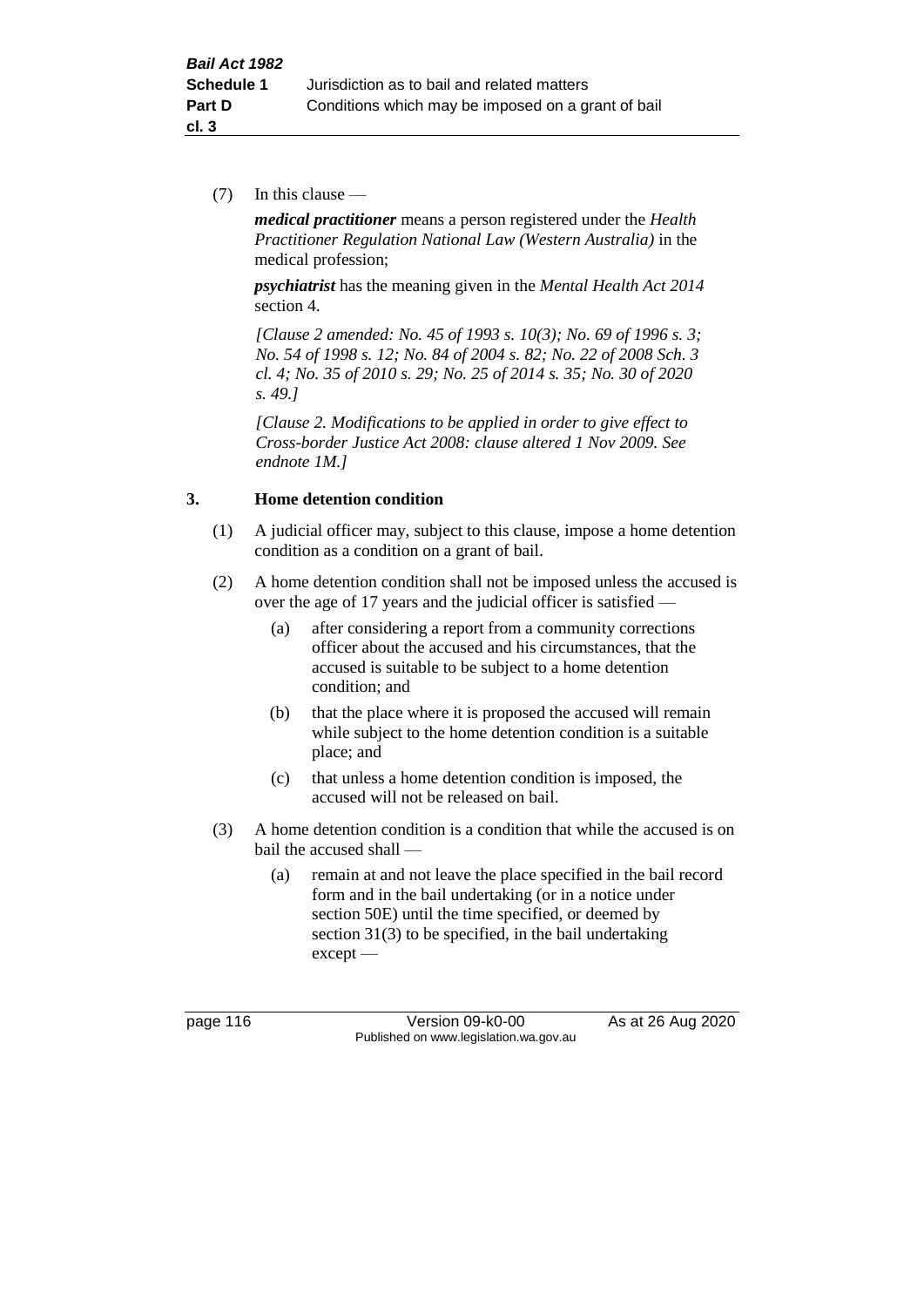- (i) to work in gainful employment approved by a community corrections officer; or
- (ii) with the approval of a community corrections officer, to seek gainful employment; or
- (iii) to obtain urgent medical or dental treatment for the accused; or
- (iv) for the purpose of averting or minimizing a serious risk of death or injury to the accused or to another person; or
- (v) to obey an order issued under a written law (such as a summons) requiring the accused's presence elsewhere; or
- (vi) for a purpose approved of by a community corrections officer; or
- (vii) on the direction of a community corrections officer; and
- (b) not leave the State; and
- (c) comply with every reasonable direction of a community corrections officer; and
- (ca) if relevant, comply with any direction under subclause (4); and
- (d) comply with such of the conditions specified in the list provided under section 24A(4) as may be specified in a notice given under section 50E(b); and
- (e) when requested to do so, produce a copy of his bail undertaking and any notice by the CEO (corrections) under section 50E for inspection by a community corrections officer or a member of the Police Force.
- (4) A judicial officer who imposes a home detention condition under this clause may, if a community corrections officer under section  $24A(4)(a)$  recommends that the accused is suitable for electronic monitoring, direct that the accused, while subject to a home detention condition —
	- (a) be subject to electronic monitoring under subclause (5) so as to allow the location of the accused to be monitored; and

As at 26 Aug 2020 Version 09-k0-00 page 117 Published on www.legislation.wa.gov.au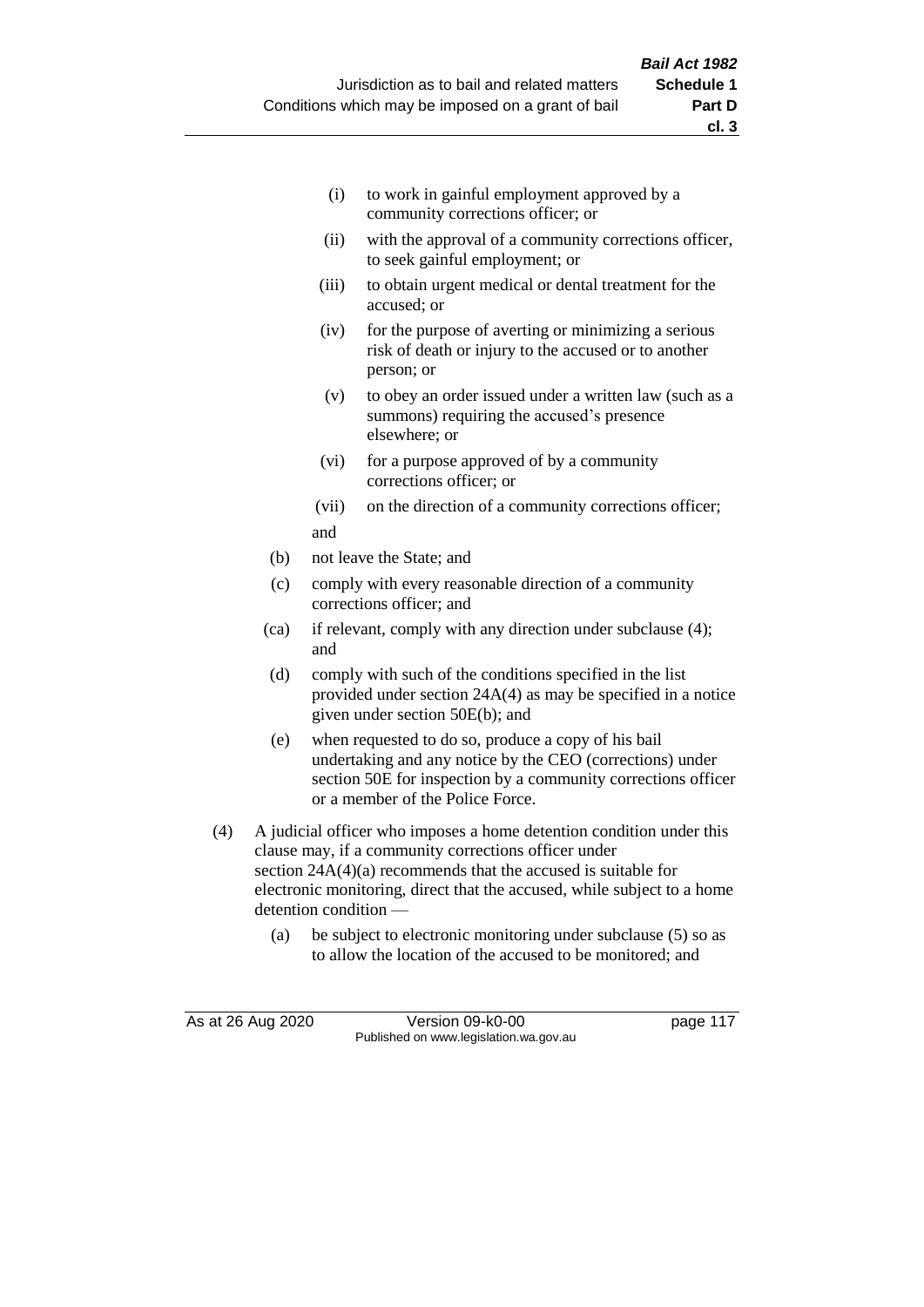- (b) be under the supervision of a community corrections officer and comply with the directions of the community corrections officer under subclause (5).
- (5) For the purpose of the electronic monitoring of an accused, a community corrections officer may do any or all of the following —
	- (a) direct the accused to wear an approved electronic monitoring device; and
	- (b) direct the accused to permit the installation of an approved electronic monitoring device at the place where the accused is to remain; and
	- (c) give any other reasonable direction to the accused necessary for the proper administration of the electronic monitoring of the accused.
- (6) A community corrections officer may suspend the electronic monitoring of an accused subject to direction under subclause (4) —
	- (a) while satisfied that it is not practicable to subject the accused to electronic monitoring; or
	- (b) while satisfied that it is not necessary for the accused to be subject to electronic monitoring.
- (7) A requirement that an accused subject to a home detention condition while on bail wear an electronic monitoring device cannot apply to a person who is under 18 years of age.

*[Clause 3 inserted: No. 61 of 1990 s. 15; amended: No. 31 of 1993 s. 9; No. 84 of 2004 s. 82; No. 65 of 2006 s. 53; No. 13 of 2020 s. 28.]*

*[Clause 3. Modifications to be applied in order to give effect to Cross-border Justice Act 2008: clause altered 1 Nov 2009. See endnote 1M.]*

page 118 Version 09-k0-00 As at 26 Aug 2020 Published on www.legislation.wa.gov.au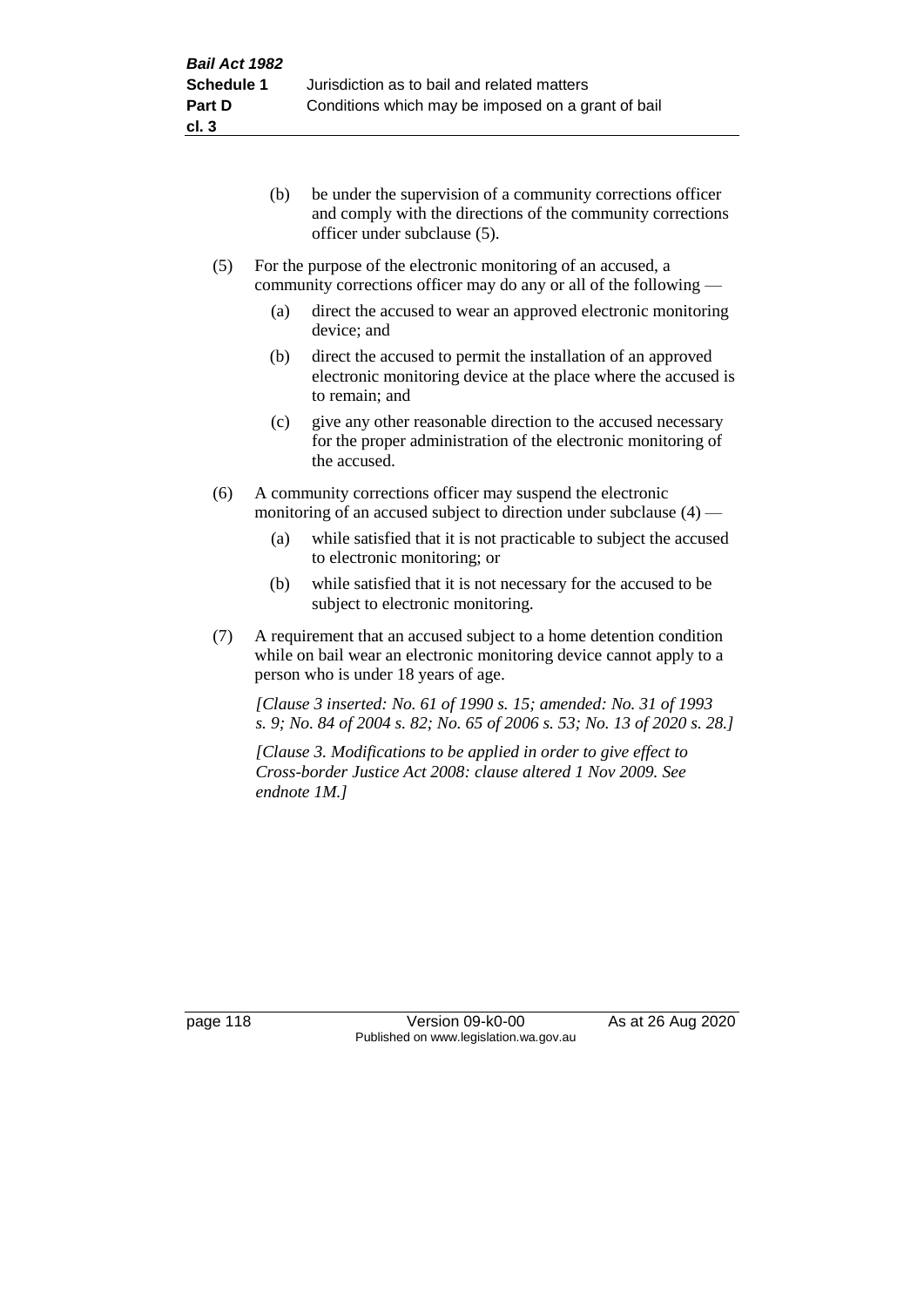**cl. 1**

# **Schedule 2 — Serious offences**

 $[s. 3(1)]$ 

*[Heading inserted: No. 6 of 2008 s. 42(1).]*

|    | <b>Enactment</b>         | <b>Description of offence</b>                                                    |
|----|--------------------------|----------------------------------------------------------------------------------|
| 1. | <b>The Criminal Code</b> |                                                                                  |
|    | s. $221E(1)$             | Participating in activities of<br>criminal organisation                          |
|    | s. $221F(1)$             | Instructing commission of offence<br>for benefit of criminal organisation        |
|    | s. 279                   | Murder                                                                           |
|    | s. 280                   | Manslaughter                                                                     |
|    | s. 281                   | Unlawful assault causing death                                                   |
|    | s. 283                   | Attempt to murder                                                                |
|    | s. 292                   | Disabling in order to commit<br>indictable offence                               |
|    | s. 294                   | Acts intended to cause grievous<br>bodily harm or to resist or prevent<br>arrest |
|    | s. 297                   | Grievous bodily harm                                                             |
|    | s. 301                   | Wounding and similar acts                                                        |
|    | s. $304(2)$              | Acts or omissions, with intent to<br>harm, causing bodily harm or<br>danger      |
|    | s. 317                   | Assault occasioning bodily harm                                                  |
|    | s. $317A(a)$             | Assault with intent to commit or<br>facilitate a crime                           |
|    | s. $317A(b)$             | Assault with intent to do grievous<br>bodily harm                                |
|    | s. 318                   | Serious assaults                                                                 |
|    | s. 323                   | Indecent assault                                                                 |
|    |                          |                                                                                  |

As at 26 Aug 2020 Version 09-k0-00 page 119 Published on www.legislation.wa.gov.au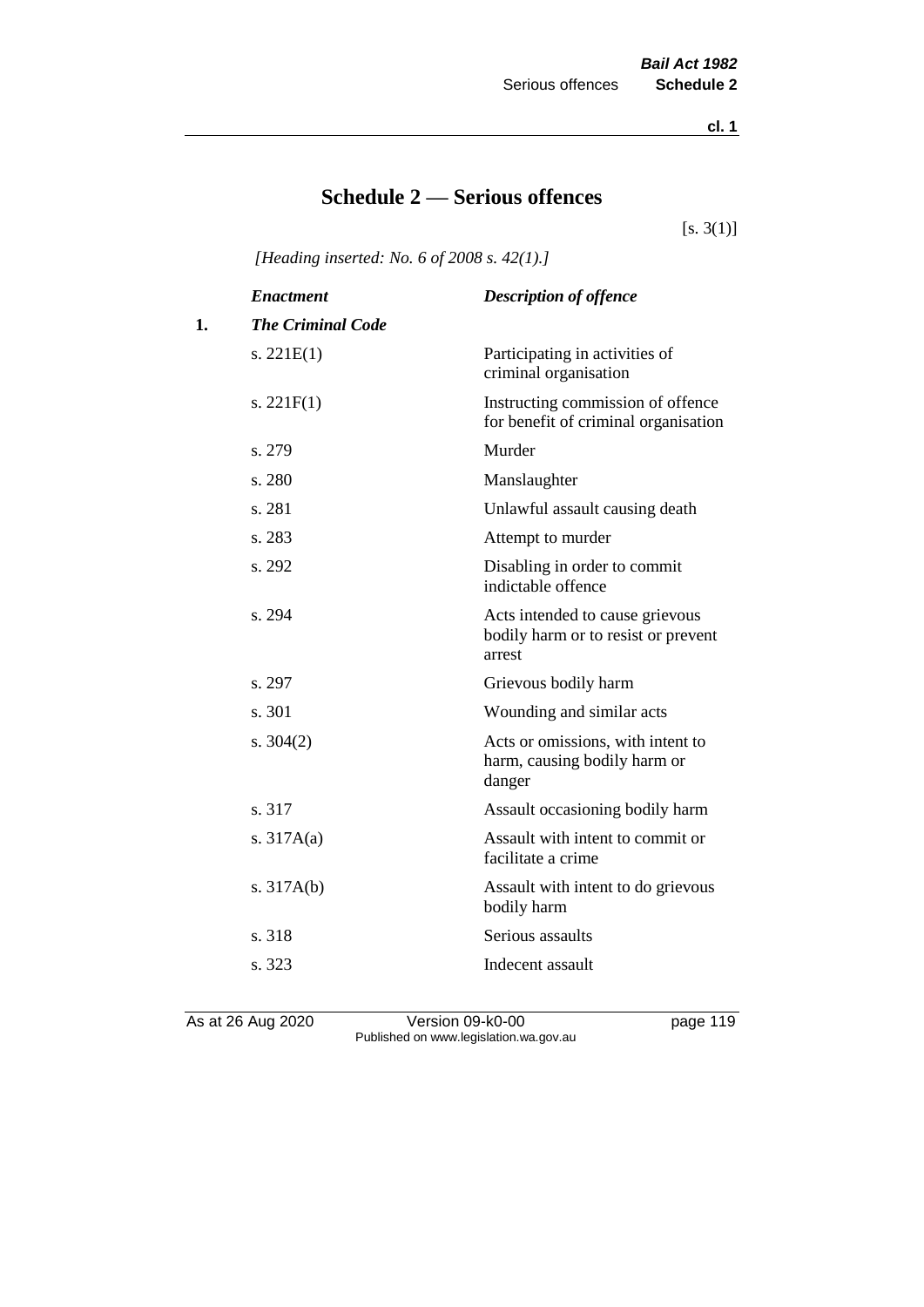**cl. 2**

|      | <b>Enactment</b>                               | <b>Description of offence</b>                                                                                                                      |
|------|------------------------------------------------|----------------------------------------------------------------------------------------------------------------------------------------------------|
|      | s. 324                                         | Aggravated indecent assault                                                                                                                        |
|      | s. 325                                         | Sexual penetration without consent                                                                                                                 |
|      | s. 326                                         | Aggravated sexual penetration<br>without consent                                                                                                   |
|      | s. 331B                                        | Sexual servitude                                                                                                                                   |
|      | s. 331C                                        | Conducting business involving<br>sexual servitude                                                                                                  |
|      | s. 331D                                        | Deceptive recruiting for<br>commercial sexual services                                                                                             |
|      | s. 332                                         | Kidnapping                                                                                                                                         |
|      | s. 333                                         | Deprivation of liberty                                                                                                                             |
|      | s. 338E                                        | Stalking                                                                                                                                           |
|      | s. 378                                         | Stealing a motor vehicle                                                                                                                           |
|      | s. 392                                         | Robbery                                                                                                                                            |
|      | s. 393                                         | Assault with intent to rob                                                                                                                         |
|      | s. 401                                         | <b>Burglary</b>                                                                                                                                    |
|      | s. 444                                         | Criminal damage, if the property is<br>destroyed or damaged by fire                                                                                |
| 2.   | <b>Bush Fires Act 1954</b>                     |                                                                                                                                                    |
|      | s. 32                                          | Wilfully lighting a fire or causing a<br>fire to be lit under such<br>circumstances as to be likely to<br>injure or damage a person or<br>property |
| 2AA. | <b>Criminal Organisations Control Act 2012</b> |                                                                                                                                                    |
|      | s. $99(1)$                                     | Association by controlled person<br>with another controlled person                                                                                 |
|      | s. $99(3)$                                     | Association by controlled person<br>with another controlled person<br>on 3 or more occasions within<br>3 month period                              |

page 120 Version 09-k0-00 As at 26 Aug 2020 Published on www.legislation.wa.gov.au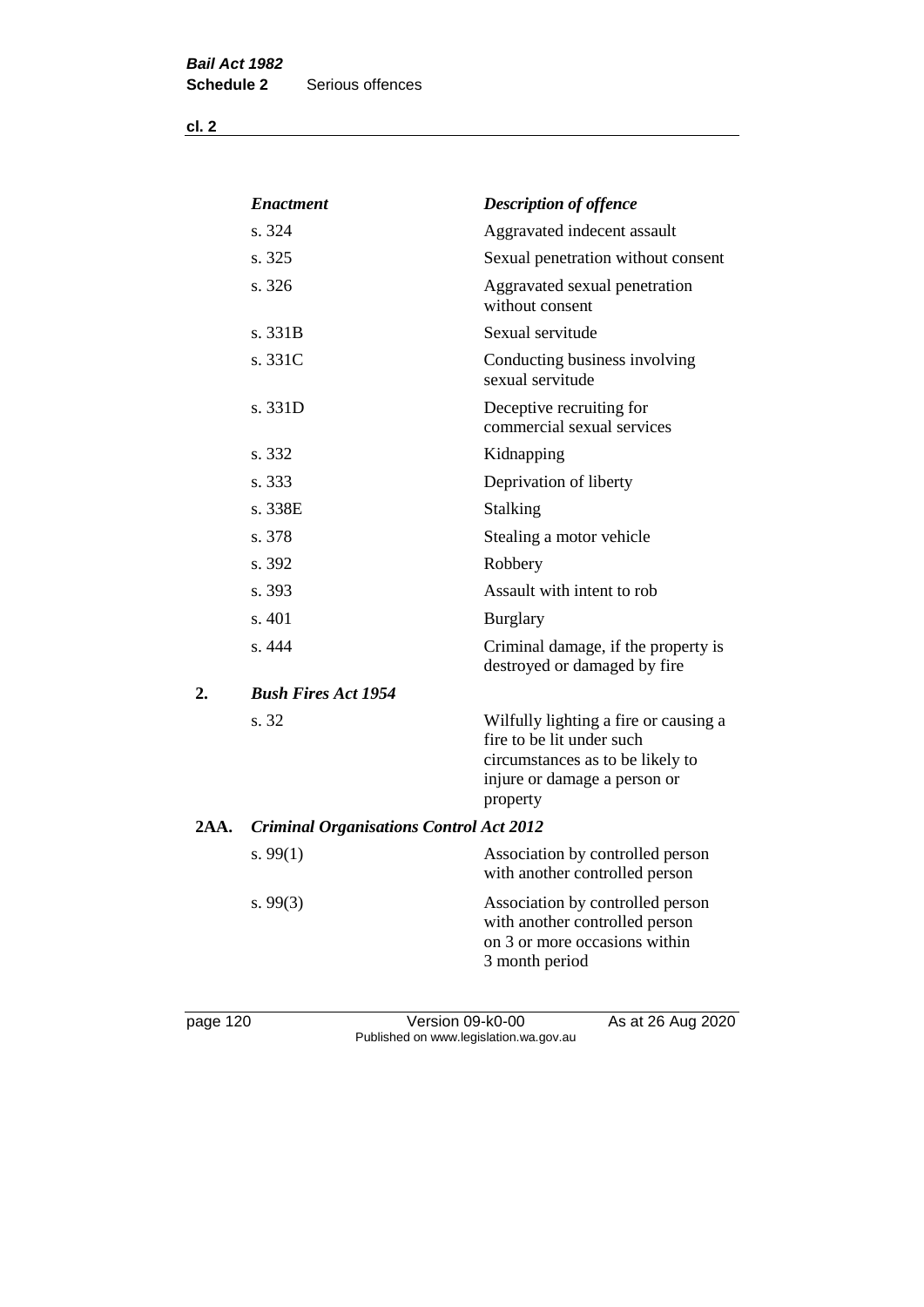|     | <b>Enactment</b>                | <b>Description of offence</b>                                                                                                                                                                                                                                                                                                             |
|-----|---------------------------------|-------------------------------------------------------------------------------------------------------------------------------------------------------------------------------------------------------------------------------------------------------------------------------------------------------------------------------------------|
|     | s. 102                          | Offence for controlled person to<br>get funds to, from or for declared<br>criminal organisation                                                                                                                                                                                                                                           |
|     | s. 103                          | Other contravention of interim<br>control order or control order                                                                                                                                                                                                                                                                          |
|     | s. 106                          | Recruiting members for declared<br>criminal organisation                                                                                                                                                                                                                                                                                  |
|     | s. $107(2)$                     | Permitting premises to be<br>habitually used as place of resort<br>by members of declared criminal<br>organisation                                                                                                                                                                                                                        |
|     | s. $107(3)$                     | Being knowingly concerned in the<br>management of premises<br>habitually used as place of resort<br>by members of declared criminal<br>organisation                                                                                                                                                                                       |
| 2a. | <b>Misuse of Drugs Act 1981</b> |                                                                                                                                                                                                                                                                                                                                           |
|     | s. $6(1)$                       | Offences concerned with<br>prohibited drugs generally                                                                                                                                                                                                                                                                                     |
|     | s. $7(1)$                       | Offences concerned with<br>prohibited plants generally                                                                                                                                                                                                                                                                                    |
|     | s. $14(1)$                      | Possessing a quantity of a<br>category 1 item or a category 2<br>item in circumstances where the<br>life, health or safety of a child<br>under 16 years of age was<br>endangered, or bodily harm (as<br>defined in The Criminal Code<br>section $1(1)$ and $(4)$ ) was caused to<br>such a child, by the acts<br>constituting the offence |
|     | s. $33(1)(a)$                   | Attempting to commit an offence<br>under section $6(1)$ or $7(1)$                                                                                                                                                                                                                                                                         |

As at 26 Aug 2020 Version 09-k0-00 page 121 Published on www.legislation.wa.gov.au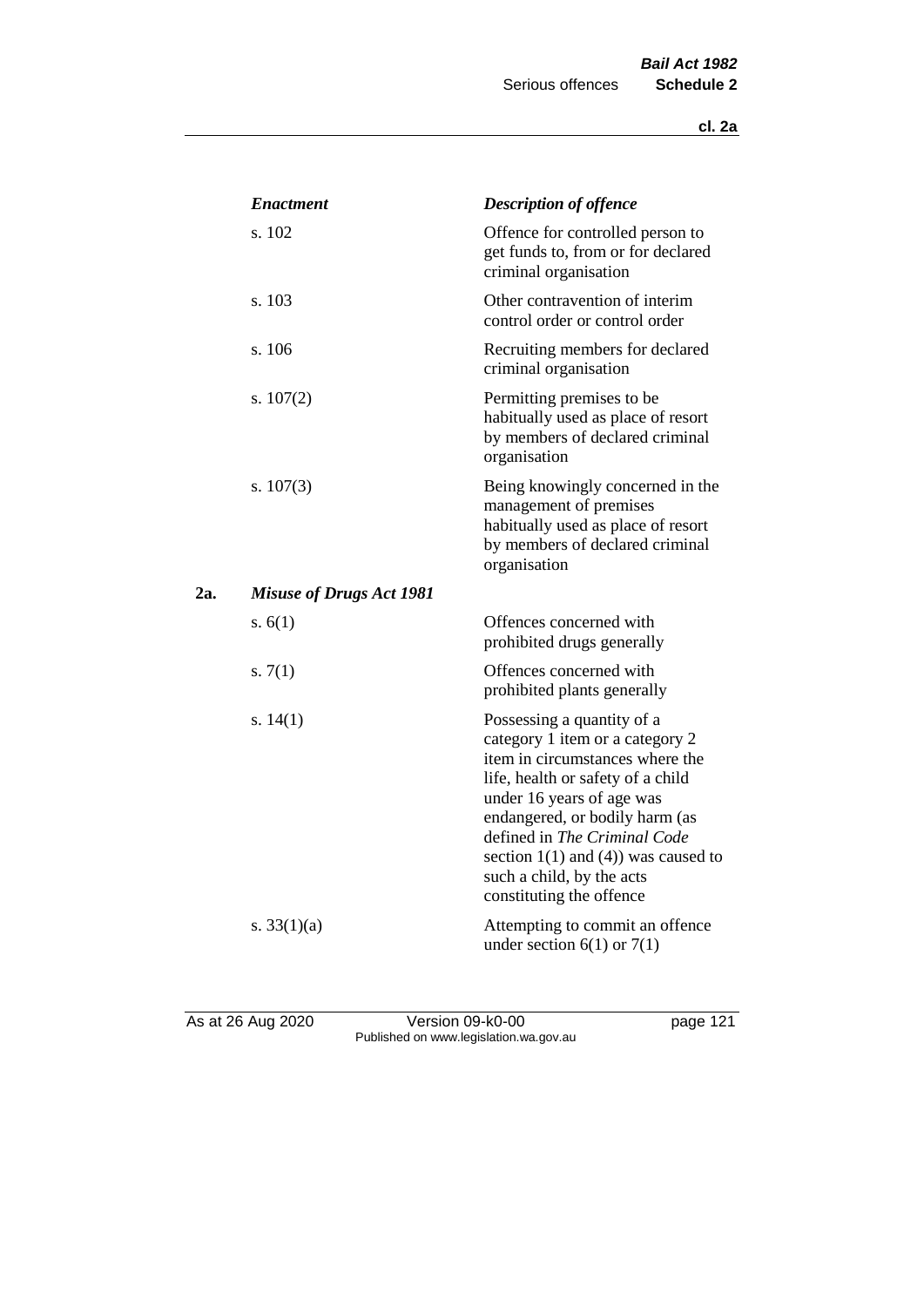**cl. 2b**

|        | <b>Enactment</b>                   |       | <b>Description of offence</b>                                                                                                                                  |  |  |
|--------|------------------------------------|-------|----------------------------------------------------------------------------------------------------------------------------------------------------------------|--|--|
|        | s. $33(2)(a)$                      |       | Conspiracy to commit an offence<br>under s. $6(1)$ or $7(1)$                                                                                                   |  |  |
| $2b$ . | <b>Restraining Orders Act 1997</b> |       |                                                                                                                                                                |  |  |
|        | s. $61(1)$                         | order | Breach of a violence restraining                                                                                                                               |  |  |
|        | s. $61(2a)$                        |       | Breach of a police order                                                                                                                                       |  |  |
|        | s. $86(2)$                         |       | Breach of a Part VII order under<br>the Justices Act 1902 <sup>2</sup> —                                                                                       |  |  |
|        |                                    | (a)   | that under section 86 of the<br><b>Restraining Orders Act 1997</b><br>is taken to be a misconduct<br>restraining order under that<br>Act; and                  |  |  |
|        |                                    | (b)   | that shows on the face of the<br>order that the causing or<br>threatening of personal<br>injury by the accused was a<br>ground for the making of the<br>order. |  |  |
| 3.     | <b>Road Traffic Act 1974</b>       |       |                                                                                                                                                                |  |  |
|        | s. 59                              |       | Dangerous driving causing death,<br>injury, etc.                                                                                                               |  |  |
|        | s. 59A                             | harm  | Dangerous driving causing bodily                                                                                                                               |  |  |
|        |                                    |       | [Schedule 2 inserted: No. 45 of 1993 s. 11; amended: No. 82 of 1994                                                                                            |  |  |

*s. 13; No. 38 of 1998 s. 4(2); No. 54 of 1998 s. 15; No. 23 of 2001 s. 10(1); No. 4 of 2004 s. 24 and 26; No. 38 of 2004 s. 61; No. 62 of 2004 s. 9(1); No. 84 of 2004 s. 82; No. 6 of 2008 s. 42(2); No. 29 of 2008 s. 24(8); No. 47 of 2011 s. 19; No. 56 of 2011 s. 11; No. 49 of 2012 s. 172.]* 

page 122 Version 09-k0-00 As at 26 Aug 2020 Published on www.legislation.wa.gov.au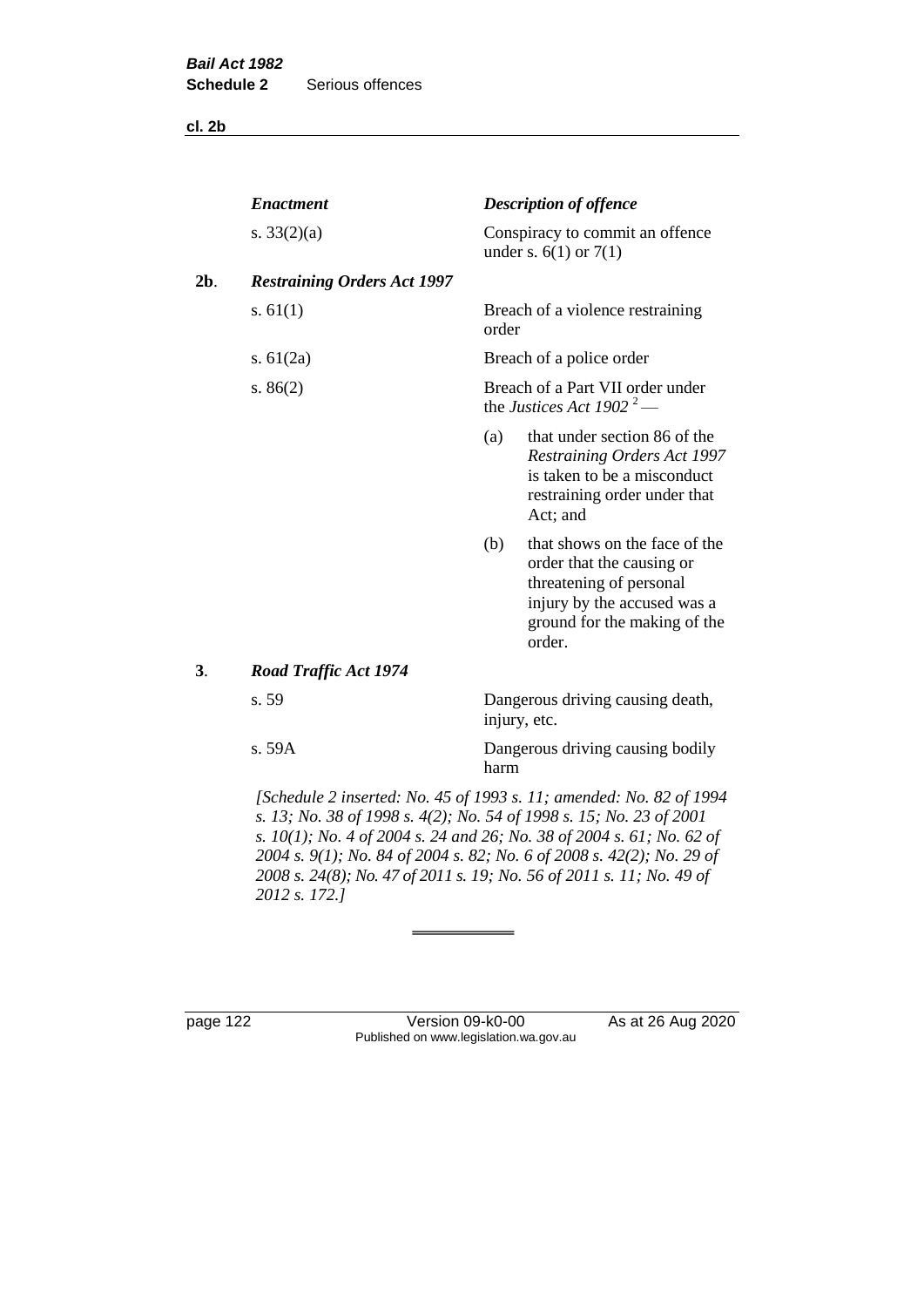# **Notes**

This is a compilation of the *Bail Act 1982* and includes amendments made by other written laws  $1M$ ,  $3, 4$ . For provisions that have come into operation, and for information about any reprints, see the compilation table. For provisions that have not yet come into operation see the uncommenced provisions table.

# **Compilation table**

| <b>Short title</b>                                                                                                                                | <b>Number</b><br>and year                              | <b>Assent</b> | <b>Commencement</b>                                           |
|---------------------------------------------------------------------------------------------------------------------------------------------------|--------------------------------------------------------|---------------|---------------------------------------------------------------|
| Bail Act 1982                                                                                                                                     | 86 of 1982                                             | 18 Nov 1982   | 6 Feb 1989 (see s. 2 and<br>Gazette 27 Jan 1989 p. 263)       |
| <b>Acts Amendment</b><br>(Abolition of Capital<br>Punishment) Act 1984<br>Pt. III                                                                 | 52 of 1984                                             | 5 Sep 1984    | 3 Oct 1984                                                    |
| <b>Bail Amendment</b><br>Act 1984 <sup>5</sup>                                                                                                    | 74 of 1984<br>(as amended<br>by $15$ of<br>1988 s. 20) | 29 Nov 1984   | 6 Feb 1989 (see s. 2 and<br>Gazette 27 Jan 1989 p. 263)       |
| <b>Bail Amendment</b><br>Act 1988                                                                                                                 | 15 of 1988                                             | 6 Sep 1988    | 6 Feb 1989 (see s. 2 and<br>Gazette 27 Jan 1989 p. 263)       |
| Reprint of the Bail Act 1982 under the Reprints Act 1984 and the Bail Amendment<br>Act 1988 s. 21 <sup>6</sup> (includes amendments listed above) |                                                        |               |                                                               |
| Criminal Law<br>Amendment Act 1988<br>Pt.4                                                                                                        | 70 of 1988                                             | 15 Dec 1988   | 6 Feb 1989 (see s. 2(2)(b) and<br>Gazette 27 Jan 1989 p. 263) |
| <b>Acts Amendment</b><br>(Children's Court)<br>Act 1988 Pt. 13                                                                                    | 49 of 1988                                             | 22 Dec 1988   | 1 Dec 1989 (see s. 2 and<br>Gazette 24 Nov 1989 p. 4327)      |
| Justices Amendment<br>Act 1989 s. 18                                                                                                              | 33 of 1989                                             | 22 Dec 1989   | 1 Jun 1991 (see s. 2 and<br>Gazette 17 May 1991 p. 2455)      |
| <b>Community Corrections</b><br><b>Legislation Amendment</b><br>Act 1990 Pt. 2                                                                    | 61 of 1990                                             | 17 Dec 1990   | 3 Apr 1991 (see s. 2 and<br>Gazette 22 Mar 1991 p. 1209)      |
| Child Welfare<br>Amendment Act<br>$(No. 2)$ 1990 s. 15                                                                                            | 83 of 1990                                             | 22 Dec 1990   | 1 Aug 1991 (see s. 2 and<br>Gazette 1 Aug 1991 p. 3983)       |

As at 26 Aug 2020 Version 09-k0-00 page 123 Published on www.legislation.wa.gov.au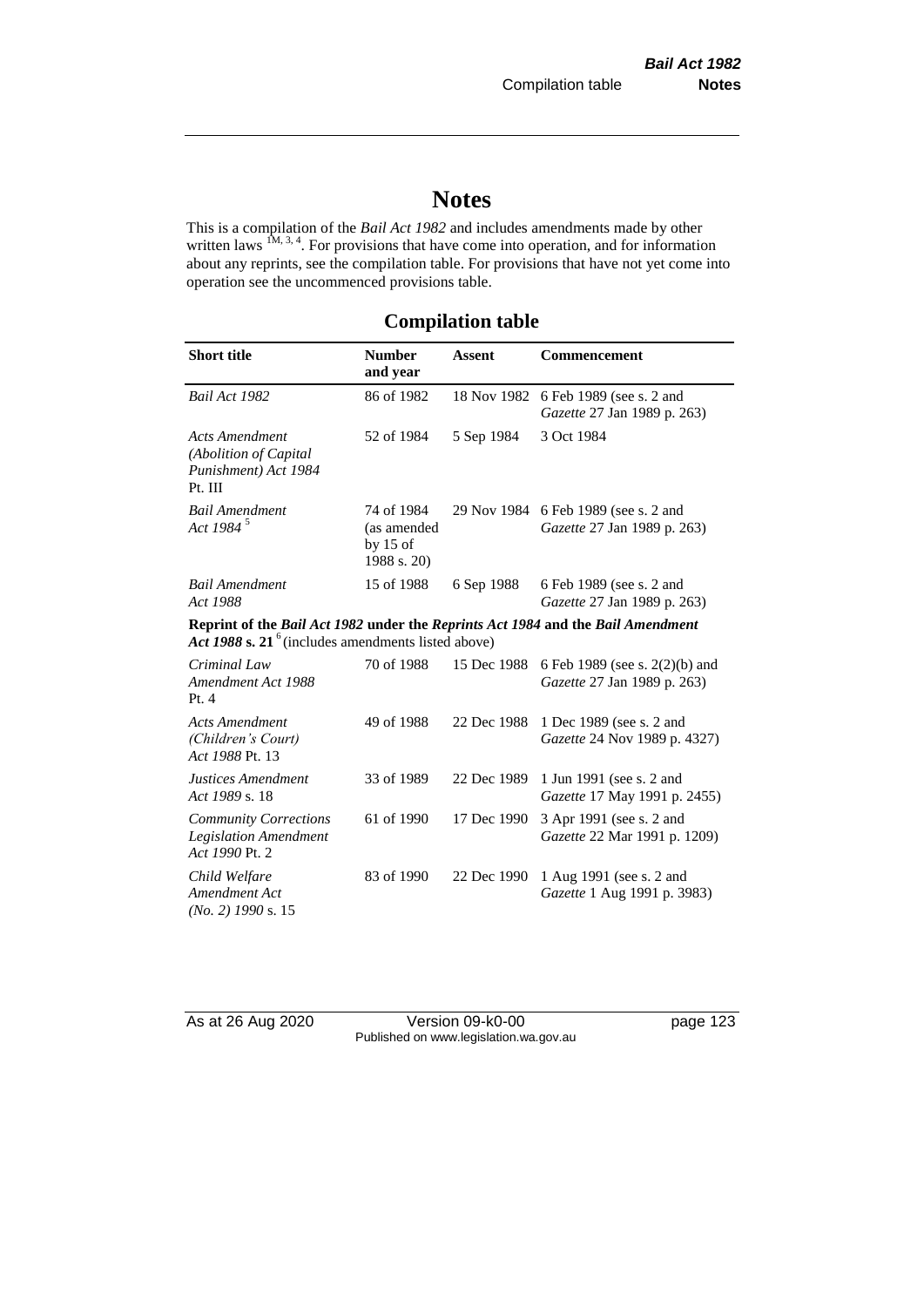| <b>Short title</b>                                                                         | <b>Number</b><br>and year                                                                                                                                                                                                                                           | Assent      | <b>Commencement</b>                                                                                                                                                   |  |  |
|--------------------------------------------------------------------------------------------|---------------------------------------------------------------------------------------------------------------------------------------------------------------------------------------------------------------------------------------------------------------------|-------------|-----------------------------------------------------------------------------------------------------------------------------------------------------------------------|--|--|
| Children's Court of<br>Western Australia<br>Amendment Act<br>$(No. 2)$ 1991 s. 21          | 15 of 1991                                                                                                                                                                                                                                                          | 21 Jun 1991 | 9 Aug 1991 (see s. 2(2) and<br>Gazette 9 Aug 1991 p. 4101)                                                                                                            |  |  |
| Reprint of the <i>Bail Act 1982</i> as at 17 Oct 1991 (includes amendments listed above)   |                                                                                                                                                                                                                                                                     |             |                                                                                                                                                                       |  |  |
| Acts Amendment (Sexual<br>Offences) Act 1992 Pt. 3                                         | 14 of 1992                                                                                                                                                                                                                                                          | 17 Jun 1992 | 1 Aug 1992 (see s. 2 and<br>Gazette 28 Jul 1992 p. 3671)                                                                                                              |  |  |
| <b>Acts Amendment</b><br>(Ministry of Justice)<br>Act 1993 Pt. $3^7$                       | 31 of 1993                                                                                                                                                                                                                                                          | 15 Dec 1993 | 1 Jul 1993 (see s. 2)                                                                                                                                                 |  |  |
| Criminal Procedure<br>Amendment Act 1993<br>Pt. $2^8$                                      | 45 of 1993                                                                                                                                                                                                                                                          | 20 Dec 1993 | Act other than s. 7-9 and<br>10(2)(b): 17 Jan 1994<br>(see s. $2(1)$ );<br>s. 7-9 and 10(2)(b): 4 Mar 1994<br>(see s. $2(2)$ and <i>Gazette</i><br>4 Mar 1994 p. 915) |  |  |
| Criminal Law<br>Amendment Act 1994<br>s. $13(1)$ and $(2)$                                 | 82 of 1994                                                                                                                                                                                                                                                          | 23 Dec 1994 | 20 Jan 1995 (see s. 2(2))                                                                                                                                             |  |  |
| Acts Amendment (Fines,<br>Penalties and<br><b>Infringement Notices</b> )<br>Act 1994 Pt. 3 | 92 of 1994                                                                                                                                                                                                                                                          | 23 Dec 1994 | 1 Jan 1995 (see s. 2(1) and<br>Gazette 30 Dec 1994 p. 7211)                                                                                                           |  |  |
| Sentencing<br>(Consequential<br>Provisions) Act 1995 Pt. 5                                 | 78 of 1995                                                                                                                                                                                                                                                          | 16 Jan 1996 | 4 Nov 1996 (see s. 2 and<br>Gazette 25 Oct 1996 p. 5632)                                                                                                              |  |  |
| Coroners Act 1996 s. 61                                                                    | 2 of 1996                                                                                                                                                                                                                                                           |             | 24 May 1996 7 Apr 1997 (see s. 2 and<br>Gazette 18 Mar 1997 p. 1529)                                                                                                  |  |  |
| Mental Health<br>(Consequential<br>Provisions) Act 1996 Pt. 2                              | 69 of 1996                                                                                                                                                                                                                                                          |             | 13 Nov 1996 13 Nov 1997 (see s. 2)                                                                                                                                    |  |  |
|                                                                                            | Reprint of the <i>Bail Act 1982</i> as at 13 Mar 1997 (includes amendments listed above<br>except those in the Coroners Act 1996 and the Mental Health (Consequential Provisions)<br>Act 1996) (corrections in Gazette 25 Jul 1997 p. 3909 and 14 Nov 1997 p. 6426) |             |                                                                                                                                                                       |  |  |
| <b>Statutes (Repeals and</b>                                                               | 57 of 1997                                                                                                                                                                                                                                                          | 15 Dec 1997 | 15 Dec 1997 (see s. 2(1))                                                                                                                                             |  |  |

*Minor Amendments) Act 1997* s. 21 *Criminal Law Amendment Act*  38 of 1998 25 Sep 1998 23 Oct 1998

*(No. 1) 1998* s. 4(2)

page 124 Version 09-k0-00 As at 26 Aug 2020 Published on www.legislation.wa.gov.au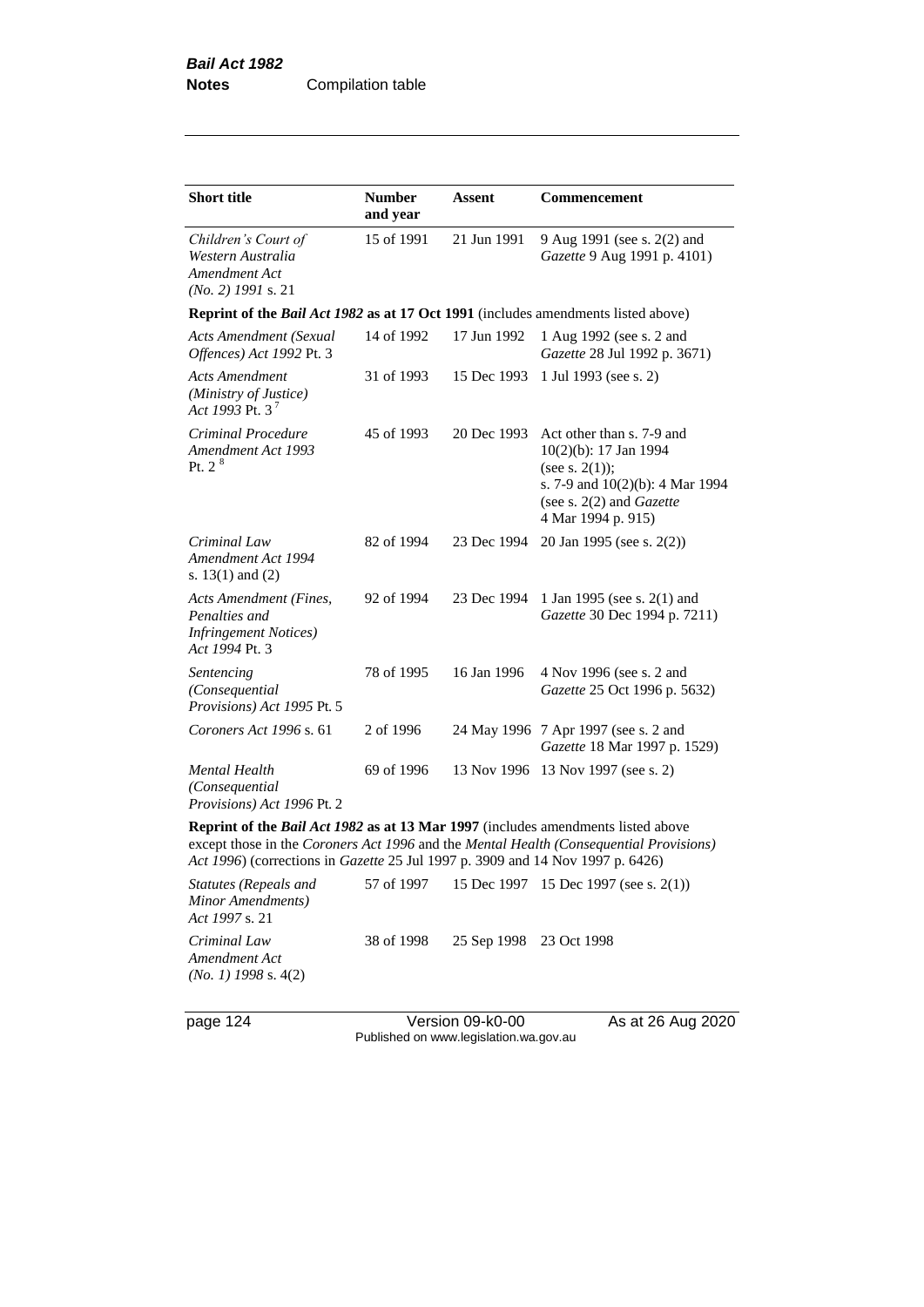| <b>Short title</b>                                                                                                                                 | <b>Number</b><br>and year | Assent      | <b>Commencement</b>                                                                                                                                                                                                                  |
|----------------------------------------------------------------------------------------------------------------------------------------------------|---------------------------|-------------|--------------------------------------------------------------------------------------------------------------------------------------------------------------------------------------------------------------------------------------|
| <b>Bail Amendment</b><br>Act 1998 <sup>9</sup>                                                                                                     | 54 of 1998                | 11 Jan 1999 | s. 1 and 2: 11 Jan 1999;<br>Pt. 4 and 7: 15 May 1999<br>(see s. 2 and <i>Gazette</i> )<br>11 May 1999 p. 1905);                                                                                                                      |
|                                                                                                                                                    |                           |             | Pt. 2, 3 and 5 (other than s. 12):<br>8 Mar 2000 (see s. 2 and<br>Gazette 7 Mar 2000 p. 1039);<br>s. 12: 1 Sep 2000 (see s. 2 and<br>Gazette 29 Aug 2000 p. 4985);<br>Pt. 6: 4 Dec 2000 (see s. 2 and<br>Gazette 4 Dec 2000 p. 6799) |
| Reprint of the Bail Act 1982 as at 27 Aug 1999 (includes amendments listed above<br>except those in the Bail Amendment Act 1998 Pt. 2, 3, 5 and 6) |                           |             |                                                                                                                                                                                                                                      |
| Court Security and<br><b>Custodial Services</b><br>(Consequential<br>Provisions) Act 1999 Pt. 3                                                    | 47 of 1999                | 8 Dec 1999  | 18 Dec 1999 (see s. 2 and<br>Gazette 17 Dec 1999 p. 6175-6)                                                                                                                                                                          |
| Criminal Law Amendment<br>Act 2001 s. $10(1)$                                                                                                      | 23 of 2001                | 26 Nov 2001 | 24 Dec 2001                                                                                                                                                                                                                          |
| Criminal Investigation<br>(Identifying People)<br>Act 2002 Sch. 2 cl. 1                                                                            | 6 of 2002                 | 4 Jun 2002  | 20 Nov 2002 (see s. 2 and<br>Gazette 19 Nov 2002 p. 5505)                                                                                                                                                                            |
| Criminal Law (Procedure)<br>Amendment Act 2002 Pt. 4<br>Div. 1                                                                                     | 27 of 2002                | 25 Sep 2002 | 27 Sep 2002 (see s. 2 and<br>Gazette 27 Sep 2002 p. 4875)                                                                                                                                                                            |
| Sentencing Legislation<br>Amendment and Repeal<br>Act 2003 s. 29(3) and 37                                                                         | 50 of 2003                | 9 Jul 2003  | s. 29(3): 31 Aug 2003 (see s. 2<br>and Gazette 29 Aug 2003<br>p. 3833);<br>s. 37: 15 May 2004 (see s. 2 and<br>Gazette 14 May 2004 p. 1445)                                                                                          |
| Acts Amendment and<br>Repeal (Courts and Legal<br>Practice) Act 2003 s. 88<br>and 121 <sup>10</sup>                                                | 65 of 2003                | 4 Dec 2003  | 1 Jan 2004 (see s. 2 and Gazette<br>30 Dec 2003 p. 5722)                                                                                                                                                                             |
| Statutes (Repeals and<br>Minor Amendments)<br>Act 2003 s. 29                                                                                       | 74 of 2003                | 15 Dec 2003 | 15 Dec 2003 (see s. 2)                                                                                                                                                                                                               |
| Criminal Code Amendment<br>Act 2004 s. 24, 26 and 58                                                                                               | 4 of 2004                 | 23 Apr 2004 | 21 May 2004 (see s. 2)                                                                                                                                                                                                               |

As at 26 Aug 2020 **Version 09-k0-00 page 125** Published on www.legislation.wa.gov.au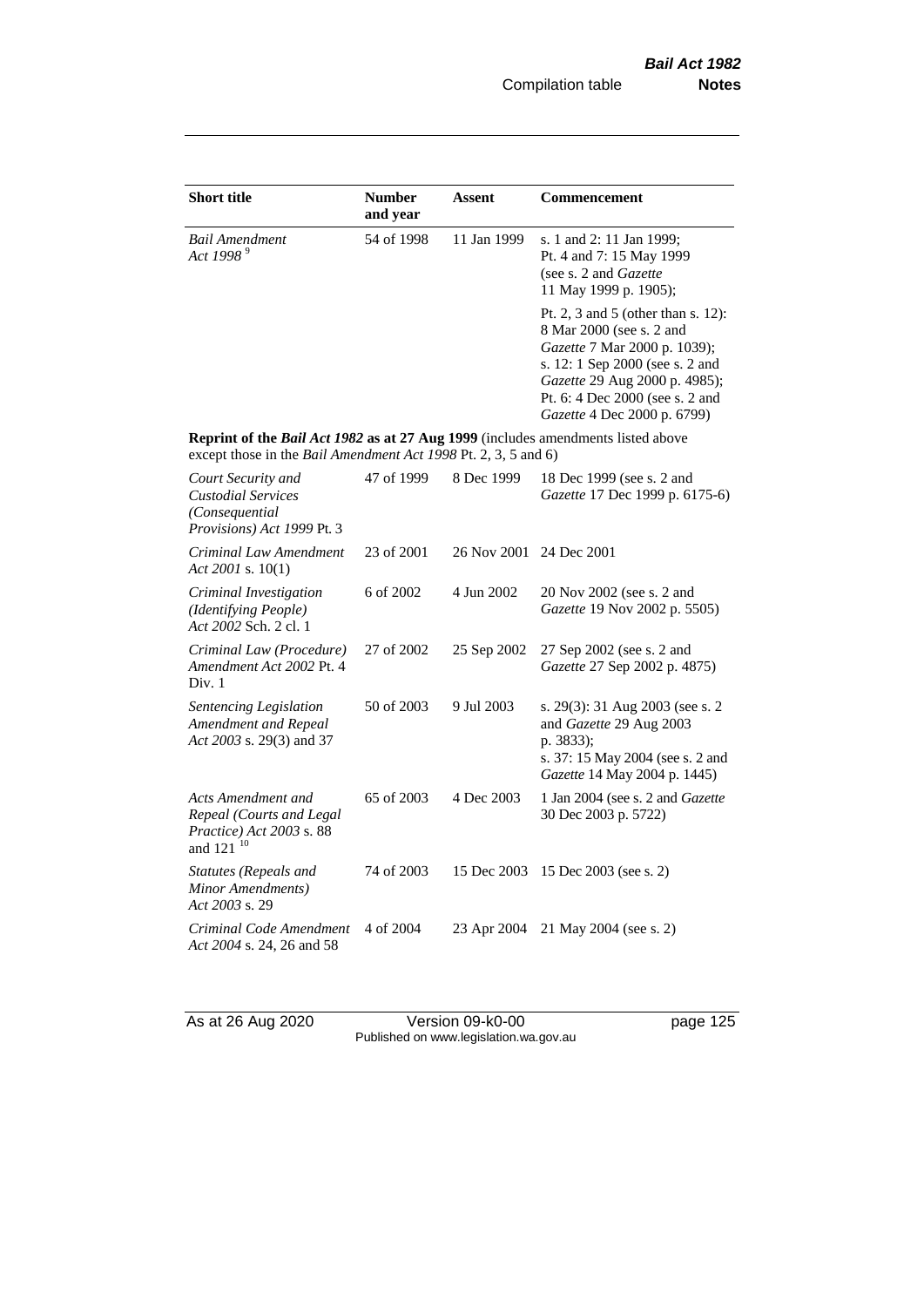| <b>Short title</b>                                                                                                                                                                                                                                                            | <b>Number</b><br>and year | <b>Assent</b> | <b>Commencement</b>                                                                                                                                                                                                                                  |  |  |
|-------------------------------------------------------------------------------------------------------------------------------------------------------------------------------------------------------------------------------------------------------------------------------|---------------------------|---------------|------------------------------------------------------------------------------------------------------------------------------------------------------------------------------------------------------------------------------------------------------|--|--|
| Sentencing Legislation<br>Amendment Act 2004 s. 13                                                                                                                                                                                                                            | 27 of 2004                | 14 Oct 2004   | 31 May 2006 (see s. 2 and<br>Gazette 30 May 2006 p. 1965)                                                                                                                                                                                            |  |  |
| Children and Community<br>Services Act 2004 Sch. 2<br>cl.3                                                                                                                                                                                                                    | 34 of 2004                | 20 Oct 2004   | 1 Mar 2006 (see s. 2 and<br>Gazette 14 Feb 2006 p. 695)                                                                                                                                                                                              |  |  |
| <b>Acts Amendment (Family</b><br>and Domestic Violence)<br>Act 2004 Pt. 3                                                                                                                                                                                                     | 38 of 2004                | 9 Nov 2004    | 1 Dec 2004 (see s. 2 and<br>Gazette 26 Nov 2004 p. 5309)                                                                                                                                                                                             |  |  |
| Acts Amendment (Court of<br>Appeal) Act 2004 s. 28                                                                                                                                                                                                                            | 45 of 2004                | 9 Nov 2004    | s. $28(1)$ , (2) and (4) (other than<br>the amendment to s. $7A(1)$ :<br>1 Feb 2005 (see. s. 2 and<br>Gazette 14 Jan 2005 p. 163);<br>s. 28(3) and (4) (the<br>amendment to s. $7A(1)$ :<br>2 May 2005 (see, s. 2 and<br>Gazette 14 Jan 2005 p. 163) |  |  |
| <b>Courts Legislation</b><br>Amendment and Repeal<br>Act 2004 s. 141 <sup>11</sup>                                                                                                                                                                                            | 59 of 2004                | 23 Nov 2004   | 1 May 2005 (see s. 2 and<br>Gazette 31 Dec 2004 p. 7128)                                                                                                                                                                                             |  |  |
| Misuse of Drugs<br>Amendment Act 2004 s. 9(1)                                                                                                                                                                                                                                 | 62 of 2004                | 24 Nov 2004   | 1 Jan 2005 (see s. 2 and <i>Gazette</i><br>10 Dec 2004 p. 5965)                                                                                                                                                                                      |  |  |
| Criminal Procedure and<br>Appeals (Consequential and<br>Other Provisions) Act 2004<br>Pt. 3 and s. 82 and 83                                                                                                                                                                  | 84 of 2004                | 16 Dec 2004   | 2 May 2005 (see s. 2 and<br>Gazette 31 Dec 2004 p. 7129<br>(correction in Gazette<br>7 Jan 2005 p. 53)                                                                                                                                               |  |  |
| <b>Reprint 5: The Bail Act 1982 as at 1 Apr 2005</b> (includes amendments listed above except<br>those in the Sentencing Legislation Amendment Act 2004, the Children and Community<br>Services Act 2004, the Acts Amendment (Court of Appeal) Act 2004 s. 28(3) and (4) (the |                           |               |                                                                                                                                                                                                                                                      |  |  |

amendment to s. 7A(1)), the *Courts Legislation Amendment and Repeal Act 2004* and the *Criminal Procedure and Appeals (Consequential and Other Provisions) Act 2004*)

| Planning and Development 38 of 2005<br>(Consequential and<br><i>Transitional Provisions</i> )<br>Act 2005 s. 15 |            |            | 12 Dec 2005 9 Apr 2006 (see s. 2 and<br>Gazette 21 Mar 2006 p. 1078)        |
|-----------------------------------------------------------------------------------------------------------------|------------|------------|-----------------------------------------------------------------------------|
| Criminal Investigation<br>(Consequential Provisions)<br>Act 2006 Pt. 2                                          | 59 of 2006 |            | 16 Nov 2006 1 Jul 2007 (see s. 2 and <i>Gazette</i><br>22 Jun 2007 p. 2838) |
| <b>Prisons and Sentencing</b><br><b>Legislation Amendment</b><br>Act 2006 Pt. 5                                 | 65 of 2006 | 8 Dec 2006 | 4 Apr 2007 (see s. 2 and <i>Gazette</i><br>3 Apr 2007 p. 1491)              |

page 126 Version 09-k0-00 As at 26 Aug 2020 Published on www.legislation.wa.gov.au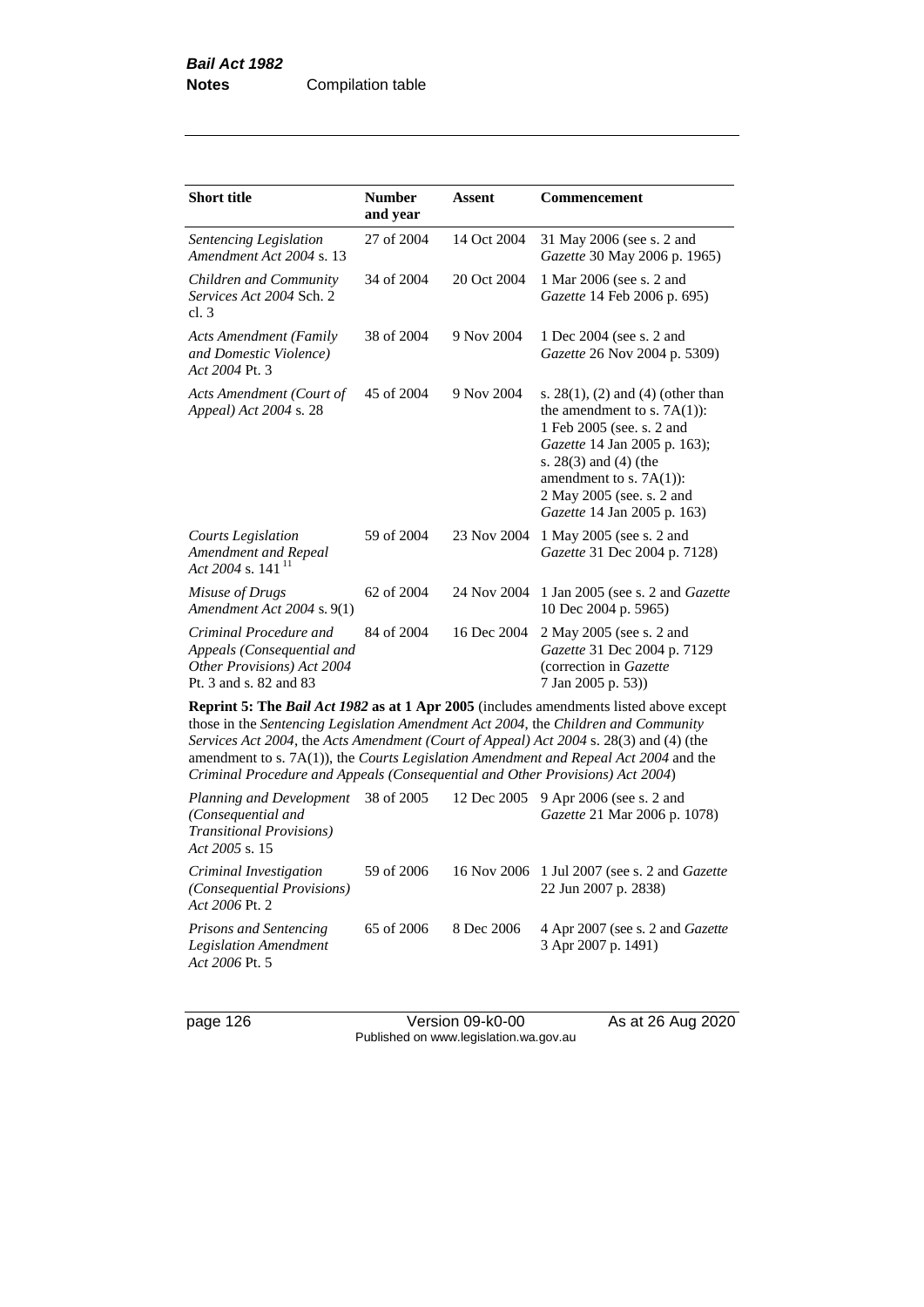| <b>Short title</b>                                                                                                                              | <b>Number</b><br>and year | <b>Assent</b> | <b>Commencement</b>                                                                                                                                                                                                  |  |
|-------------------------------------------------------------------------------------------------------------------------------------------------|---------------------------|---------------|----------------------------------------------------------------------------------------------------------------------------------------------------------------------------------------------------------------------|--|
| Reprint 6: The Bail Act 1982 as at 14 Sep 2007 (includes amendments listed above)                                                               |                           |               |                                                                                                                                                                                                                      |  |
| Criminal Law and Evidence 2 of 2008<br>Amendment Act 2008 s. 56                                                                                 |                           | 12 Mar 2008   | 27 Apr 2008 (see s. 2 and<br>Gazette 24 Apr 2008 p. 1559)                                                                                                                                                            |  |
| <b>Bail Amendment Act 2008</b><br>Pt. $2^{12}$                                                                                                  | 6 of 2008                 | 31 Mar 2008   | 1 Mar 2009 (see s. 2(b) and<br>Gazette 27 Feb 2009 p. 511)                                                                                                                                                           |  |
| <b>Medical Practitioners</b><br>Act 2008 Sch. 3 cl. 4                                                                                           | 22 of 2008                | 27 May 2008   | 1 Dec 2008 (see s. 2 and<br>Gazette 25 Nov 2008 p. 4989)                                                                                                                                                             |  |
| Criminal Law Amendment<br>(Homicide) Act 2008 s. 24                                                                                             | 29 of 2008                | 27 Jun 2008   | 1 Aug 2008 (see s. 2(d) and<br>Gazette 22 Jul 2008 p. 3353)                                                                                                                                                          |  |
| Reprint 7: The Bail Act 1982 as at 6 Mar 2009 (includes amendments listed above)                                                                |                           |               |                                                                                                                                                                                                                      |  |
| Police Amendment<br>Act 2009 s. 12                                                                                                              | 42 of 2009                | 3 Dec 2009    | 13 Mar 2010 (see s. 2(b) and<br>Gazette 12 Mar 2010 p. 941)                                                                                                                                                          |  |
| <b>Health Practitioner</b><br><b>Regulation National Law</b><br>(WA) Act 2010 Pt. 5 Div. 4                                                      | 35 of 2010                | 30 Aug 2010   | 18 Oct 2010 (see s. 2(b) and<br>Gazette 1 Oct 2010 p. 5075-6)                                                                                                                                                        |  |
| <b>Electronic Transactions</b><br>Act 2011 s. 25                                                                                                | 46 of 2011                | 25 Oct 2011   | 1 Aug 2012 (see s. 2(c) and<br>Gazette 31 Jul 2012 p. 3683)                                                                                                                                                          |  |
| Statutes (Repeals and<br>Minor Amendments)<br>Act 2011 s. 19                                                                                    | 47 of 2011                | 25 Oct 2011   | 26 Oct 2011 (see s. 2(b))                                                                                                                                                                                            |  |
| Misuse of Drugs<br>Amendment Act 2011 Pt. 3                                                                                                     | 56 of 2011                | 21 Nov 2011   | 24 Mar 2012 (see s. 2(b) and<br>Gazette 23 Mar 2012 p. 1363)                                                                                                                                                         |  |
| <b>Reprint 8: The Bail Act 1982 as at 6 Jul 2012</b> (includes amendments listed above except<br>those in the Electronic Transactions Act 2011) |                           |               |                                                                                                                                                                                                                      |  |
| Criminal Organisations<br>Control Act 2012 s. 172                                                                                               | 49 of 2012                | 29 Nov 2012   | 2 Nov 2013 (see s. 2(b) and<br>Gazette 1 Nov 2013 p. 4891)                                                                                                                                                           |  |
| <b>Courts and Tribunals</b><br>(Electronic Processes<br>Facilitation) Act 2013 Pt. 3<br>Div. 1 (s. 21-31)                                       | 20 of 2013                | 4 Nov 2013    | Pt. $3$ Div. 1 (other than s. 22,<br>23, 25 and 27-30):<br>25 Nov 2013 (see s. 2(b) and<br>Gazette 22 Nov 2013 p. 5391);<br>s. 22, 23, 25 and 27-30:<br>13 Sep 2014 (see s. 2(b) and<br>Gazette 12 Sep 2014 p. 3279) |  |
| Reprint 9: The Bail Act 1982 as at 1 May 2015 (includes amendments listed above)                                                                |                           |               |                                                                                                                                                                                                                      |  |
| Mental Health Legislation<br>Amendment Act 2014 Pt. 4<br>Div. 4 Subdiv. 2                                                                       | 25 of 2014                | 3 Nov 2014    | 30 Nov 2015 (see s. 2(b) and<br>Gazette 13 Nov 2014 p. 4632)                                                                                                                                                         |  |

As at 26 Aug 2020 **Version 09-k0-00 page 127** Published on www.legislation.wa.gov.au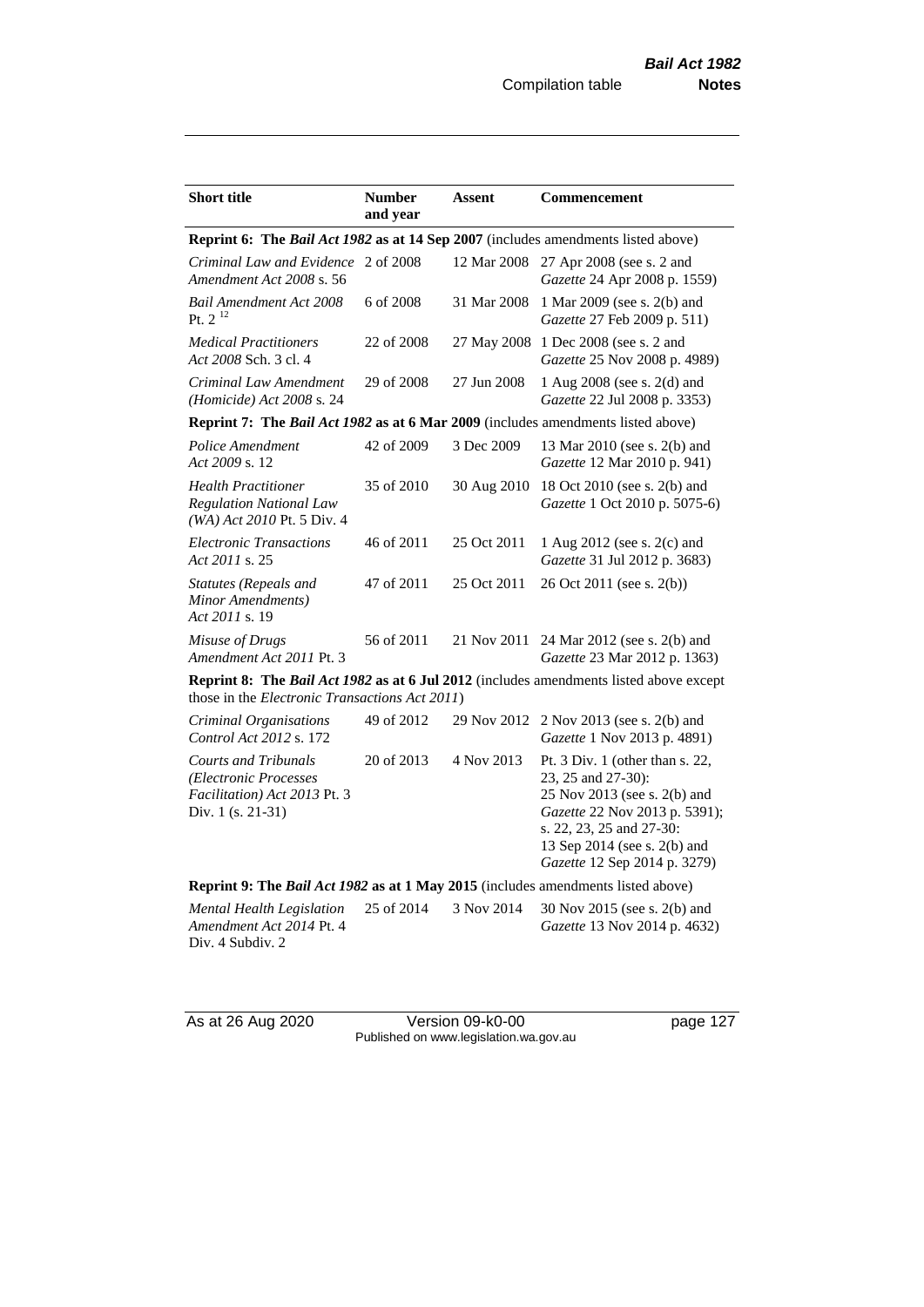| <b>Short title</b>                                                                                              | <b>Number</b><br>and year | Assent      | Commencement                                                                                                                            |
|-----------------------------------------------------------------------------------------------------------------|---------------------------|-------------|-----------------------------------------------------------------------------------------------------------------------------------------|
| Restraining Orders and<br><b>Related Legislation</b><br>Amendment (Family<br>Violence) Act 2016<br>Pt. 3 Div. 1 | 49 of 2016                | 29 Nov 2016 | 1 Jul 2017 (see s. 2(b) and<br>Gazette 7 Feb 2017 p. 1157)                                                                              |
| Dangerous Sexual<br><b>Offenders</b> Legislation<br>Amendment Act 2017 Pt. 2                                    | 21 of 2017                | 13 Dec 2017 | 29 Mar 2018 (see s. 2(b) and<br>Gazette 16 Mar 2018<br>p. $916-17$                                                                      |
| <b>Bail Amendment (Persons</b><br>Linked to Terrorism)<br>Act 2019                                              | 15 of 2019                | 5 Jul 2019  | s. 1 and 2: 5 Jul 2019<br>(see s. $2(a)$ );<br>Act other than s. 1 and 2:<br>1 Jan 2020 (see $2(b)$ and<br>Gazette 15 Nov 2019 p. 4029) |
| Family Violence Legislation 13 of 2020<br>Reform (COVID-19<br>Response) Act 2020 Pt. 4                          |                           | 6 Apr 2020  | 7 Apr 2020 (see s. 2(b))                                                                                                                |
| Family Violence Legislation 30 of 2020<br>Reform Act 2020 Pt. 5 (but<br>only s. 38, 42, 44, 45<br>and $49$ )    |                           | 9 Jul 2020  | 6 Aug 2020 (see s. $2(1)(c)$ and<br>SL 2020/125 cl. 2(a)(iii))                                                                          |
| <b>High Risk Serious</b><br>Offenders Act 2020 s. 117                                                           | 29 of 2020                | 9 Jul 2020  | 26 Aug 2020 (see s. $2(1)(c)$ and<br>SL 2020/131 cl. 2)                                                                                 |

# **Uncommenced provisions table**

To view the text of the uncommenced provisions see *Acts as passed* on the WA Legislation website.

| <b>Short title</b>                                                                                              | <b>Number</b><br>and year | Assent     | <b>Commencement</b>                                                                                                                                                   |
|-----------------------------------------------------------------------------------------------------------------|---------------------------|------------|-----------------------------------------------------------------------------------------------------------------------------------------------------------------------|
| Family Violence Legislation 30 of 2020<br>Reform Act 2020 Pt. 5<br>(other than s. 38, 42, 44, 45)<br>and $49$ ) |                           | 9 Jul 2020 | s. 50: 1 Oct 2020 (see s. $2(1)(c)$ )<br>and SL 2020/125 cl. 2(b)(i));<br>s. 39-41, 43 and 46-48:<br>1 Jan 2021 (see s. $2(1)(c)$ ) and<br>SL 2020/125 cl. 2(c)(iii)) |

# **Other notes**

<sup>1M</sup> Under the *Cross-border Justice Act 2008* section 14, in order to give effect to that Act, this Act must be applied with the modifications prescribed by the

| page 128 | Version 09-k0-00                       | As at 26 Aug 2020 |
|----------|----------------------------------------|-------------------|
|          | Published on www.legislation.wa.gov.au |                   |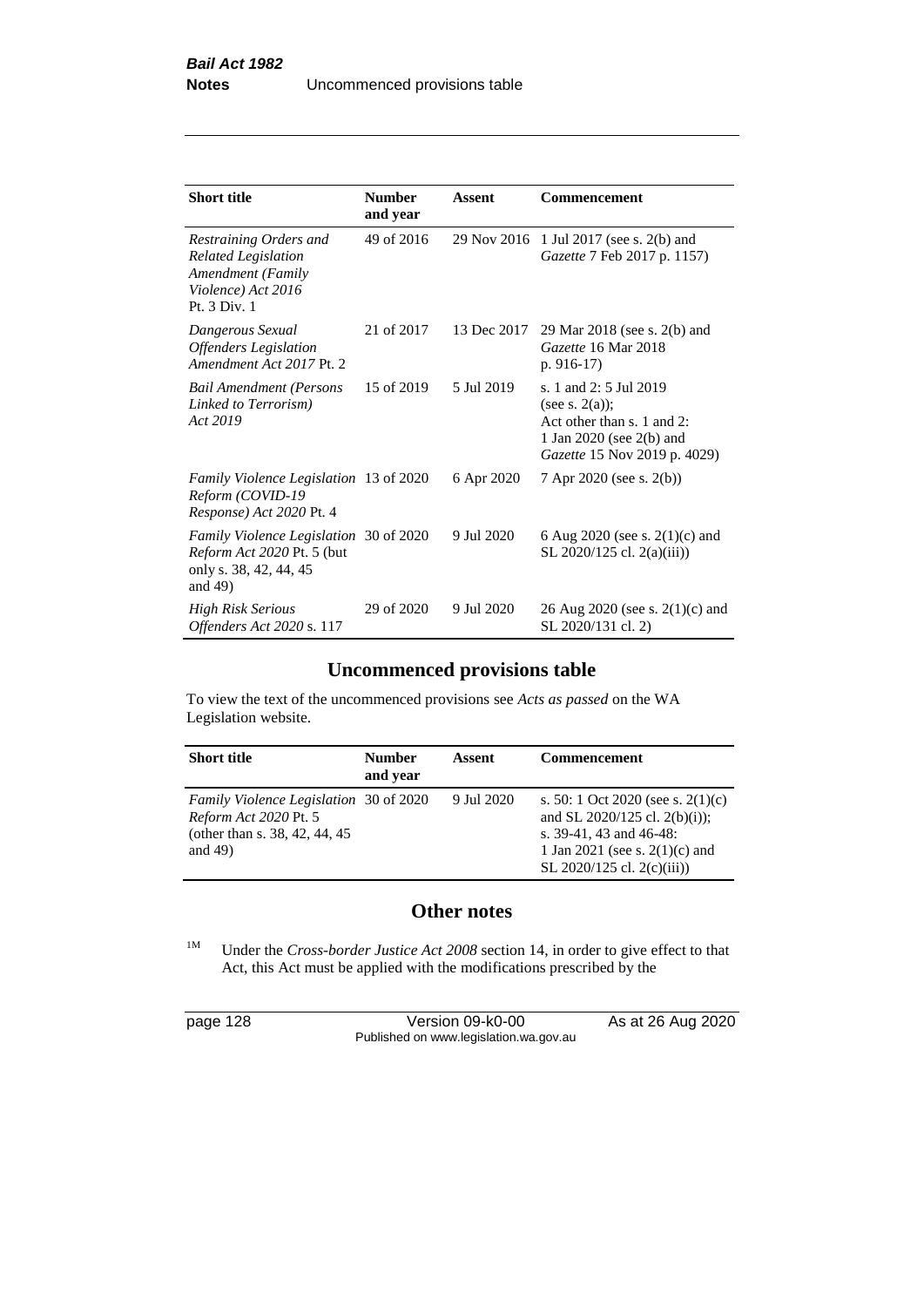*Cross-border Justice Regulations 2009* Part 3 Division 3 as if this Act had been altered in that way. If a modification is to replace or insert a numbered provision, the new provision is identified by the superscript 1M appearing after the provision number. If a modification is to replace or insert a definition, the new definition is identified by the superscript 1M appearing after the defined term.

- <sup>1</sup> Repealed by the *Sentencing Legislation Amendment and Repeal Act 2003*.
- <sup>2</sup> The short title of the *Justices Act 1902* was changed to the *Criminal Procedure (Summary) Act 1902* by the *Courts Legislation Amendment and Repeal Act 2004*  s. 23. The Act was then repealed by the *Criminal Procedure and Appeal (Consequential and Other Provisions) Act 2004* s. 4.
- <sup>3</sup> The amendment in the *Sentencing Legislation Amendment and Repeal Act 1999* s. 26 had not come into operation when it was repealed by the *Sentencing Legislation Amendment and Repeal Act 2003* s. 31.
- <sup>4</sup> The *Machinery of Government (Miscellaneous Amendments) Act 2006* Pt. 3 Div. 1 was repealed by the *Statutes (Repeals and Minor Amendments) Act 2011* s. 23(2) before it purported to come into operation.
- <sup>5</sup> The *Bail Amendment Act 1984* s. 10 and 11 were repealed by the *Bail Amendment Act 1988* s. 20.
- <sup>6</sup> The *Bail Act 1982* was not in operation at the time when the reprint was compiled, but the reprinting was authorised by the *Bail Amendment Act 1988* s. 21.
- <sup>7</sup> The *Acts Amendment (Ministry of Justice) Act 1993* Pt. 19 is a transitional provision that is of no further effect.
- <sup>8</sup> The *Criminal Procedure Amendment Act 1993* s. 13 is a transitional provision that is of no further effect.
- <sup>9</sup> The *Bail Amendment Act 1998* s. 6(2) is a transitional provision that is of no further effect.
- <sup>10</sup> The *Acts Amendment and Repeal (Courts and Legal Practice) Act 2003* s. 97 reads as follows:

### **97. References to Crown Solicitor**

If in a written law or other document or instrument there is a reference to the Crown Solicitor that reference may, where the context so requires, be read as if it had been amended to be a reference to the State Solicitor.

As at 26 Aug 2020 Version 09-k0-00 Version 09-k0-00 Page 129 Published on www.legislation.wa.gov.au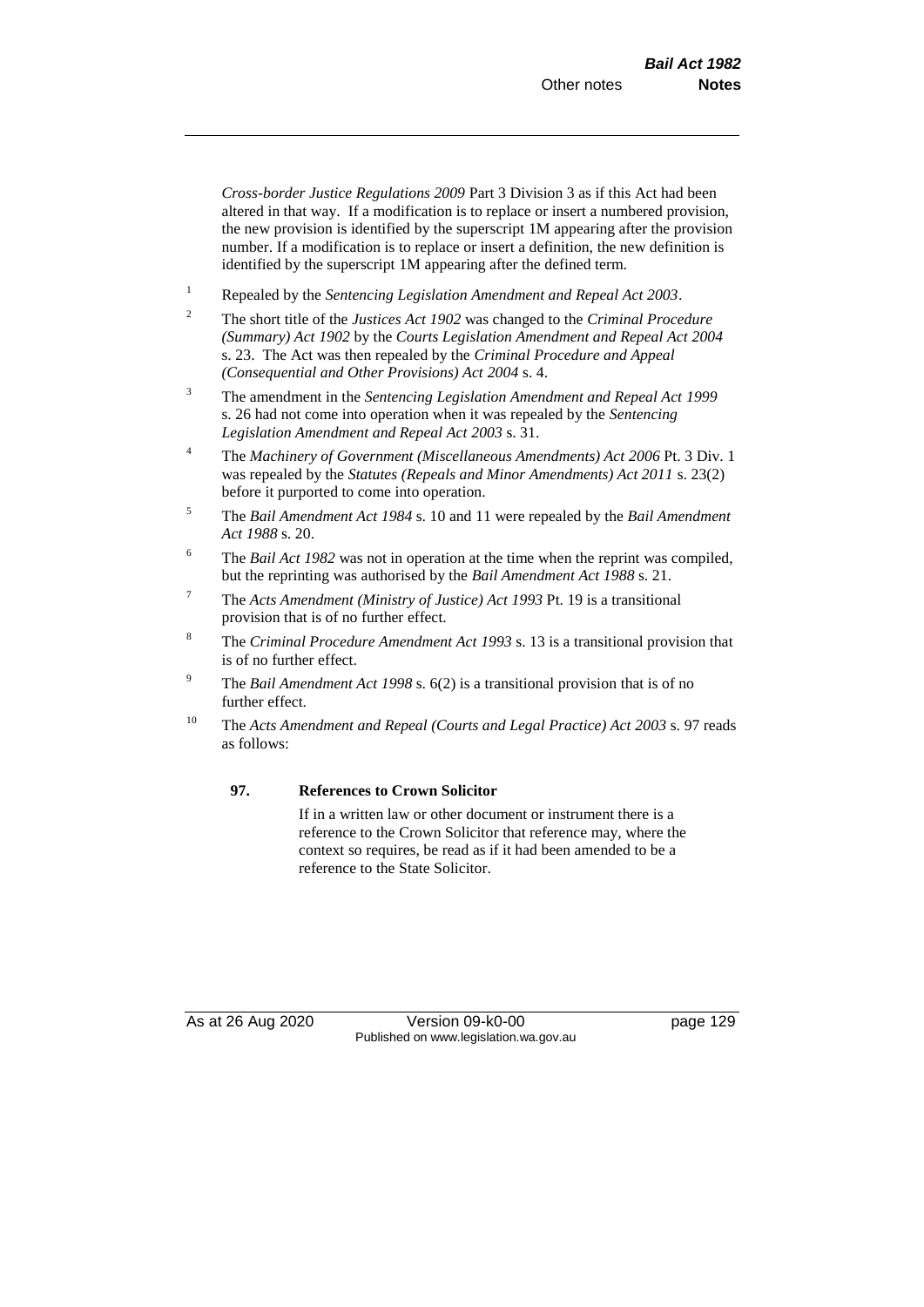- <sup>11</sup> The amendment in the *Courts Legislation Amendment and Repeal Act 2004* s. 141 (amending Sch. 1 Pt. A cl. 4) is not included because the clause it sought to amend had been amended by the *Acts Amendment (Court of Appeal) Act 2004* s. 28(4) before the amendment purported to come into operation.
- <sup>12</sup> The *Bail Amendment Act 2008* s. 6(2), 9(4)-(11), 10(2), 11(3), 15(5)-(8), 16(2), 18(4)-(5), 21(3), 22(2), 23(4), 24(6)-(7), 27(2)-(3), 28(6), 30(4)-(5), 31(2)-(3), 32(3)-(4), 33(6), 40(2), 41(5)-(9), 42(3) and 44 are transitional provisions.

page 130 Version 09-k0-00 As at 26 Aug 2020 Published on www.legislation.wa.gov.au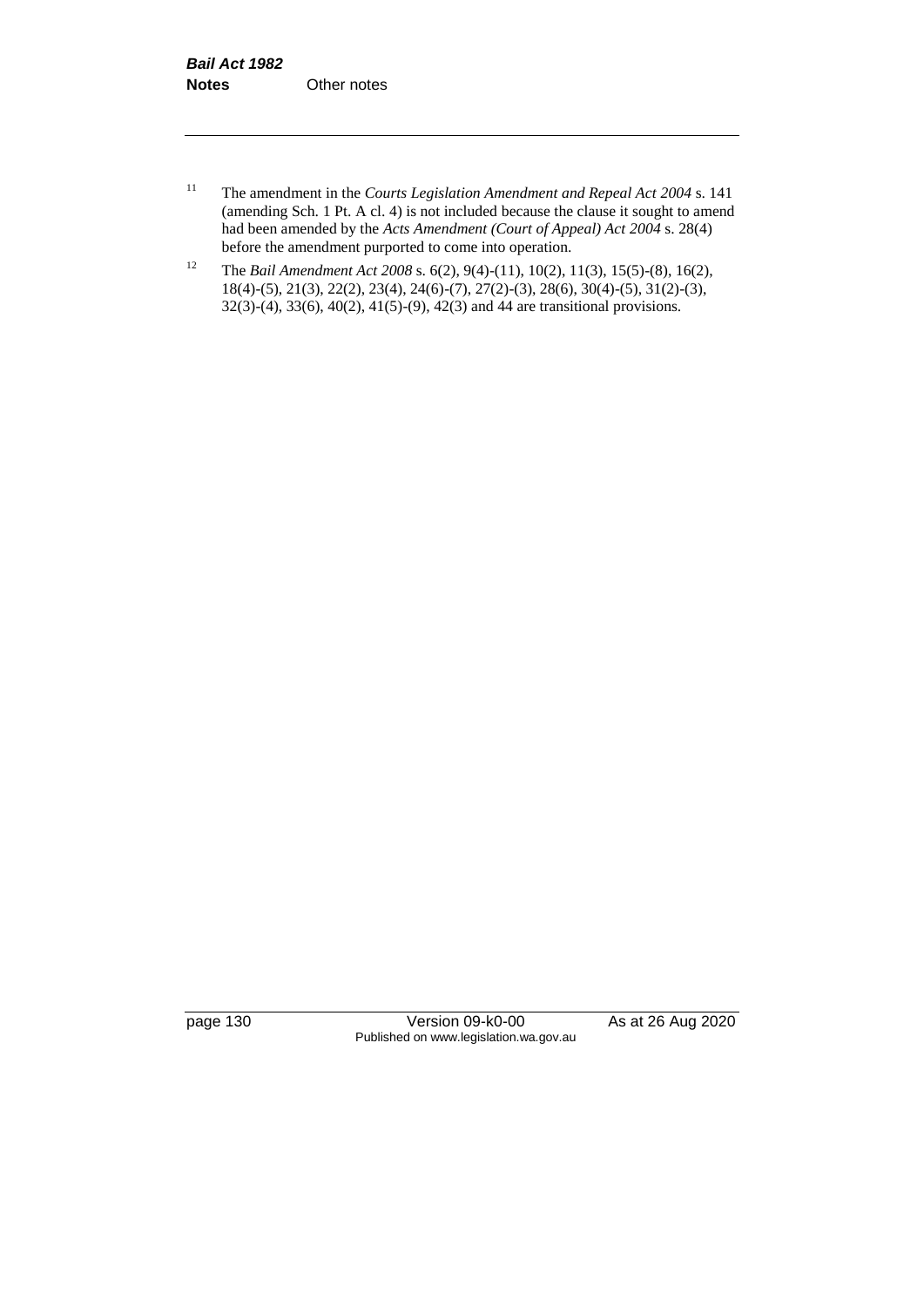# **Defined terms**

[This is a list of terms defined and the provisions where they are defined. The list is not part of the law.]

| <b>Defined term</b> | Provision(s) |
|---------------------|--------------|
|                     |              |
|                     |              |
|                     |              |
|                     |              |
|                     |              |
|                     |              |
|                     |              |
|                     |              |
|                     |              |
|                     |              |
|                     |              |
|                     |              |
|                     |              |
|                     |              |
|                     |              |
|                     |              |
|                     |              |
|                     |              |
|                     |              |
|                     |              |
|                     |              |
|                     |              |
|                     |              |
|                     |              |
|                     |              |
|                     |              |
|                     |              |
|                     |              |
|                     |              |
|                     |              |
|                     |              |
|                     |              |
|                     |              |
|                     |              |
|                     |              |
|                     |              |
|                     |              |
|                     |              |
|                     |              |
|                     |              |
|                     |              |

As at 26 Aug 2020

Version 09-k0-00 Published on www.legislation.wa.gov.au page 131